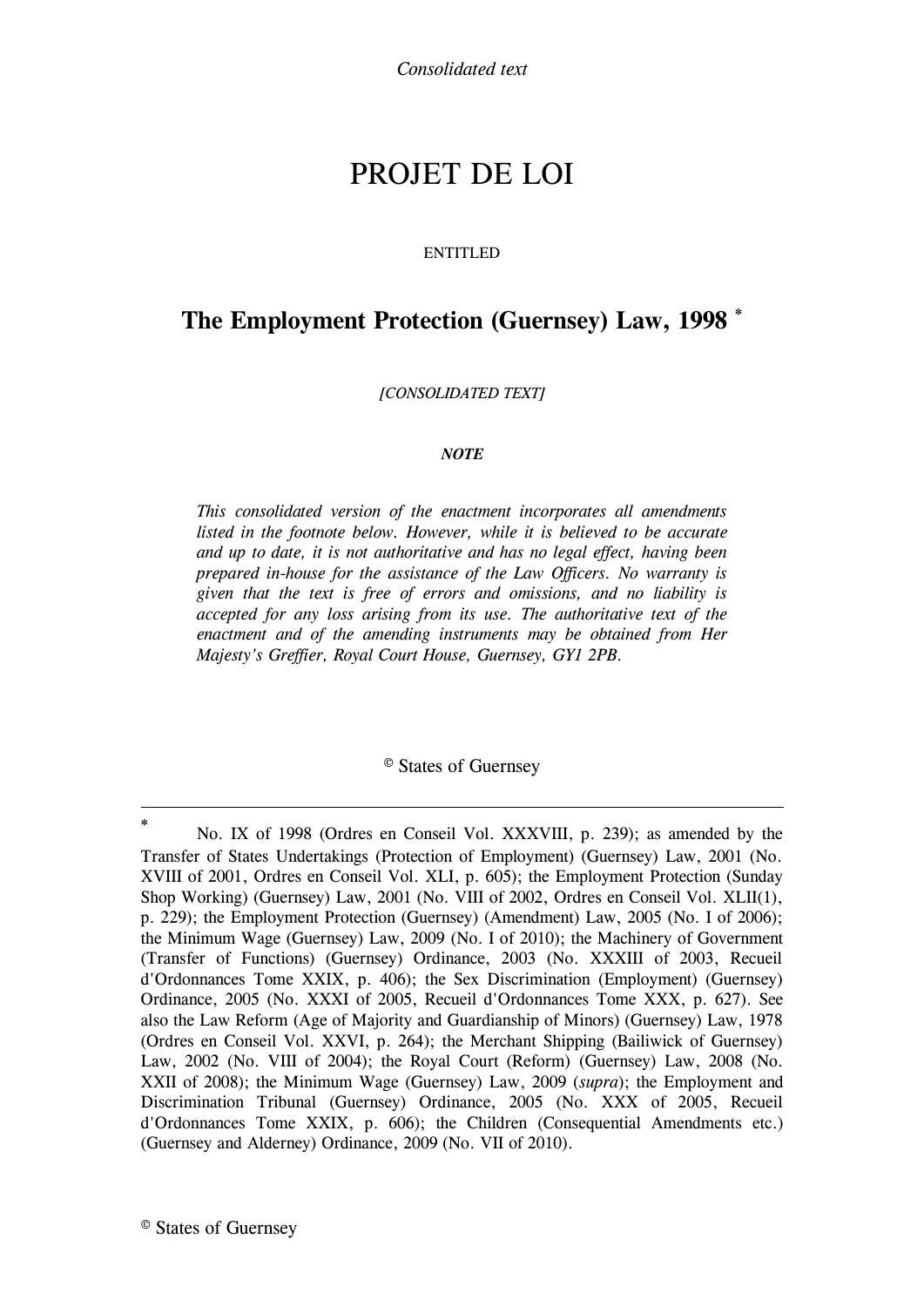# PROJET DE LOI

## ENTITLED

# <span id="page-1-0"></span>**The Employment Protection (Guernsey) Law, 1998**

# ARRANGEMENT OF SECTIONS

# [PART I](#page-4-0)

# MINIMUM PERIODS OF NOTICE & STATEMENT OF REASONS FOR DISMISSAL

- 1. [Rights of employer and employee to minimum period of notice.](#page-4-1)
- 2. [Written statement of reasons for dismissal.](#page-9-0)

## [PART II](#page-10-0) UNFAIR DISMISSAL

- 3. [Right not to be unfairly dismissed.](#page-11-0)
- 4. [Employment to which this Part of this Law applies.](#page-11-1)
- 5. [Meaning of "dismiss" and "dismissal".](#page-13-0)
- 6. [General provisions relating to fairness of dismissal.](#page-14-0)
- 7. [Meaning of "capability" and "qualifications".](#page-16-0)
- 8. [Dismissal relating to trade union membership or activities.](#page-16-1)
- 9. [Dismissal on ground of pregnancy.](#page-18-0)
- 9A. [Dismissal on ground of sex or marital status.](#page-19-0)
- 10. [Dismissal of replacement.](#page-20-0)
- 11. [Dismissal in health and safety cases.](#page-21-0)
- 12. [Dismissal on grounds of assertion of statutory right.](#page-23-0)
- 13. [Dismissal on ground of redundancy for inadmissible reasons.](#page-25-0)
- 14. [Pressure on employer to dismiss unfairly.](#page-27-0)
- 15. [Qualifying period.](#page-27-1)

# [PART IIA](#page-28-0)

# PROTECTION FOR SUNDAY SHOP WORKERS

- 15A. [Protected shop workers.](#page-28-1)
- 15B. [Contractual requirements relating to Sunday work.](#page-30-0)
- 15C. [Contracts with guaranteed hours.](#page-31-0)
- 15D. [Reduction of pay, etc.](#page-32-0)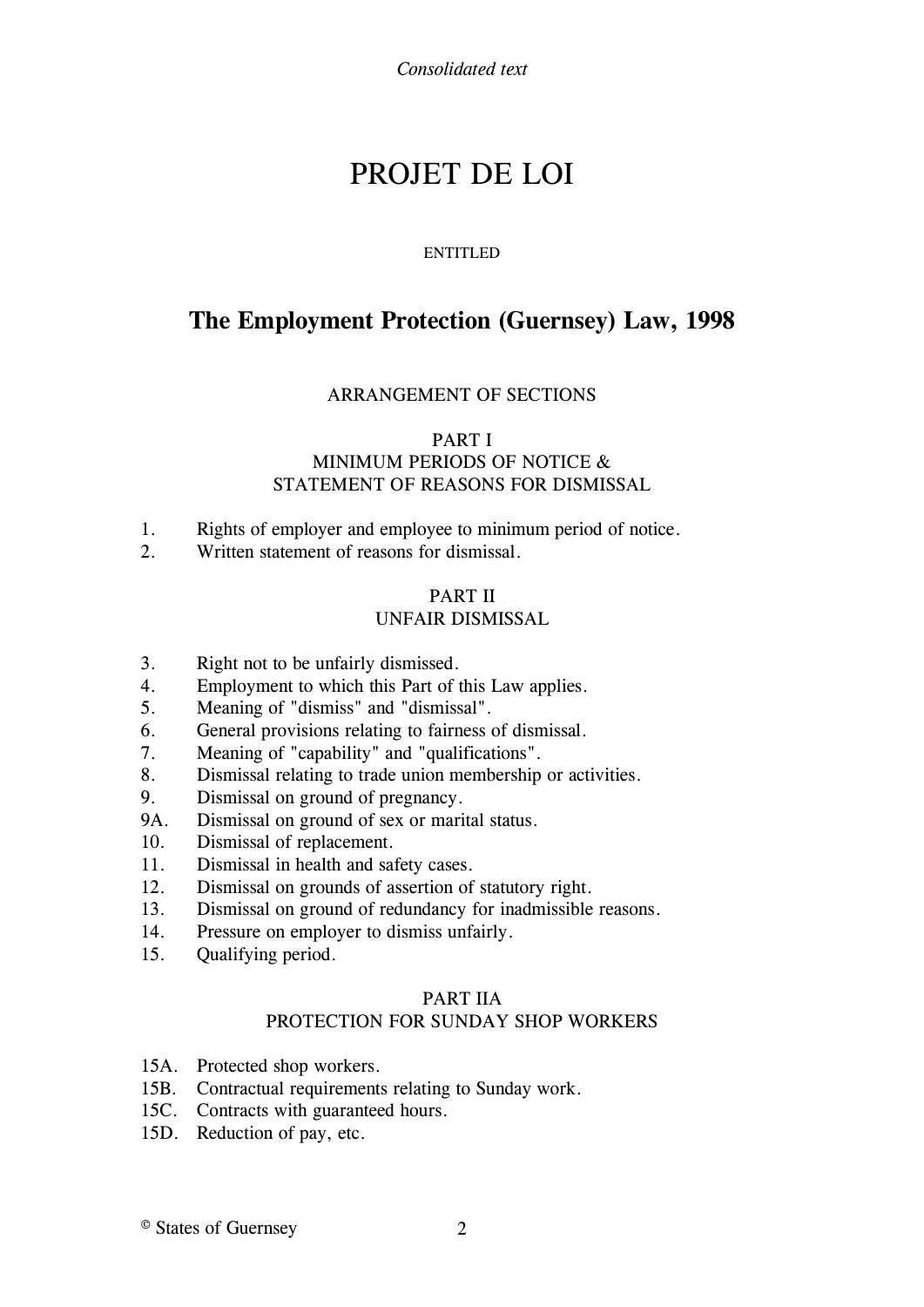- 15E. [Notice of objection to Sunday working.](#page-34-0)
- 15F. [Opted-out shop workers.](#page-35-0)
- 15G. [Explanatory statement.](#page-36-0)
- 15H. [Contractual requirements relating to Sunday work.](#page-38-0)
- 15I. [Unfair dismissal of shop workers who refuse Sunday work.](#page-39-0)
- 15J. [Detriments to shop workers who refuse Sunday work.](#page-40-0)
- 15K. [Remedies.](#page-43-0)
- 15L. [Interpretation of Part IIA.](#page-46-0)

# [PART III](#page-49-0)

# THE COMPLAINTS PROCEDURE & THE TRIBUNAL

- 16. [Making of complaints to Tribunal.](#page-49-1)
- 17. [Time limit for presenting complaints.](#page-51-0)
- 18. [Form and manner of presenting complaints.](#page-54-0)
- 19. [Power to refuse to hear complaints.](#page-55-0)
- 20. [Conciliation services to be offered.](#page-57-0)
- 20A. [Tribunal may remit minimum wage complaints for hearing by a three](#page-59-0)  [member Tribunal.](#page-59-0)
- 21. [Compensation for unfair dismissal.](#page-59-1)
- 22. [Amount of award.](#page-60-0)
- 23. [Reduction of award in certain cases.](#page-61-0)
- 24. [Remedies for failure to give written statement of reasons for dismissal.](#page-63-0)
- 24A. [Determination of minimum wage complaints.](#page-65-0)
- 25. [Appeals from Tribunal to Royal Court.](#page-65-1)
- 26. [Reference of points of law to Royal Court.](#page-66-0)
- 27. [Appeals from Royal Court to Court of Appeal.](#page-67-0)
- 28. [Interpretation of awards.](#page-67-1)
- 29. [Awards to be recoverable as preferred debts.](#page-68-0)
- 30. [Awards to be payable in addition to other remedies.](#page-70-0)
- 30A. [Restrictions on contracting out, and compromise agreements.](#page-70-1)
- 30B. [Tribunal may join unfair dismissal, sex discrimination and minimum wage](#page-74-0)  [complaints.](#page-74-0)
- 30C. Minimum wage decisions to be binding.

# [PART IV](#page-75-0)

# GENERAL PROVISIONS

- 31. [Codes of practice.](#page-76-0)
- 32. [Delegation of powers.](#page-78-0)
- 33. [Proof of documents.](#page-79-0)
- 34. [Interpretation.](#page-80-0)
- 34A. [Power to amend Law by Ordinance.](#page-88-0)
- 35. [General provisions as to subordinate legislation.](#page-89-0)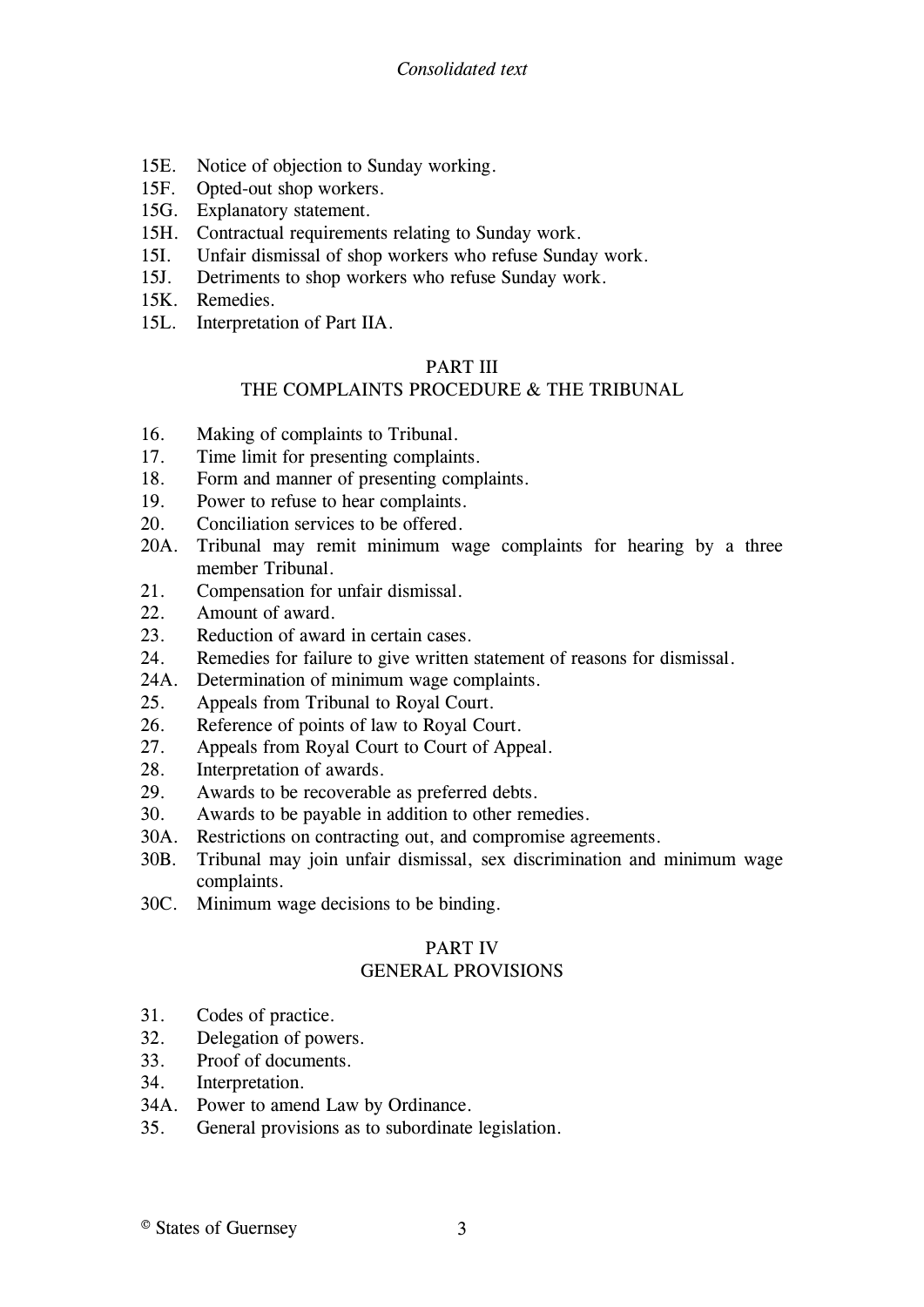- 36. [Amendment of Industrial Disputes Law and Preferred Debts Law.](#page-91-0)
- 37. [Service of documents.](#page-92-0)
- 38. [Records of proceedings.](#page-95-0)
- 39. [Department to co-operate with Tribunal.](#page-96-0)
- 40. [Citation.](#page-96-1)
- 41. [Commencement.](#page-96-2)

SCHEDULE [Continuous Employment.](#page-98-0)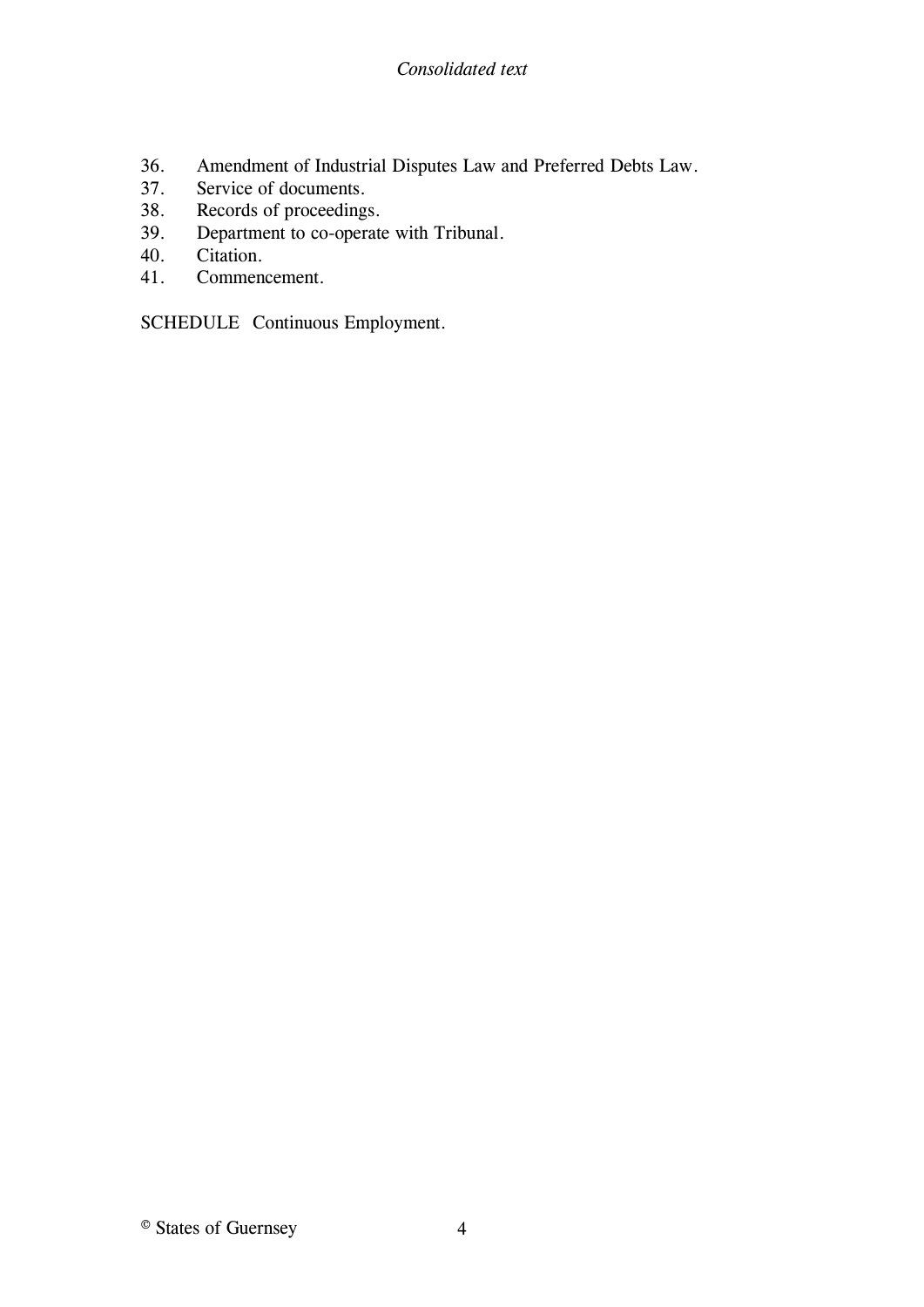# PROJET DE LOI

#### ENTITLED

# **The [Employment Protection \(Guernsey\) Law, 1998](#page-7-0)**

**THE STATES,** in pursuance of their Resolution of the  $1<sup>st</sup>$  day of June, 1995**<sup>a</sup>** , have approved the following provisions which, subject to the Sanction of Her Most Excellent Majesty in Council, shall have force of law in the Islands of Guernsey, Herm and Jethou.

# [PART I](#page-7-1)

# MINIMUM PERIODS OF NOTICE & STATEMENT OF REASONS FOR DISMISSAL

## <span id="page-4-1"></span><span id="page-4-0"></span>**Rights of employer and employee to minimum period of notice.**

**1.** (1) The notice required to be given by an employer to an employee, or by an employee to an employer, to terminate the contract of employment of the employee shall be –

- (a) not less than one week's notice, where the employee has been continuously employed for a period of one month or more but less than two years,
- (b) not less than two weeks' notice, where the employee has been continuously employed for a period of two years or more but less than five years,
- Article XIV of Billet d'État No. XI of 1995.

1 **a**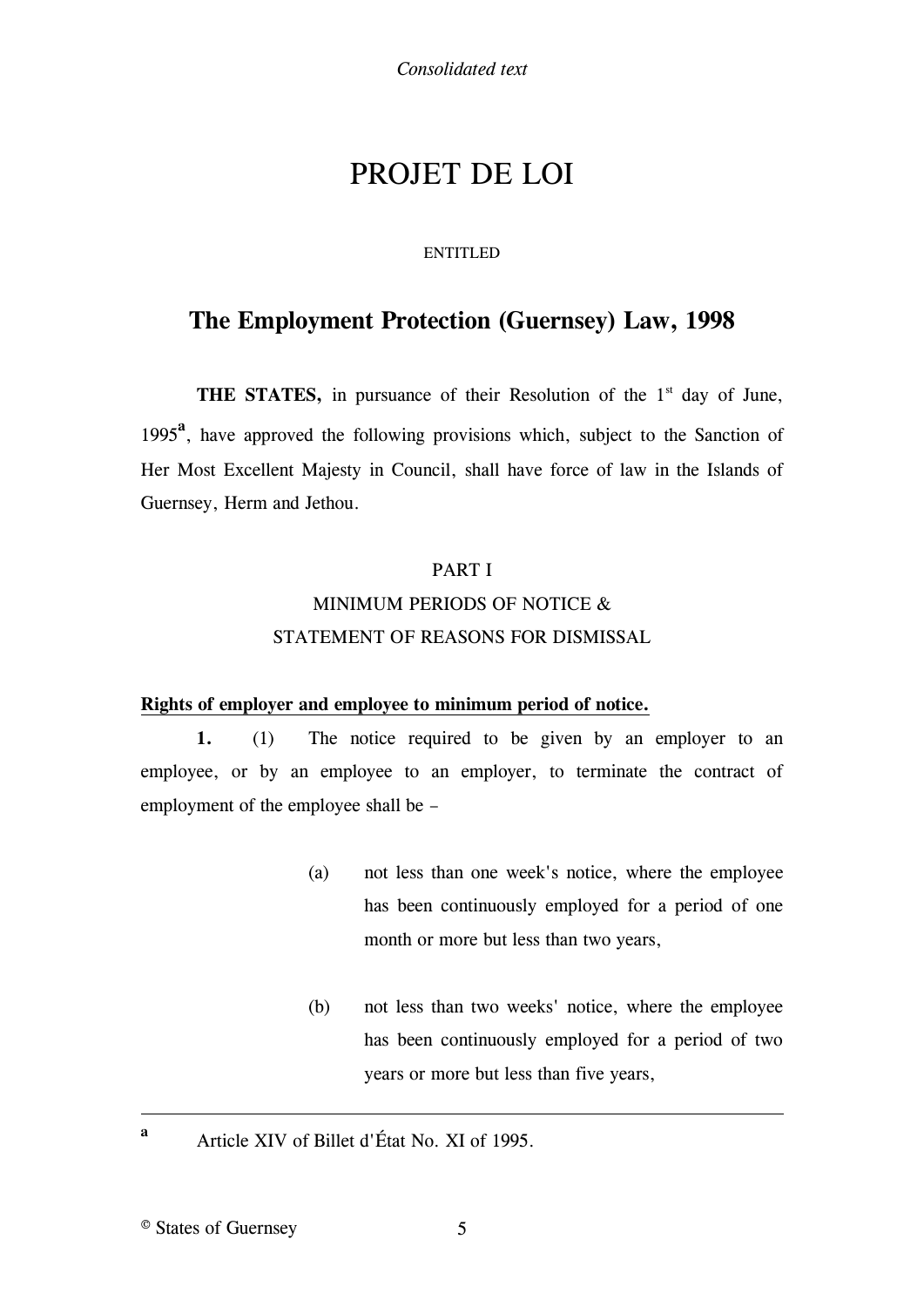(c) not less than four weeks' notice, where the employee has been continuously employed for a period of five years or more.

(2) An employee's contract of employment, including any provision therein for shorter notice, shall have effect subject to subsection (1), but this section shall not be taken as preventing either party from –

- (a) waiving his right to notice on any occasion, or
- (b) accepting a payment in lieu of notice.
- (3) Subsections (1) and (2) do not apply to a contract
	- (a) made in contemplation of the performance of a specific task which is not expected to last for more than three months, or
	- (b) for a fixed term of three months or less,

unless in either case the employee has been continuously employed for a period of more than three months.

(4) This section shall not affect the right of either party to treat the contract as terminable without notice by reason of such conduct by the other party as would have enabled him so to treat it before the commencement of this Law.

(5) A failure by an employer or employee to give the notice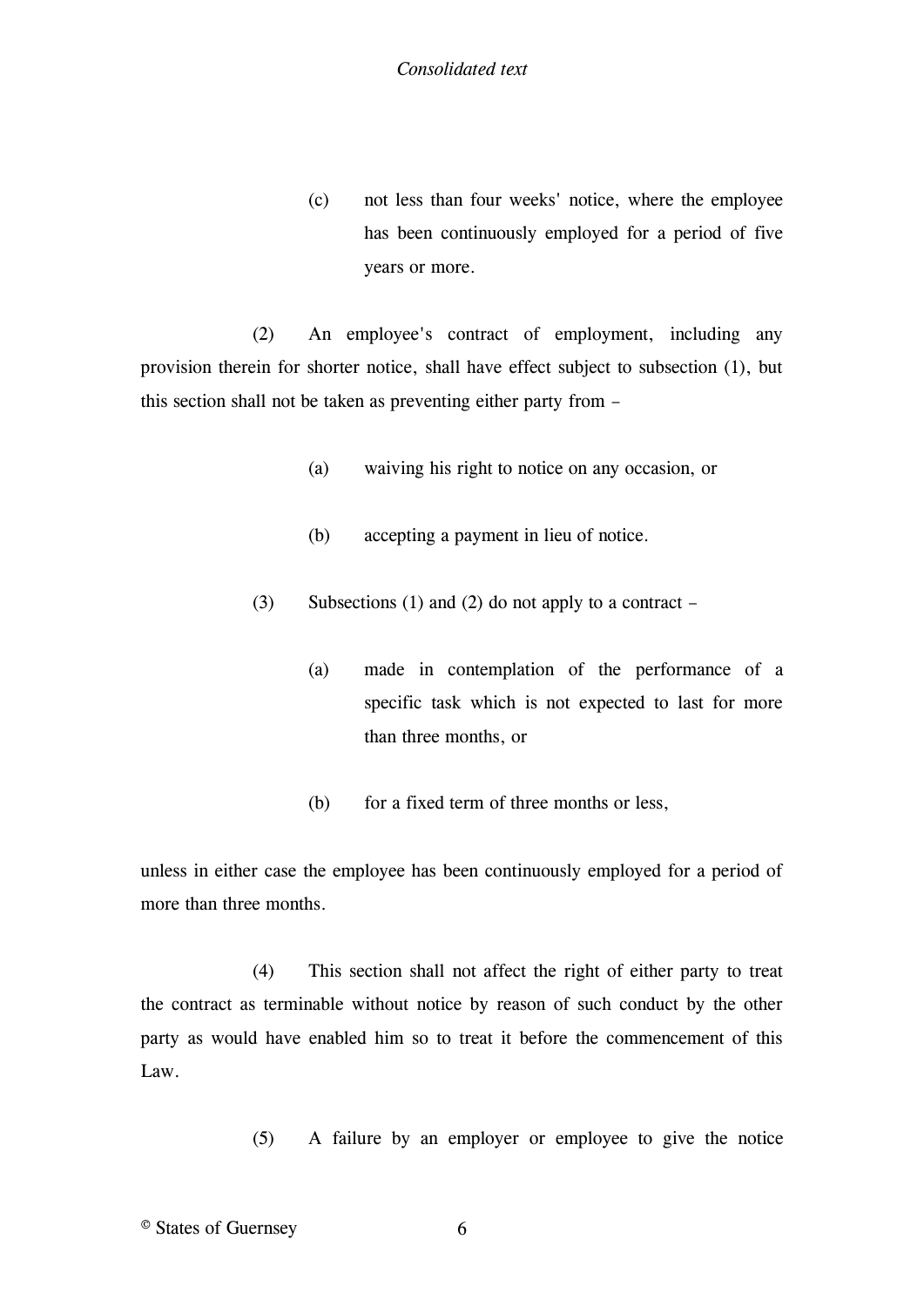required by this section shall (subject to the provisions of paragraphs (a) and (b) of subsection (2), and without prejudice to any other remedy of the parties) be deemed to be a breach of contract and actionable as such.

- (6) This section does not apply in relation to
	- (a) employment during any period when the employee is engaged in work wholly or mainly outside Guernsey unless –
		- (i) the employee ordinarily works in Guernsey and the work outside Guernsey is for the same employer, or
		- (ii) the law which governs his contract of employment is the law of Guernsey,
	- (b) a person employed as a master of or seaman on [a](#page-7-2)  [seagoing ship registered in the Bailiwick of Guernsey](#page-7-2)  [under the Merchant Shipping Act 1894](#page-7-2)**<sup>b</sup>** having a gross registered tonnage of eighty tons or more, including a person ordinarily employed as a seaman who is employed in or about such a ship in port by the owner or charterer of the ship to do work of a kind ordinarily done by a seaman on such a ship when it is in port, or
	- (c) a person employed as a skipper of or seaman on a fishing boat for the time being registered in the
- An Act of Parliament (1894 c. 60).

1 **b**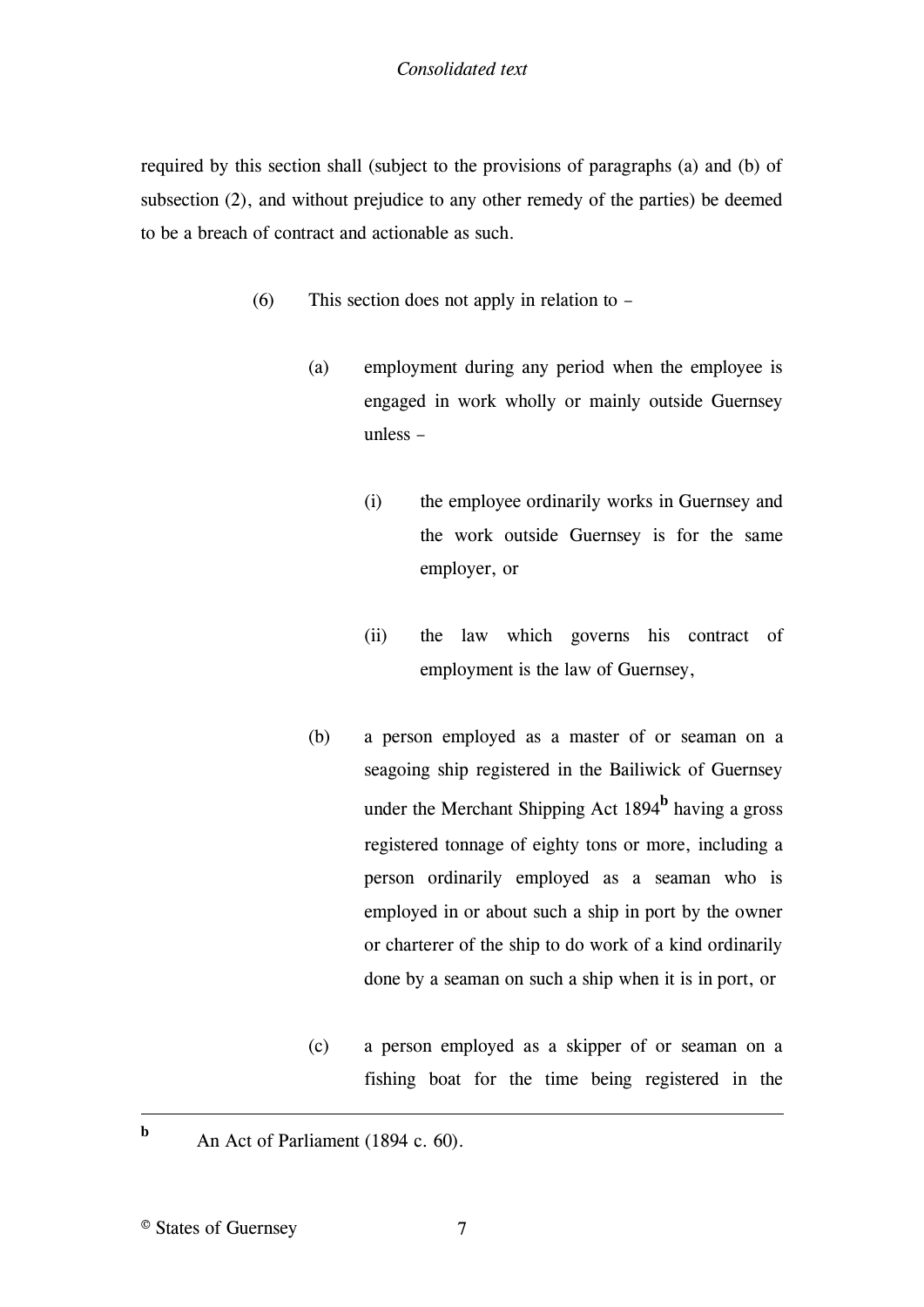Bailiwick of Guernsey under Part IV of the [Merchant](#page-8-0)  [Shipping Act 1894.](#page-8-0)

(7) Notwithstanding the foregoing provisions of this section, a liquidator or provisional liquidator appointed by the Court under section 99 or 97 of the [Companies \(Guernsey\) Law, 1994](#page-8-1)<sup>c</sup> on the making of an order, or on the making of or pursuant to an application for an order, for the compulsory winding up of a company may treat any contract of employment to which the company is a party as terminable without any period of notice which would otherwise be required to be given by this section.

(8) The provisions of this section are without prejudice to any provision in a contract of employment requiring longer notice to be given.

## **NOTES**

<span id="page-7-0"></span>*The following cases have referred to this Law:*

*Credit Suisse (Guernsey) Limited v. Carré* 2005–06 GLR 364*; Da Mata v George t/as Private Home Care* (2008) (Unreported, Royal Court, 7th July) (Guernsey Judgment [No. 22/2008\)](http://www.guernseylegalresources.gg/ccm/legal-resources/judgments/2008-judgments/guernsey-judgment-22-2008---da-mata-v-george-trading-as-private-home-care.en)*;*

*Good v. Credit Suisse (Guernsey) Limited* 2009–10 GLR 183*;*

*Burford v. Flybe Ltd* (2009) (Unreported, Royal Court, 23rd June) (Guernsey Judgment [No. 29/2009\)](http://www.guernseylegalresources.gg/redirect?oid=%255Bcom.runtimecollective.cms.contenttypes.LegalResource%253A%257Bid%253D10627035%257D%255D&context=live)*;*

*A J Troalic & Sons v. Kinsey* (2010) (Unreported, Royal Court, 9th April) (Guernsey Judgment [No. 19/2010\)](http://www.guernseylegalresources.gg/redirect?oid=%255Bcom.runtimecollective.cms.contenttypes.LegalResource%253A%257Bid%253D13540292%257D%255D&context=live)*;*

*Cams Limited v. Cluer* (2012) (Unreported, Royal Court, 20th February) (Guernsey Judgment [No. 6/2012\)](http://www.guernseylegalresources.gg/article/99803/Guernsey-Judgment-62012)*.*

<span id="page-7-1"></span>*In accordance with the provisions of the Royal Court (Reform) (Guernsey)*  Law, 2008, section 19(3), the provisions of Part I of this Law shall not *apply to the offices of Sheriff and Sergeant, with effect from 29th October, 2008.*

*[In accordance with the provisions of the Merchant Shipping \(Bailiwick of](#page-8-0)* 

Order in Council No. XXXIII of 1994; amended by No. XIV of 1996.

© States of Guernsey 8

<span id="page-7-2"></span>1 **c**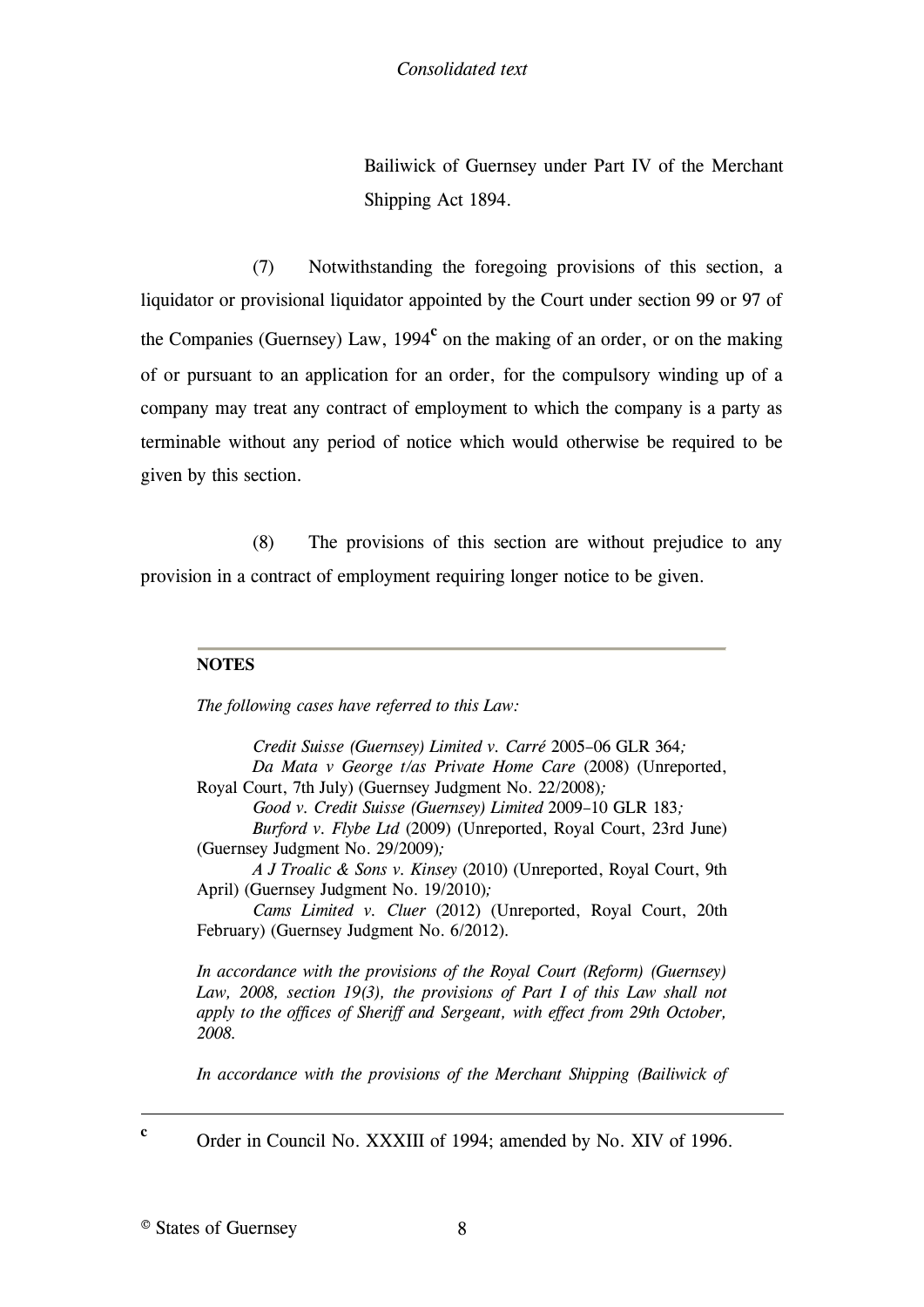*Guernsey) Law, 2002, section 296(3), Schedule 11, paragraph 1, the reference in paragraph (b) of subsection (6) of this section to "a seagoing ship registered in the Bailiwick of Guernsey under the Merchant Shipping Act 1894" shall be construed, unless the context otherwise requires, as, or as including, a reference to registration under Part II of the 2002 Law.*

<span id="page-8-0"></span>*The Merchant Shipping Act 1894, in so far as it applies to the Bailiwick of Guernsey, is prospectively repealed by the Merchant Shipping (Bailiwick of Guernsey) Law, 2002, section 296, Schedule 10, Part I, save for –*

- *(i) Part I, sections 371, 373, 374, 487–491, 503(2), 724–727, 745 of, and the First, Second and Third Schedules to, the Act, repealed by the aforesaid section 296, Schedule 10, Part I, as brought into force by the Merchant Shipping (Bailiwick of Guernsey) Law, 2002 (Commencement) Ordinance, 2009, section 2(a), with effect from 1st February, 2009 and subject to, first, the savings and transitional provisions in section 296(3) of, and Schedule 11 to, the 2002 Law and, second, the savings provisions in section 4 of the 2009 Ordinance;*
- *(ii) Part II of the Act (excluding sections 251-258), repealed by the aforesaid section 296, Schedule 10, Part I, as brought into force by the Merchant Shipping (Bailiwick of Guernsey) Law, 2002 (Commencement) Ordinance, 2013, section 2(a), with effect from 4th February, 2013 and subject to, first, the savings and transitional provisions in section 296(3) of, and Schedule 11 to, the 2002 Law and, second, the savings in section 5 of the 2013 Ordinance; and*
- *(iii) Part VIII of the Act, repealed by the aforesaid section 296, Schedule 10, Part I, as brought into force by the Merchant Shipping (Bailiwick of Guernsey) Law, 2002 (Commencement) Ordinance, 2012, section 2(a), with effect from 1st October, 2012 and subject to, first, the savings and transitional provisions in section 296(3) of, and Schedule 11 to, the 2002 Law and, second, the savings in section 3 of the 2012 Ordinance.*

<span id="page-8-1"></span>*The Companies (Guernsey) Law, 1994 has since been repealed by the Companies (Guernsey) Law, 2008, section 543, Schedule 5, paragraph 4(1)(a), with effect from 1st July, 2008, subject to the savings and transitional provisions in, first, section 541 of and Schedule 4 (paragraphs 2 and 4 of which entered into force on 12th June, 2008) to the 2008 Law, second, the Companies (Transitional Provisions) Regulations, 2008, third, the Companies (Transitional Provisions) (No. 2) Regulations, 2008 and, fourth, the Companies (Transitional Provisions) (No. 3) Regulations, 2008.*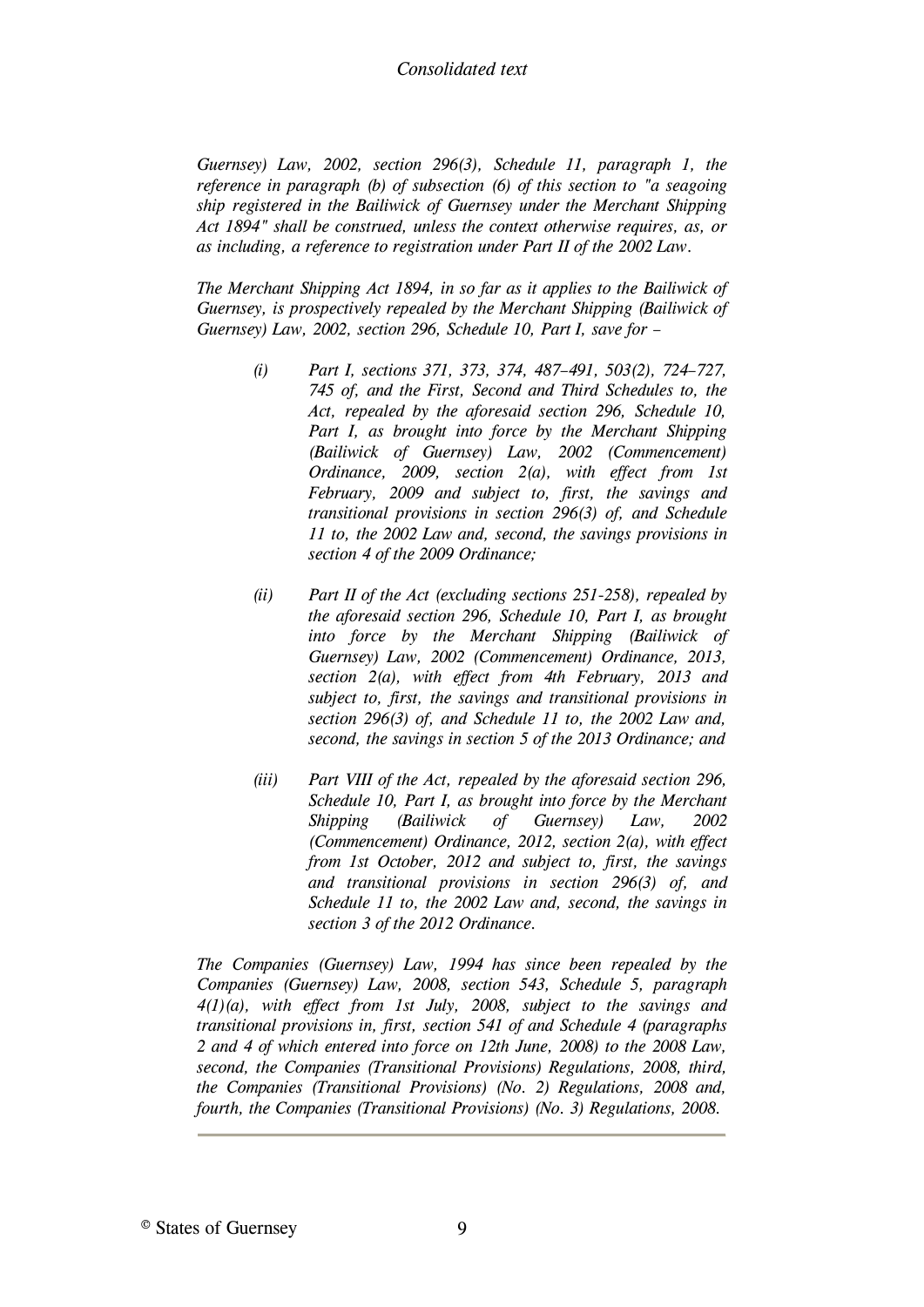## <span id="page-9-0"></span>**Written statement of reasons for dismissal.**

- **2.** (1) An employee shall be entitled
	- (a) if he is given by his employer notice of termination of his contract of employment,
	- (b) if his contract of employment is terminated by his employer without notice, or
	- (c) if, where he is employed under a contract for a fixed term, that term expires without being renewed under the same contract,

to be provided by his employer, on request, within seven days of that request, with a written statement giving particulars of the reasons for his dismissal.

(2) An employee shall not be entitled to a written statement under subsection (1) unless on the effective date of termination he has been, or will have been, continuously employed for a period of not less than [\[one year \(or such other](#page-10-1)  [period as the States may by Ordinance specify\)\]](#page-10-1) ending with that date.

(3) An employee shall be entitled (without making any request and irrespective of whether or not she has been continuously employed for any period) to be provided by her employer with a written statement giving particulars of the reasons for her dismissal if she is dismissed –

- (a) at any time while she is pregnant, or
- (b) after childbirth in circumstances in which any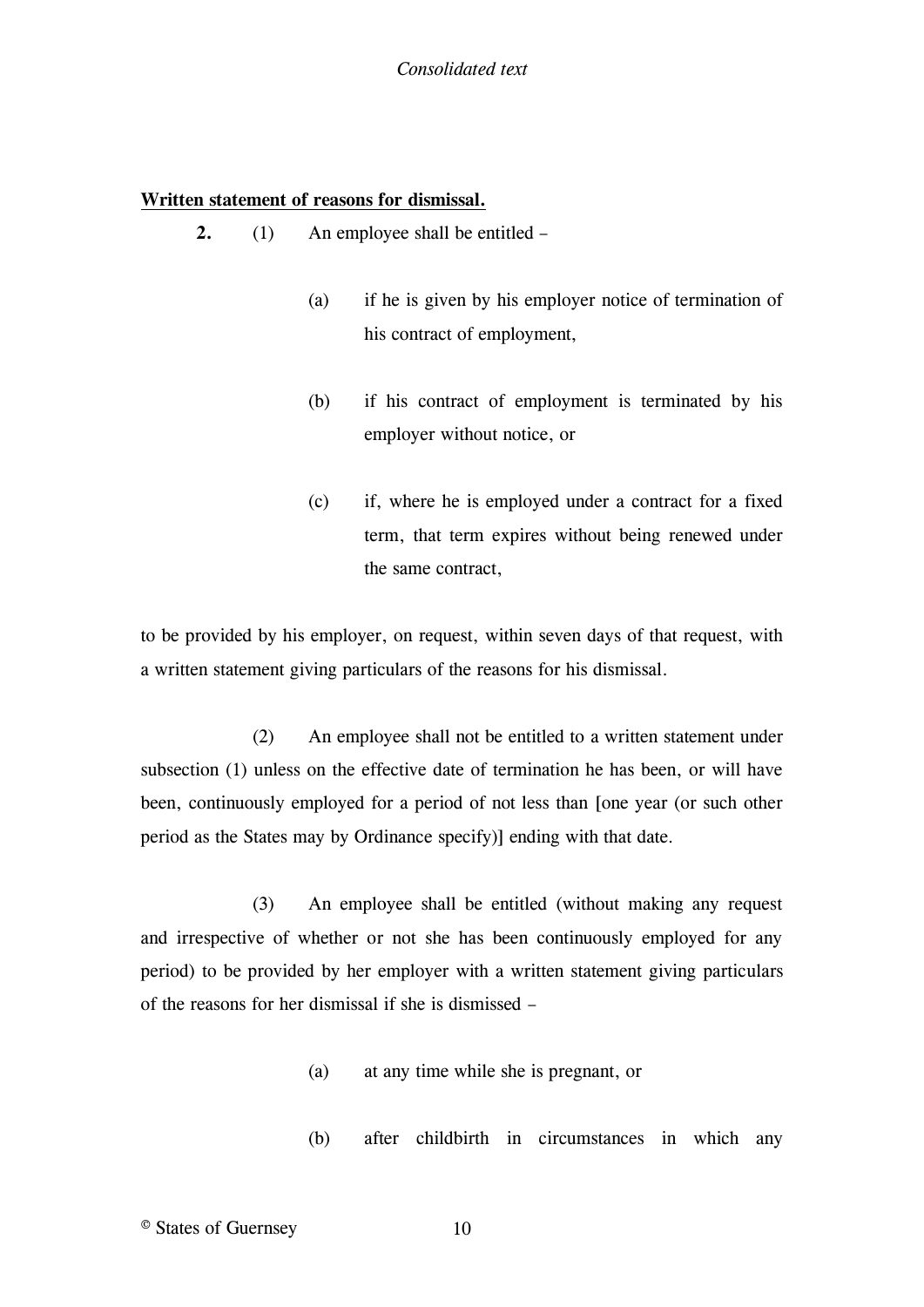maternity leave period to which she may be entitled ends by reason of the dismissal.

(4) A written statement provided under this section shall be admissible in evidence in any proceedings.

(5) A complaint may be presented by an employee [\[to the](#page-10-2)  [Employment and Discrimination Tribunal \(](#page-10-2)**"the Tribunal"**)] under [\[section 16\]](#page-10-2) on the ground that the employer unreasonably failed to provide a written statement under this section or that the particulars of reasons given in purported compliance with this section are inadequate or untrue; and the provisions of Part III of this Law shall apply accordingly.

(6) This section does not apply to employment where under his contract of employment the employee ordinarily works outside Guernsey.

#### **NOTES**

#### *In section 2,*

<span id="page-10-1"></span>*the words in square brackets in subsection (2) were substituted by the Employment Protection (Guernsey) (Amendment) Law, 2005, section 4, with effect from 1st March, 2006, subject to the savings in section 24 of the 2005 Law;*

<span id="page-10-2"></span><span id="page-10-0"></span>*the words in the first and second pairs of square brackets in subsection (5) were substituted by the Employment Protection (Guernsey) (Amendment) Law, 2005, respectively section 5(a) and section 5(b), with effect from 1st March, 2006, subject to the savings in, first, section 24 of the 2005 Law and, second, section 9 of the Employment and Discrimination Tribunal (Guernsey) Ordinance, 2005.*

## [PART II](#page-11-2)

## UNFAIR DISMISSAL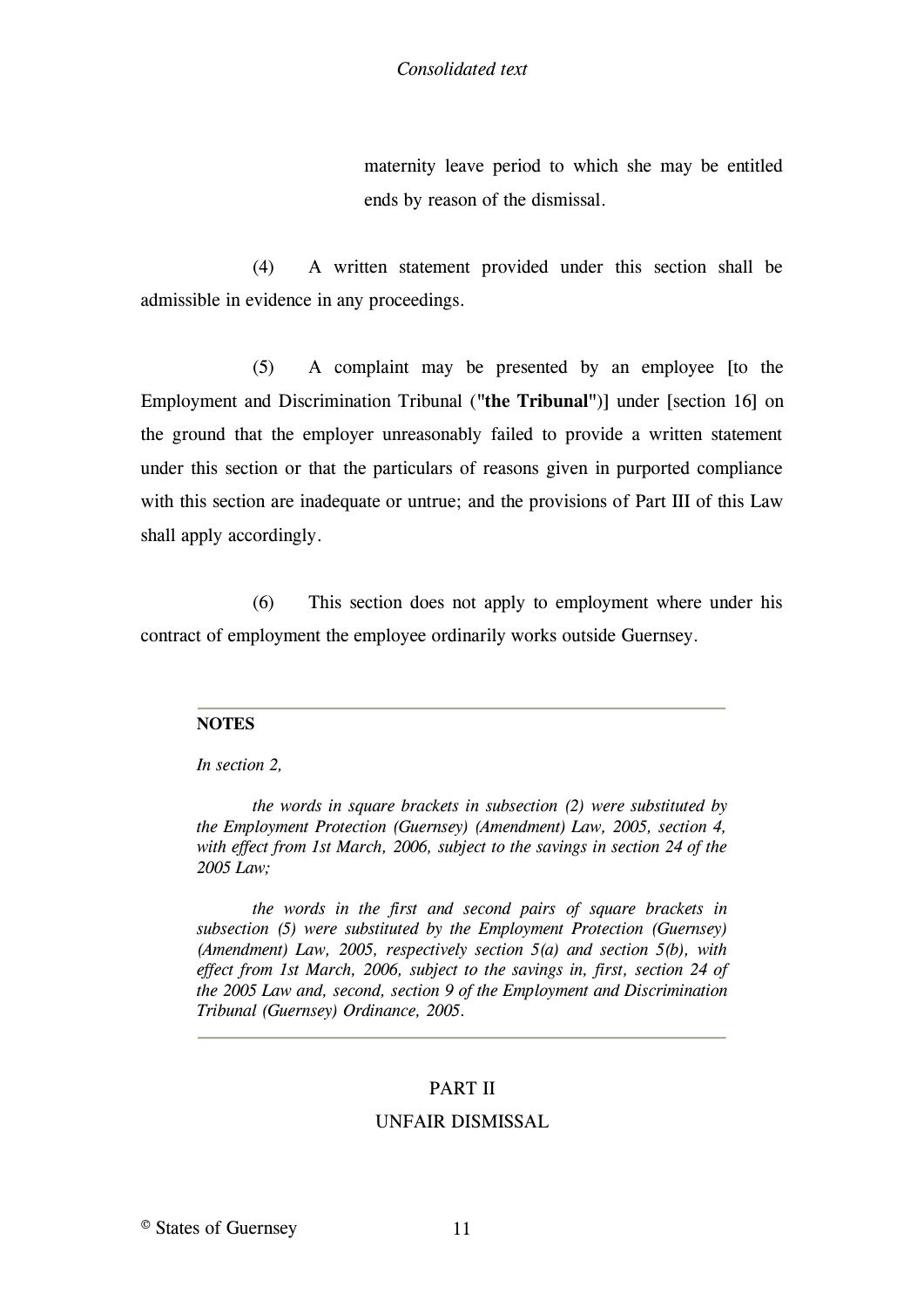## <span id="page-11-0"></span>**Right not to be unfairly dismissed.**

**3.** In every employment to which this Part of this Law applies every employee shall, subject to the provisions of section 15 (which specifies the qualifying period), have the right not to be unfairly dismissed by his employer.

#### **NOTE**

<span id="page-11-2"></span>*In accordance with the provisions of the Royal Court (Reform) (Guernsey)*  Law, 2008, section 19(3), the provisions of Part II of this Law shall not *apply to the offices of Sheriff and Sergeant, with effect from 29th October, 2008.*

## <span id="page-11-1"></span>**Employment to which this Part of this Law applies.**

- **4.** (1) This Part of this Law applies to every employment other than
	- (a) employment where under his contract of employment the employee ordinarily works outside Guernsey,
	- (b) employment under a contract for a fixed term of [\[one](#page-12-0)  [year \(or such other period as the States may by](#page-12-0)  [Ordinance specify\)\]](#page-12-0) or more, where the dismissal consists only of the expiry of that term without its being renewed, if before the term so expires the employee has agreed in writing (whether the agreement is contained in the contract itself or in a separate agreement) to exclude any claim in respect of rights under this Part of this Law in relation to that contract [\[\(provided always that any agreement by an](#page-12-1)  [employee to exclude any such claim arising pursuant](#page-12-1)  [to section 15I\(1\) or \(3\) shall be void\)\],](#page-12-1) or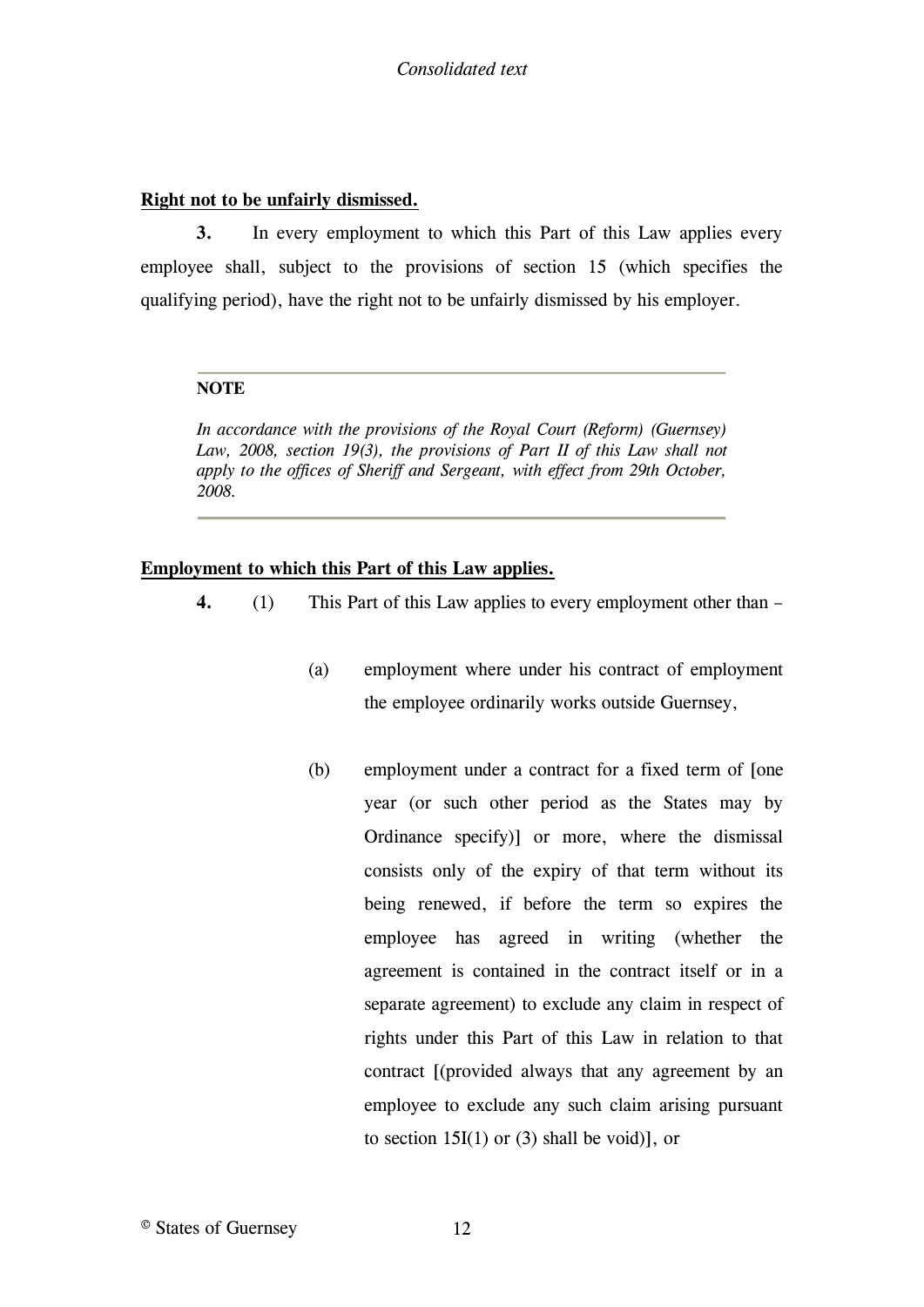(c) employment as the master or as a member of the crew of a fishing vessel where the employee is remunerated only by a share in the profits or gross earnings of the vessel.

(2) For the purposes of subsection  $(1)(a)$  a person employed to work on board [a ship registered in the Bailiwick of Guernsey under the Merchant](#page-12-2)  [Shipping Act 1894](#page-12-2) shall, unless –

- (a) the employment is wholly outside Guernsey, or
- (b) he is not ordinarily resident in Guernsey,

be regarded as a person who under his contract of employment ordinarily works in Guernsey.

#### **NOTES**

#### *In section 4,*

<span id="page-12-0"></span>*the words in the first pair of square brackets in paragraph (b) of subsection (1) were substituted by the Employment Protection (Guernsey) (Amendment) Law, 2005, section 6, with effect from 1st March, 2006, subject to the savings in, first, section 24 of the 2005 Law and, second, section 9 of the Employment and Discrimination Tribunal (Guernsey) Ordinance, 2005;*

<span id="page-12-1"></span>*the words in the second pair of square brackets in paragraph (b) of subsection (1) were inserted by the Employment Protection (Sunday Shop Working) (Guernsey) Law, 2001, section 2(2), with effect from 1st July, 2002.*

<span id="page-12-2"></span>*[In accordance with the provisions of the Merchant Shipping \(Bailiwick of](#page-8-0)  [Guernsey\) Law, 2002, section 296\(3\), Schedule 11, paragraph 1, the](#page-8-0)  [reference in subsection \(2\) of this section to "a ship registered in the](#page-8-0)*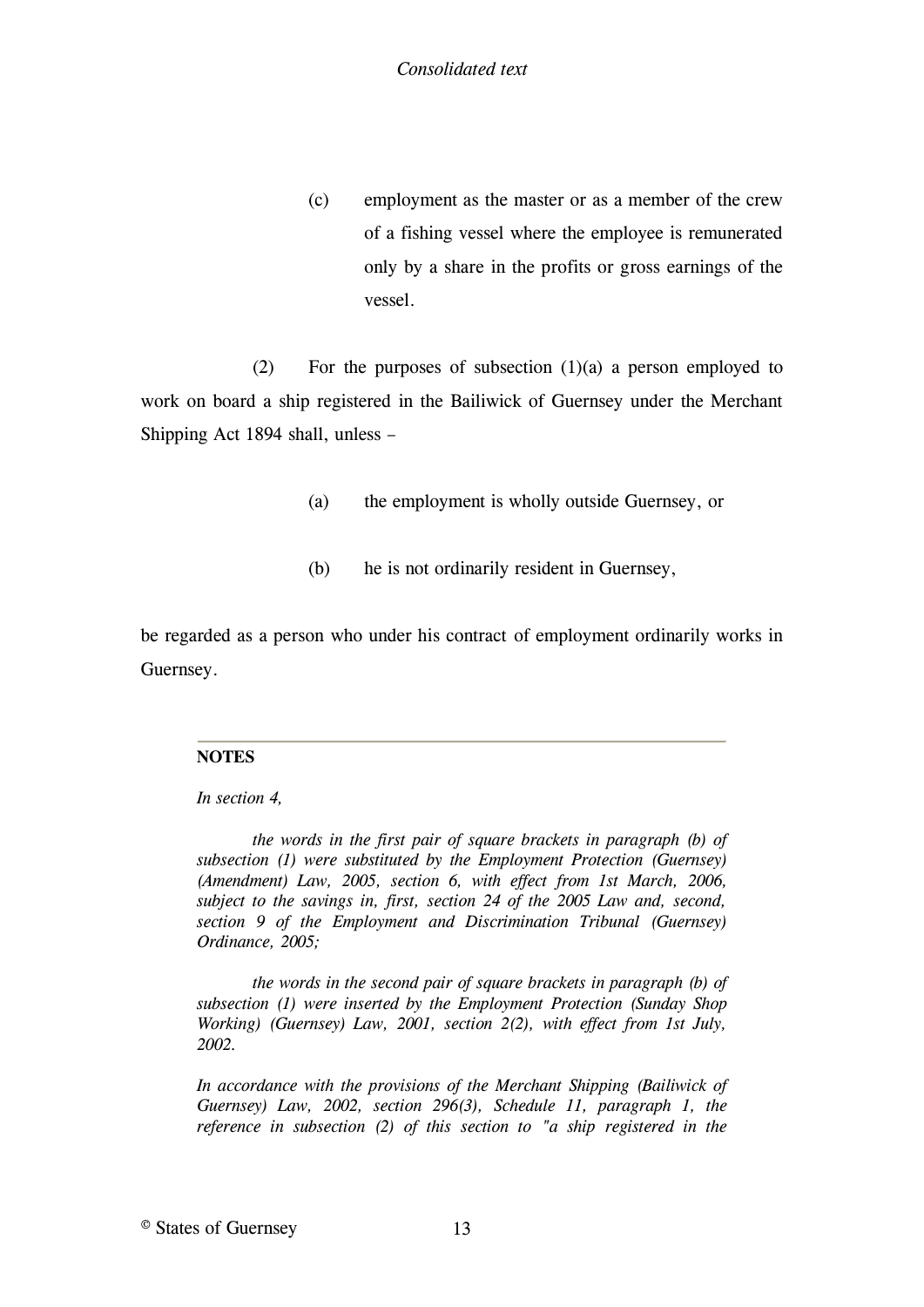*Bailiwick of Guernsey under the Merchant Shipping Act 1894" shall be construed, unless the context otherwise requires, as, or as including, a reference to registration under Part II of the 2002 Law.*

## <span id="page-13-0"></span>**Meaning of "dismiss" and "dismissal".**

**5.** (1) In this Law **"dismiss"** and **"dismissal"** shall be construed in accordance with the following provisions of this section.

(2) Subject to subsection (3), an employee shall be treated as dismissed by his employer if, but only if –

- (a) the contract under which he is employed by the employer is terminated by the employer, whether it is so terminated by notice or without notice,
- (b) where under that contract he is employed for a fixed term, that term expires without being renewed under the same contract, or
- (c) the employee terminates that contract, with or without notice, in circumstances such that he is entitled to terminate it without notice by reason of the employer's conduct.

(3) Where an employer gives notice to an employee to terminate his contract of employment and, at a time within the period of that notice, the employee gives notice to the employer to terminate the contract of employment on a date earlier than the date on which the employer's notice is due to expire, the employee shall for the purposes of this Part of this Law be taken to be dismissed by his employer, and the reason for the dismissal shall be taken to be the reasons for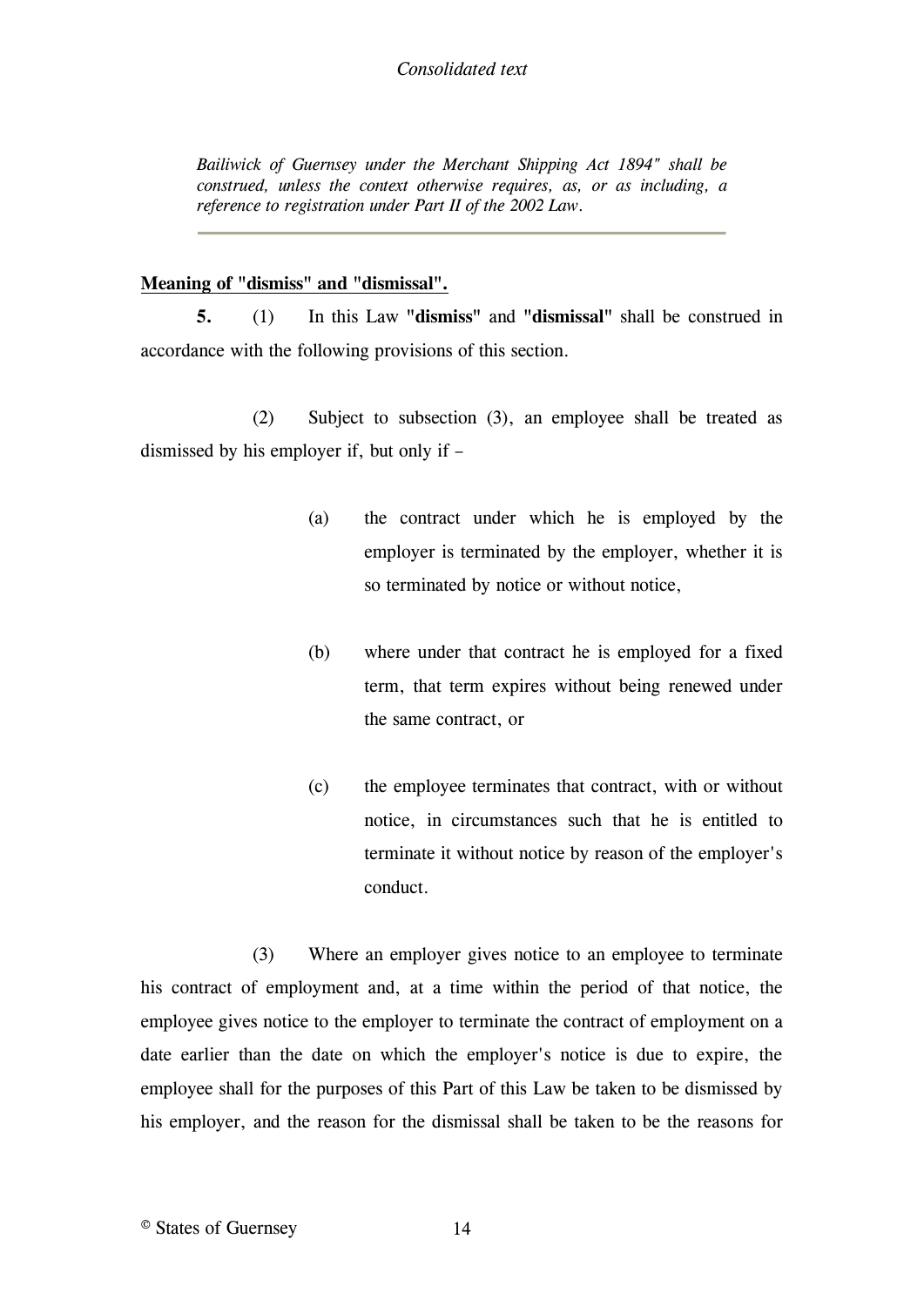which the employer's notice is given.

- (4) In this Law **"the effective date of termination"**
	- (a) in relation to an employee whose contract of employment is terminated by notice, whether given by his employer or by the employee, means the date on which that notice expires,
	- (b) in relation to an employee whose contract of employment is terminated without notice, means the date on which the termination takes effect, and
	- (c) in relation to an employee who is employed under a contract for a fixed term, where that term expires without being renewed under the same contract, means the date on which that term expires.

(5) Where the contract of employment is terminated by the employer and the notice required by section 1 to be given by an employer would, if duly given on the material date, expire on a date later than the effective date of termination (as defined by subsection (4)) then, for the purposes of section 15(1), the later date shall be treated as the effective date of termination in relation to the dismissal.

(6) In subsection (5), **"material date"** means the date when notice of termination was given by the employer or (where no notice was given) the date when the contract of employment was terminated by the employer.

# <span id="page-14-0"></span>**[General provisions relating to fairness of dismissal.](#page-16-2)**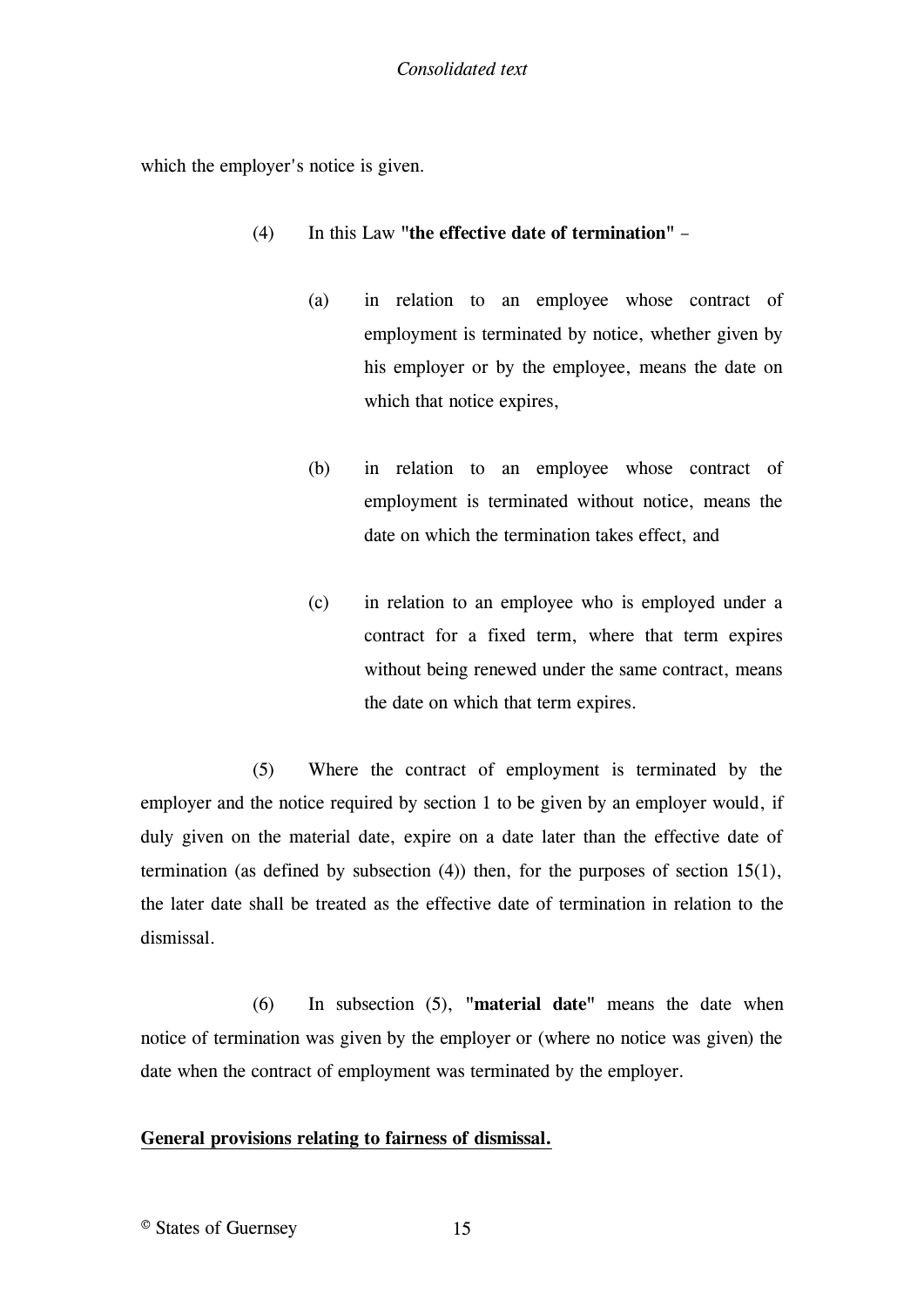**6.** (1) In determining for the purposes of this Part of this Law whether the dismissal of an employee was fair or unfair, it shall be for the employer to show –

- (a) what was the reason (or, if there was more than one, the principal reason) for the dismissal, and
- (b) that it was a reason falling within subsection (2).

(2) For the purposes of subsection  $(1)(b)$ , a reason falling within this subsection is a reason which –

- (a) related to the capability or qualifications of the employee for performing work of the kind which he was employed by the employer to do,
- (b) related to the conduct of the employee,
- (c) was that the employee was redundant,
- (d) was that the employee could not continue to work in the position which he held without contravention (either on his part or on that of his employer) of a duty or restriction imposed by or under the law of Guernsey, or
- (e) was some other substantial reason of a kind such as to justify the dismissal of an employee holding the position which that employee held.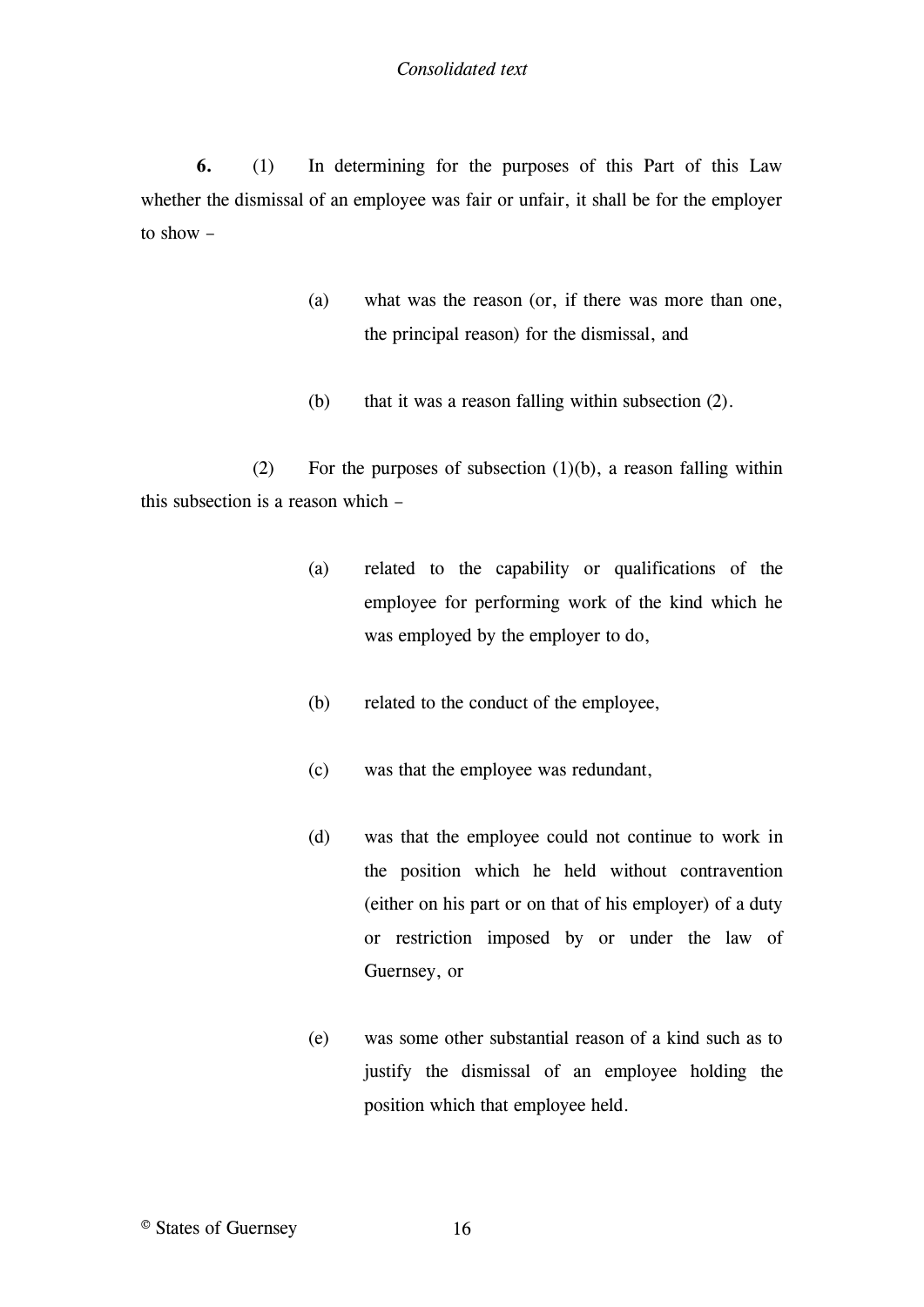(3) Where the employer has fulfilled the requirements of subsection (1), then, subject to the provisions of sections 8 to 14 [\[and 15I\],](#page-16-3) the determination of the question whether the dismissal was fair or unfair, having regard to the reason shown by the employer, shall depend on whether in the circumstances (including the size and administrative resources of the employer's undertaking) the employer acted reasonably or unreasonably in treating it as a sufficient reason for dismissing the employee; and that question shall be determined in accordance with equity and the substantial merits of the case.

#### **NOTES**

<span id="page-16-3"></span>*In section 6, the words in square brackets in subsection (3) were inserted by the Employment Protection (Sunday Shop Working) (Guernsey) Law, 2001, section 2(3), with effect from 1st July, 2002.*

<span id="page-16-2"></span>*The following case has referred to section 6:*

*Burford v. Flybe Ltd* (2009) (Unreported, Royal Court, 23rd June) (Guernsey Judgment [No 29/2009\)](http://www.guernseylegalresources.gg/redirect?oid=%255Bcom.runtimecollective.cms.contenttypes.LegalResource%253A%257Bid%253D10627035%257D%255D&context=live).

#### <span id="page-16-0"></span>**Meaning of "capability" and "qualifications".**

- **7.** In section 6, in relation to an employee
	- (a) **"capability"** means capability assessed by reference to skill, aptitude, health or any other physical or mental quality,
	- (b) **"qualifications"** means any degree, diploma or other academic, technical or professional qualification relevant to the position which the employee held.

## <span id="page-16-1"></span>**Dismissal relating to trade union membership or activities.**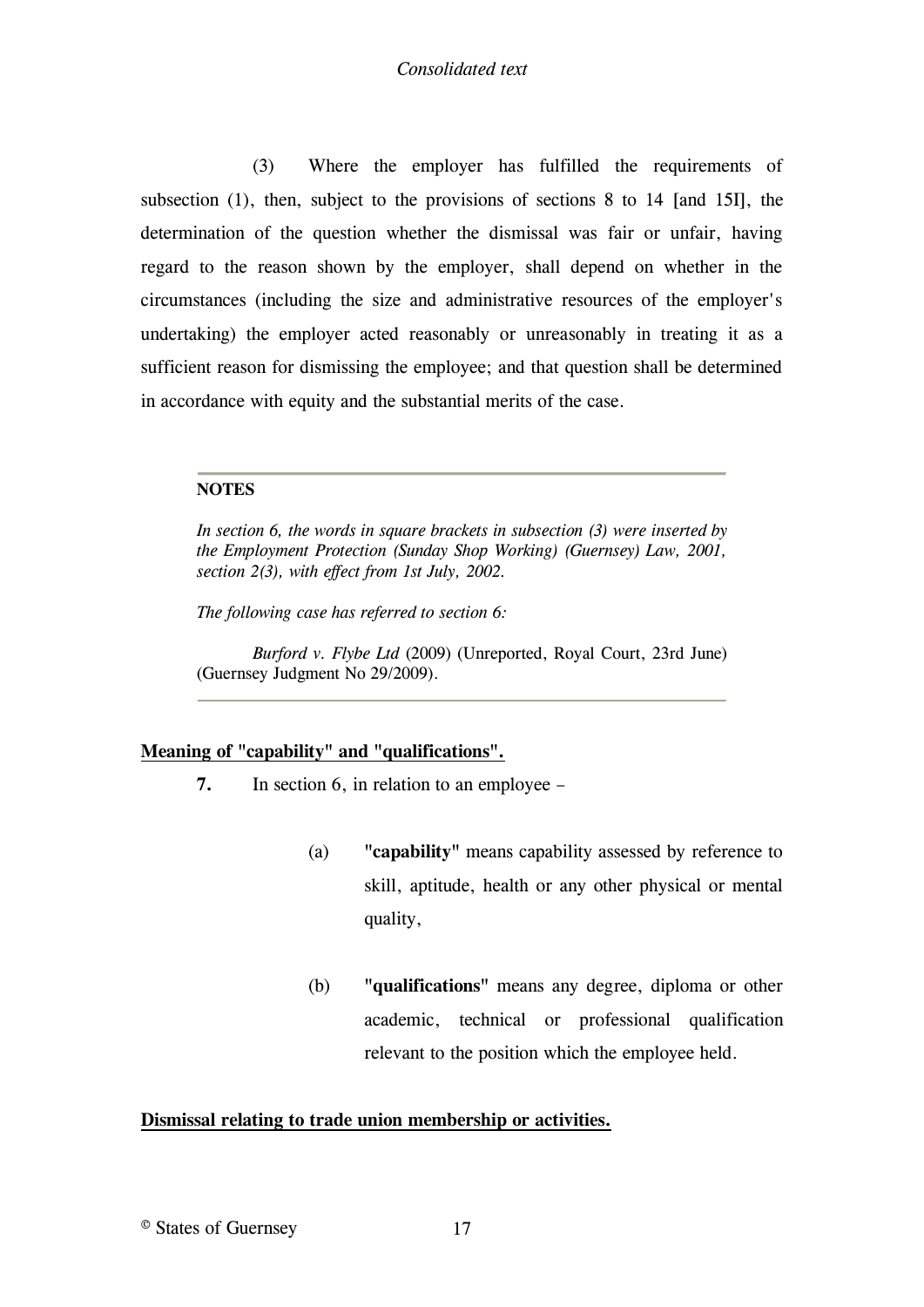**8.** (1) The dismissal of an employee by an employer shall be regarded for the purposes of this Part of this Law as having been unfair if the reason for it (or, if more than one, the principal reason) was that the employee –

- (a) was, or proposed to become, a member of an independent trade union,
- (b) had taken part, or proposed to take part, in the activities of an independent trade union at an appropriate time, or
- (c) was not a member of any trade union, or of a particular trade union, or of one of a number of particular trade unions, or had refused or proposed to refuse to become or remain a member.
- (2) In subsection (1)(b) **"an appropriate time"** means
	- (a) a time outside the employee's working hours, or
	- (b) a time within his working hours at which, in accordance with arrangements agreed with or consent given by his employer, it is permissible for him to take part in the activities of a trade union,

and for this purpose **"working hours"**, in relation to an employee, means any time when, in accordance with his contract of employment, he is required to be at work.

(3) Where the reason, or one of the reasons, for the dismissal of an employee was –

© States of Guernsey 18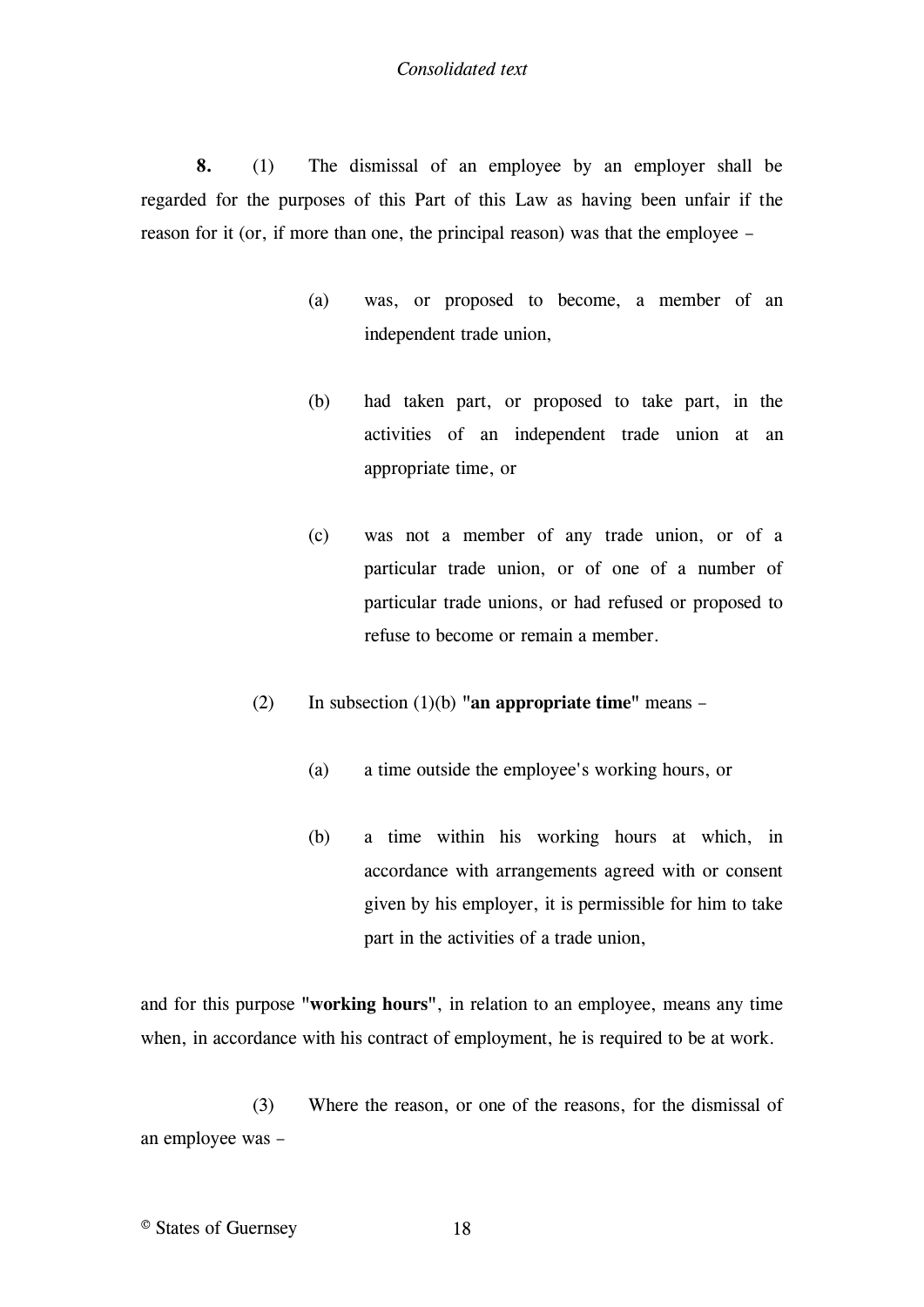- (a) his refusal, or proposed refusal, to comply with a requirement (whether or not imposed by his contract of employment or in writing) that, in the event of his not being a member of any trade union, or of a particular trade union, or of one of a number of particular trade unions, he must make one or more payments, or
- (b) his objection, or proposed objection, (however expressed) to the operation of a provision (whether or not forming part of his contract of employment or in writing) under which, in the event mentioned in paragraph (a), his employer is entitled to deduct one or more sums from the remuneration payable to him in respect of his employment,

the reason shall be treated as falling within subsection  $(1)(c)$ .

(4) In this section references to being, becoming or ceasing to remain a member of a trade union shall include references to being, becoming or ceasing to remain a member of a particular branch or section of that union or one of a number of particular branches or sections of that union, and references to taking part in the activities of a trade union shall be similarly construed.

# <span id="page-18-0"></span>**Dismissal on ground of pregnancy.**

**9.** The dismissal of an employee by an employer shall be regarded for the purposes of this Part of this Law as having been unfair if the reason for it (or, if more than one, the principal reason) –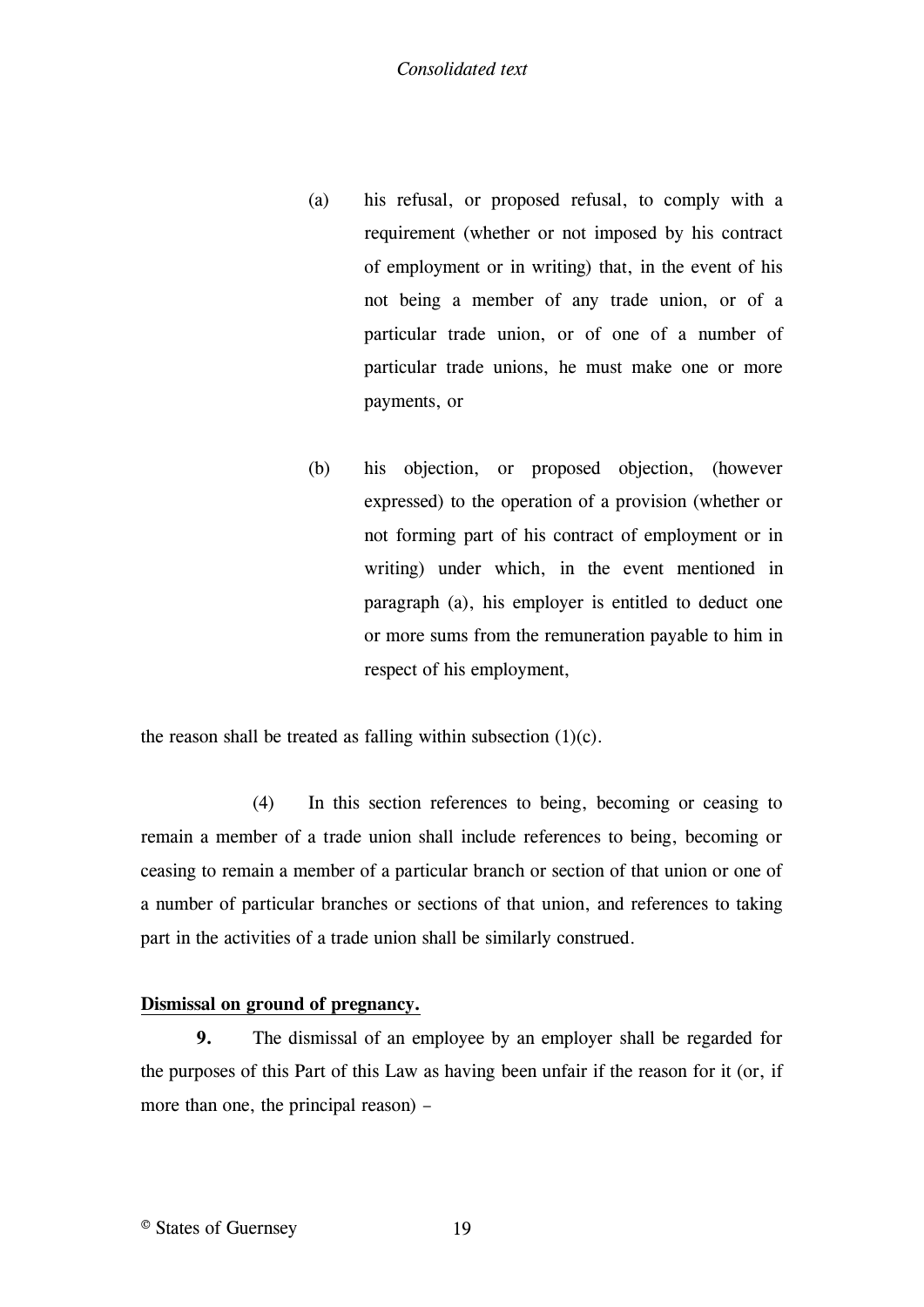- (a) was that the employee was pregnant, or
- (b) was any other reason connected with her pregnancy, except one of the following reasons –
	- (i) that at the effective date of termination she was or would have become, because of her pregnancy, incapable of adequately doing the work which she was employed to do,
	- (ii) that, because of her pregnancy, she could not do or would not have been able to continue after that date to do that work without contravention (either by her or her employer) of a duty or restriction imposed by or under the law of Guernsey.

## <span id="page-19-0"></span>[**[Dismissal on ground of sex or marital status.](#page-19-1)**

**9A.** [The dismissal of an employee by an employer shall be](#page-19-1) regarded for [the purposes of this Part of this Law as having been unfair if the dismissal](#page-19-1)  [constituted an act of discrimination against the employee prohibited by any](#page-19-1)  [provision of Part II of the Sex Discrimination \(Employment\) \(Guernsey\) Ordinance,](#page-19-1)  [2005.\]](#page-19-1)

#### **NOTE**

<span id="page-19-1"></span>*Section 9A was inserted by the Sex Discrimination (Employment) (Guernsey) Ordinance, 2005, section 70(1), with effect from 1st March, 2006.*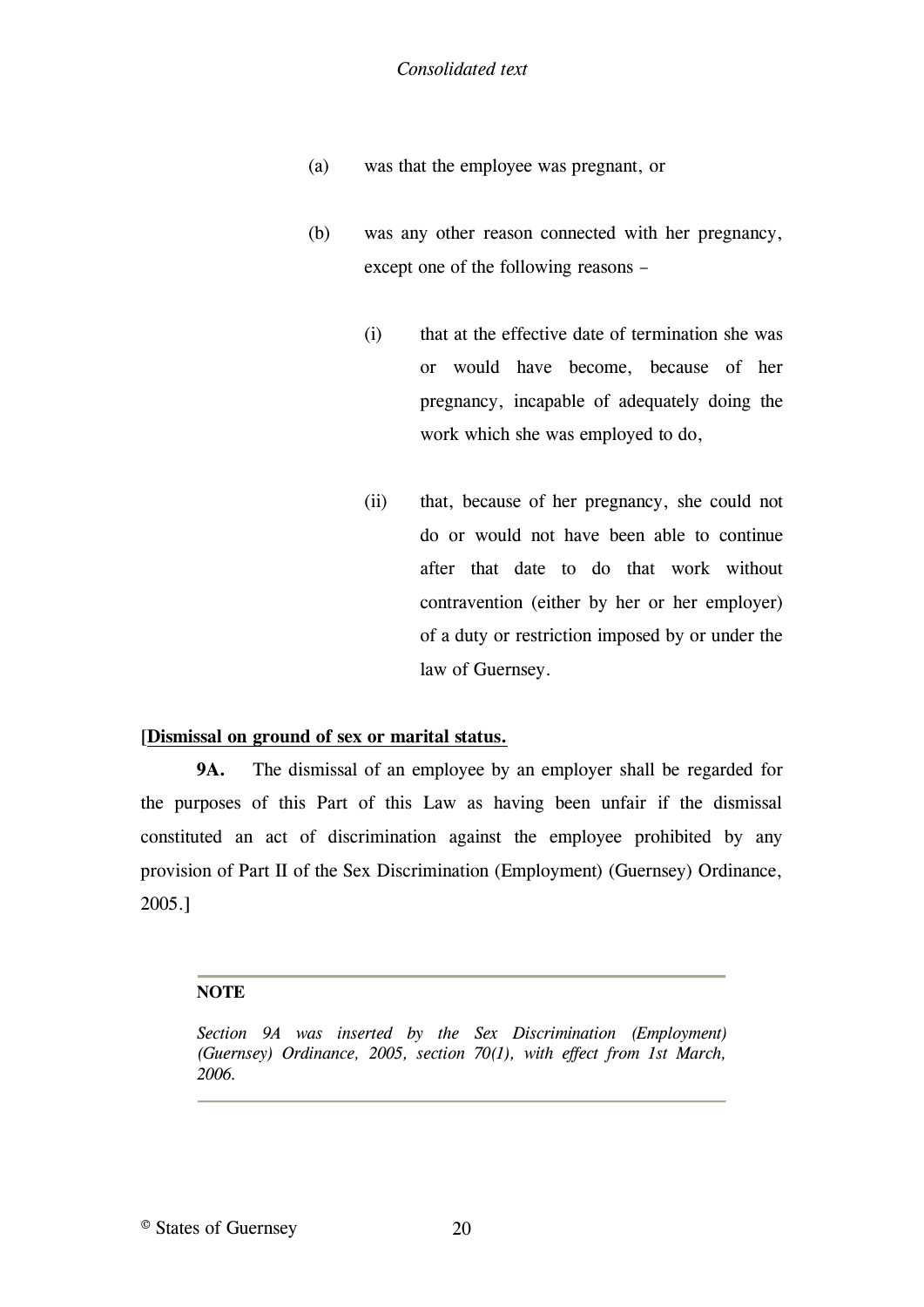## <span id="page-20-0"></span>**Dismissal of replacement.**

**10.** (1) Where an employer –

- (a) on engaging an employee informs the employee in writing that his employment will be terminated on the resumption of work by another employee who is, or will be, absent wholly or partly because of pregnancy or childbirth, and
- (b) dismisses the first-mentioned employee in order to make it possible to give work to the other employee,

then, for the purposes of section  $6(1)(b)$ , but without prejudice to the application of section 6(3), the dismissal shall be regarded as having been for a reason falling within section  $6(2)(e)$ .

- (2) Where an employer
	- (a) on engaging an employee informs the employee in writing that his employment will be terminated at the end of a suspension on medical grounds of another employee, and
	- (b) dismisses the first-mentioned employee in order to make it possible to allow the resumption of work by the other employee,

then, for the purposes of section  $6(1)(b)$ , but without prejudice to the application of section 6(3), the dismissal shall be regarded as having been for a reason falling within section  $6(2)(e)$ .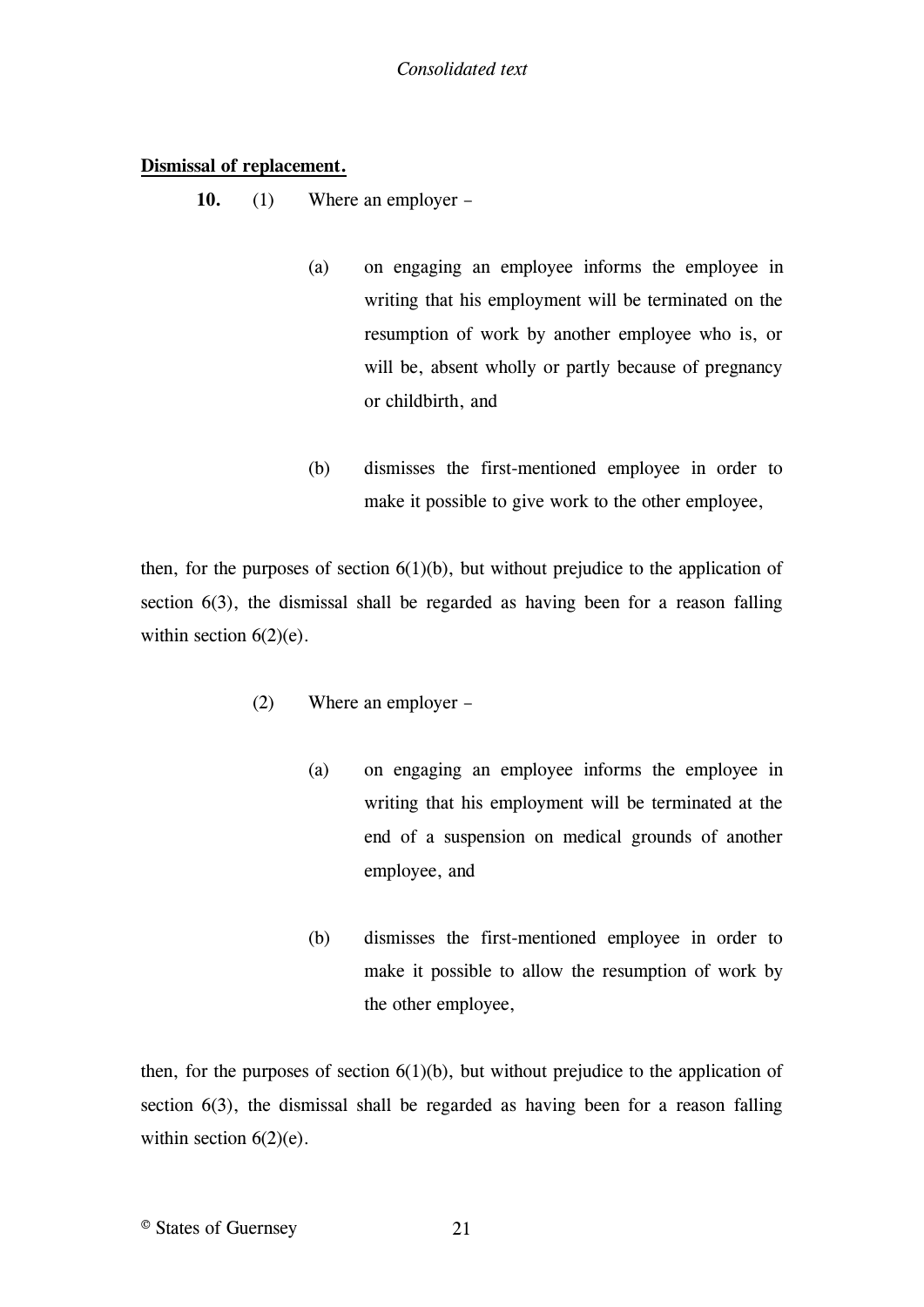(3) For the purposes of subsection (2)(a), a **"suspension on medical grounds"** occurs when an employee is suspended from work by his employer on medical grounds in consequence of –

- (a) any requirement imposed by or under any of the relevant statutory provisions within the meaning of section 35 of the Health and Safety at Work (General) (Guernsey) Ordinance, 1987**<sup>d</sup>** , or
- (b) any recommendation in any provision of a code of practice issued or approved under section 13 of that Ordinance.

(4) For the purposes of this section an employee shall be regarded as suspended from work if, and so long as, he continues to be employed by his employer, but is not provided with work or does not perform the work he normally performed before the suspension.

# <span id="page-21-0"></span>**Dismissal in health and safety cases.**

**11.** (1) The dismissal of an employee by an employer shall be regarded for the purposes of this Part of this Law as having been unfair if the reason for it (or, if more than one, the principal reason) was that the employee –

- (a) having been designated by the employer to carry out activities in connection with preventing or reducing risks to health and safety at work, carried out, or proposed to carry out, any such activities,
- Recueil d'Ordonnances Tome XXIV, p. 162.

1 **d**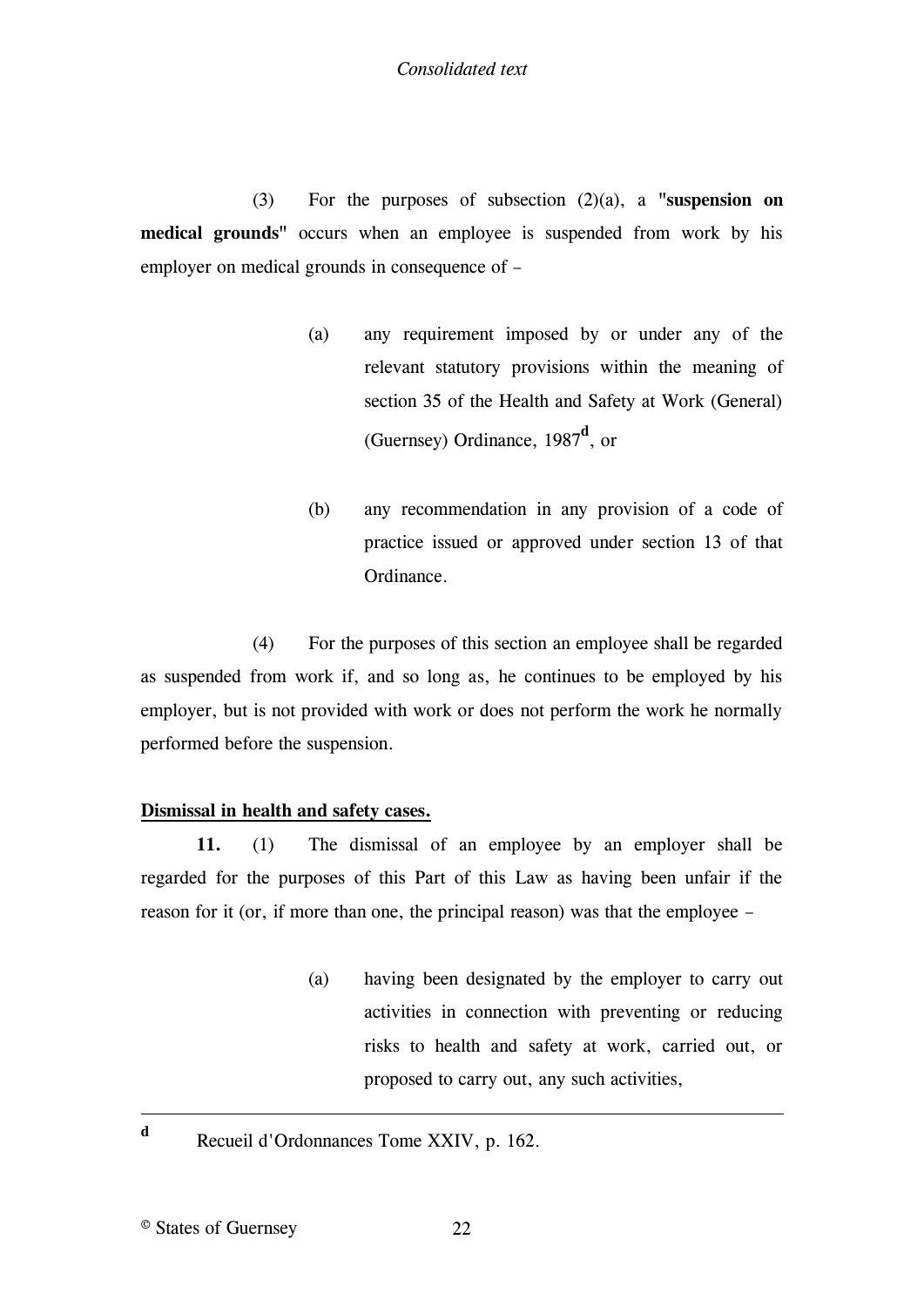- (b) being a representative of workers on matters of health and safety at work, or a member of a safety committee –
	- (i) in accordance with arrangements established under or by virtue of any enactment or other statutory provision, or
	- (ii) by reason of being acknowledged as such by the employer,

performed, or proposed to perform, any functions as such a representative or a member of such a committee,

- (c) being an employee at a place where
	- (i) there was no such representative or safety committee, or
	- (ii) there was such a representative or safety committee but it was not reasonably practicable for the employee to raise the matter by those means,

brought to his employer's attention, by reasonable means, circumstances connected with his work which he reasonably believed were harmful or potentially harmful to health or safety,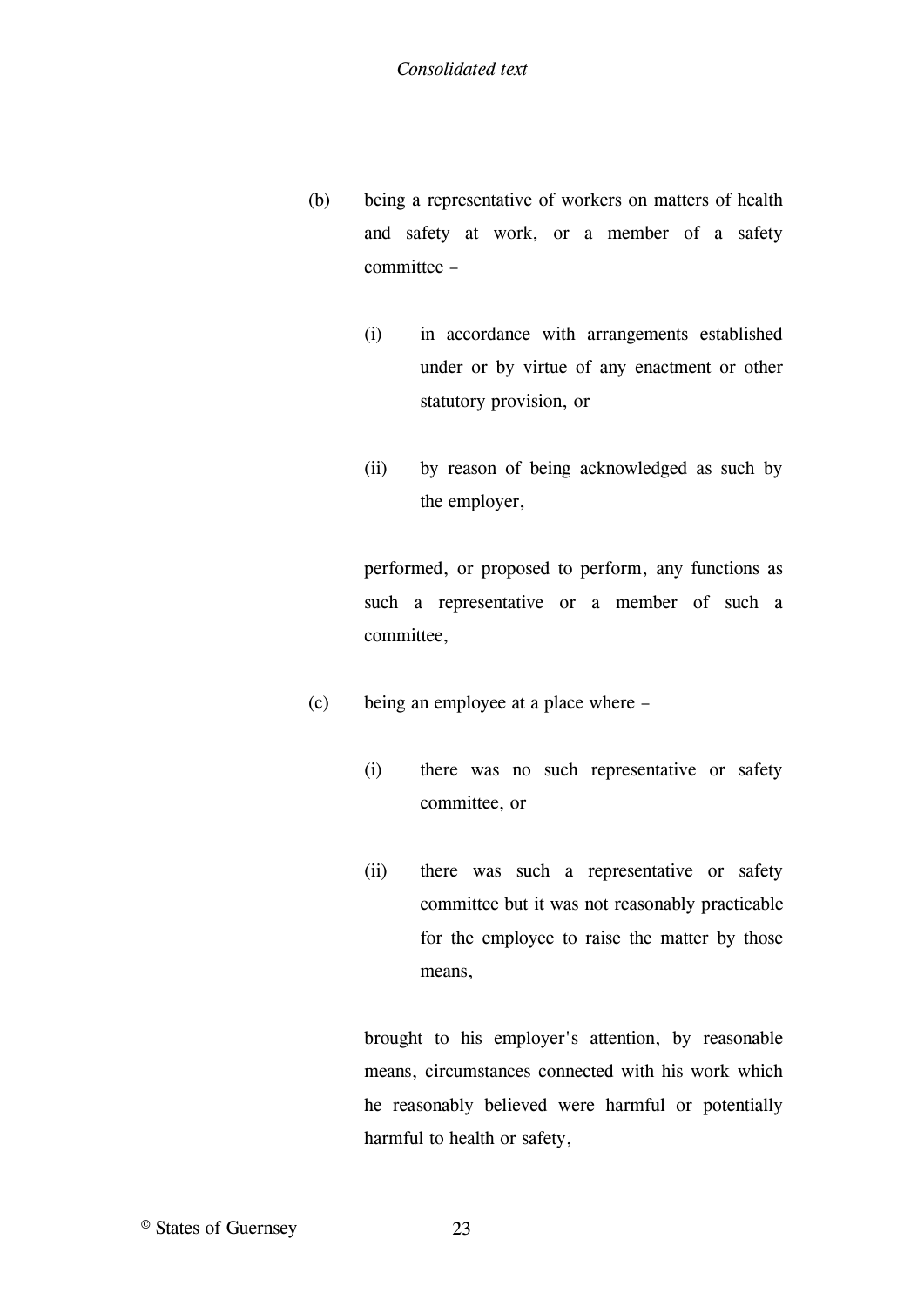- (d) in circumstances of danger which he reasonably believed to be serious and imminent and which he could not reasonably have been expected to avert, left, or proposed to leave, or (while the danger persisted) refused to return to, his place of work or any dangerous part of his place of work, or
- (e) in circumstances of danger which he reasonably believed to be serious and imminent, took, or proposed to take, appropriate steps to protect himself or other persons from the danger.

(2) For the purposes of subsection  $(1)(e)$ , the question of whether any steps which an employee took, or proposed to take, were appropriate shall be judged by reference to all the circumstances including, in particular, his knowledge and the facilities and advice available to him at the time.

(3) Where the reason (or, if more than one, the principal reason) for the dismissal of an employee was that specified in subsection  $(1)(e)$ , the dismissal shall not be regarded as having been unfair if the employer shows that it was, or would have been, so negligent for the employee to take the steps which he took, or proposed to take, that a reasonable employer might have dismissed him for taking, or proposing to take, them.

## <span id="page-23-0"></span>**Dismissal on grounds of assertion of statutory right.**

**12.** (1) The dismissal of an employee by an employer shall be regarded for the purpose of this Part of this Law as having been unfair if the reason for it (or, if more than one, the principal reason) was that the employee –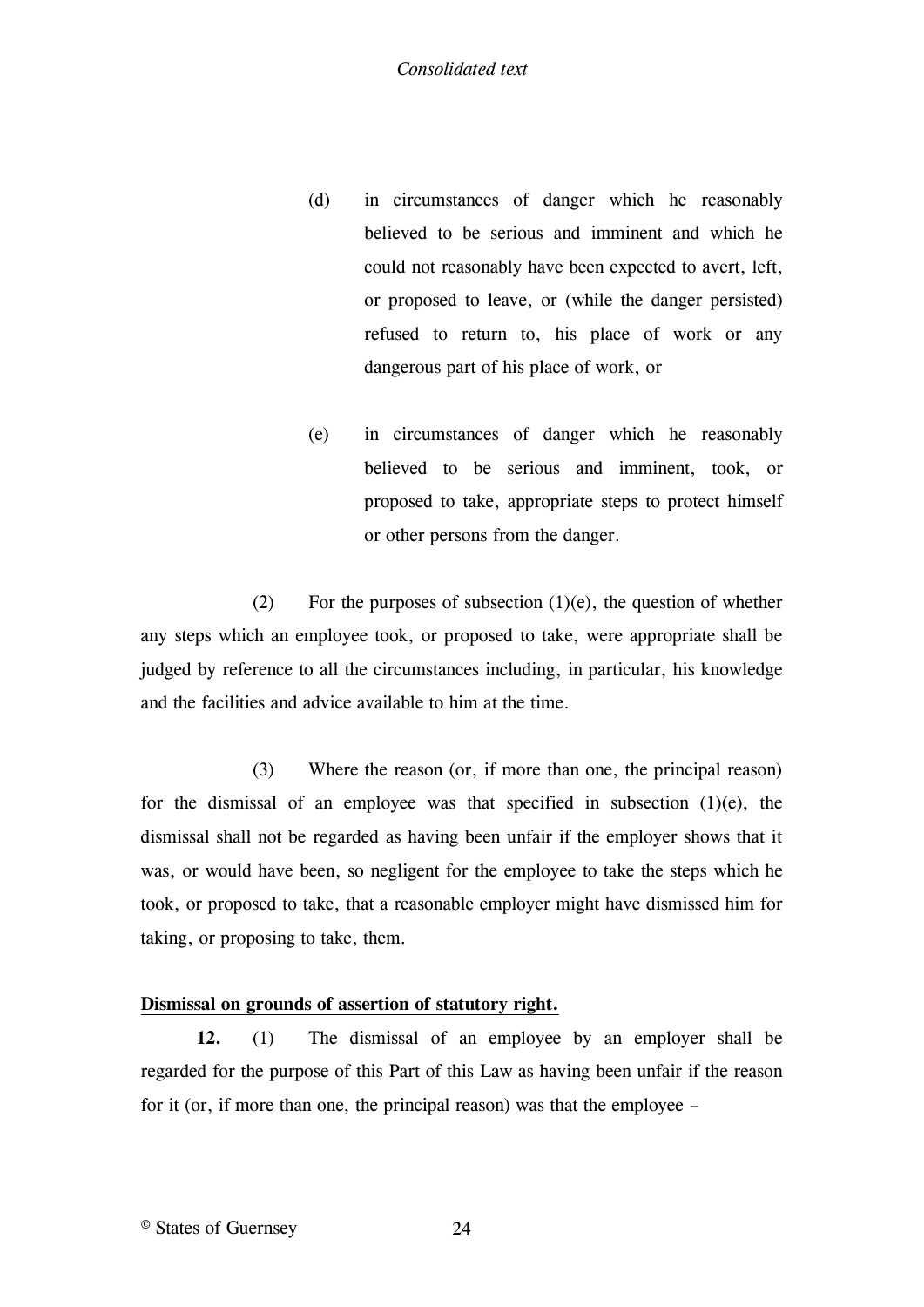- (a) brought proceedings against the employer to enforce a right of his which is a relevant statutory right, or
- (b) alleged that the employer had infringed a right of his which is a relevant statutory right.

(2) It is immaterial for the purposes of subsection (1) whether the employee has the right or not and whether it has been infringed or not, but, for that subsection to apply, the claim to the right and that it has been infringed must be made in good faith.

(3) It shall be sufficient for subsection (1) to apply that the employee, without specifying the right, made it reasonably clear to the employer what the right claimed to have been infringed was.

(4) For the purposes of this section a **"relevant statutory right"** is any right conferred by or under –

- (a) this Law,
- (b) the Conditions of Employment (Guernsey) Law, 1985**<sup>e</sup>** , or
- (c) the Industrial Disputes and Conditions of Employment (Guernsey) Law, 1993**<sup>f</sup>** [\[, or](#page-25-1)
- (d) [the Sex Discrimination \(Employment\) \(Guernsey\)](#page-25-1)

**e** Ordres en Conseil Vol. XXIX, p. 42; No. I of 1992 and No. XXIII of 1994. **f**

1

Order in Council No. I of 1993.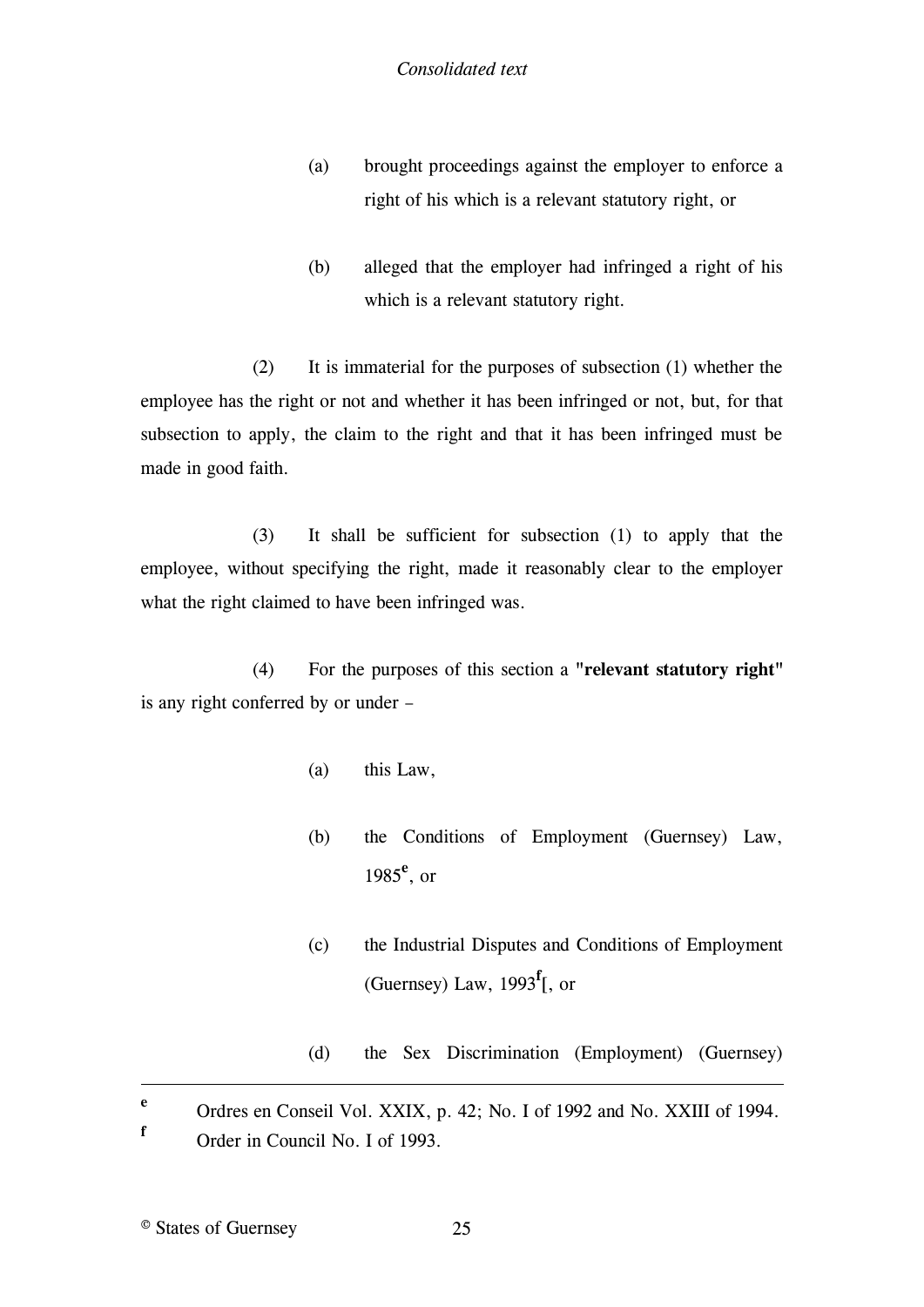Ordinance, 200[5\[, or](#page-25-2)

(e) [the Minimum Wage \(Guernsey\) Law, 2009 \(](#page-25-2)**"the 2009 [Law"](#page-25-2)**).[\]\]](#page-25-2)

#### **NOTES**

*In section 12,*

<span id="page-25-1"></span>*paragraph (d) of subsection (4), and the word immediately after paragraph (c) thereof, were inserted by the Sex Discrimination (Employment) (Guernsey) Ordinance, 2005, section 70(2), with effect from 1st March, 2006;*

<span id="page-25-2"></span>*paragraph (e) of subsection (4) was inserted, and the word and punctuation immediately after paragraph (d) thereof was substituted, by the Minimum Wage (Guernsey) Law, 2009, section 30, Schedule, paragraph 1, with effect from 1st October, 2010.*

#### <span id="page-25-0"></span>**Dismissal on ground of redundancy for inadmissible reasons.**

**13.** (1) Where the reason or principal reason for the dismissal of an employee was that the employee was redundant, but it is shown –

- (a) that the circumstances constituting the redundancy applied equally to one or more other employees in the same undertaking who held positions similar to that held by the employee and who have not been dismissed by the employer, and
- (b) that the reason (or, if more than one, the principal reason) for which the employee was selected for dismissal was an inadmissible reason,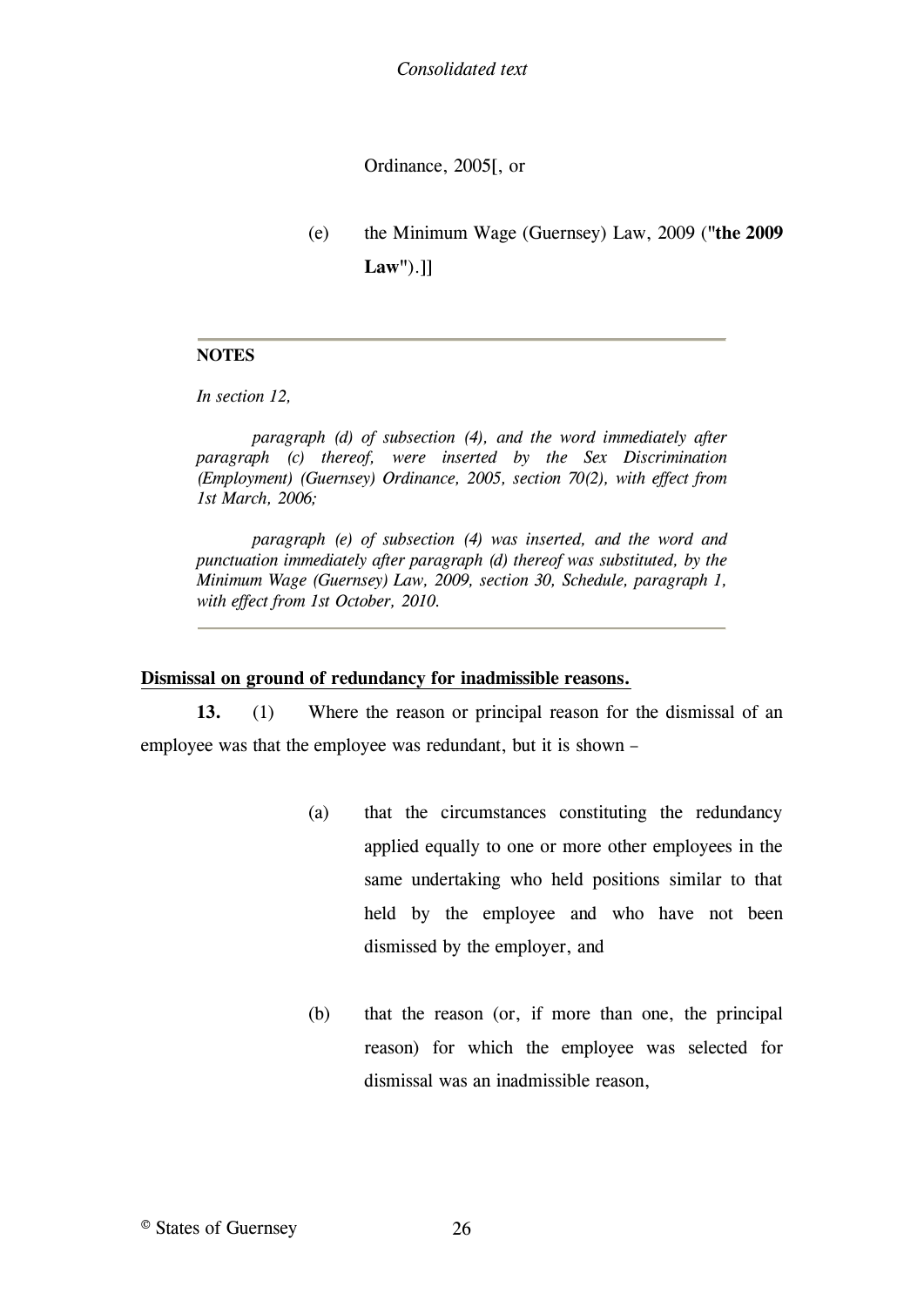then, for the purposes of this Part of this Law, the dismissal shall be regarded as unfair.

(2) For the purposes of this section **"inadmissible"**, in relation to a reason, means that it is one of those specified in section 8(1), 9, 11(1) (read with section 11(2) and (3)) or 12(1) (read with section 12(2) and (3)) [or in section 6(1) [of the Transfer of States Undertakings \(Protection of Employment\) \(Guernsey\)](#page-26-0)  Law, 2001 (read with section  $6(2)$  of that Law)] [or in section 15I(1) (as read with section  $15I(2)$  or  $15I(3)$  of this Law].

 $[(2A)$  For the purposes of subsection  $(1)(b)$  the employee shall, in a [redundancy case, be deemed to have been selected for dismissal for an inadmissible](#page-26-2)  [reason if his selection for dismissal constituted an act of discrimination against him](#page-26-2)  [prohibited by any provision of Part II of the Sex Discrimination \(Employment\)](#page-26-2)  [\(Guernsey\) Ordinance, 2005.\]](#page-26-2)

(3) For the purposes of this Law a **"redundancy case"** means a case where the reason or principal reason for dismissal was that the employee was redundant and the equal application of the circumstances to non-dismissed employees described in subsection (1)(a) is also shown.

#### **NOTES**

*In section 13,*

<span id="page-26-0"></span>*the words in the first pair of square brackets in subsection (2) were inserted by the Transfer of States Undertakings (Protection of Employment) (Guernsey) Law, 2001, section 12, with effect from 1st October, 2001;*

<span id="page-26-1"></span>*the words in the second pair of square brackets in subsection (2) were inserted by the Employment Protection (Sunday Shop Working) (Guernsey) Law, 2001, section 2(4), with effect from 1st July, 2002;*

<span id="page-26-2"></span>*subsection (2A) was inserted by the Sex Discrimination* 

© States of Guernsey 27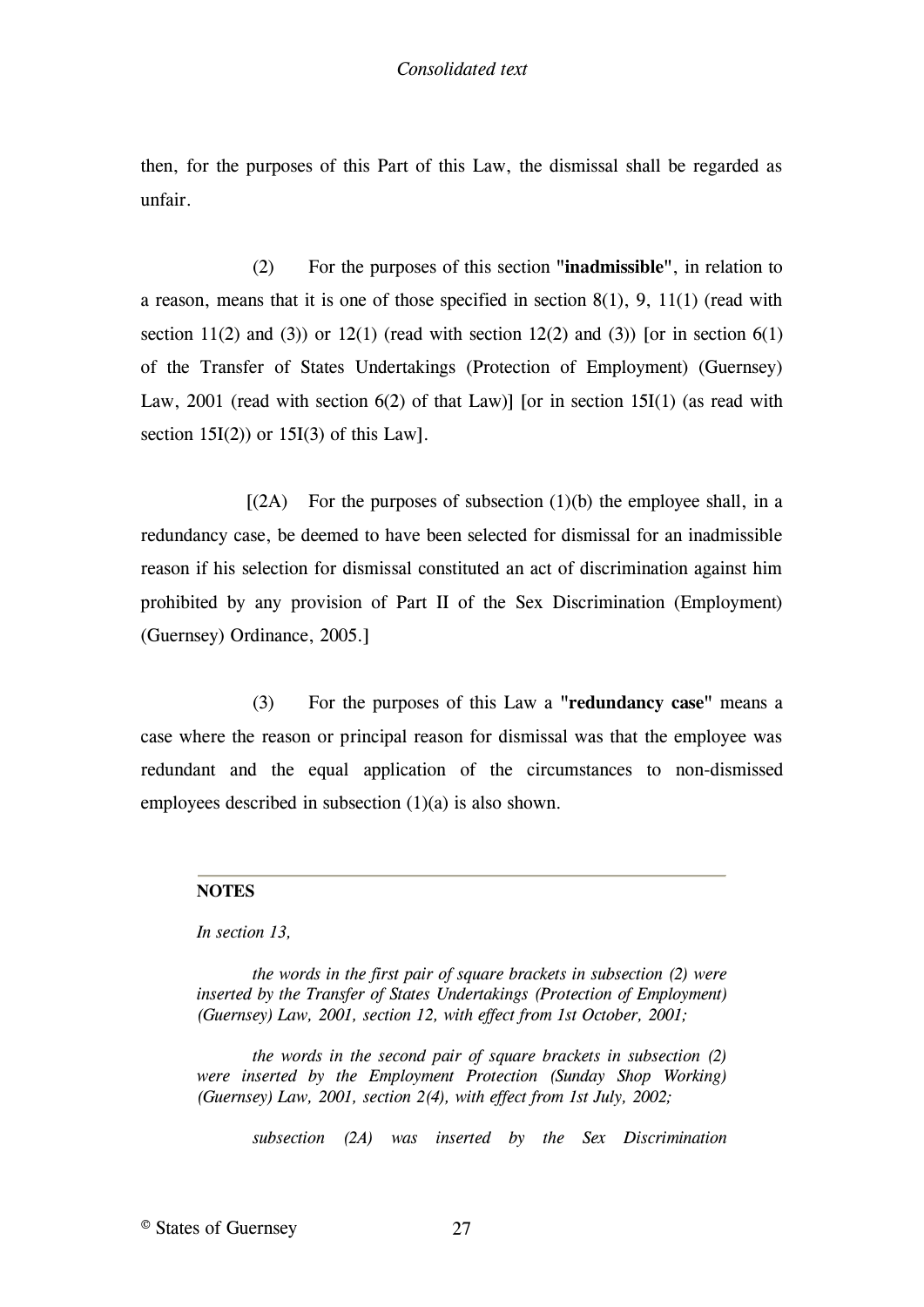*(Employment) (Guernsey) Ordinance, 2005, section 70(3), with effect from 1st March, 2006.*

## <span id="page-27-0"></span>**Pressure on employer to dismiss unfairly.**

**14.** In determining, for the purposes of this Part of this Law, any question as to the reason, or principal reason, for which an employee was dismissed or any question whether the reason or principal reason for which an employee was dismissed was a reason fulfilling the requirements of section 6(1)(b) or whether the employer acted reasonably in treating it as a sufficient reason for dismissing him –

- (a) no account shall be taken of any pressure which, by calling, organising, procuring or financing a strike or other industrial action, or threatening to do so, was exercised on the employer to dismiss the employee, and
- (b) any such question shall be determined as if no such pressure had been exercised.

#### <span id="page-27-1"></span>**Qualifying period.**

**15.** (1) Subject to subsection (2), section 3 does not apply to the dismissal of an employee from any employment unless the employee was continuously employed for a period of not less than [\[one year \(or such other period](#page-28-2)  [as the States may by Ordinance specify\)\]](#page-28-2) ending with the effective date of termination.

 $(2)$  Subsection (1) does not apply to the dismissal of an employee [if it is shown that](#page-28-3) –

(a) [the reason or \(if more than one\) the principal reason](#page-28-3)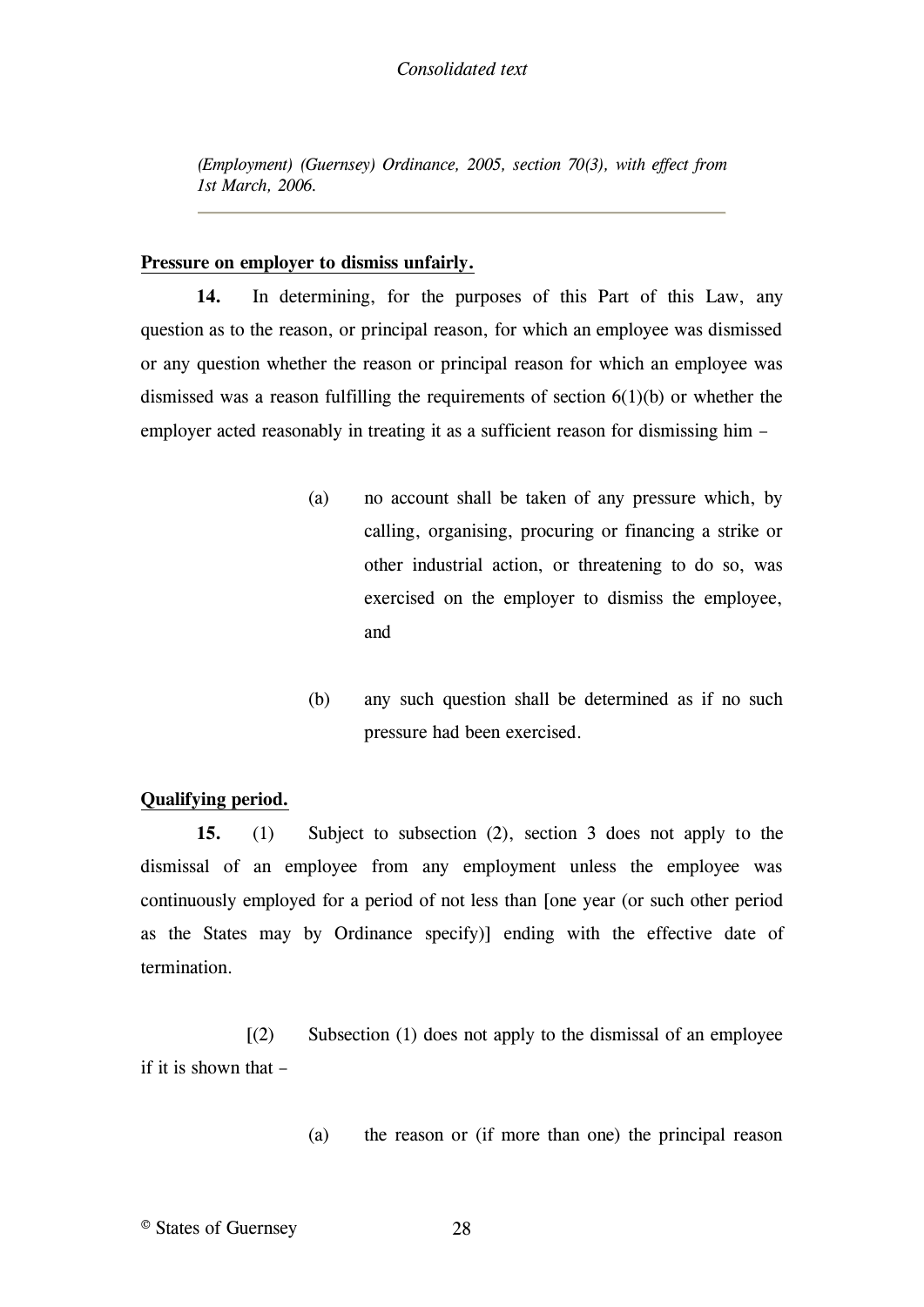for the dismissal or, in a redundancy case, for selecting the employee for dismissal, was one of those specified in section 8(1), section 9, section 11(1) (read with section  $11(2)$  and  $(3)$ ), section  $12(1)$  (read with section  $12(2)$  and  $(3)$ ), section  $15I(1)$  (read with section  $15I(2)$  or section  $15I(3)$ , or

(b) the dismissal constituted an act of discrimination against the employee prohibited by any provision of Part II of the Sex Discrimination (Employment) (Guernsey) Ordinance, 2005.]

#### **NOTES**

*In section 15,*

<span id="page-28-2"></span>*the words in square brackets in subsection (1) were substituted by the Employment Protection (Guernsey) (Amendment) Law, 2005, section 7, with effect from 1st March, 2006, subject to the savings in, first, section 24 of the 2005 Law and, second, section 9 of the Employment and Discrimination Tribunal (Guernsey) Ordinance, 2005;*

<span id="page-28-3"></span>*subsection (2) was substituted by the Sex Discrimination (Employment) (Guernsey) Ordinance, 2005, section 70(4), with effect from 1st March, 2006.***<sup>1</sup>**

## <span id="page-28-0"></span>[\[PART IIA](#page-30-1)

#### [PROTECTION FOR SUNDAY SHOP WORKERS](#page-30-1)

## <span id="page-28-1"></span>**[Protected shop workers.](#page-30-1)**

**15A.** (1) [Subject to subsection \(4\), a shop worker is to be regarded as](#page-30-1)  **"protected"** [for the purposes of any provision of this Part of this Law if \(and only](#page-30-1)  [if\) subsection \(2\) or \(3\) applies to him.](#page-30-1)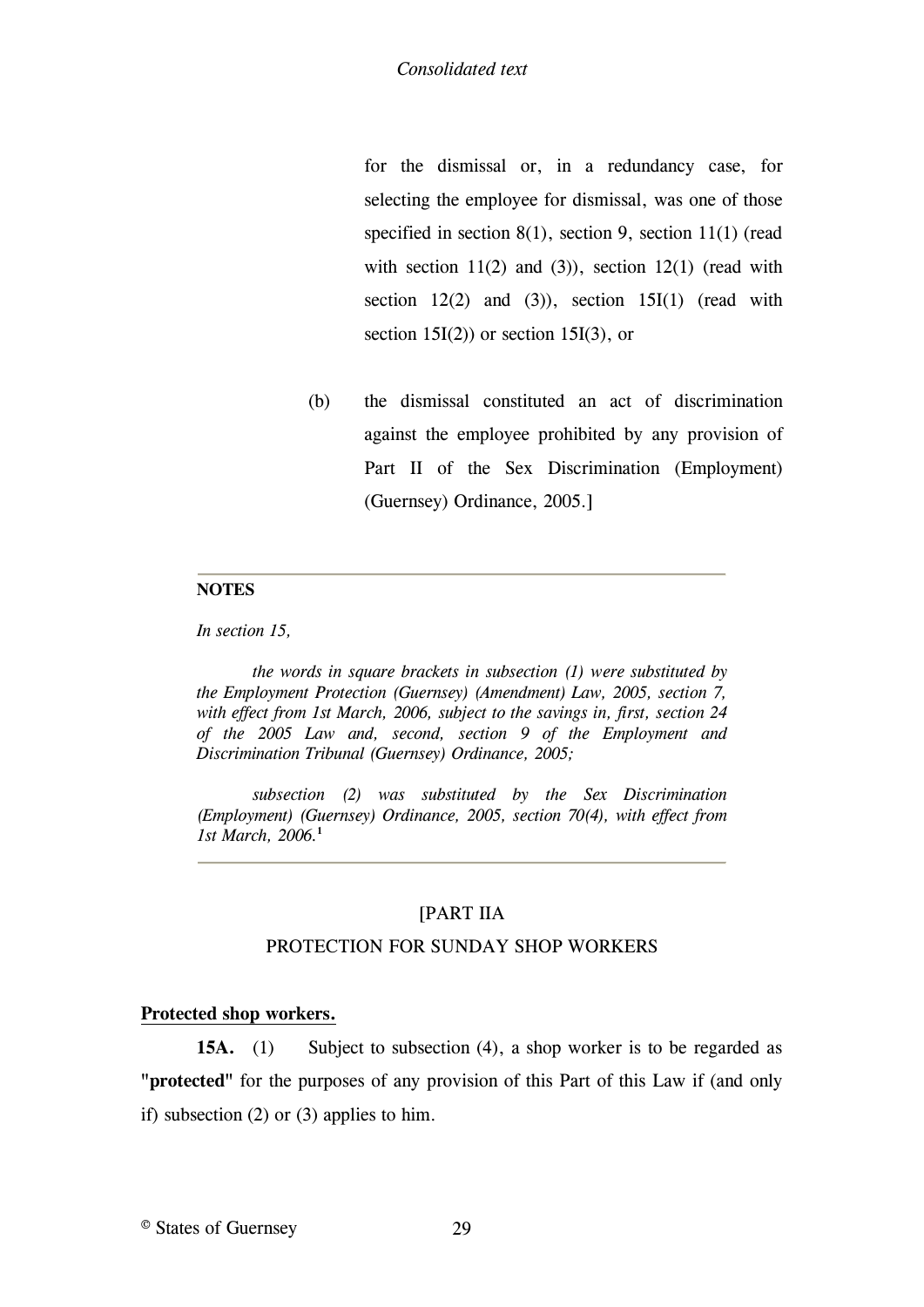- (2) This subsection applies to a shop worker if
	- (a) on the day before the relevant date he was employed as a shop worker but not to work only on Sunday,
	- (b) he has been continuously employed during the period beginning with that day and ending with the day which, in relation to the provision concerned, is the appropriate date, and
	- (c) throughout that period, or throughout every part of it during which his relations with his employer were governed by a contract of employment, he was a shop worker.

(3) This subsection applies to a shop worker whose contract of employment is such that under it he –

- (a) is not, and may not be, required to work on Sunday, and
- (b) could not be so required even if the provisions of this Part of this Law were disregarded.
- (4) A shop worker is not a protected shop worker if
	- (a) he has given his employer an opting-in notice on or after the relevant date, and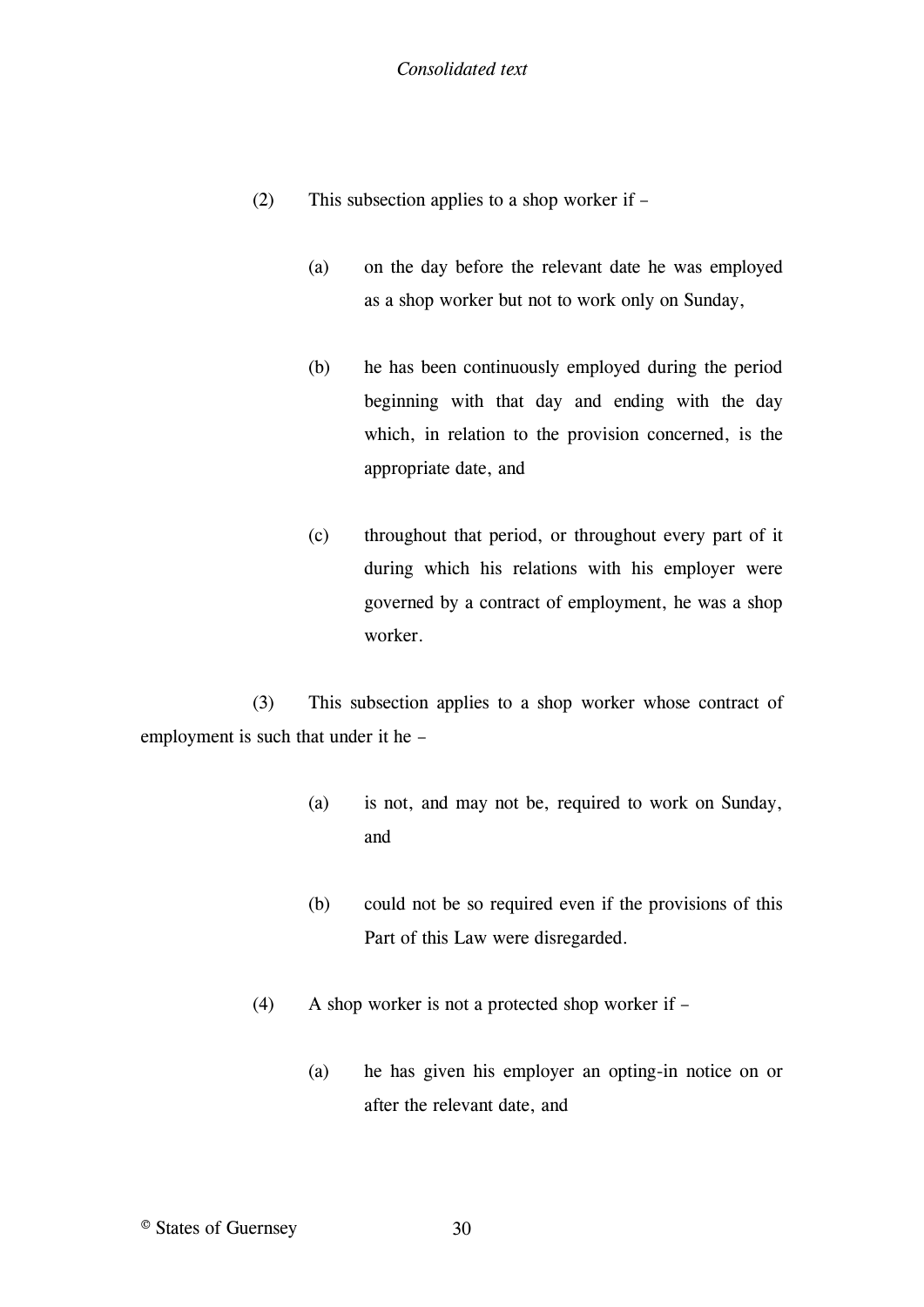(b) after giving the notice, he has expressly agreed with his employer to do shop work on Sunday or on a particular Sunday.

(5) In this Part of this Law an **"opting-in notice"**, in relation to a shop worker, means written notice, signed and dated by the shop worker, in which he expressly states that he wishes to work on Sunday or that he does not object to Sunday working.

(6) In this Part of this Law **"the relevant date"** means the date of commencement of the Employment Protection (Sunday Shop Working) (Guernsey) Law, 2001.]

#### **NOTE**

<span id="page-30-1"></span>Part IIA, and section 15A thereof, were inserted by the Employment *Protection (Sunday Shop Working) (Guernsey) Law, 2001, section 1, with effect from 1st July, 2002.*

## <span id="page-30-0"></span>[**[Contractual requirements relating to Sunday work.](#page-31-1)**

**15B.** (1) [Any contract of employment under which a shop worker who](#page-31-1)  satisfies section  $15A(2)(a)$  was employed on the day before the relevant date is [unenforceable to the extent that it](#page-31-1) –

- (a) [requires the shop worker to do shop work on Sunday](#page-31-1)  [on or after that date, or](#page-31-1)
- (b) [requires the employer to provide the shop worker with](#page-31-1)  [shop work on Sunday on or after that date.](#page-31-1)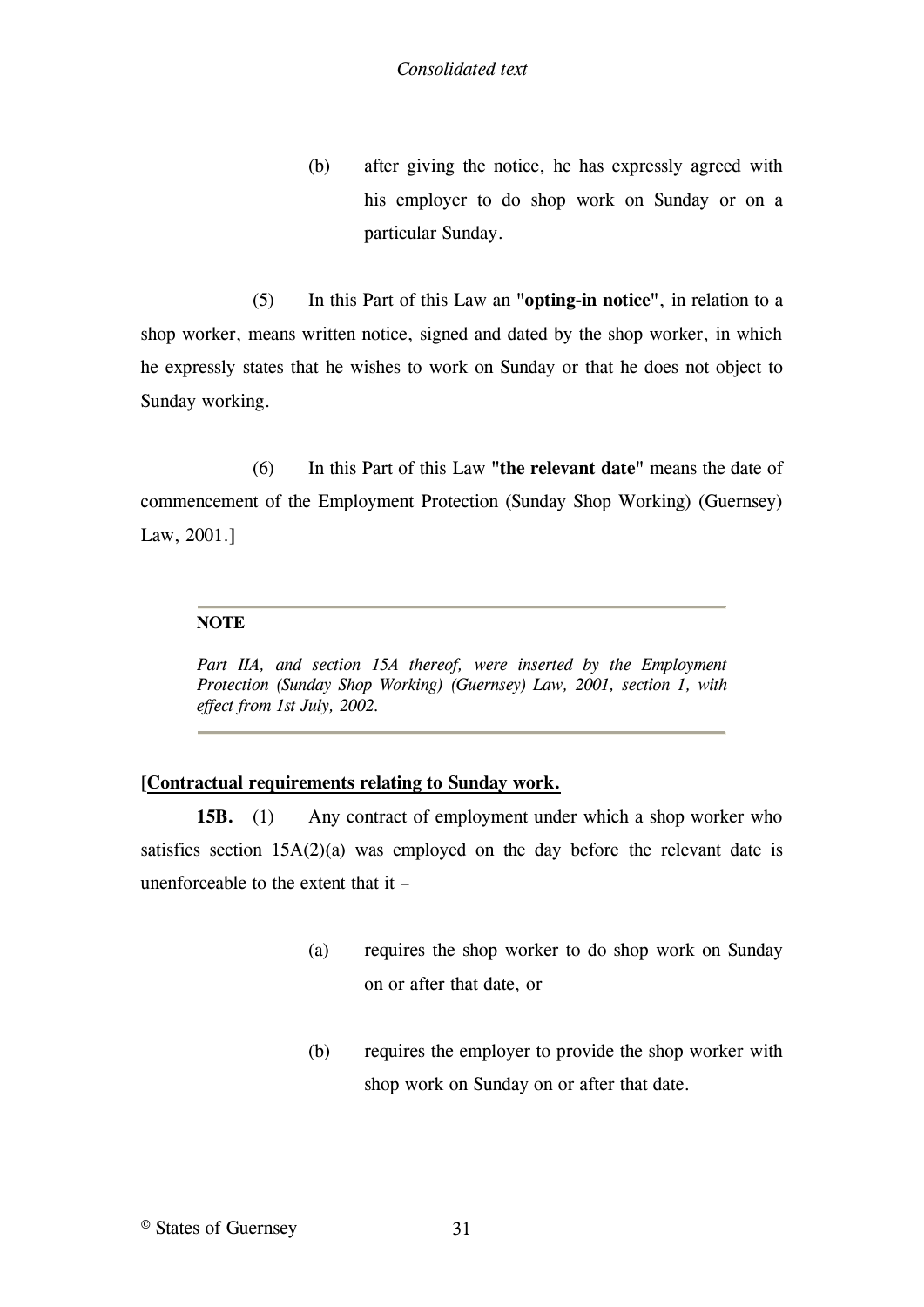(2) Subject to subsection (3), any agreement entered into after the relevant date between a protected shop worker and his employer is unenforceable to the extent that it –

- (a) requires the shop worker to do shop work on Sunday, or
- (b) requires the employer to provide the shop worker with shop work on Sunday.

(3) Where, after giving an opting-in notice, a protected shop worker expressly agrees with his employer to do shop work on Sunday or on a particular Sunday (and so ceases to be protected), his contract of employment shall be taken to be varied to the extent necessary to give effect to the terms of the agreement.

(4) For the purposes of section  $15A(2)(b)$ , the appropriate date, in relation to subsections (2) and (3) of this section, is the day on which the agreement is entered into.]

#### **NOTE**

<span id="page-31-1"></span>*Section 15B was inserted by the Employment Protection (Sunday Shop Working) (Guernsey) Law, 2001, section 1, with effect from 1st July, 2002.*

## <span id="page-31-0"></span>[**[Contracts with guaranteed hours.](#page-32-1)**

**15C.** (1) [This section applies where](#page-32-1) –

(a) [under the contract of employment under which a shop](#page-32-1)  [worker who satisfies section 15A\(2\)\(a\) was employed](#page-32-1)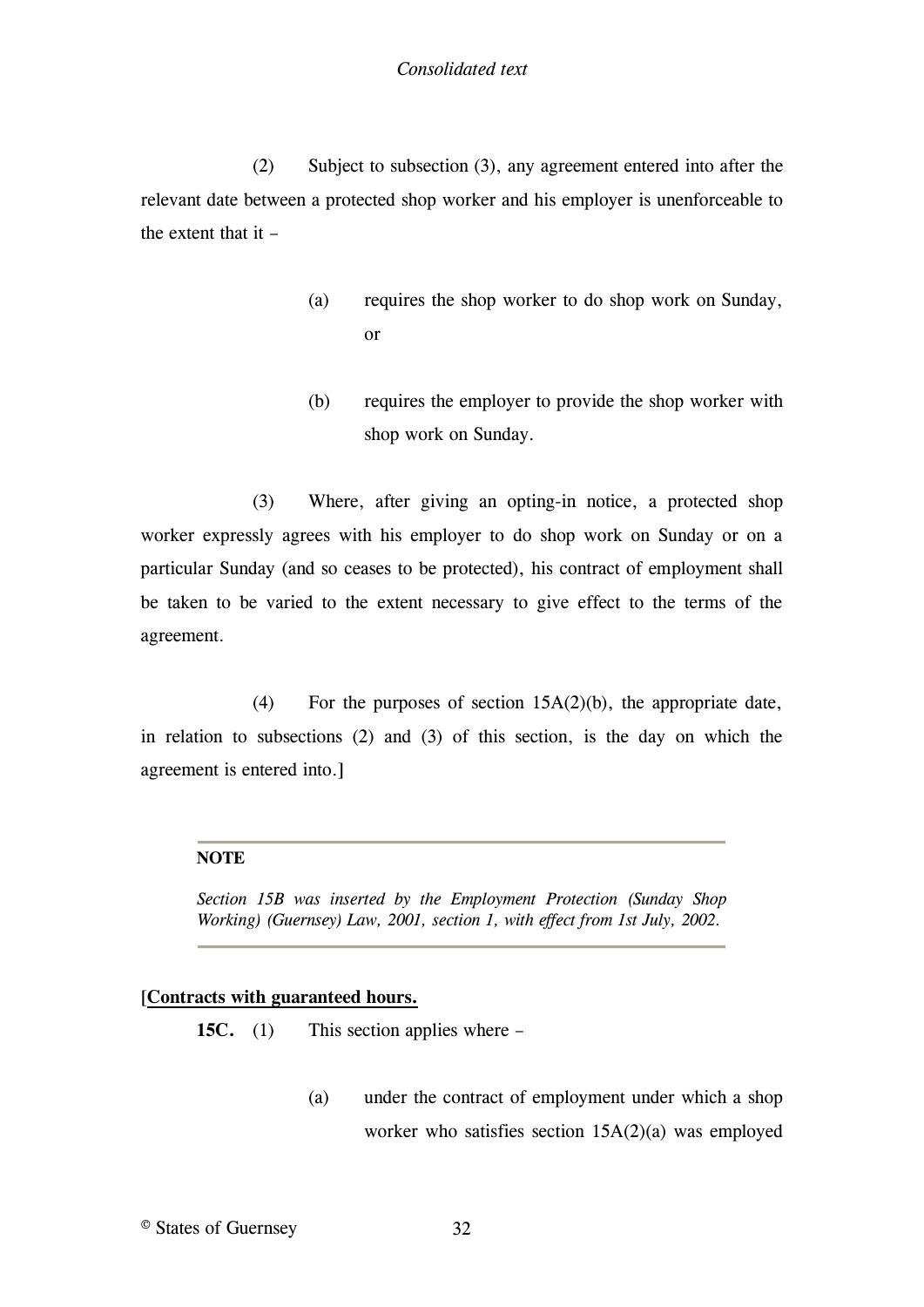on the day before the relevant date, the employer is, or may be, required to provide him with shop work for a specified number of hours each week,

- (b) under the contract the shop worker was, or might have been, required to work on Sunday before that date, and
- (c) the shop worker has done shop work on Sunday in that employment (whether or not before that day) but has, on or after that date, ceased to do so.

(2) So long as the shop worker remains a protected shop worker, the contract shall not be regarded as requiring the employer to provide him with shop work on weekdays in excess of the hours normally worked by the shop worker on weekdays before he ceased to do shop work on Sunday.

(3) For the purposes of section 15A(2)(b), the appropriate date in relation to this section is any time in relation to which the contract is to be enforced.]

#### **NOTE**

<span id="page-32-1"></span>*Section 15C was inserted by the Employment Protection (Sunday Shop Working) (Guernsey) Law, 2001, section 1, with effect from 1st July, 2002.*

## <span id="page-32-0"></span>[**[Reduction of pay, etc.](#page-34-1)**

**15D.** (1) [This section applies where](#page-34-1) –

(a) [under the contract of employment under](#page-34-1) which a shop

© States of Guernsey 33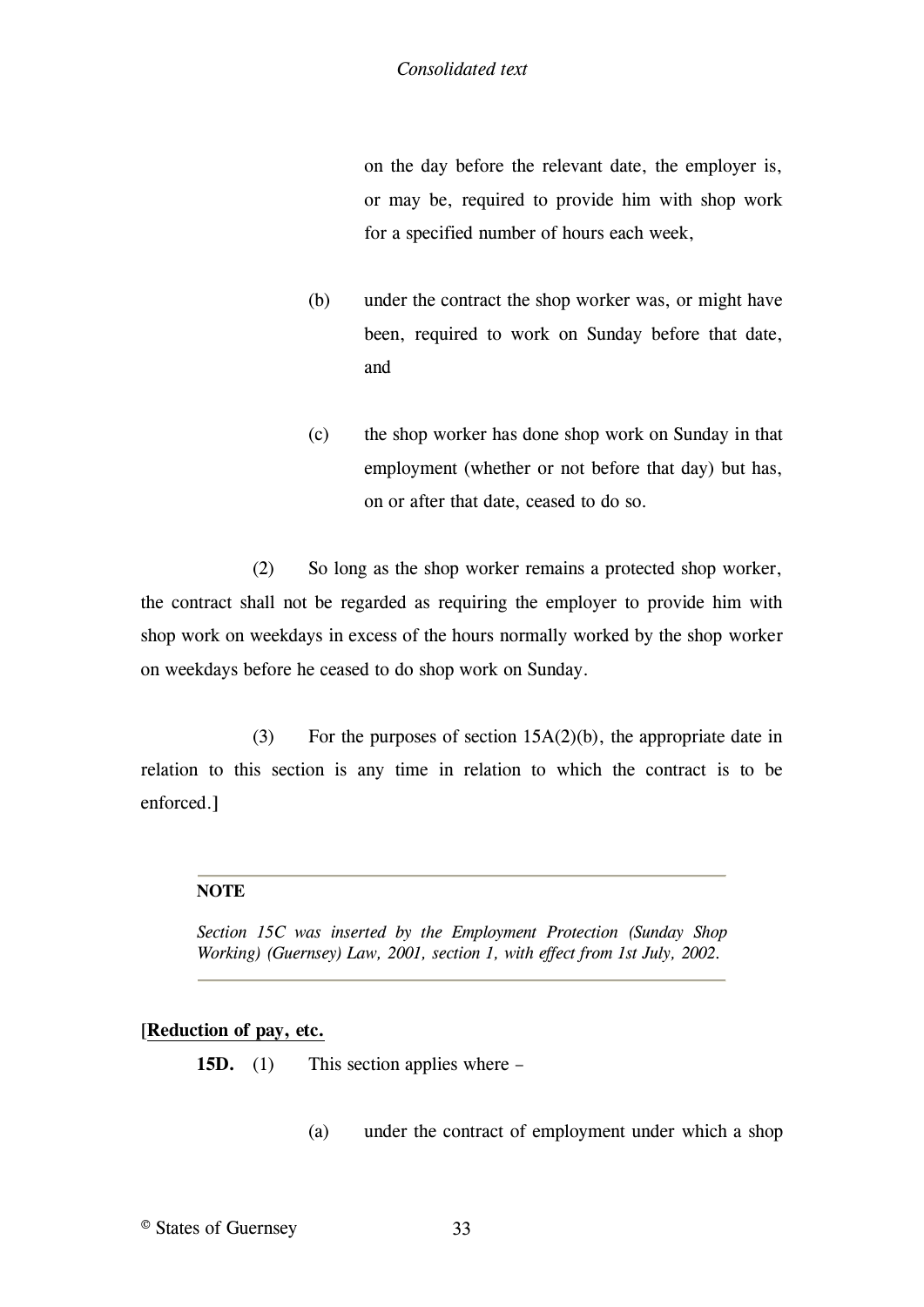worker who satisfies section 15A(2)(a) was employed on the day before the relevant date, the shop worker was, or might have been, required to work on Sunday before the relevant date,

- (b) the shop worker has done shop work on Sunday in that employment (whether or not before that date) but has, on or after that date, ceased to do so, and
- (c) it is not apparent from the contract what part of the remuneration payable, or of any other benefit accruing, to the shop worker was intended to be attributable to shop work on Sunday.

(2) So long as the shop worker remains a protected shop worker, the contract shall be regarded as enabling the employer to reduce the amount of remuneration paid, or the extent of the other benefit provided, to the shop worker in respect of any period by the relevant proportion.

(3) In subsection (2) **"the relevant proportion"** means the proportion which the hours of shop work which (apart from this Part of this Law) the shop worker could have been required to do on Sunday in the period (**"the contractual Sunday hours"**) bears to the aggregate of those hours and the hours of work actually done by the shop worker in the period.

(4) Where, under the contract of employment, the hours of work actually done on weekdays in any period would be taken into account in determining the contractual Sunday hours, they shall be taken into account in determining the contractual Sunday hours for the purposes of subsection (3).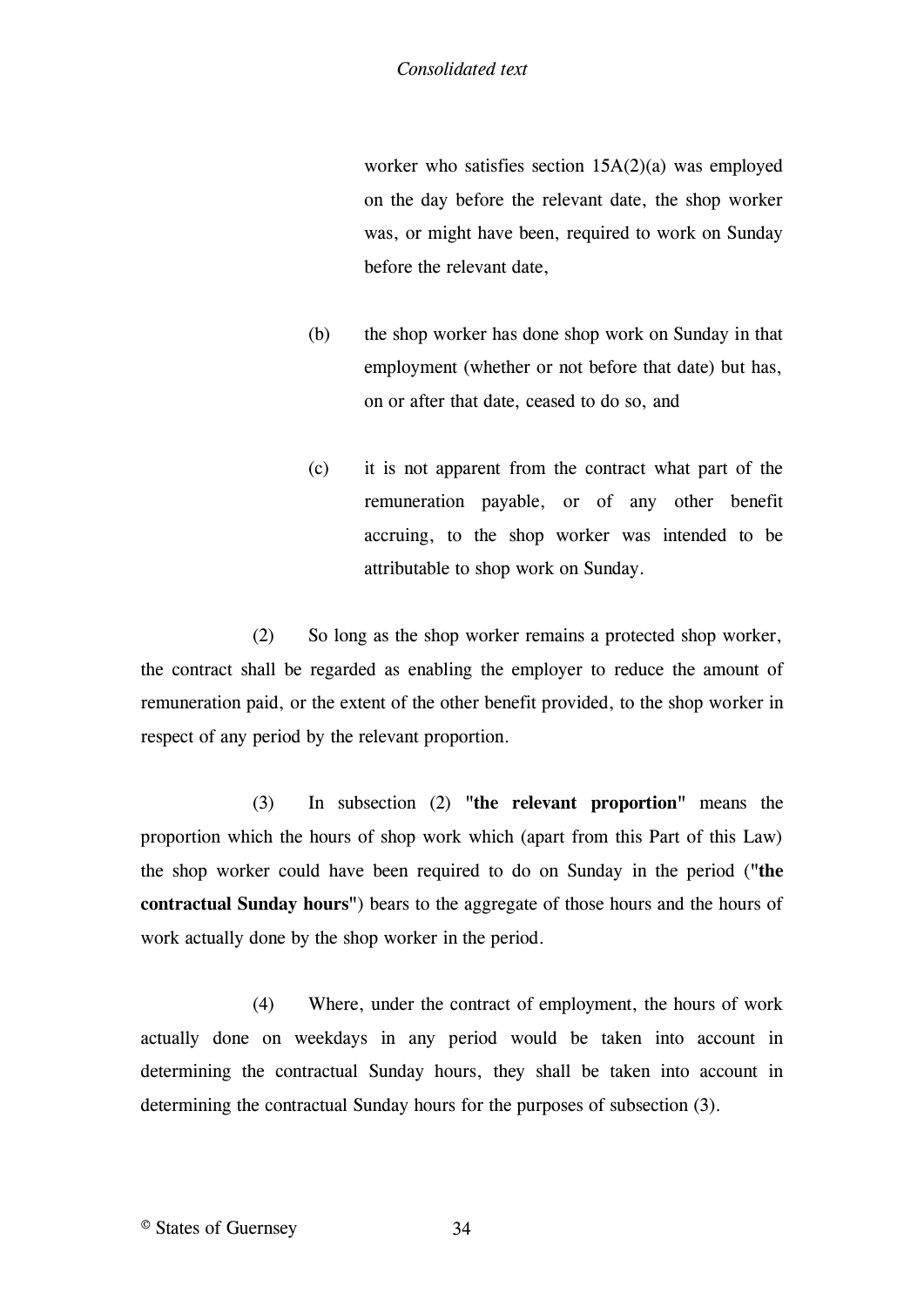(5) For the purposes of section  $15A(2)(b)$ , the appropriate date in relation to this section is the end of the period in respect of which the remuneration is paid or the benefit accrues.]

## **NOTE**

<span id="page-34-1"></span>*Section 15D was inserted by the Employment Protection (Sunday Shop Working) (Guernsey) Law, 2001, section 1, with effect from 1st July, 2002.*

# <span id="page-34-0"></span>[**[Notice of objection to Sunday working.](#page-34-2)**

**15E.** (1) A shop worker to whom this section applies may at any time [give his employer written notice, signed and dated by the shop worker, to the effect](#page-34-2)  [that he objects to Sunday working.](#page-34-2)

(2) [In this Part of this Law an](#page-34-2) **"opting-out notice"** means a notice [given under subsection \(1\) by a shop worker to whom this section applies.](#page-34-2)

(3) [This section applies to a shop worker who under his contract](#page-34-2)  [of employment](#page-34-2) –

- (a) [is or may be required to work on Sunday \(whether or](#page-34-2)  [not as a result of previously giving an opting-in](#page-34-2)  [notice\), but](#page-34-2)
- (b) [is not employed to work only on Sunday.\]](#page-34-2)

# **NOTE**

<span id="page-34-2"></span>*Section 15E was inserted by the Employment Protection (Sunday Shop Working) (Guernsey) Law, 2001, section 1, with effect from 1st July, 2002.*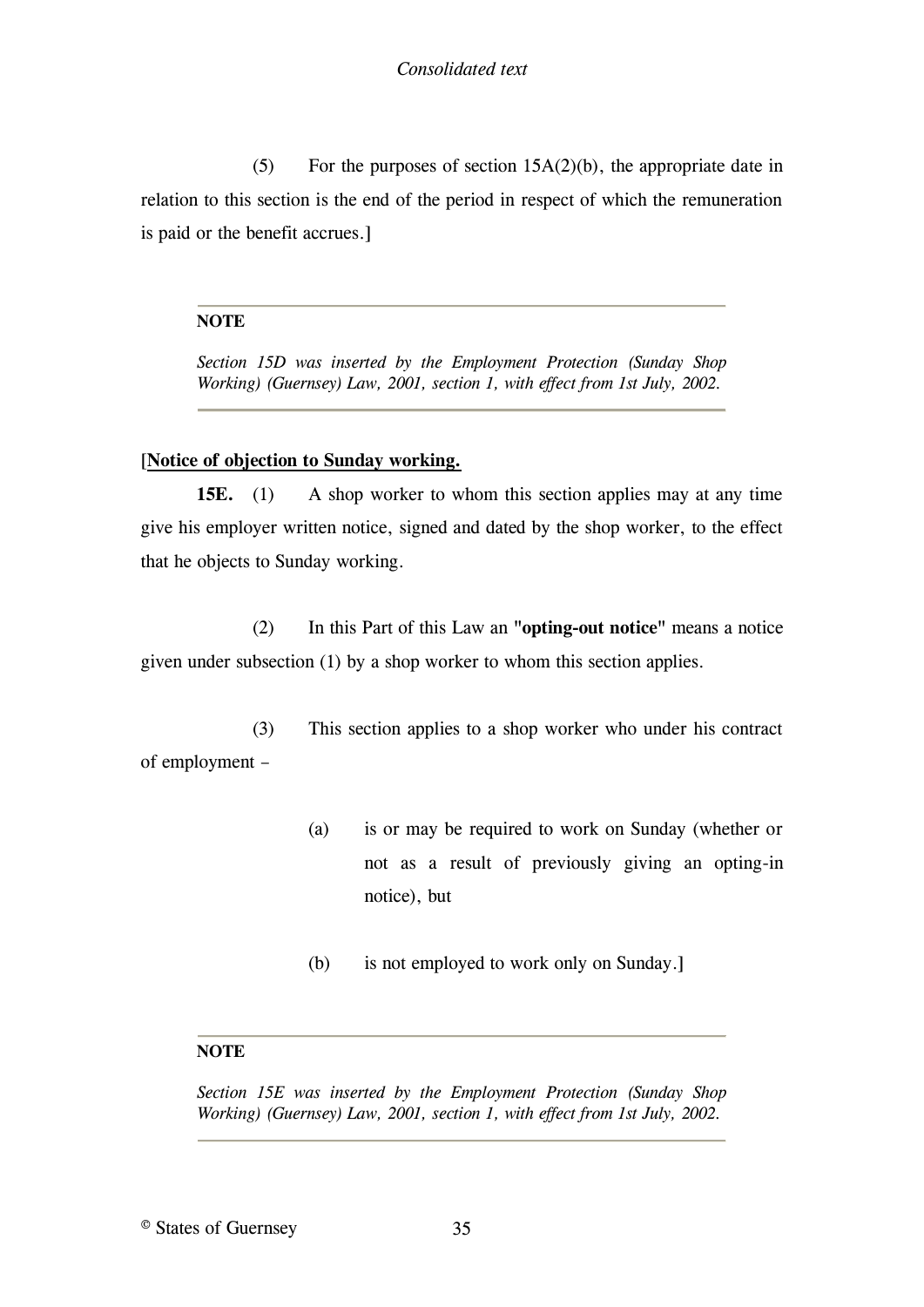# <span id="page-35-0"></span>[**[Opted-out shop workers.](#page-36-1)**

**15F.** (1) [Subject to subsection \(2\), a shop worker is regarded as](#page-36-1)  **"opted-out"** [for the purposes of any provision of this Part of this Law if \(and only](#page-36-1)   $if) if) -$ 

- (a) [he has given his employer an opting-out notice,](#page-36-1)
- (b) [he has been continuously employed during the period](#page-36-1)  [beginning with the day on which the notice was given](#page-36-1)  [and ending with the day which, in relation to the](#page-36-1)  [provision concerned, is the appropriate date, and](#page-36-1)
- (c) [throughout that period, or throughout every part of it](#page-36-1)  [during which his relations with his employer were](#page-36-1)  [governed by a contract of employment, he was a shop](#page-36-1)  [worker.](#page-36-1)
- (2) [A shop worker is not an opted-out shop worker if](#page-36-1) 
	- (a) [after giving the opting-out notice concerned, he has](#page-36-1)  [given his employer an opting-in notice, and](#page-36-1)
	- (b) [after giving the opting-in notice, he has expressly](#page-36-1)  [agreed with his employer to do shop work on Sunday](#page-36-1)  [or on a particular Sunday.](#page-36-1)

(3) [In this Part of this Law](#page-36-1) **"notice period"**, in relation to an [opted-out shop worker, means, subject to section 15G\(2\), the period of three](#page-36-1)  [months beginning with the day on which the opting-out notice concerned was](#page-36-1)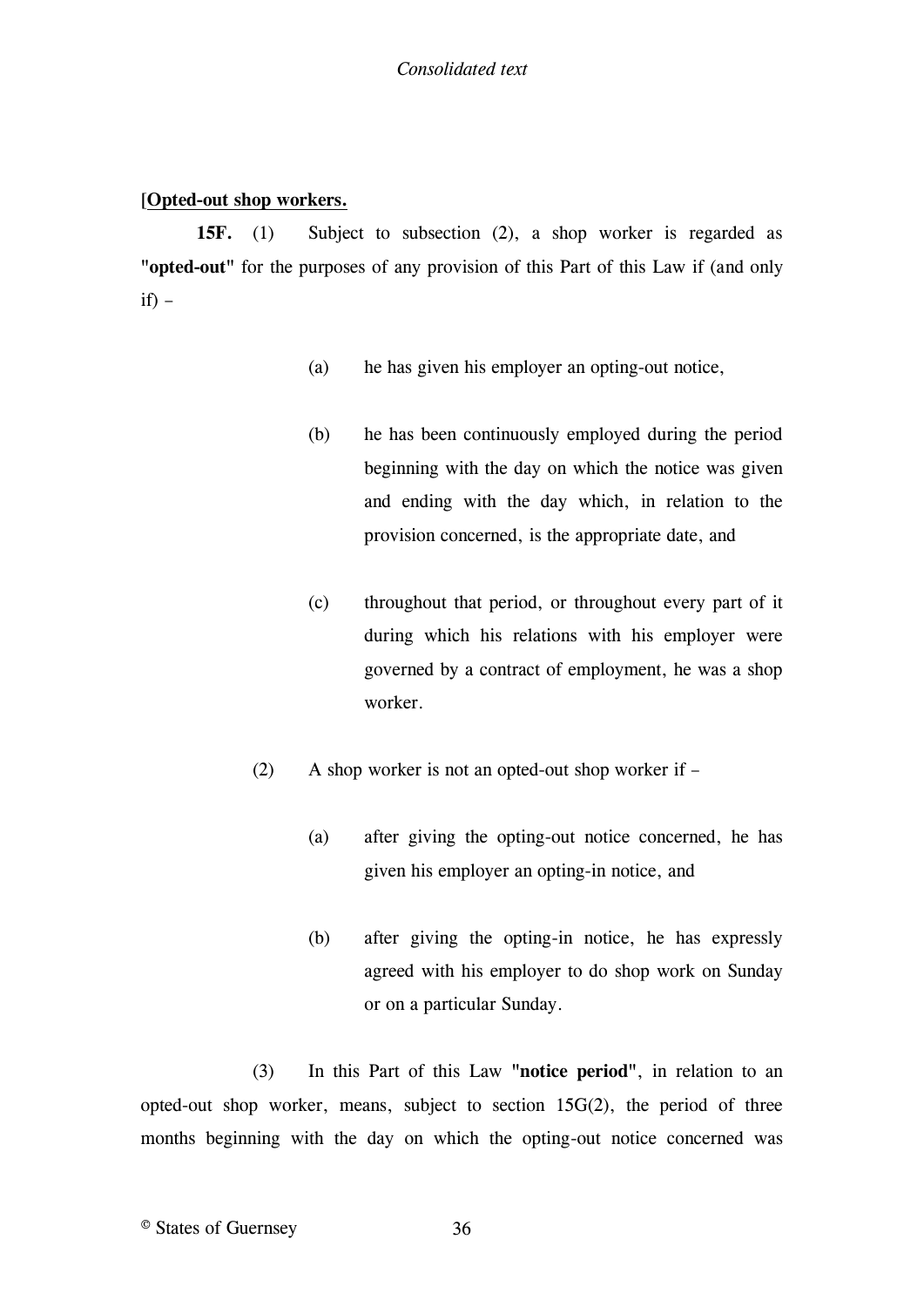given.]

#### **NOTE**

*Section 15F was inserted by the Employment Protection (Sunday Shop Working) (Guernsey) Law, 2001, section 1, with effect from 1st July, 2002.*

#### [**[Explanatory statement.](#page-38-0)**

**15G.** (1) [Where a person becomes a shop worker to whom section 15E](#page-38-0)  [applies, his employer shall, before the end of the period of two months beginning](#page-38-0)  with the day on which that person becomes such a worker, give him a written [statement in the prescribed form.](#page-38-0)

- $(2)$  If
	- (a) [an employer fails to comply with subsection \(1\) in](#page-38-0)  [relation to any shop worker, and](#page-38-0)
	- (b) [the shop worker, on giving the employer an opting-out](#page-38-0)  [notice, becomes an opted-out shop worker,](#page-38-0)

[section 15F\(3\) has effect in relation to the shop worker with the substitution for](#page-38-0)  ["three months" of "one month".](#page-38-0)

(3) [An employer shall not be regarded as failing to comply with](#page-38-0)  [subsection \(1\) in any case where, before the end of the period referred to in that](#page-38-0)  [subsection, the shop worker has given him an opting-out notice.](#page-38-0)

(4) [Subject to subsection \(5\), the prescribed form in the case of a](#page-38-0)  [shop worker is as follows](#page-38-0) –

© States of Guernsey 37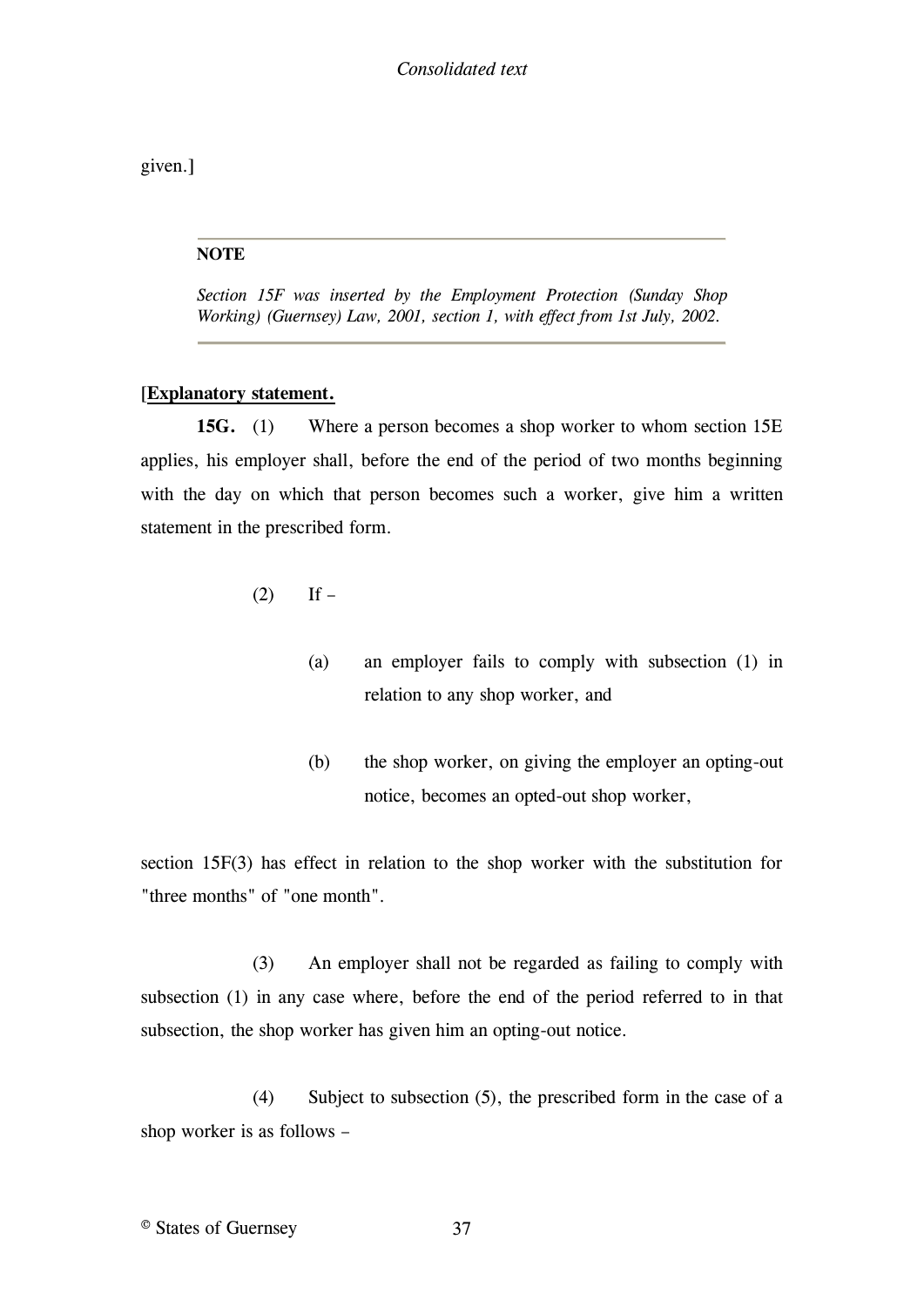# "**STATUTORY RIGHTS IN RELATION TO SUNDAY SHOP WORK**

You have become employed as a shop worker and are or can be required under your contract of employment to do the Sunday work your contract provides for.

However, if you wish, you can give a notice, as described in the next paragraph, to your employer and you will then have the right not to work in or about a shop on any Sunday on which the shop is open once three months have passed from the date on which you gave the notice.

Your notice must –

be in writing,

be signed and dated by you,

say that you object to Sunday working.

For three months after you give the notice, your employer can still require you to do all the Sunday work your contract provides for.

After the three month period has ended, you have the right to complain to [\[the Employment and Discrimination Tribunal\]](#page-38-0) [if, because of your refusal to](#page-38-0)  [work on Sundays on which the shop is open, your employer](#page-38-0) –

[dismisses you, or](#page-38-0)

[does something else detrimental to you, for example, failing to](#page-38-0)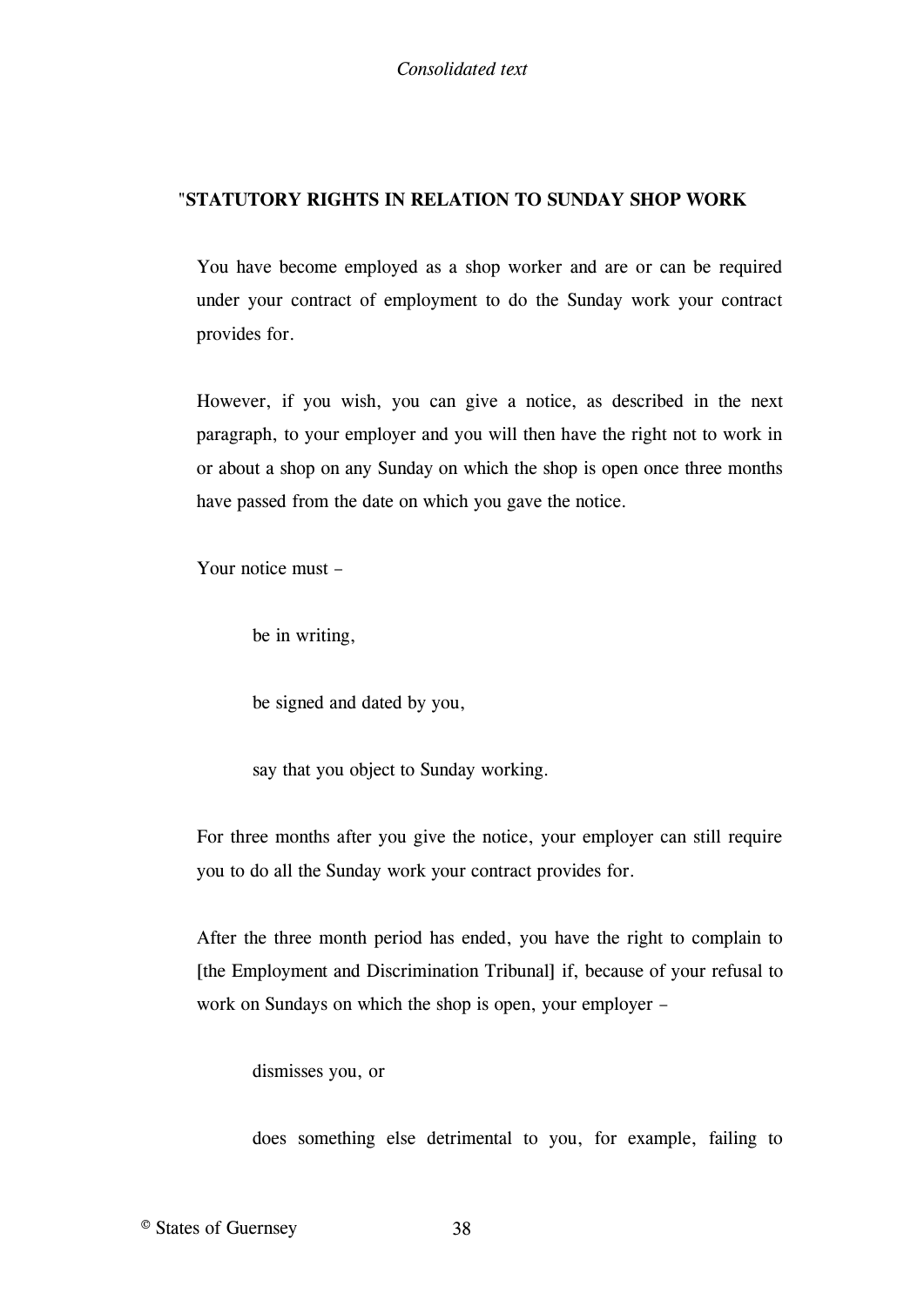promote you.

Once you have the rights described, you can surrender them only by giving your employer a further notice, signed and dated by you, saying that you wish to work on Sunday or that you do not object to Sunday working and then agreeing with your employer to work on Sundays or on a particular Sunday."

(5) The States may by Ordinance amend the prescribed form set out in subsection (4).]

# **NOTES**

*Section 15G was inserted by the Employment Protection (Sunday Shop Working) (Guernsey) Law, 2001, section 1, with effect from 1st July, 2002.*

<span id="page-38-0"></span>In section 15(G), the words in square brackets in the prescribed form set *out in subsection (4) were substituted by the Employment Protection (Guernsey) (Amendment) Law, 2005, section 8, with effect from 1st March, 2006, subject to the savings in, first, section 24 of the 2005 Law and, second, section 9 of the Employment and Discrimination Tribunal (Guernsey) Ordinance, 2005.*

# [**[Contractual requirements relating to Sunday work.](#page-39-0)**

**15H.** (1) Where a shop worker gives his employer an opting-out notice, [the contract of employment under which he was employed immediately before he](#page-39-0)  [gave that notice becomes unenforceable to the extent that it](#page-39-0) –

- (a) [requires the shop worker to do shop work on Sunday](#page-39-0)  [after the end of the notice period, or](#page-39-0)
- (b) [requires the employer to provide the shop worker with](#page-39-0)  [shop work on Sunday after the end of that period.](#page-39-0)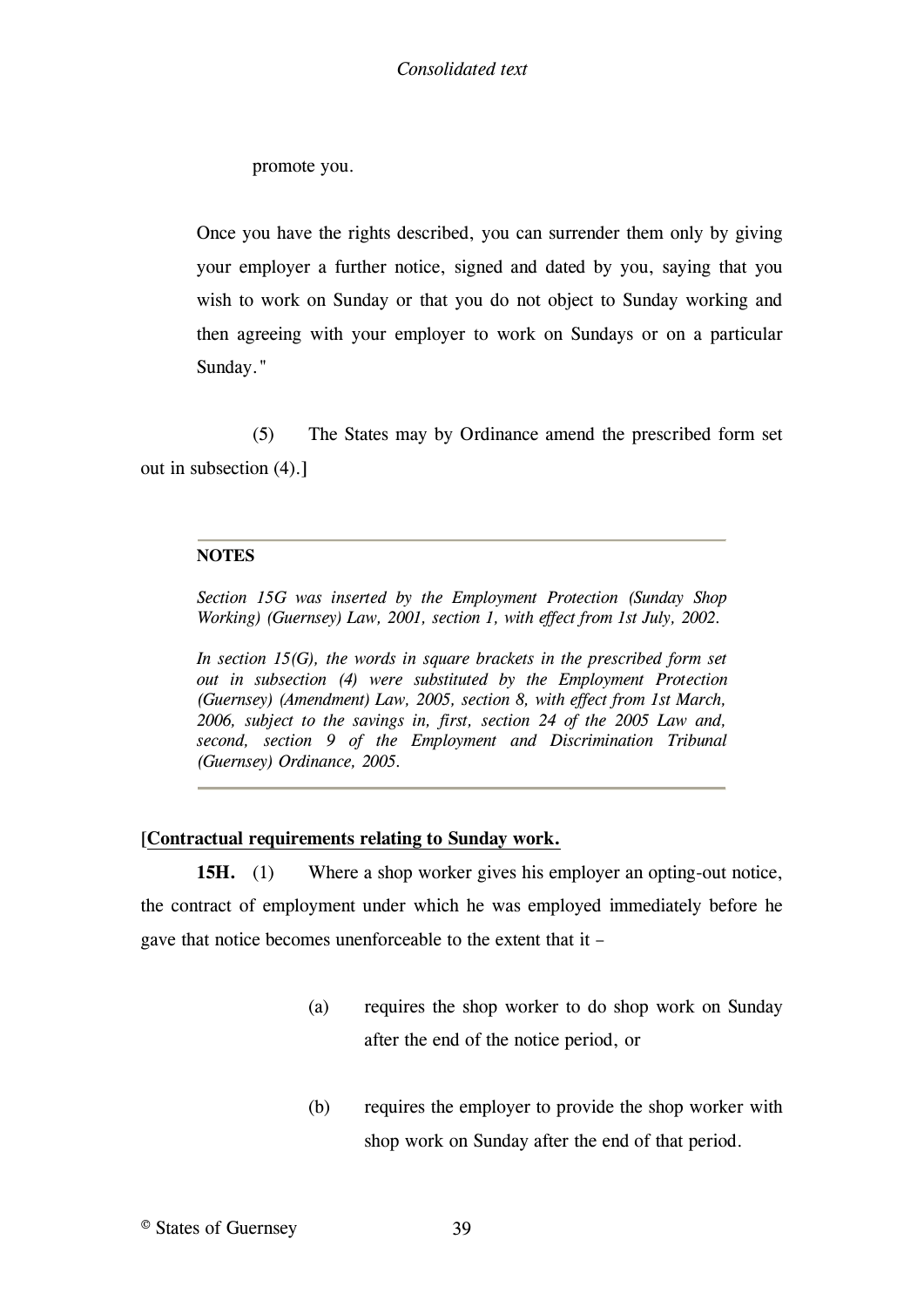# *Consolidated text*

(2) Subject to subsection (3), any agreement entered into between an opted-out shop worker and his employer is unenforceable to the extent that it –

- (a) requires the shop worker to do shop work on Sunday after the end of the notice period, or
- (b) requires the employer to provide the shop worker with shop work on Sunday after the end of that period.

(3) Where, after giving an opting-in notice, an opted-out shop worker expressly agrees with his employer to do shop work on Sunday or on a particular Sunday (and so ceases to be opted-out), his contract of employment shall be taken to be varied to the extent necessary to give effect to the terms of the agreement.

(4) For the purposes of section  $15F(1)(b)$ , the appropriate date in relation to subsections (2) and (3) of this section is the day on which the agreement is entered into.]

#### **NOTE**

<span id="page-39-0"></span>*Section 15H was inserted by the Employment Protection (Sunday Shop Working) (Guernsey) Law, 2001, section 1, with effect from 1st July, 2002.*

#### [**[Unfair dismissal of shop workers who refuse Sunday work.](#page-40-0)**

**15I.** (1) [Where an employee who is a protected shop worker or an](#page-40-0)  [opted-out shop worker is dismissed, he shall be regarded for the purposes of Part II](#page-40-0)  [this Law as unfairly dismissed if the reason \(or, if more than one, the](#page-40-0) principal [reason\) for the dismissal is that he refused \(or proposed to refuse\) to do shop work](#page-40-0)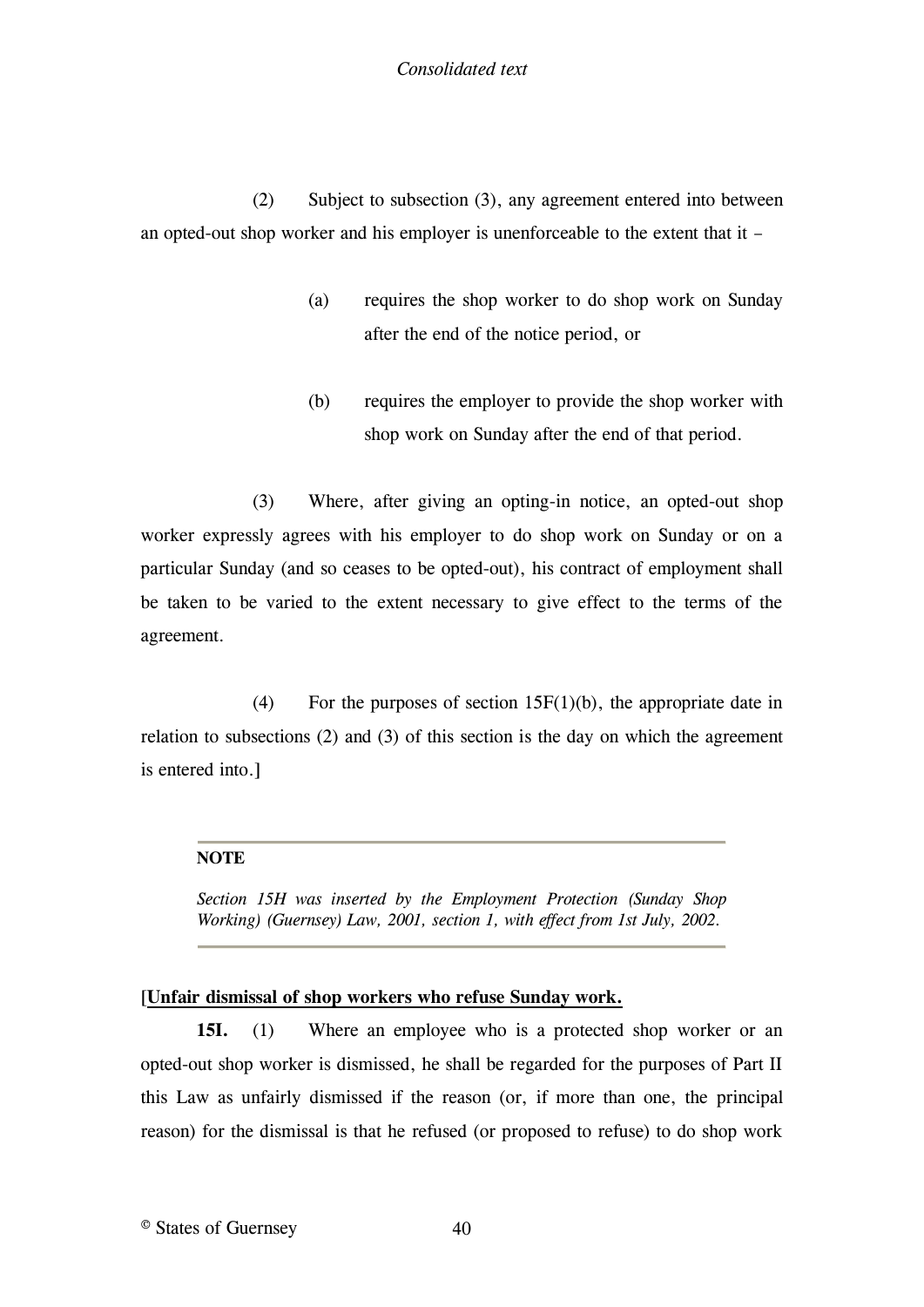on Sunday or on a particular Sunday.

(2) Subsection (1) does not apply in relation to an opted-out shop worker where the reason (or principal reason) for the dismissal is that he refused (or proposed to refuse) to do shop work on any Sunday or Sundays falling before the end of the notice period.

(3) A shop worker who is dismissed shall be regarded for the purposes of Part II of this Law as unfairly dismissed if the reason (or, if more than one, the principal reason) for the dismissal is that the shop worker gave (or proposed to give) an opting-out notice to the employer.

(4) For the purposes of section  $15A(2)(b)$  or  $15F(1)(b)$ , the appropriate date in relation to this section is the effective date of termination.]

# **NOTE**

<span id="page-40-0"></span>*Section 15I was inserted by the Employment Protection (Sunday Shop Working) (Guernsey) Law, 2001, section 1, with effect from 1st July, 2002.*

# [**[Detriments to shop workers who refuse Sunday work.](#page-43-0)**

**15J.** (1) An employee who is a protected shop worker or an opted-out [shop worker has the right not to be subjected to any detriment by an act, or any](#page-43-0)  [deliberate failure to act, by his employer done on the ground that the employee](#page-43-0)  [refused \(or proposed to refuse\) to do shop work on Sunday or on a particular](#page-43-0)  [Sunday.](#page-43-0)

(2) [Subsection \(1\) does not apply to anything done in relation to](#page-43-0)  [an opted-out shop worker on the ground that he refused \(or proposed to refuse\) to](#page-43-0)  [do shop work on any Sunday or Sundays falling before the end of the notice period.](#page-43-0)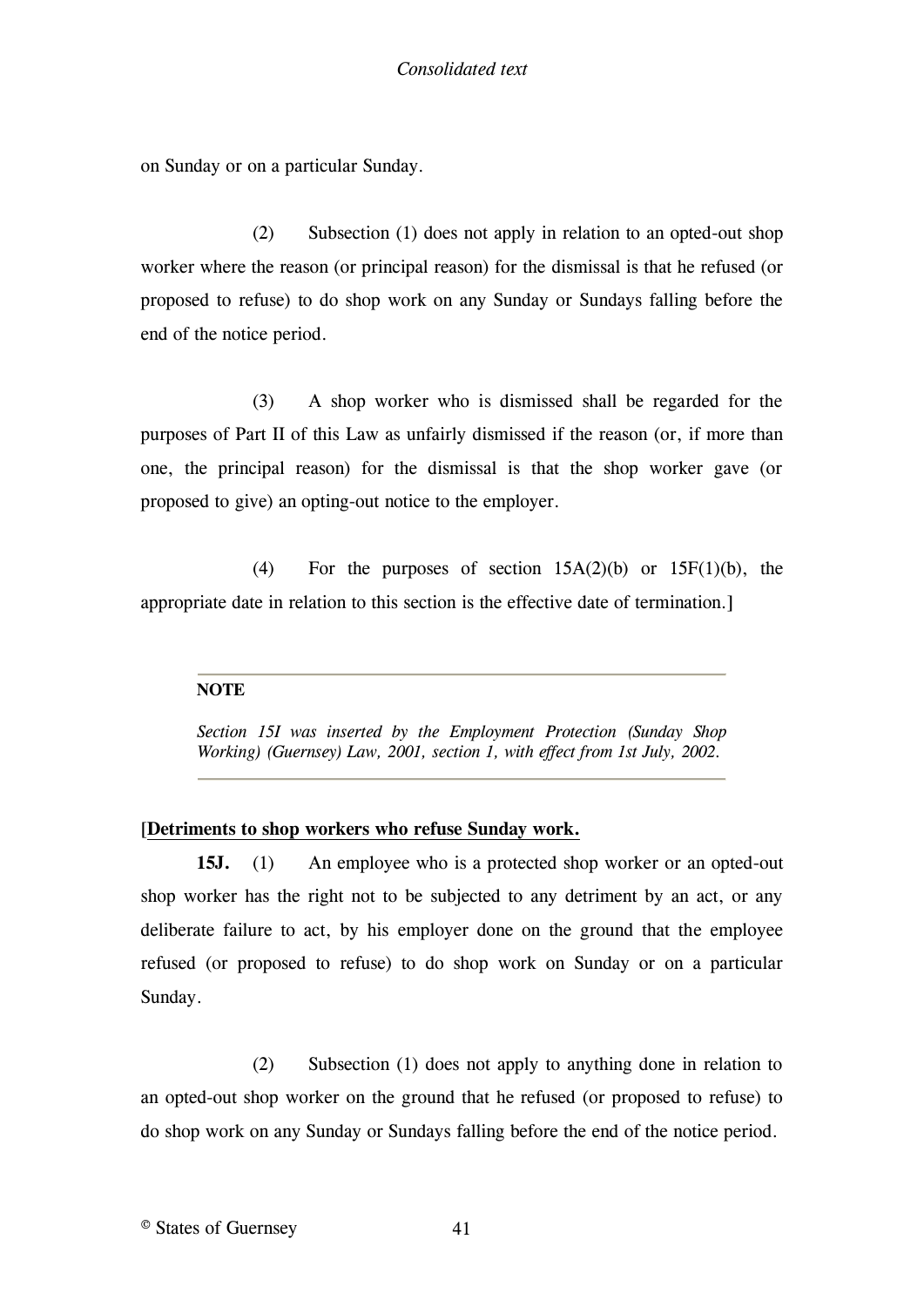(3) An employee who is a shop worker has the right not to be subjected to any detriment by any act, or any deliberate failure to act, by his employer done on the ground that the employee gave (or proposed to give) an opting-out notice to his employer.

(4) Subsections (1) and (3) do not apply where the detriment in question amounts to dismissal.

(5) For the purposes of this section a shop worker who does not work on Sunday or on a particular Sunday is not to be regarded as having been subjected to any detriment by –

- (a) a failure to pay remuneration in respect of shop work on a Sunday which he has not done,
- (b) a failure to provide him with any other benefit, where that failure results from the application (in relation to a Sunday on which the employee has not done shop work) of a contractual term under which the extent of that benefit varies according to the number of hours worked by the employee or the remuneration of the employee, or
- (c) a failure to provide him with any work, remuneration or other benefit which by virtue of section 15C or 15D the employer is not obliged to provide.

(6) Where an employer offers to pay a sum specified in the offer to any one or more employees –

© States of Guernsey 42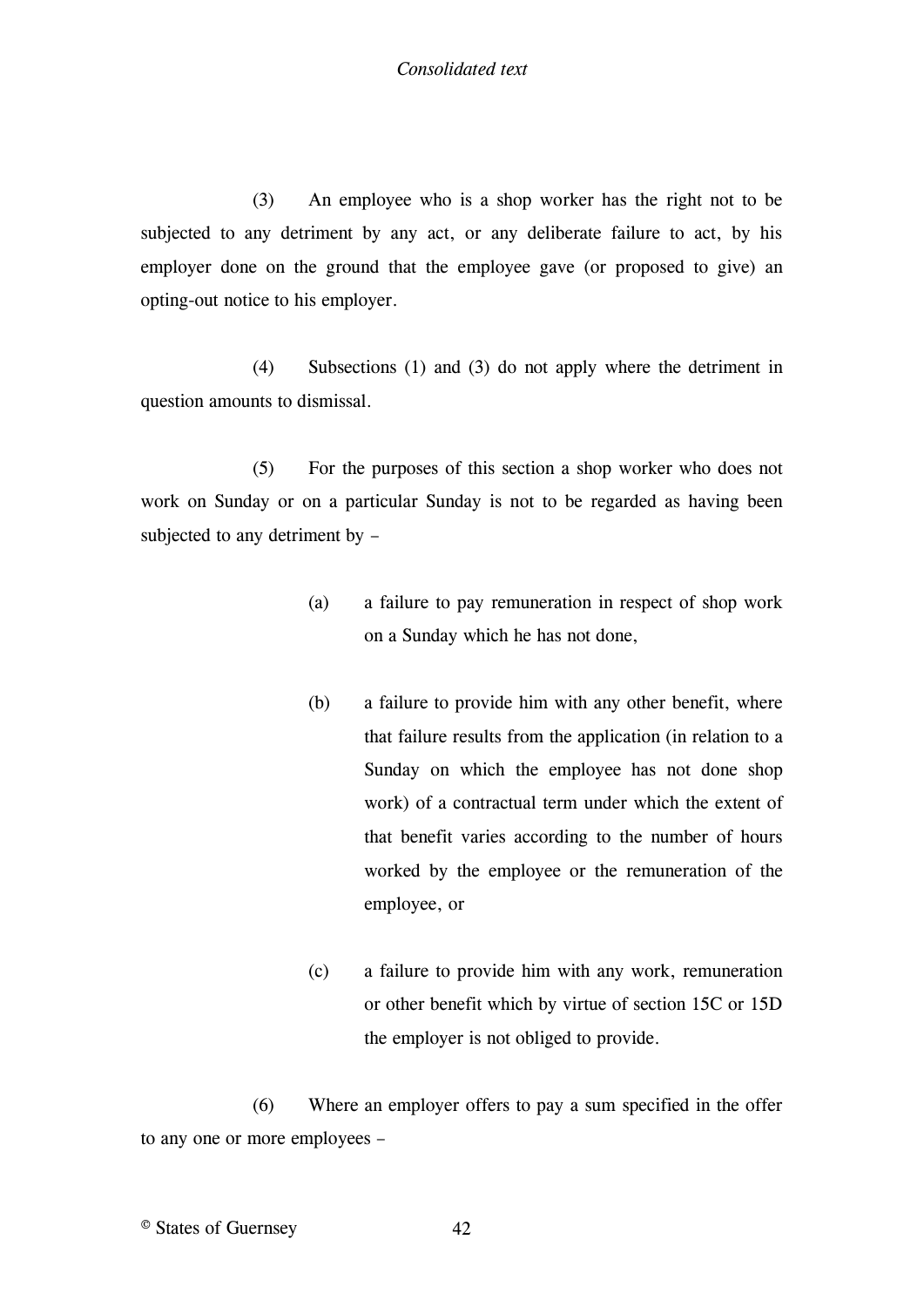- (a) who are protected shop workers or opted-out shop workers, or
- (b) who under their contracts of employment are not obliged to do shop work on Sunday,

then, if they agree to do shop work on Sunday or on a particular Sunday, subsection (7) and (8) apply.

(7) An employee to whom the offer is not made is not to be regarded for the purposes of this section as having been subjected to any detriment by any failure to make the offer to him or to pay him the sum specified in the offer.

(8) An employee who does not accept the offer is not to be regarded for the purposes of this section as having been subjected to any detriment by any failure to pay him the sum specified in the offer.

(9) For the purposes of section  $15A(2)(b)$  or  $15F(1)(b)$ , the appropriate date in relation to this section is the date of the act or failure to act.

- $(10)$  For the purposes of subsection  $(9)$ 
	- (a) where an act extends over a period, the **"date of an act"** means the first day of that period, and
	- (b) a deliberate failure to act shall be treated as done when it was decided on,

and, in the absence of evidence establishing the contrary, an employer shall be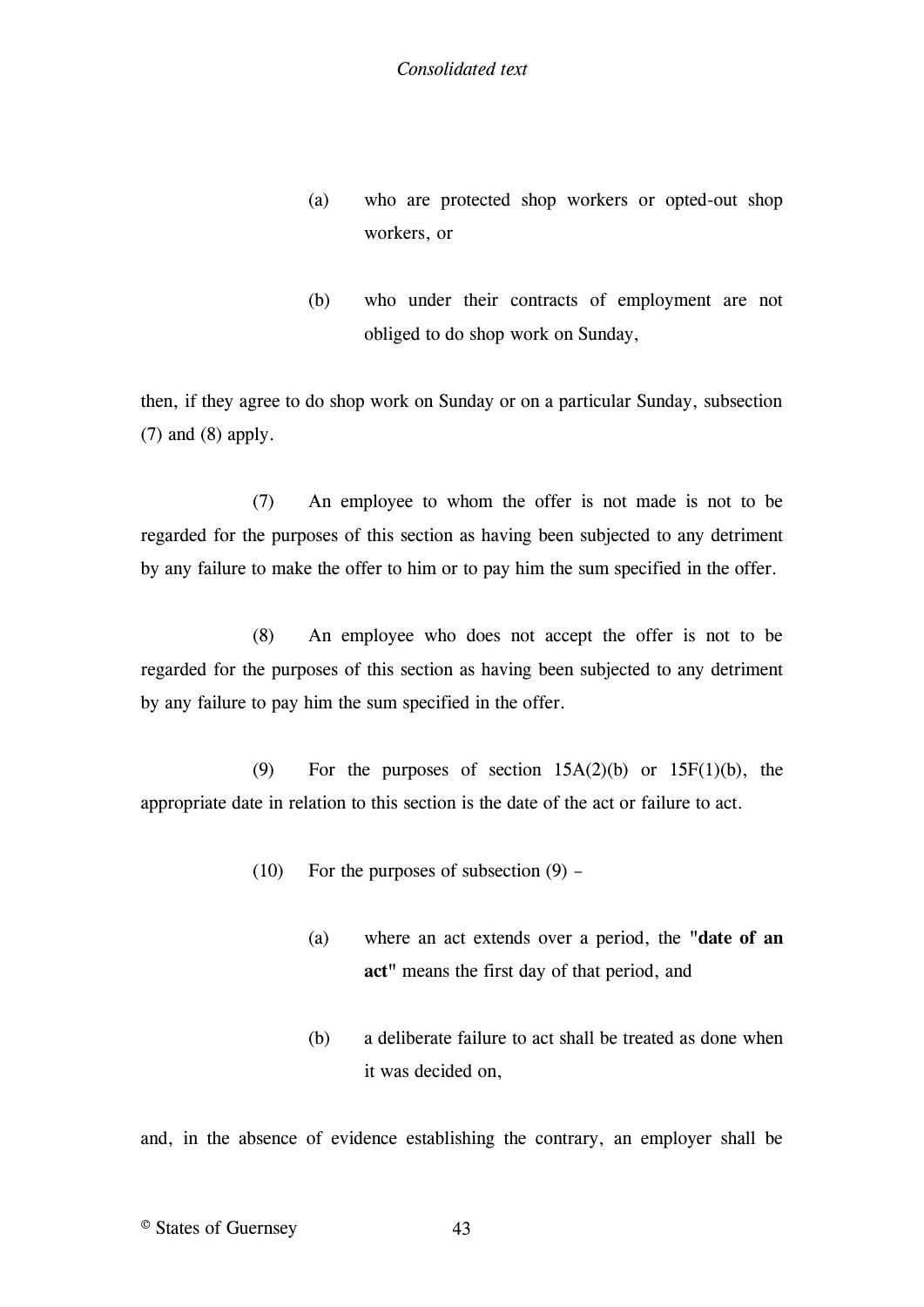taken to decide on a failure to act when he does an act inconsistent with doing the failed act or, if he has done no such inconsistent act, when the period expires within which he might reasonably have been expected to do the failed act if it was to be done.

(11) On a complaint that an employee has been subjected to a detriment in contravention of this section, it is for the employer to show the ground on which any act, or deliberate failure to act, was done.]

### **NOTE**

<span id="page-43-0"></span>*Section 15J was inserted by the Employment Protection (Sunday Shop Working) (Guernsey) Law, 2001, section 1, with effect from 1st July, 2002.*

### [**[Remedies.](#page-45-0)**

**15K.** (1) [Where](#page-45-0) [\[the Tribunal\]](#page-46-0) [finds a complaint under](#page-45-0) [\[section](#page-46-0)   $16(1)(c)$ ] [well-founded](#page-45-0) –

- [\(a\)](#page-45-0) [\[it\]](#page-46-1) [shall make a declaration to that effect, and](#page-45-0)
- [\(b\)](#page-45-0) [\[it\]](#page-46-1) [shall make an award of compensation to be paid by](#page-45-0)  [the employer to the complainant in respect of the act](#page-45-0)  [or failure to act to which the complaint relates.](#page-45-0)

(2) [The amount of the compensation awarded under subsection](#page-45-0)  [\(1\) shall be equal to the amount of](#page-45-0) –

- (a) [one month's pay, or](#page-45-0)
- (b) [where the complainant was paid on a weekly basis,](#page-45-0)

© States of Guernsey 44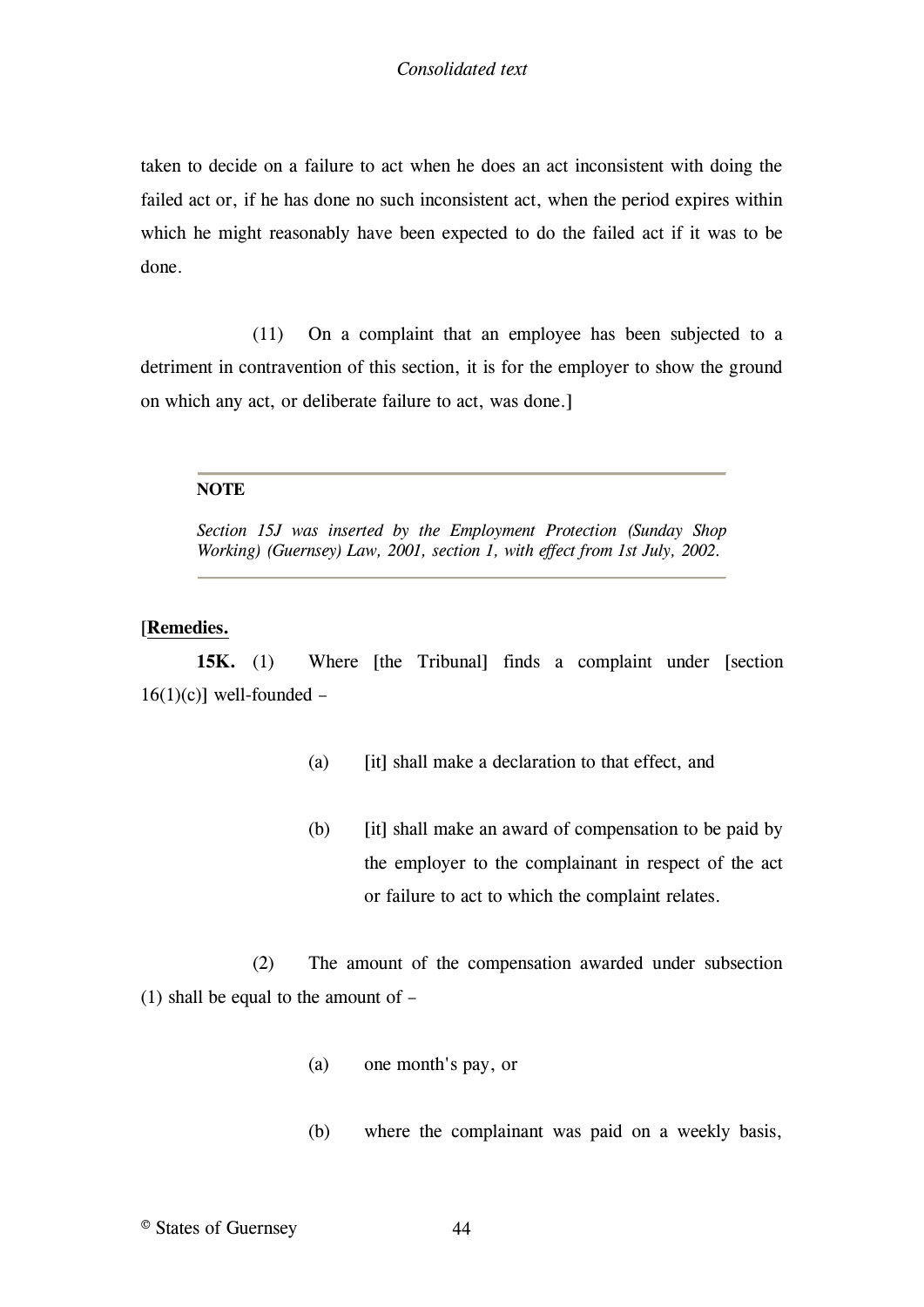*Consolidated text*

four weeks' pay,

or such other amount as the States may by Ordinance specify.

- (3) An award of compensation under this section
	- (a) shall be recoverable as a judgment debt by the complainant from the employer, and
	- (b) shall carry interest at the rate for the time being prescribed under section 2 of the Judgments (Interest) (Bailiwick of Guernsey) Law, 1985**fa** [from the date of](#page-45-0)  [the award until the award is satisfied; and the interest](#page-45-0)  [may be recovered by the complainant as part of the](#page-45-0)  [award.](#page-45-0)

 $[(4)$  For the purposes of subsection  $(2)$ , the amount of a month's [pay or \(as the case may be\) a week's pay](#page-46-2) –

- (a) [shall be an amount equal to](#page-46-2) 
	- (i) [the complainant's average monthly pay during](#page-46-2)  [the six month period immediately preceding the](#page-46-2)  [date of the act or failure to act to which the](#page-46-2)  [complaint relates or, where that act or failure is](#page-46-2)  [part of a series of similar acts or failures, the](#page-46-2)  [last of them, or](#page-46-2)

1

**fa** Ordres en Conseil Vol. XXIX, p. 135; amended by Order of the Royal Court No. I of 1996.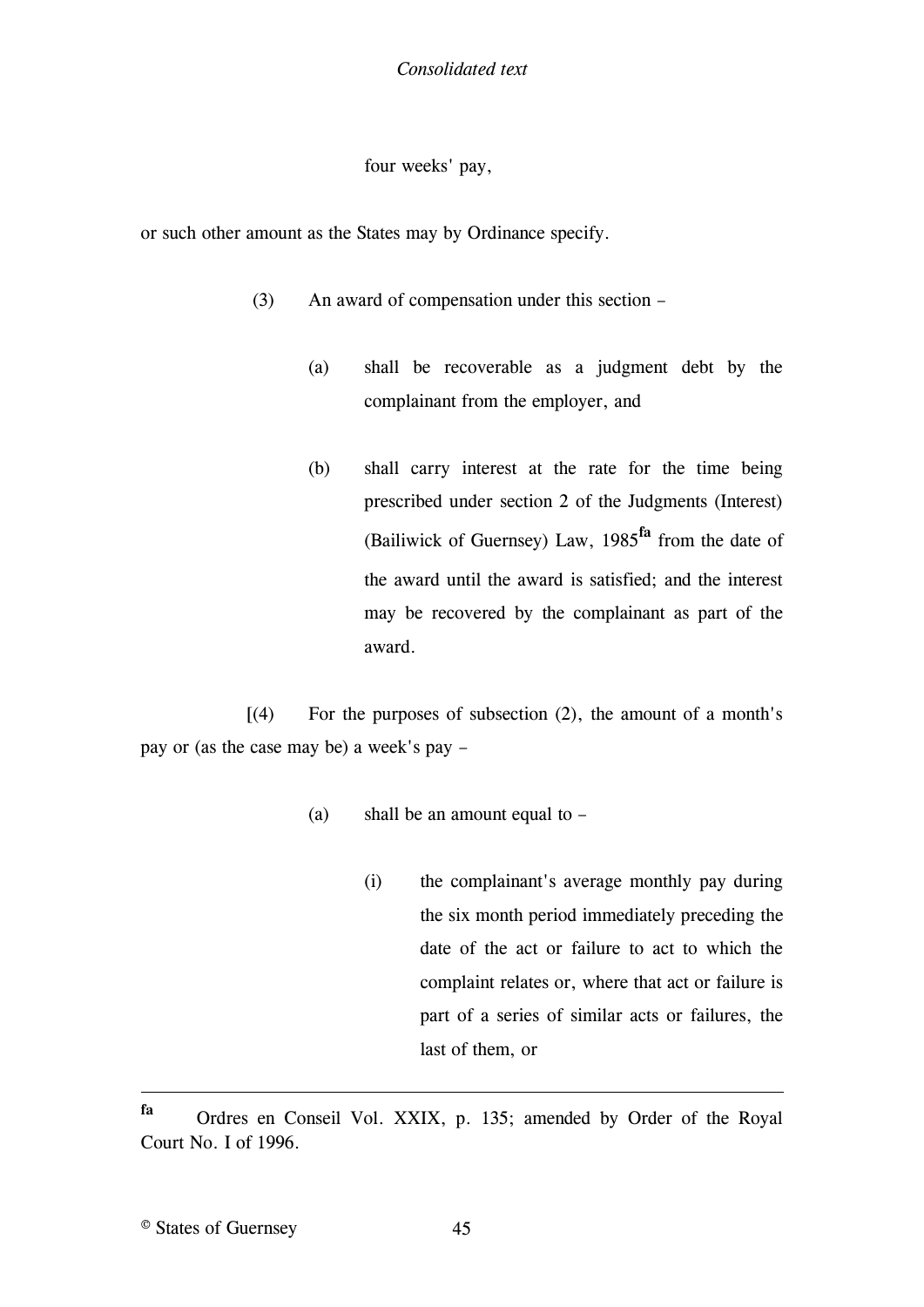- (ii) where the complainant was paid on a weekly basis, his average weekly pay during the 26 week period immediately preceding that date, or
- (b) in a case where, in the opinion of the Tribunal, the basis set out in paragraph (a) for calculating the amount of a month's pay or (as the case may be) a week's pay is inappropriate, shall be calculated on such other basis as the Tribunal may consider to be just and equitable in the circumstances of the case.
- (5) For the purposes of subsection  $(4)$ 
	- (a) [where an act extends over a period, the](#page-45-0) **"date of the act"** [means the last day of that period, and](#page-45-0)
	- (b) [a deliberate failure to act shall be treated as done when](#page-45-0)  [it was decided on,](#page-45-0)

[and, in the absence of evidence establishing the contrary, an employer shall be](#page-45-0)  [taken to decide on a failure to act when he does an act inconsistent with doing the](#page-45-0)  [failed act or, if he has done no such inconsistent act, when the period expires within](#page-45-0)  [which he might reasonably have been expected to do the failed act if it was to be](#page-45-0)  [done.\]](#page-45-0)

# **NOTE**

<span id="page-45-0"></span>*Section 15K was inserted by the Employment Protection (Sunday Shop*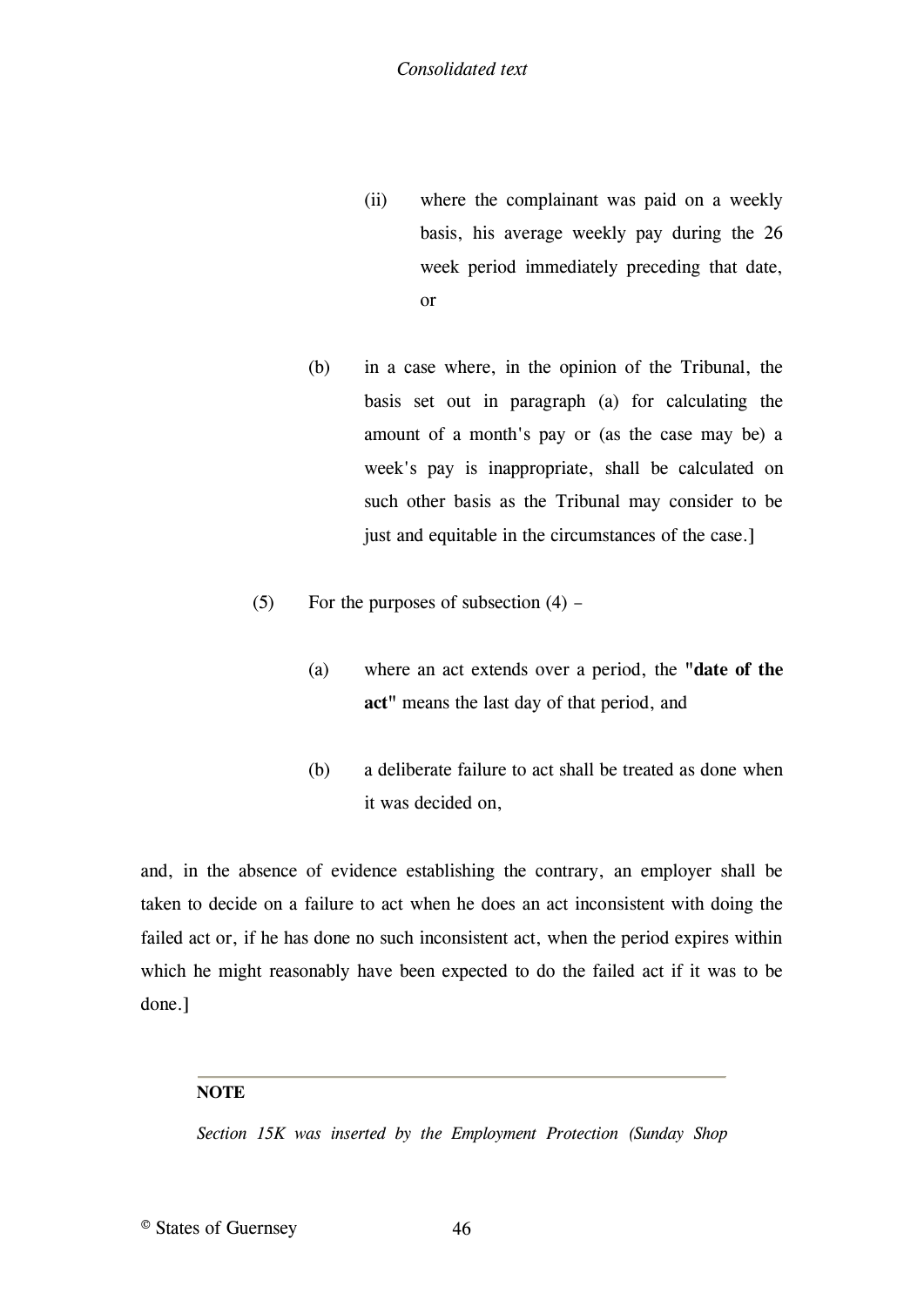*Working) (Guernsey) Law, 2001, section 1, with effect from 1st July, 2002.*

*In section 15K,*

<span id="page-46-0"></span>*the words in the first and second pairs of square brackets in subsection (1) were substituted by the Employment Protection (Guernsey) (Amendment) Law, 2005, respectively section 9(a) and section 9(b), with effect from 1st March, 2006, subject to the savings in, first, section 24 of the 2005 Law and, second, section 9 of the Employment and Discrimination Tribunal (Guernsey) Ordinance, 2005;*

<span id="page-46-1"></span>*the words in square brackets in paragraph (a) and paragraph (b) of subsection (1) were substituted by the Employment Protection (Guernsey) (Amendment) Law, 2005, section 9(c), with effect from 1st March, 2006, subject to the savings in, first, section 24 of the 2005 Law and, second, section 9 of the Employment and Discrimination Tribunal (Guernsey) Ordinance, 2005;*

<span id="page-46-2"></span>*subsection (4) was substituted by the Employment Protection (Guernsey) (Amendment) Law, 2005, section 10, with effect from 1st March, 2006, subject to the savings in, first, section 24 of the 2005 Law and, second, section 9 of the Employment and Discrimination Tribunal (Guernsey) Ordinance, 2005.*

### [**[Interpretation of Part IIA.](#page-49-0)**

**15L.** (1) [In this Part of this Law](#page-49-0) **"shop worker"** means an employee [who, under his contract of employment, is or may be required to do shop work.](#page-49-0)

(2) In this Part of this Law **"shop work"** [means work in or about](#page-49-0)  [a shop in Guernsey on a day on which the shop is open for the serving of](#page-49-0)  [customers.](#page-49-0)

(3) [Subject to subsection \(4\), in this Part of this Law](#page-49-0) **"shop"** [includes any premises where any retail trade or business is carried on.](#page-49-0)

(4) [Where premises are used mainly for purposes other than those](#page-49-0)  [of retail trade or business and would not \(apart from](#page-49-0) subsection (3)) be regarded as [a shop, only such part of the premises as](#page-49-0) –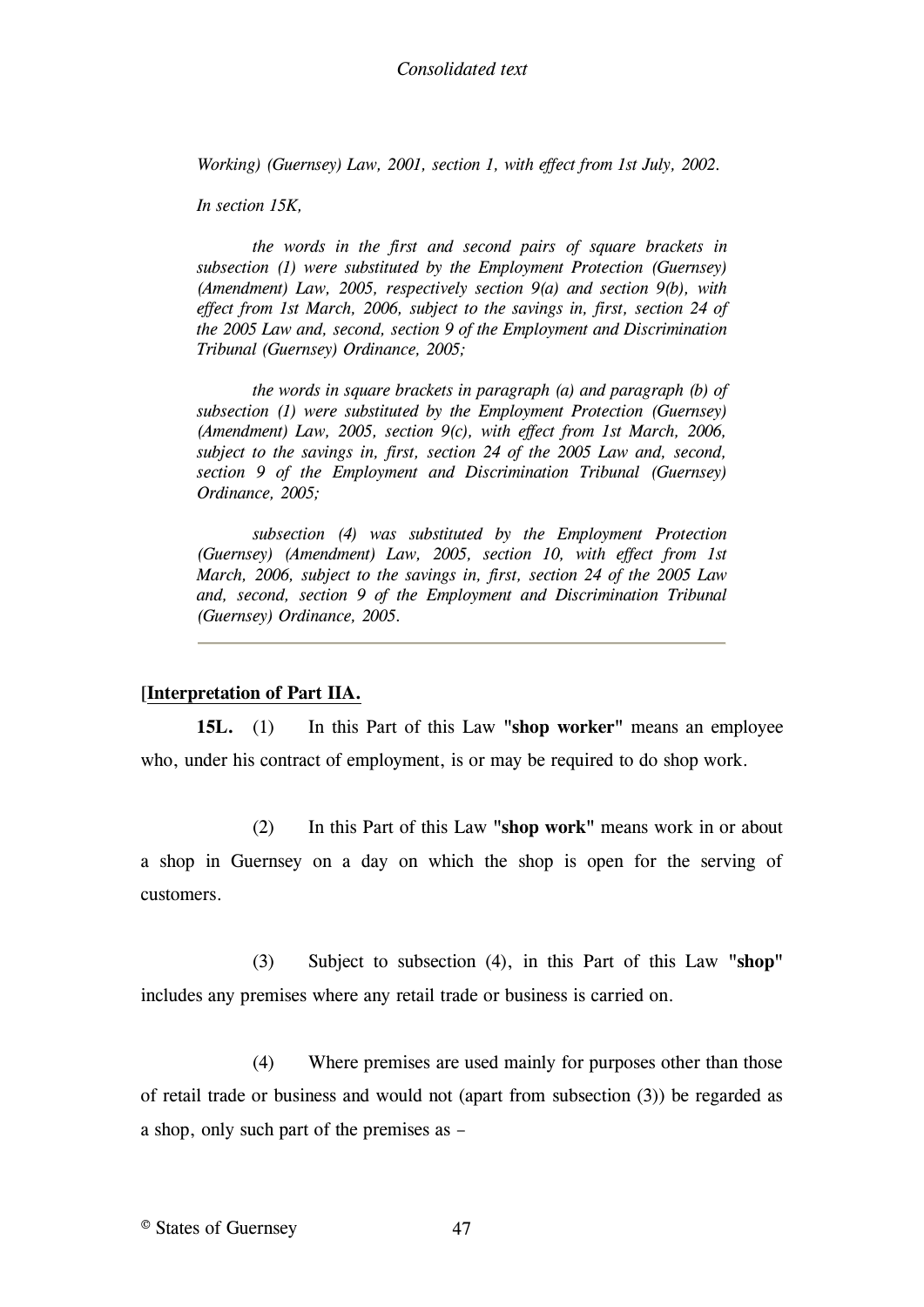- (a) is used wholly or mainly for the purposes of retail trade or business, or
- (b) is used both for the purposes of retail trade or business and for the purposes of wholesale trade and is used wholly or mainly for those two purposes considered together,

is to be regarded as a shop for the purposes of this Part of this Law.

(5) In subsection (4)(b) **"wholesale trade"** means the sale of goods for use or resale in the course of a business or the hire of goods for use in the course of a trade or business.

- (6) In this section **"retail trade or business"** includes
	- (a) the business of a barber or hairdresser,
	- (b) the business of hiring goods otherwise than for use in the course of a trade or business, and
	- (c) retail sales by auction,

but does not include catering business or the sale in theatres and places of amusement of programmes, catalogues and similar items.

- (7) In subsection (6) **"catering business"** means
	- (a) the sale of meals, refreshments or intoxicating liquor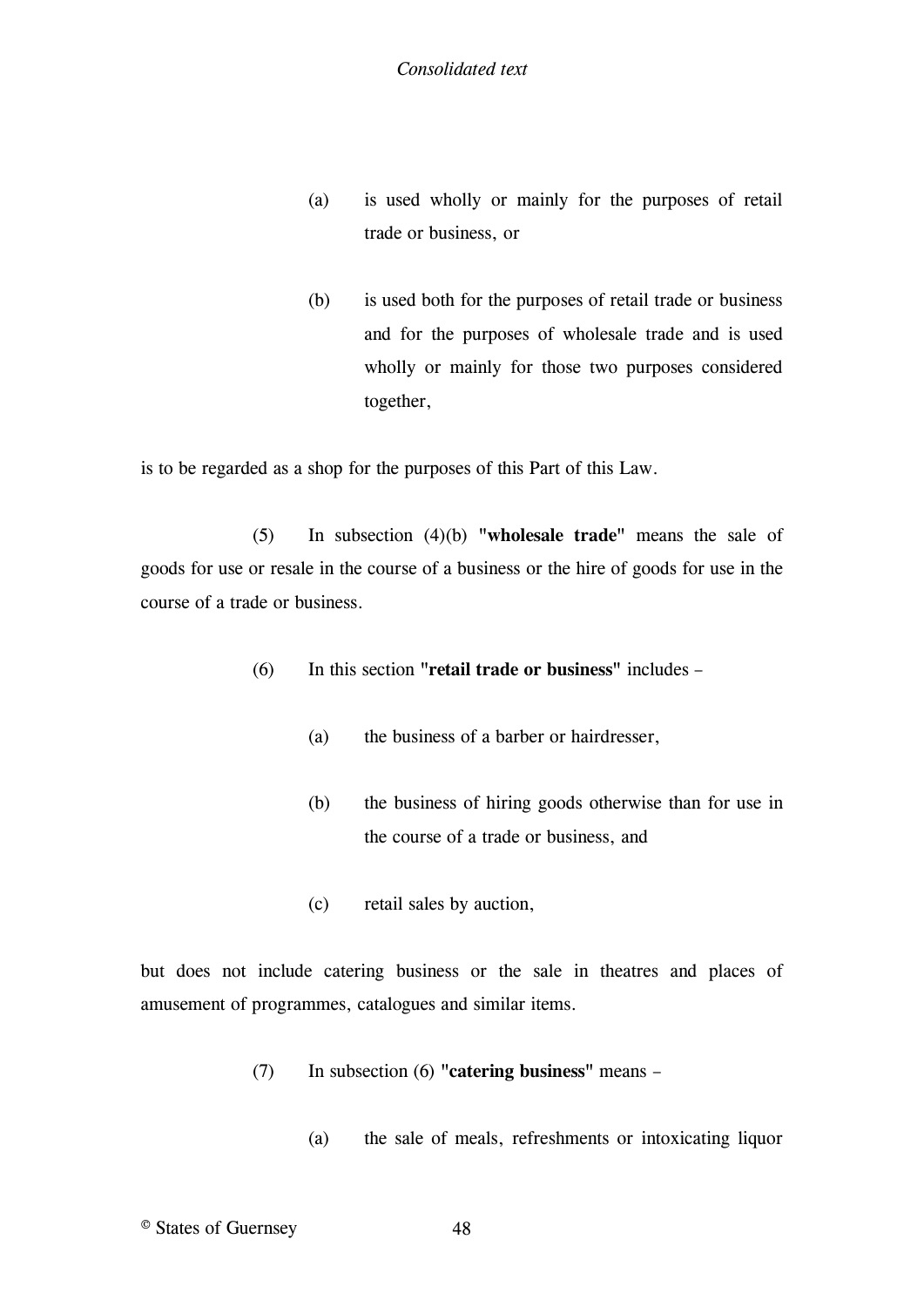for consumption on the premises on which they are sold, or

(b) the sale of meals or refreshments prepared to order for immediate consumption off the premises,

and in paragraph (a) **"intoxicating liquor"** has the same meaning as in section 112 of the [Liquor Licensing Ordinance, 1993](#page-49-1)**fb** .

(8) [In this Part of this Law](#page-49-0) –

**"appropriate date"**[, has the meaning given by sections 15B\(4\),](#page-49-0)  [15C\(3\), 15D\(5\), 15H\(4\), 15I\(4\) and 15J\(9\),](#page-49-0)

**"notice period"**[, in relation to an opted-out shop worker, has the](#page-49-0)  [meaning given by section 15F\(3\),](#page-49-0)

**"opted-out"**[, in relation to a shop worker, shall be construed in](#page-49-0)  [accordance with section 15F\(1\) and \(2\),](#page-49-0)

**"opting-in notice"**[, in relation to a shop worker, has the meaning](#page-49-0)  [given by section 15A\(5\),](#page-49-0)

**"opting-out notice"**[, in relation to a shop worker, has the meaning](#page-49-0)  [given by section 15E\(2\),](#page-49-0)

**"protected"**[, in relation to a shop worker, shall be construed in](#page-49-0)  accordance with section  $15A(1)$  to  $(5)$ ,

**fb** Recueil d'Ordonnances Tome XXVI, p. 197.

© States of Guernsey 49

1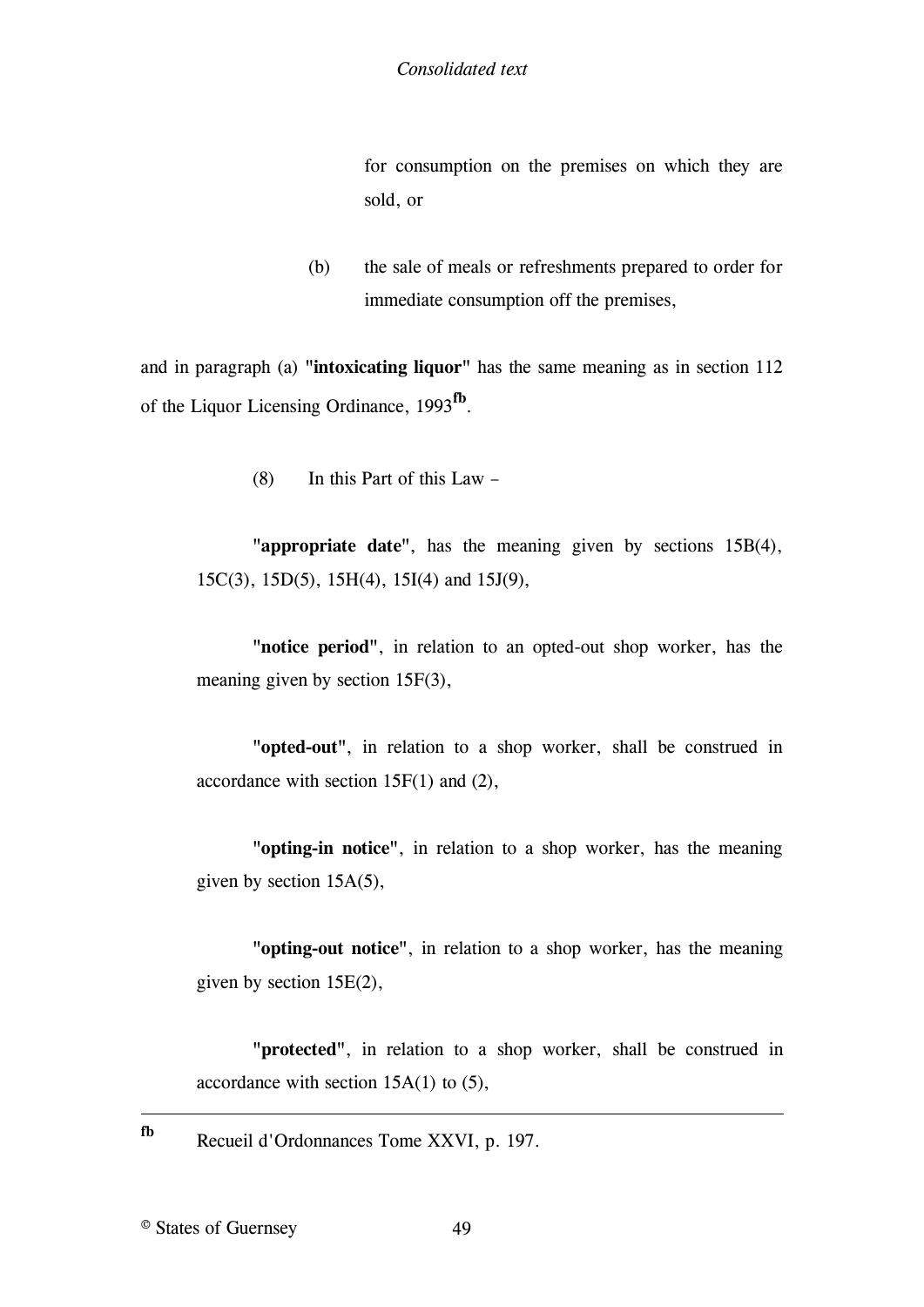**"relevant date"** has the meaning given by section 15A(6).]

#### **NOTES**

<span id="page-49-0"></span>*Section 15L was inserted by the Employment Protection (Sunday Shop Working) (Guernsey) Law, 2001, section 1, with effect from 1st July, 2002.*

<span id="page-49-1"></span>*The Liquor Licensing Ordinance, 1993 has since been repealed by the Liquor Licensing Ordinance, 2006, section 102(a), with effect from 1st June, 2006, subject to the provisions of section 94 and section 95 of the 2006 Ordinance.*

# [\[PART III](#page-50-0)

#### [THE COMPLAINTS PROCEDURE & THE TRIBUNAL](#page-50-0)

#### **[Making of complaints to Tribunal.](#page-50-0)**

**16.** (1) [A complaint against an employer by any person \(](#page-50-0)**"the [complainant"](#page-50-0)**) –

- (a) [that he was unfairly dismissed by the employer,](#page-50-0)
- (b) [that the employer unreasonably failed to provide, in](#page-50-0)  [accordance with the provisions of section 2, a written](#page-50-0)  [statement giving particulars of the reasons for his](#page-50-0)  [dismissal or that the particulars of reasons given in](#page-50-0)  [purported compliance with that section are inadequate](#page-50-0)  [or untrue, or](#page-50-0)
- (c) [that he has been subjected to a detriment in](#page-50-0)  [contravention of section 15J](#page-50-0) [\[or section 17 of the](#page-51-0) 2009 [Law, or\],](#page-51-0)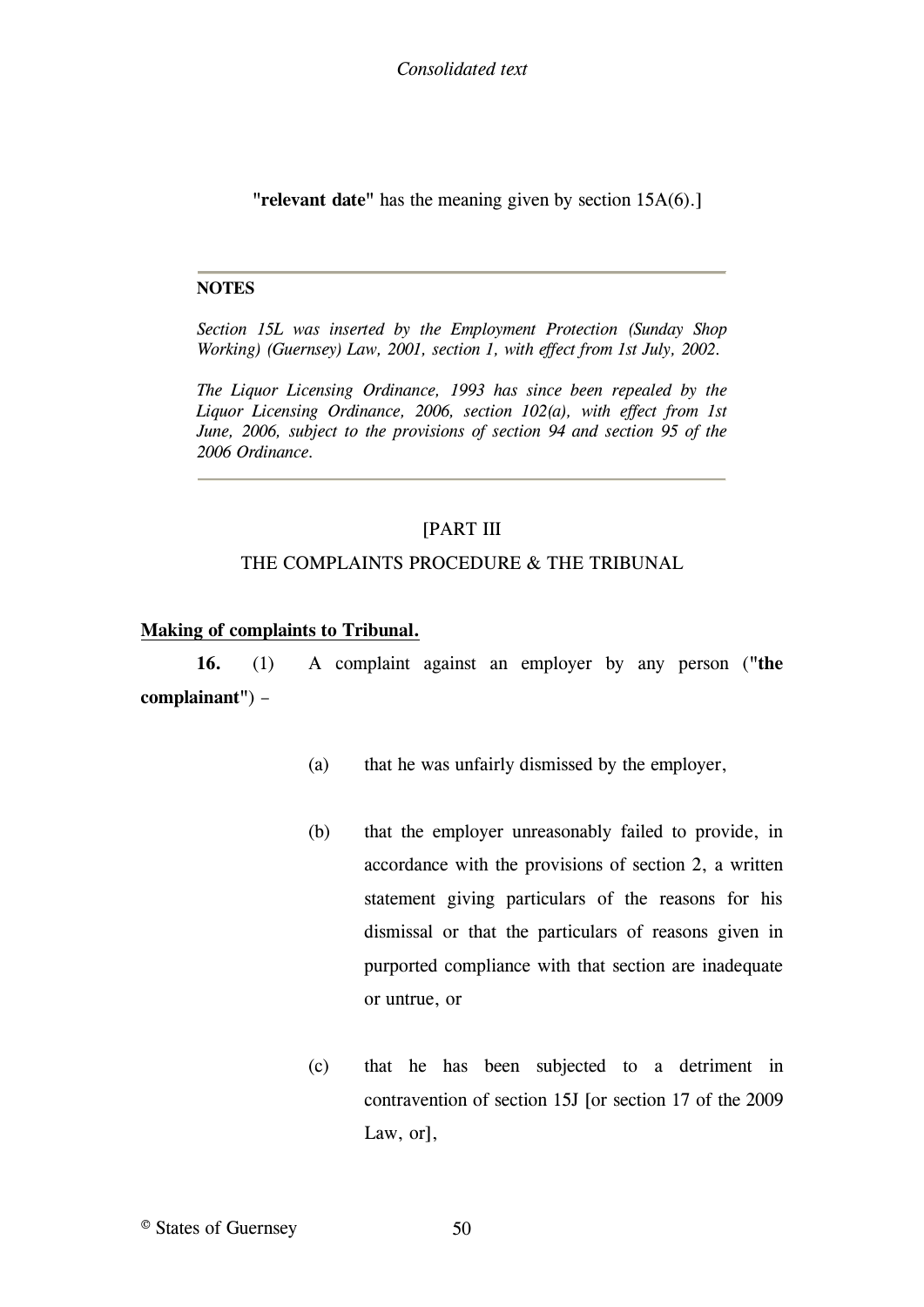$[(d)$  that he (or, if the complaint is being made by an [officer acting for the purposes of the 2009 Law, the](#page-51-0)  [worker on whose behalf he is making the complaint\)](#page-51-0)  [qualifies for the minimum wage and is being or has](#page-51-0)  [been remunerated by his employer at a rate which is](#page-51-0)  [less than the minimum wage, in contravention of](#page-51-0)  section  $1(1)$  of the 2009 Law,

[may be made to the Tribunal by being presented to the Secretary to the Tribunal](#page-50-0)  (**["the Secretary"](#page-50-0)**).

(2) [The Secretary, on receipt of the complaint, shall immediately](#page-50-0)  [transmit it](#page-50-0) –

- [\(a\)](#page-50-0) [\[...\]](#page-51-1) [to the Department in accordance with the](#page-50-0)  [provisions of section 20\(1\), and](#page-50-0)
- [\(b\)](#page-50-0) [\[...\]](#page-51-1) [to the Convenor of the Employment and](#page-50-0)  [Discrimination Panel \(](#page-50-0)**"the Panel"**) to enable him or, [if he is unavailable, the Deputy Convenor of the Panel](#page-50-0)  [to appoint \(in accordance with the provisions of](#page-50-0)  section  $20(2)[...]$  a Tribunal constituted by three [members\[](#page-50-0), and in the case [of a complaint under](#page-50-0)  subsection  $(1)(d)$ , a Tribunal constituted by a single member,] [to hear and determine the complaint.\]](#page-50-0)

#### **NOTES**

<span id="page-50-0"></span>Part III, and section 16 thereof, were substituted by the Employment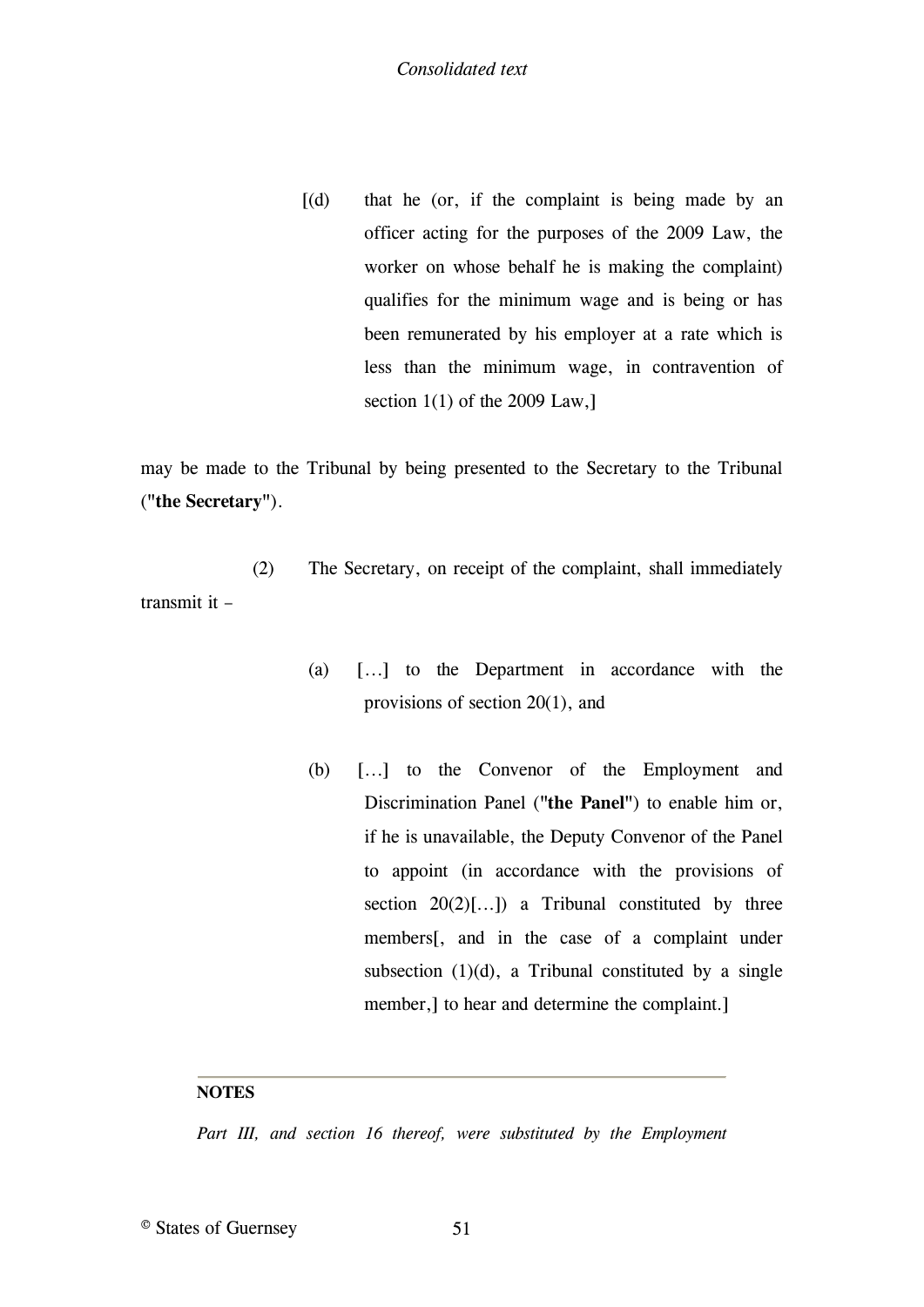### *Consolidated text*

*Protection (Guernsey) (Amendment) Law, 2005, section 11, with effect from 1st March, 2006, subject to the savings in, first, section 24 of the 2005 Law and, second, section 9 of the Employment and Discrimination Tribunal (Guernsey) Ordinance, 2005.*

*In section 16,*

<span id="page-51-0"></span>*paragraph (d) of subsection (1) and the words in square brackets in paragraph (c) thereof were inserted by the Minimum Wage (Guernsey) Law, 2009, section 30, Schedule, respectively paragraph 2(b) and paragraph 2(a), with effect from 1st October, 2010;*

<span id="page-51-1"></span>*the words omitted in, first, square brackets in paragraph (a) of subsection (2) and, second, the first and second pairs of square brackets in paragraph (b) thereof were repealed by the Minimum Wage (Guernsey) Law, 2009, section 30, Schedule, respectively paragraph 3(a) and paragraph 3(b), with effect from 1st October, 2010;*

*the words in the third pair of square brackets in paragraph (b) of subsection (2) were inserted by the Minimum Wage (Guernsey) Law, 2009, section 30, Schedule, paragraph 3(b), with effect from 1st October, 2010.*

#### **[Time limit for presenting complaints.](#page-54-0)**

**17.** (1) [The Tribunal shall not hear and determine a complaint under](#page-54-1)  [section 16\(1\) unless it is presented to the Secretary](#page-54-1) –

- (a) [within a period of three months beginning on](#page-54-1) 
	- (i) [the effective date of termination, or](#page-54-1)
	- (ii) [in the case of a complaint under section](#page-54-1)   $16(1)(c)$  [or (d)], the date of the act or failure to act to which the complaint relates or, where that act or failure is part of a series of similar acts or failures, the last of them, or
- (b) within such further time as the Tribunal (constituted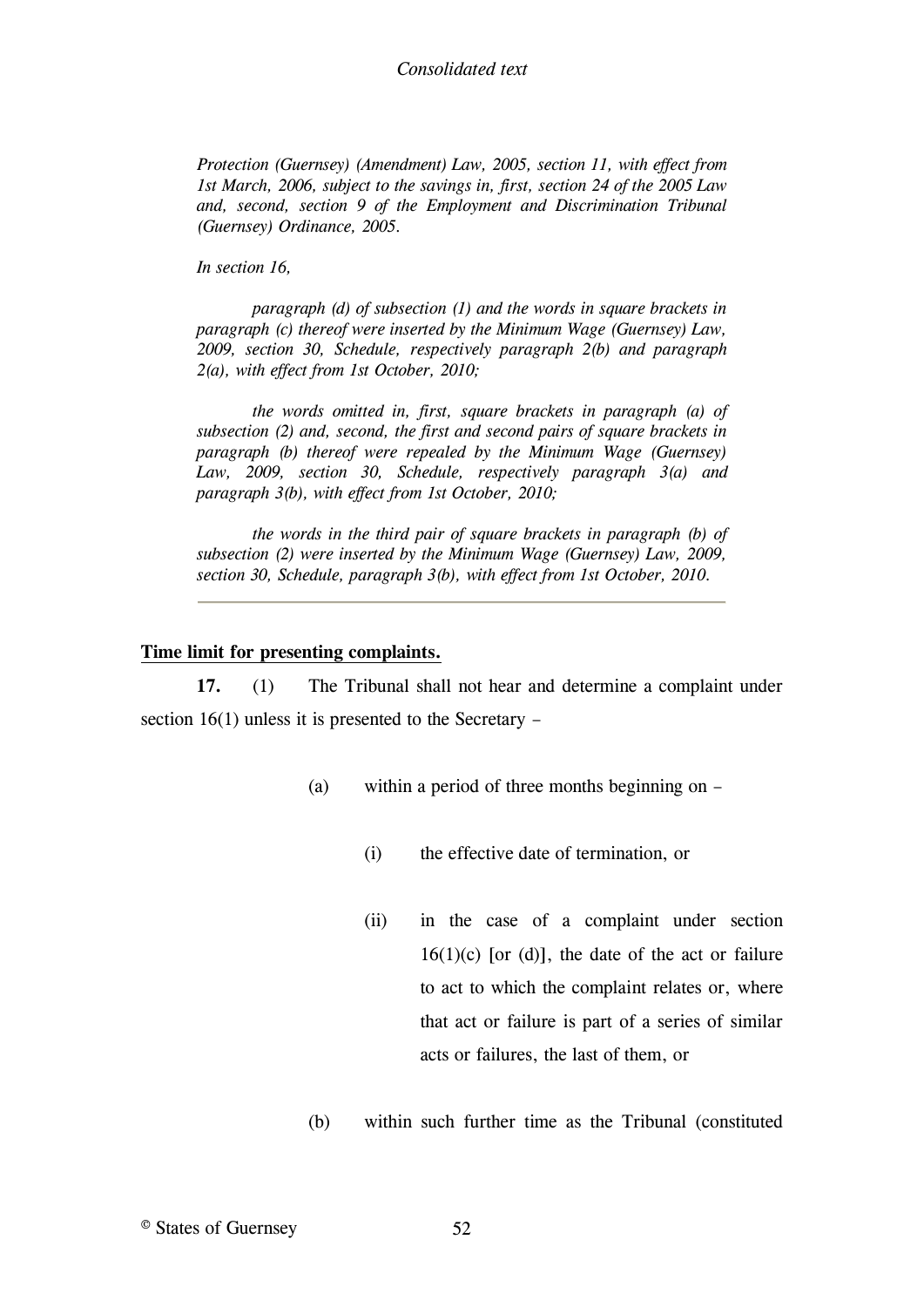by a single member of the Panel) may, on the application of the complainant presented to the Secretary, allow in a case where it is satisfied that it was not reasonably practicable for the complaint to be presented within the said period of three months.

(2) The Secretary, on receipt of an application for further time under subsection (1)(b), shall immediately transmit it to the Convenor of the Panel to enable him (or, if he is unavailable, the Deputy Convenor of the Panel) to appoint, from the membership of the Panel, a Tribunal (constituted by a single member) to hear and determine that application.

(3) Where the Tribunal, on an application under subsection (1)(b), decides that further time should or should not be allowed for the presentation of a complaint –

- (a) the Tribunal's decision is subject to appeal in accordance with section 25, and
- (b) if the Tribunal (or the Royal Court on appeal under section 25) determines that further time should be allowed for the presentation of the complaint, the single member of the Tribunal who heard the application for further time shall not be appointed as one of the members of the Tribunal who are to hear and determine the complaint.
- (4) For the purposes of subsection  $(1)(a)(ii)$ 
	- (a) where an act extends over a period, the **"date of the**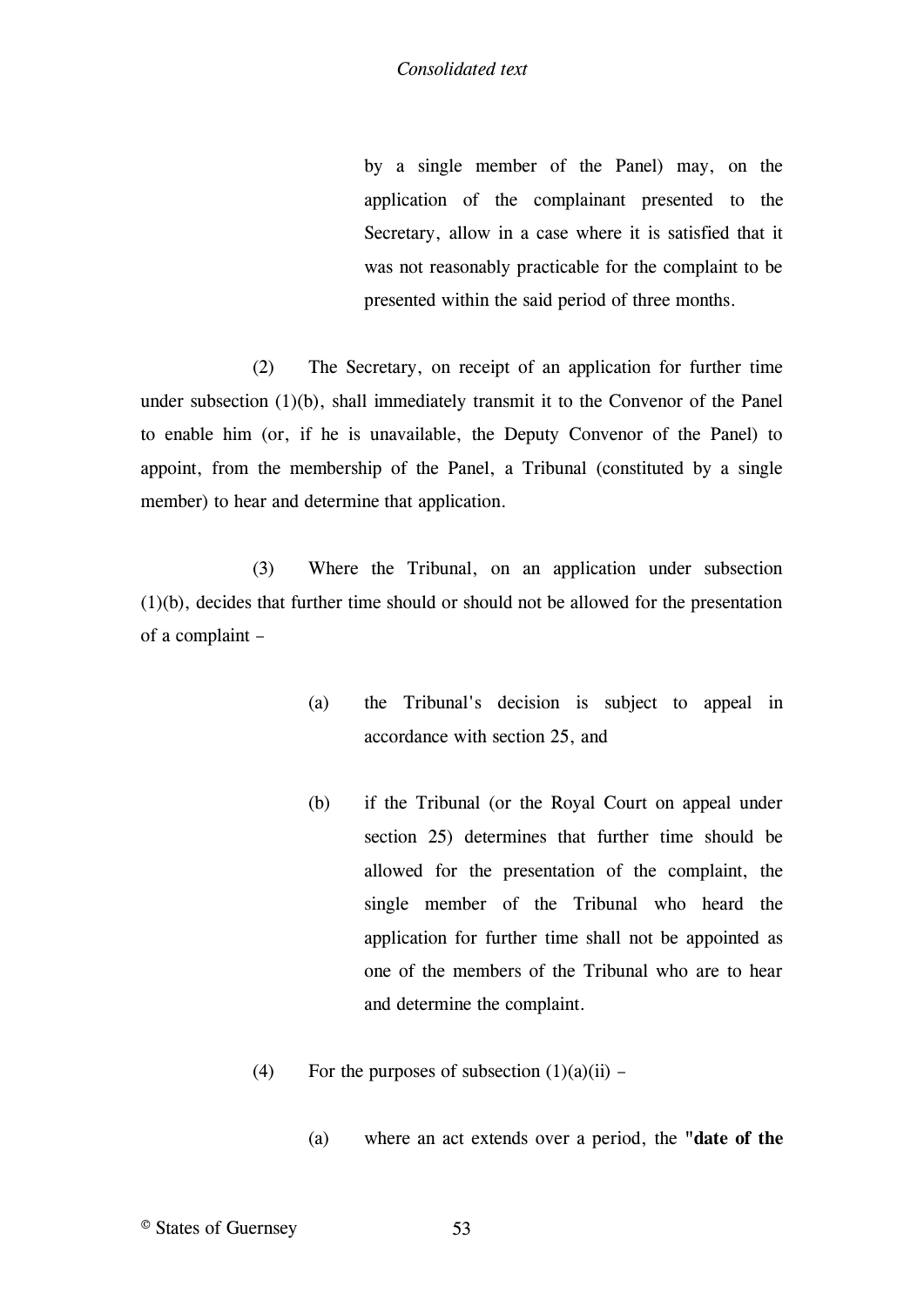**act"** means the last day of that period, and

(b) a deliberate failure to act shall be treated as done when it was decided on.

(5) For the purposes of subsection (4)(b), and in the absence of evidence establishing the contrary, an employer shall be taken to decide on a failure to act –

- (a) when he does an act inconsistent with doing the failed act, or
- (b) if he has done no such inconsistent act, when the period expires within which he might reasonably have been expected to do the failed act if it was to be done.

(6) The Tribunal shall hear and determine a complaint under section  $16(1)[(a)$  or (b)] if, where the dismissal is with notice, the complaint is [presented after the notice is given but before the effective date of termination; and](#page-54-1)  [in relation to such a complaint the provisions of this Law, so far as they relate to](#page-54-1)  [unfair dismissal, shall have effect](#page-54-1) –

- (a) [as if references to a complaint by a person that he was](#page-54-1)  [unfairly dismissed by his employer included references](#page-54-1)  [to a complaint by a person that his employer has given](#page-54-1)  [him notice in such circumstances that he will be](#page-54-1)  [unfairly dismissed when the notice expires,](#page-54-1)
- (b) [as if references to reinstatement included references to](#page-54-1)  [the withdrawal of the notice by the employer,](#page-54-1)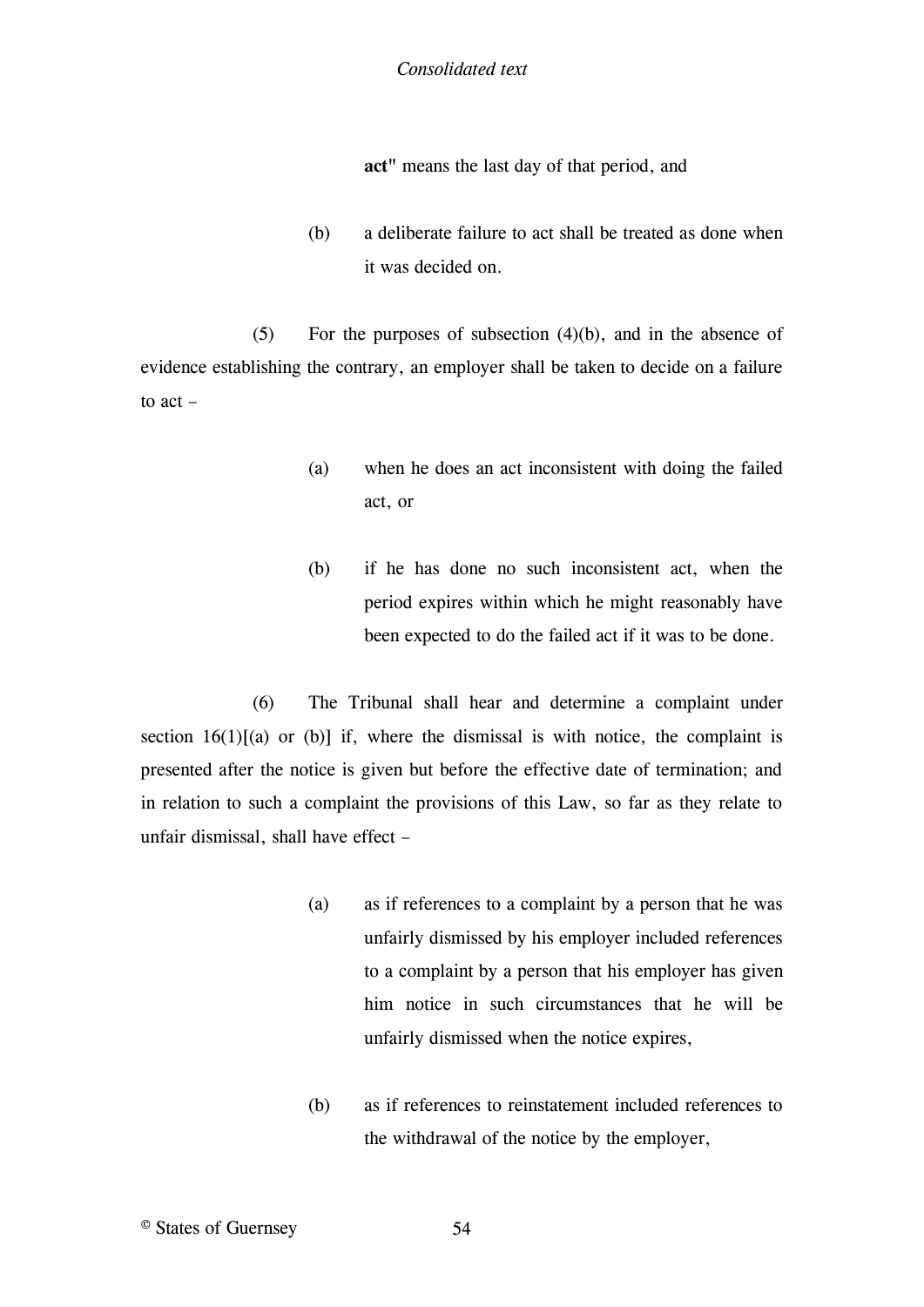- (c) as if references to the effective date of termination included references to the date which would be the effective date of termination on the expiry of the notice, and
- (d) as if references to an employee ceasing to be employed included references to an employee having been given notice of dismissal.]

# **NOTES**

<span id="page-54-1"></span>*Section 17 was substituted by the Employment Protection (Guernsey) (Amendment) Law, 2005, section 11, with effect from 1st March, 2006, subject to the savings in, first, section 24 of the 2005 Law and, second, section 9 of the Employment and Discrimination Tribunal (Guernsey) Ordinance, 2005.*

<span id="page-54-2"></span>*In section 17, the words, letters and parentheses in the first and second pairs of square brackets were inserted by the Minimum Wage (Guernsey) Law, 2009, section 30, Schedule, paragraph 4, with effect from 1st October, 2010.*

<span id="page-54-0"></span>*The following case has referred to section 17:*

*Credit Suisse (Guernsey) Limited v. Carré* 2005–06 GLR 364*.*

# [**[Form and manner of presenting complaints.](#page-55-0)**

**18.** (1) [A complaint under section 16\(1\) and an application for further](#page-55-0)  time under section  $17(1)(b)$  –

- (a) [shall be presented to the Secretary in such form and](#page-55-0)  [manner, and](#page-55-0)
- (b) [shall be supported by such information and](#page-55-0)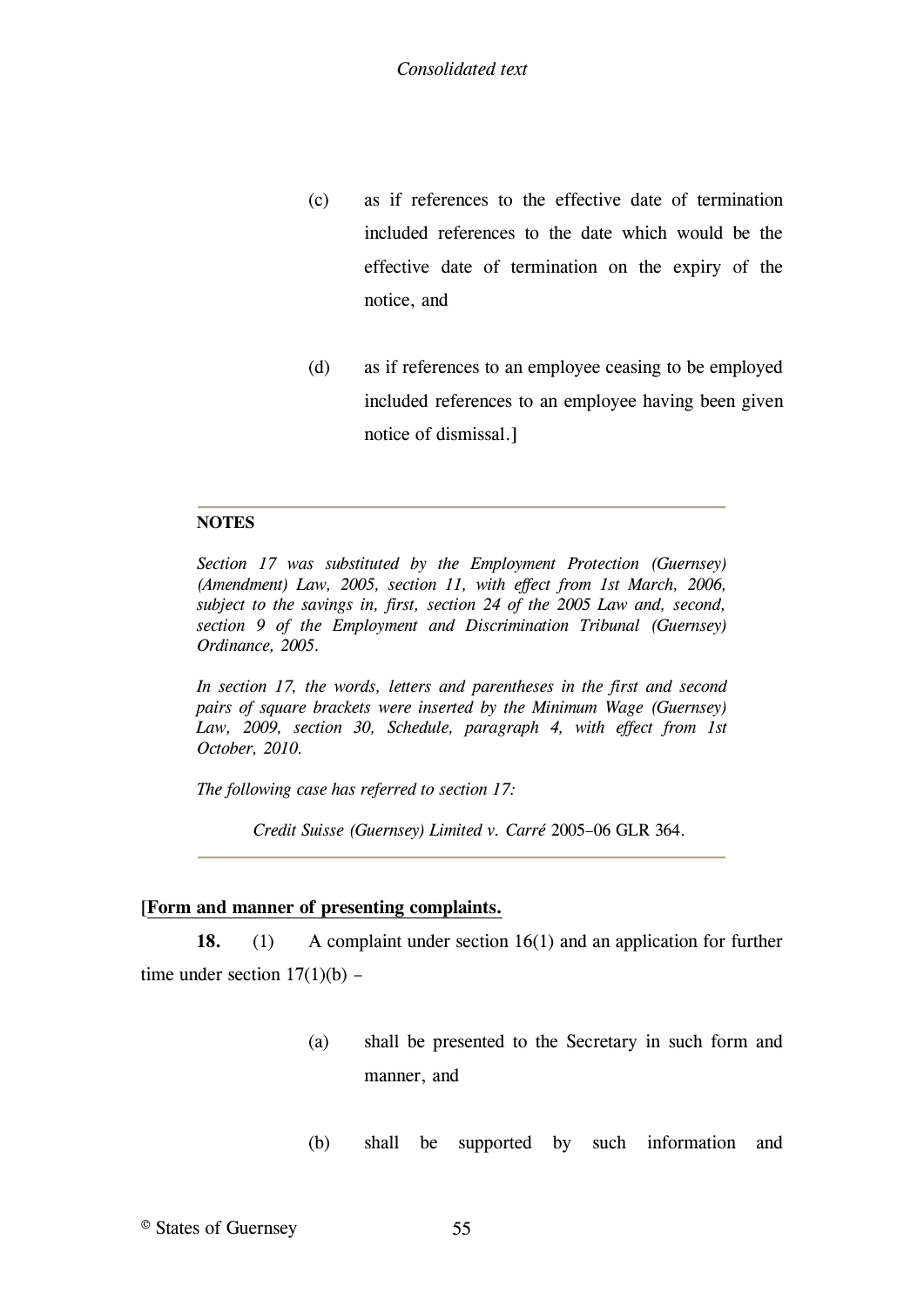documents, verified in such manner,

as the Secretary may require.

(2) At any time after the receipt of a complaint under section  $16(1)$  or an application for further time under section  $17(1)(b)$ , the Secretary may require the complainant or applicant to furnish such additional information and documents, verified in such manner, as the Secretary thinks fit.]

### **NOTE**

<span id="page-55-0"></span>*Section 18 was substituted by the Employment Protection (Guernsey) (Amendment) Law, 2005, section 11, with effect from 1st March, 2006, subject to the savings in, first, section 24 of the 2005 Law and, second, section 9 of the Employment and Discrimination Tribunal (Guernsey) Ordinance, 2005.*

# [**[Power to refuse to hear complaints.](#page-57-0)**

**19.** (1) [The Tribunal shall not hear and determine a complaint under](#page-57-0)  [section 16\(1\)\[...\]](#page-57-0) unless satisfied that the provisions of section 20(1) ("conciliation [services to be offered"\) have been complied with.](#page-57-0)

(2) [The Tribunal shall not hear and determine a complaint under](#page-57-0)  section 16(1) or an application for further time under section  $17(1)(b)$  if the [complainant or applicant and the employer have signed an agreement in relation to](#page-57-0)  which the conditions set out in section 30A(3) regulating compromise agreements [are satisfied.](#page-57-0)

(3) [The Tribunal may refuse to hear and determine a complaint](#page-57-0)  under section 16(1) or an application for further time under section  $17(1)(b)$  –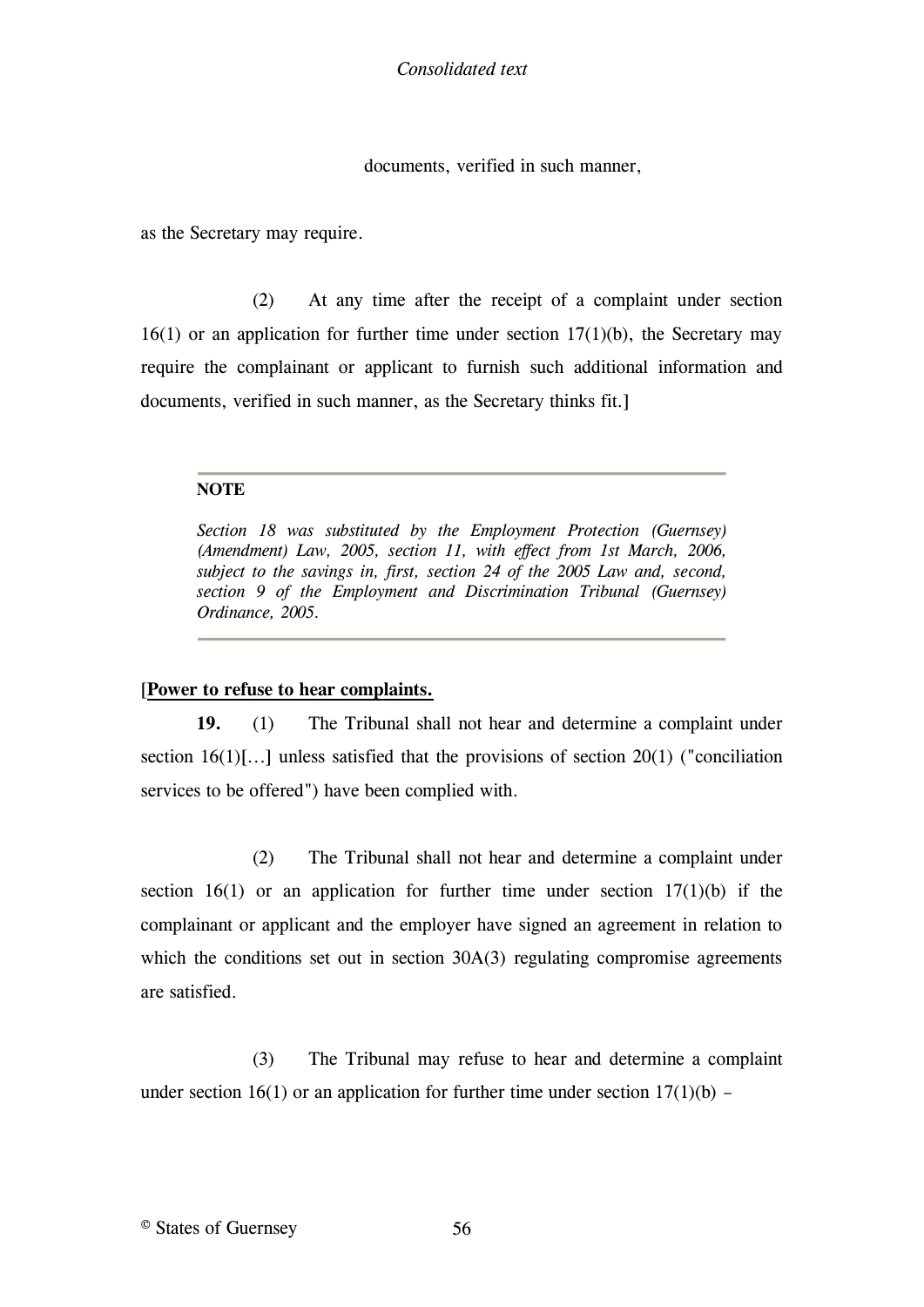- (a) in default of compliance by the complainant or applicant with any provision of, or any requirement imposed under, section 18(1) or (2),
- (b) if the complaint or application appears to the Tribunal to be frivolous or vexatious,
- (c) if the complainant or applicant and the employer have signed an agreement in the prescribed form, countersigned by an officer of the Department, stating that they have settled the complaint, or
- (d) if the Tribunal is satisfied that the complainant or applicant and the employer have, otherwise than as mentioned in paragraph (c), settled the complaint by legally binding agreement.

(4) An agreement referred to in subsection (3)(c), being an agreement in the prescribed form stating that the complainant or applicant and the employer have settled the complaint under this Law –

- (a) is legally binding on the parties, and
- (b) in so far as it provides for any payment to be made
	- (i) is enforceable as a judgment debt by the person to whom the payment is to be made against the other party, and
	- (ii) subject to the provisions of the agreement,

© States of Guernsey 57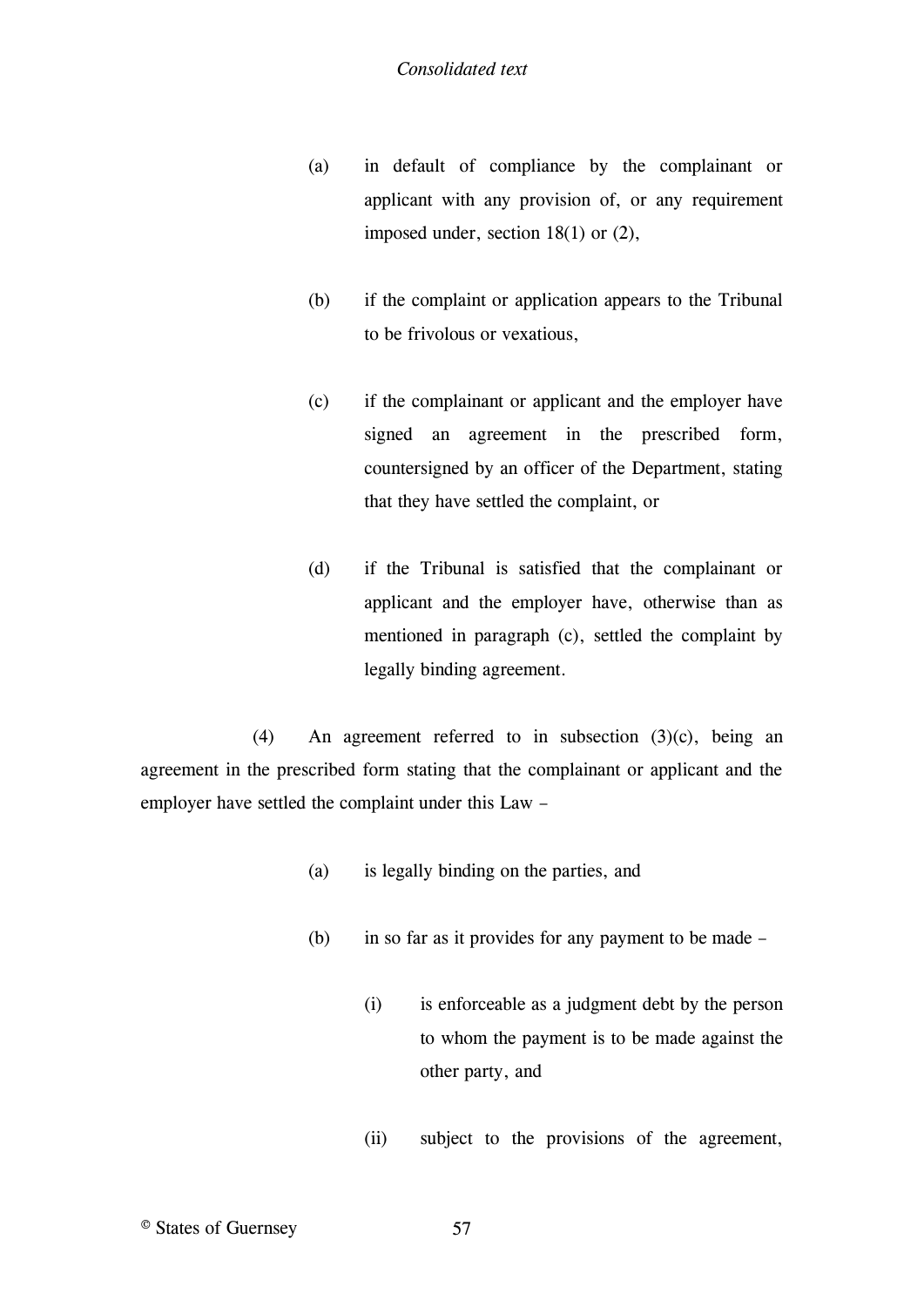carries interest at the rate for the time being prescribed under section 2 of the Judgments (Interest) (Bailiwick of Guernsey) Law, 1985**<sup>h</sup>** [from the date of the agreement until the](#page-57-0)  [payment is satisfied, and the interest may be](#page-57-0)  [recovered as part of the payment.\]](#page-57-0)

# **NOTES**

<span id="page-57-0"></span>*Section 19 was substituted by the Employment Protection (Guernsey) (Amendment) Law, 2005, section 11, with effect from 1st March, 2006, subject to the savings in, first, section 24 of the 2005 Law and, second, section 9 of the Employment and Discrimination Tribunal (Guernsey) Ordinance, 2005.*

*In section 19, the word, letters and parentheses omitted in square brackets were repealed by the Minimum Wage (Guernsey) Law, 2009, section 30, Schedule, paragraph 5, with effect from 1st October, 2010.*

# [**[Conciliation services to be offered.](#page-58-0)**

**20.** (1) [When a complaint under](#page-58-0) [\[...\]](#page-59-0) [section 16\(1\) is presented to the](#page-58-0)  [Secretary under that section, he shall immediately transmit it to the Department](#page-58-0)  [which shall](#page-58-0) –

- (a) [use its best endeavours to settle the complaint by](#page-58-0)  [giving such advice and assistance as it thinks necessary](#page-58-0)  [or expedient or by conciliation, and](#page-58-0)
- (b) [remit the complaint to the Secretary](#page-58-0) –

1

**h** Ordres en Conseil Vol. XXIX, p. 135; amended by Order of the Royal Court No. I of 1996.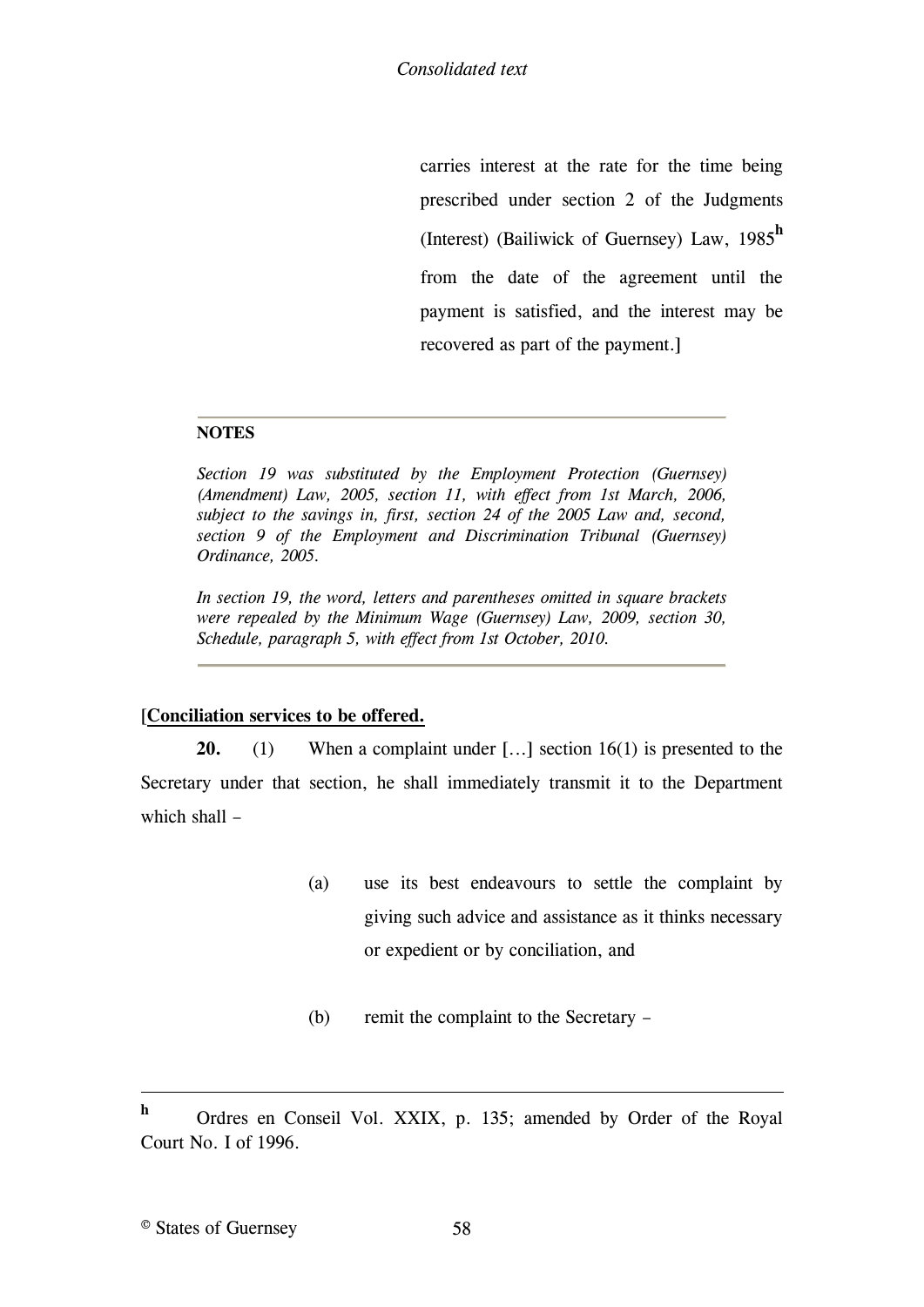- (i) if, in its opinion, the complaint cannot be settled by the methods set out in paragraph (a), or
- (ii) in any case, if the complaint is not settled within six weeks of being transmitted to it (or, if an application for further time has been made under section  $17(1)(b)$ , within six weeks of the final disposal of the application), unless in its opinion conciliation or negotiations are in progress with a view to a settlement.

(2) Where the Department remits a complaint to the Secretary under subsection (1)(b), he shall inform the Convenor of the Panel of the fact and the Convenor (or, if he is unavailable, the Deputy Convenor of the Panel) shall appoint, from the membership of the Panel, a Tribunal (constituted by three members [\[or, subject to section 20A, in the case of a complaint under section](#page-59-0)  [16\(1\)\(d\), one member\]\) to hear and determine the complaint.](#page-59-0)

(3) The opinion of the Department as to the matters set out in subsection  $(1)(b)(i)$  and  $(ii)$  is final.

(4) Nothing communicated to the Department or any member or officer thereof in relation to the performance of their functions under subsection (1)(a) is admissible in evidence in any proceedings before the Tribunal except with the consent of the person who so communicated it.]

# **NOTES**

<span id="page-58-0"></span>*Section 20 was substituted by the Employment Protection (Guernsey)*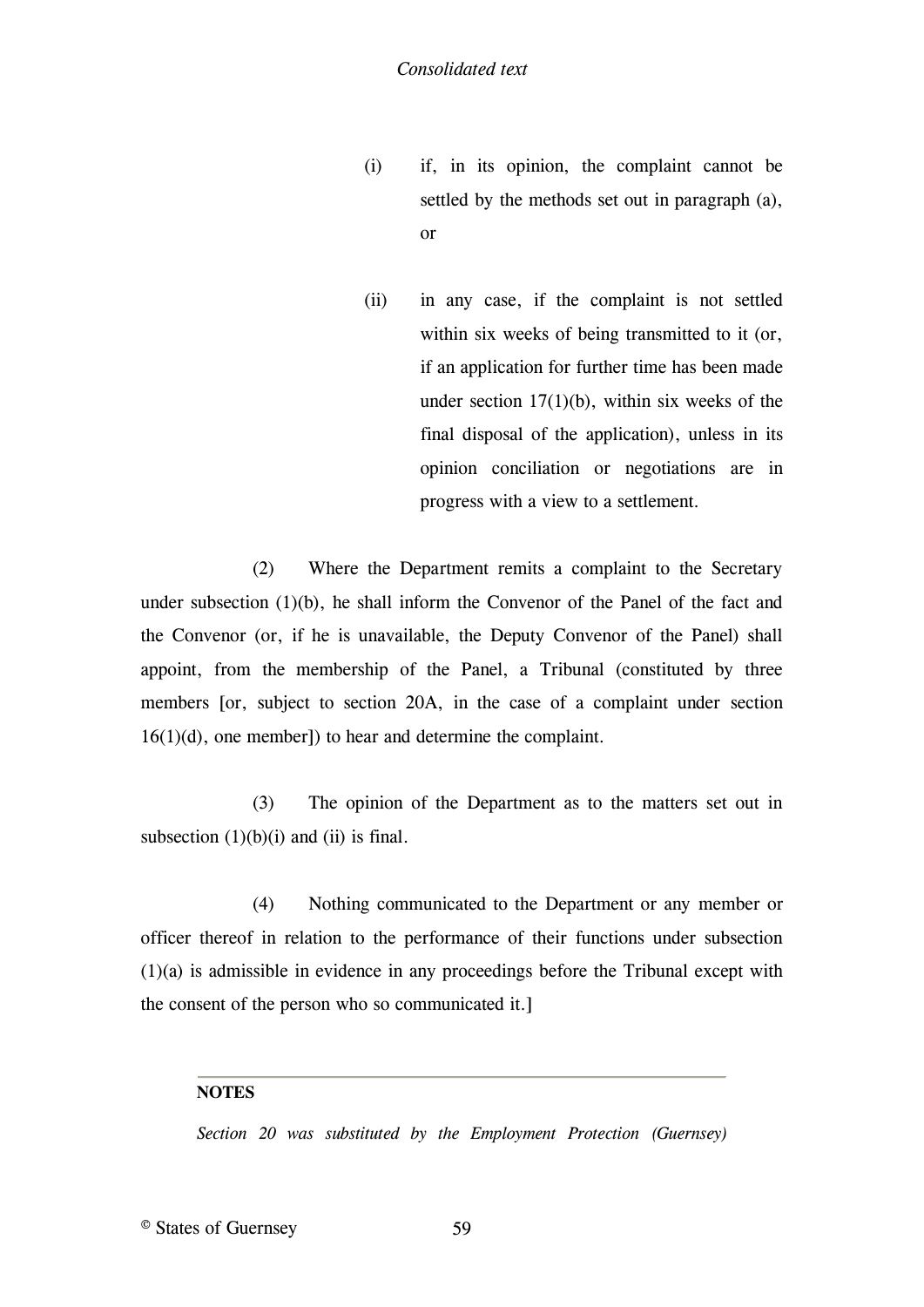### *Consolidated text*

*(Amendment) Law, 2005, section 11, with effect from 1st March, 2006, subject to the savings in, first, section 24 of the 2005 Law and, second, section 9 of the Employment and Discrimination Tribunal (Guernsey) Ordinance, 2005.*

<span id="page-59-0"></span>*In section 20, the words, letters and parentheses omitted in the first pair of square brackets were repealed and the words in the second pair of square brackets were inserted by the Minimum Wage (Guernsey) Law, 2009, section 30, Schedule, paragraph 5, with effect from 1st October, 2010.*

# [**[Tribunal may remit minimum wage complaints for hearing by a three member](#page-59-1)  [Tribunal.](#page-59-1)**

**20A.** [Where a complaint is made under section 16\(1\)\(d\), the Tribunal may](#page-59-1)  [direct, of its motion or on an application from either party, that the complaint be](#page-59-1)  [remitted for hearing by a Tribunal constituted by three members.\]](#page-59-1)

#### **NOTE**

<span id="page-59-1"></span>*Section 20A was inserted by the Minimum Wage (Guernsey) Law, 2009, section 30, Schedule, paragraph 6, with effect from 1st October, 2010.*

# [**[Compensation for unfair dismissal.](#page-60-0)**

**21.** [Where the Tribunal finds that the grounds of a complaint under](#page-60-0)  [section 16\(1\)\(a\) are well-founded, it shall make an award of compensation for](#page-60-0)  [unfair dismissal](#page-60-0) –

- (a) [which is recoverable as a judgment debt by the](#page-60-0)  [complainant from the employer, and](#page-60-0)
- (b) [which carries interest at the rate for the time being](#page-60-0)  [prescribed under section 2 of the Judgments \(Interest\)](#page-60-0)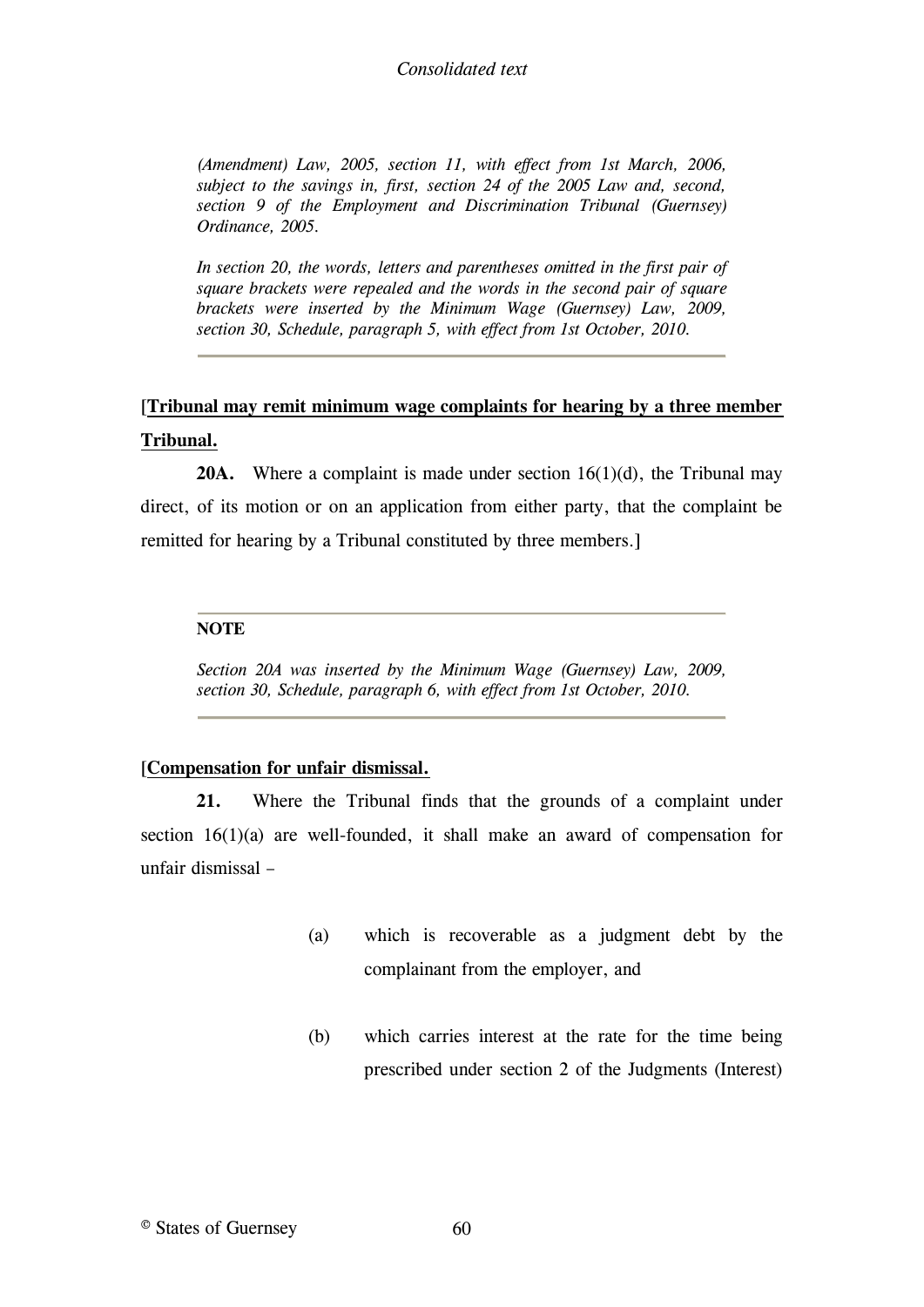(Bailiwick of Guernsey) Law, 1985**<sup>i</sup>** [from the date of](#page-60-0)  [the award until the award is satisfied, and the interest](#page-60-0)  [may be recovered by the complainant as part of the](#page-60-0)  [award.\]](#page-60-0)

# **NOTE**

<span id="page-60-0"></span>*Section 21 was substituted by the Employment Protection (Guernsey) (Amendment) Law, 2005, section 11, with effect from 1st March, 2006, subject to the savings in, first, section 24 of the 2005 Law and, second, section 9 of the Employment and Discrimination Tribunal (Guernsey) Ordinance, 2005.*

# [**[Amount of award.](#page-61-0)**

**22.** (1) [Subject to the provisions of section 23, the amount of an](#page-61-0)  [award of compensation for unfair dismissal is a sum equal to](#page-61-0) –

- (a) [six month's pay, or](#page-61-0)
- (b) [where the complainant is paid on a weekly basis, one](#page-61-0)  [week's pay multiplied by 26,](#page-61-0)

[or such other amount as the States may by Ordinance specify.](#page-61-0)

(2) [For the purposes of subsection \(1\), the amount of a month's](#page-61-0)  [pay or \(as the case may be\) a week's pay](#page-61-0) –

(a) [shall be an amount equal to the complainant's average](#page-61-0) 

1

**i** Ordres en Conseil Vol. XXIX, p. 135, amended by Order of the Royal Court No. I of 1996.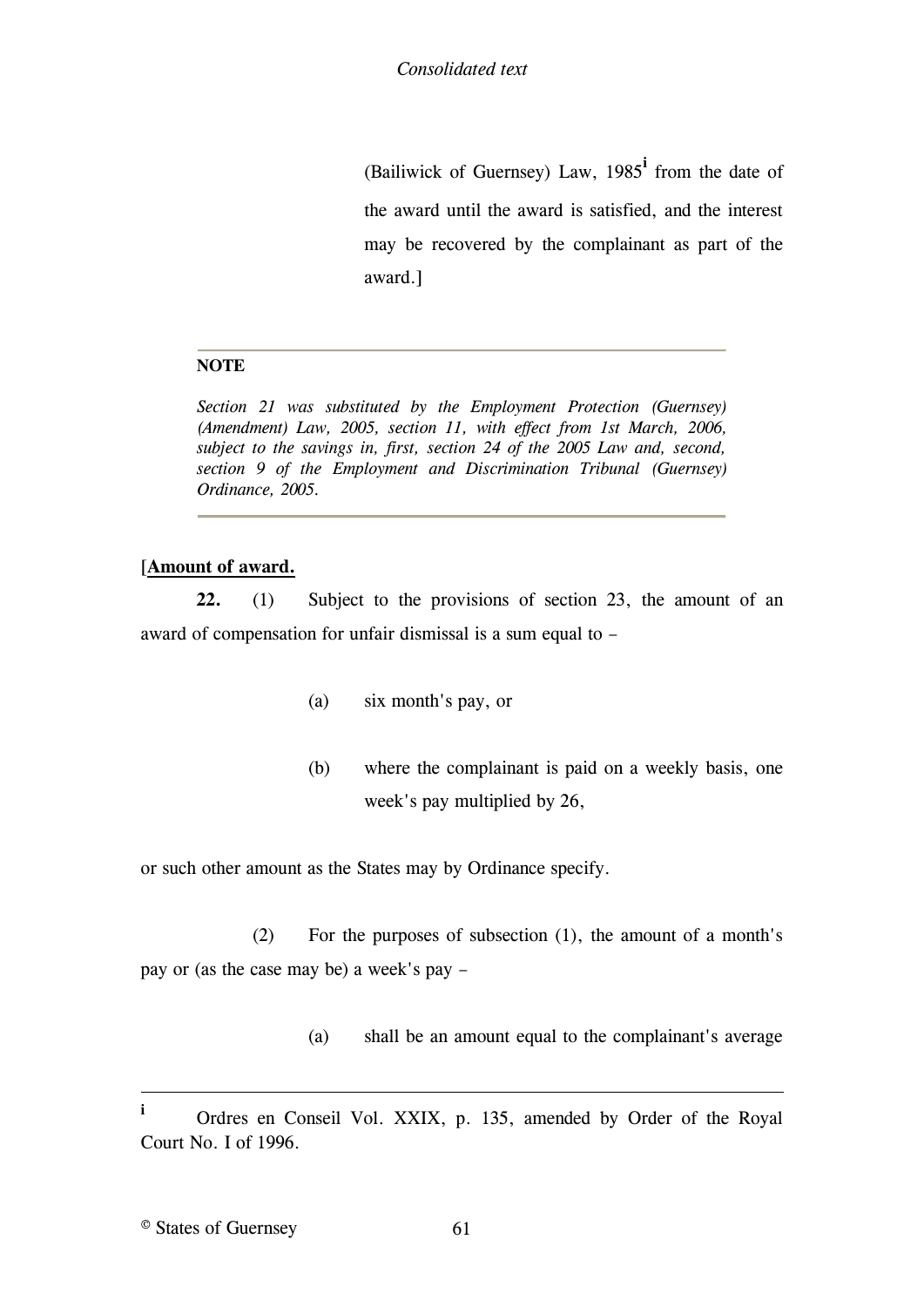monthly pay during the six month period immediately preceding the effective date of termination or (where the complainant was paid on a weekly basis) his average weekly pay during the 26 week period immediately preceding that date, or

(b) in a case where, in the opinion of the Tribunal, the basis set out in paragraph (a) for calculating the amount of a month's pay or (as the case may be) a week's pay is inappropriate, shall be calculated on such other basis as the Tribunal may consider to be just and equitable in the circumstances of the case.

### **NOTE**

<span id="page-61-0"></span>*Section 22 was substituted by the Employment Protection (Guernsey) (Amendment) Law, 2005, section 11, with effect from 1st March, 2006, subject to the savings in, first, section 24 of the 2005 Law and, second, section 9 of the Employment and Discrimination Tribunal (Guernsey) Ordinance, 2005.*

# [\[](#page-62-0)**[Reduction of award in certain cases.](#page-62-0)**

**23.** (1) [Where in relation to a complaint of unfair dismissal under](#page-62-0)  section 16(1)(a) the Tribunal finds that the complainant has unreasonably refused an [offer by the employer which, if accepted, would have had the effect of reinstating](#page-62-0)  [him in his employment in all respects as if he had not been dismissed, the Tribunal](#page-62-0)  [shall reduce the amount of the award of compensation to such extent as it considers](#page-62-0)  [just and equitable having regard to that finding.](#page-62-0)

(2) [Where in relation to such a complaint the Tribunal considers](#page-62-0)  [that, by reason of any circumstances other than those mentioned in subsection \(1\), it](#page-62-0)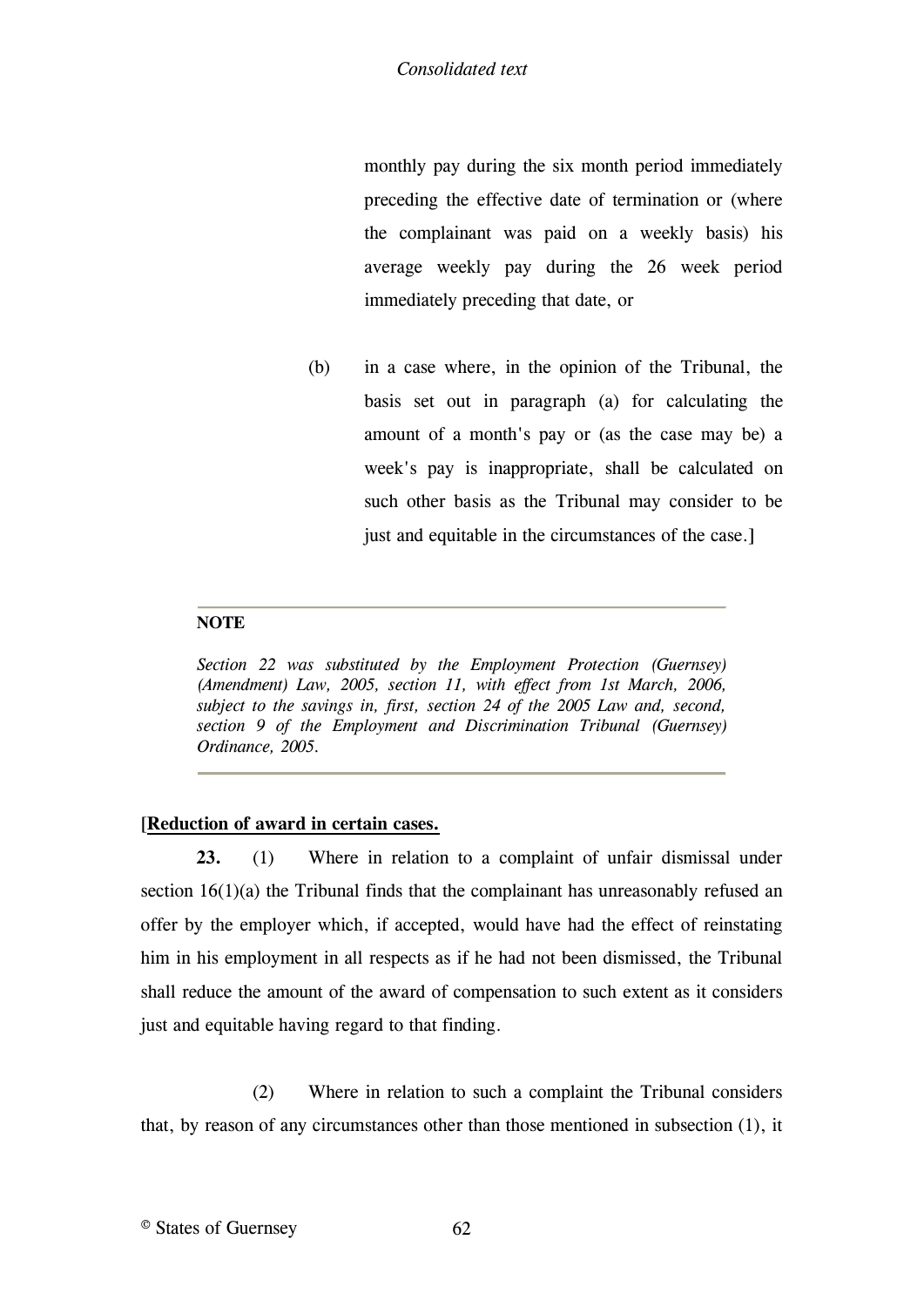would be just and equitable to reduce the amount of the award of compensation for unfair dismissal to any extent, the Tribunal shall, subject to subsection (3) [\[and](#page-62-1)  [subsection \(4\)\],](#page-62-1) [reduce that amount accordingly.](#page-62-0)

(3) [Subsection \(2\) does not apply if it is shown that the reason](#page-62-0)  [\(or, if more than one, the principal reason\) for the dismissal or, in a redundancy](#page-62-0)  [case, for selecting the employee for dismissal, was one of those specified in](#page-62-0) –

- (a) section 8(1), section 9, section 11(1) (read with  $11(2)$ and  $(3)$ ), section 12(1) (read with 12(2) and  $(3)$ ), section 15I(1) (read with  $15I(2)$ ) or section 15I(3), or
- (b) [section 6\(1\) of the Transfer of States Undertakings](#page-62-0)  [\(Protection of Employment\) \(Guernsey\) Law, 2001](#page-62-0)**ia** [\(read with section 6\(2\) of that Law\).](#page-62-0)

 [(4) [Subsection \(2\) does not apply where the dismissal of the](#page-62-1)  [employee constituted an act of discrimination against him prohibited by any](#page-62-1)  [provision of Part II of the Sex Discrimination \(Employment\) \(Guernsey\) Ordinance,](#page-62-1)  [2005.\]\]](#page-62-1)

# **NOTES**

<span id="page-62-0"></span>*Section 23 was substituted by the Employment Protection (Guernsey) (Amendment) Law, 2005, section 11, with effect from 1st March, 2006, subject to the savings in, first, section 24 of the 2005 Law and, second, section 9 of the Employment and Discrimination Tribunal (Guernsey) Ordinance, 2005.*

<span id="page-62-1"></span>*In section 23, subsection (4), and the words in square brackets in subsection (2), were inserted by the Sex Discrimination (Employment)* 

**ia** Order in Council No. XVIII of 2001.

© States of Guernsey 63

1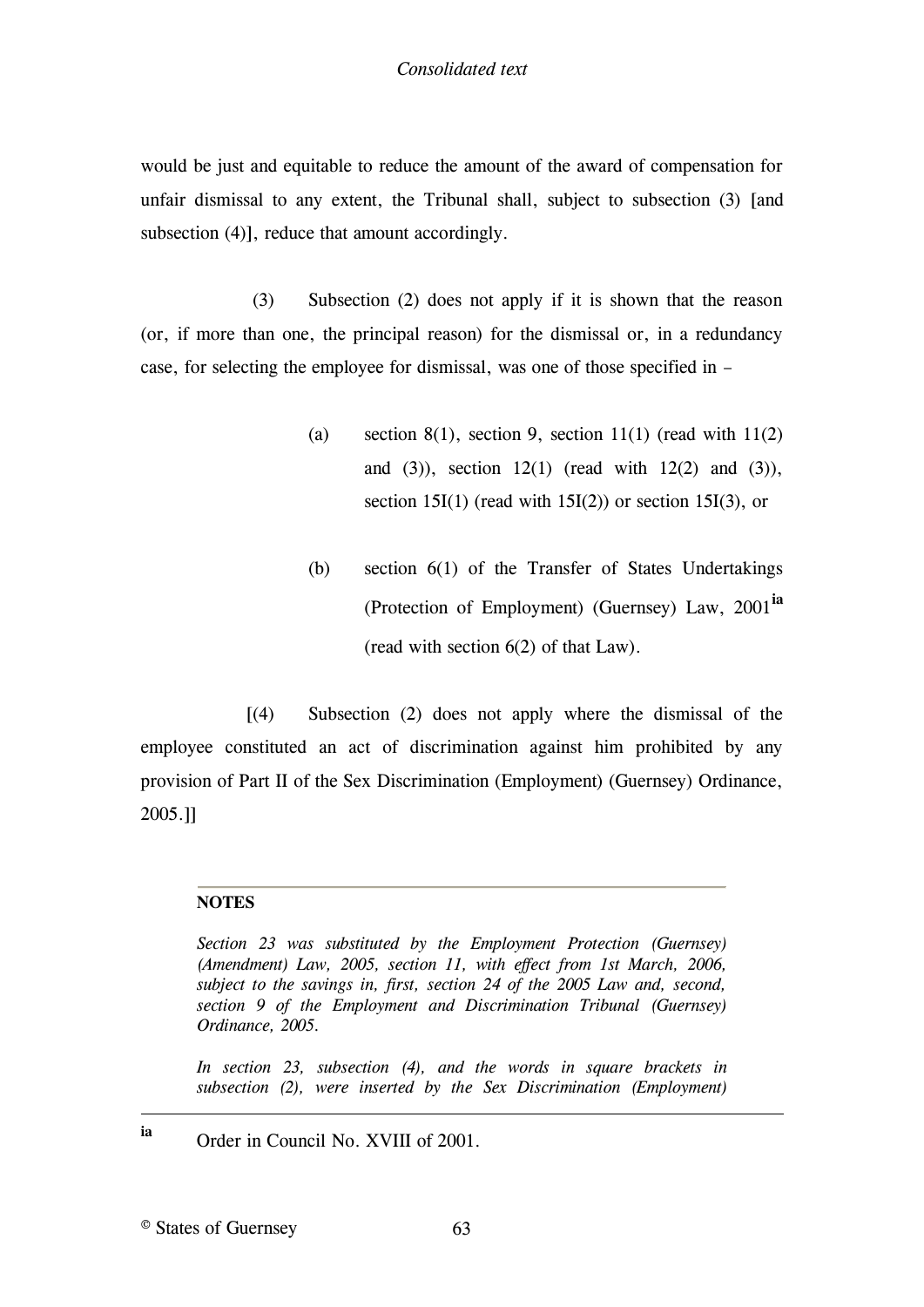*(Guernsey) Ordinance, 2005, respectively section 70(6) and section 70(5), with effect from 1st March, 2006.*

*The following cases have referred to section 23:*

*Credit Suisse (Guernsey) Limited v. Carré* 2005–06 GLR 364*; A J Troalic & Sons v. Kinsey* (2010) (Unreported, Royal Court, 9th April) (Guernsey Judgment [No 19/2010\)](http://www.guernseylegalresources.gg/redirect?oid=%255Bcom.runtimecollective.cms.contenttypes.LegalResource%253A%257Bid%253D13540292%257D%255D&context=live)*; Cams Limited v. Cluer* (2012) (Unreported, Royal Court, 20th February) (Guernsey Judgment [No. 6/2012\)](http://www.guernseylegalresources.gg/article/99803/Guernsey-Judgment-62012)*.*

#### [**Remedies for [failure to give written statement of reasons for dismissal.](#page-64-0)**

24. (1) Where the Tribunal finds a complaint under section 16(1)(b) [well-founded](#page-64-0) –

- (a) [it may make a declaration as to what it finds the](#page-64-0)  [employer's reasons were for dismissing the employee,](#page-64-0)  [and](#page-64-0)
- (b) [it shall make an award that the employer pay to the](#page-64-0)  [employee a sum equal to the amount of](#page-64-0) –
	- (i) [half a month's pay, or](#page-64-0)
	- (ii) [where the complainant was paid on a weekly](#page-64-0)  [basis, two weeks' pay,](#page-64-0)

[or such other amount as the States may by Ordinance specify.](#page-64-0)

- (2) An award under subsection  $(1)(b)$ 
	- (a) [is recoverable as a judgment debt by the employee](#page-64-0)  [from the employer, and](#page-64-0)
- © States of Guernsey 64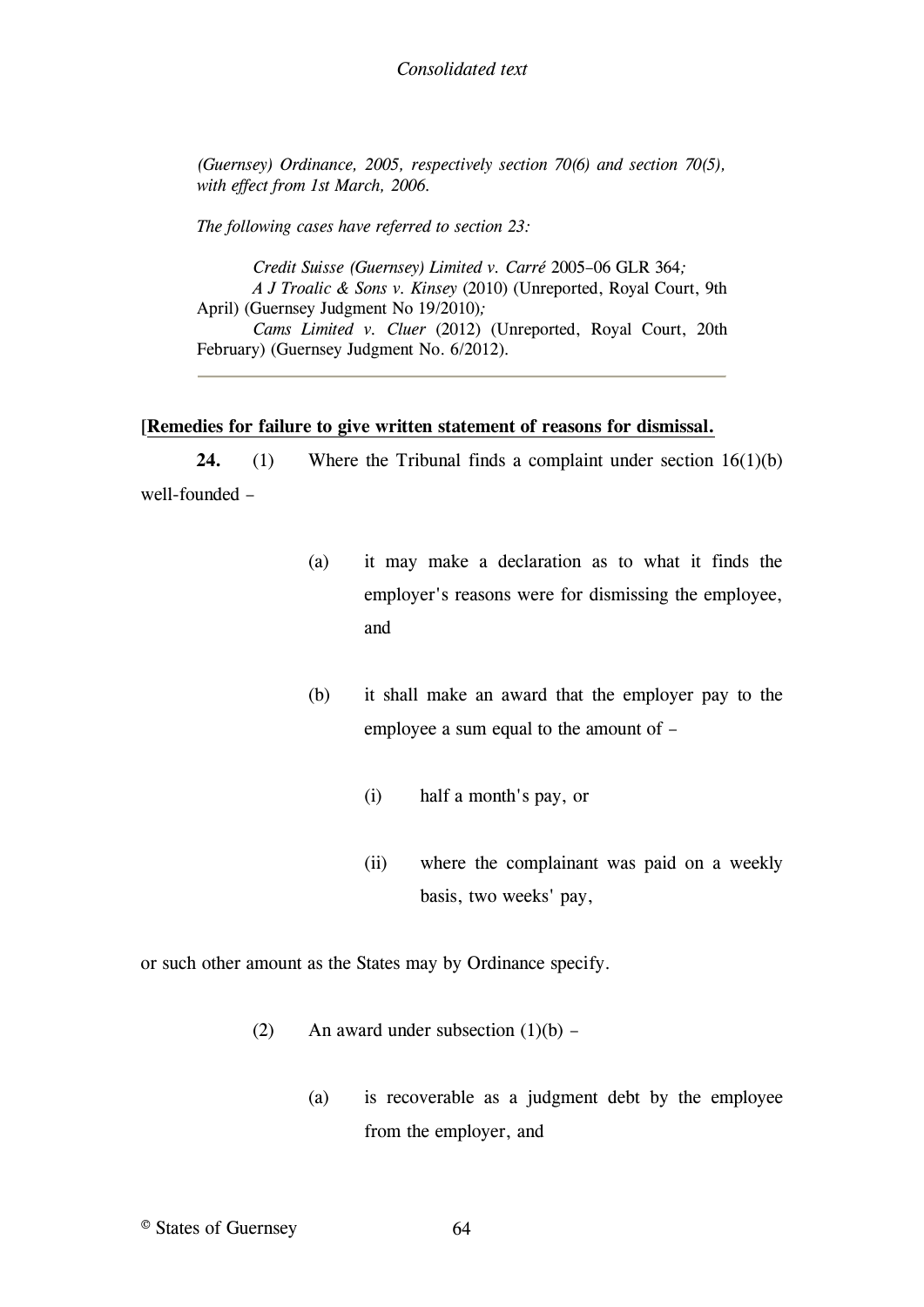(b) carries interest at the rate for the time being prescribed under section 2 of the Judgments (Interest) (Bailiwick of Guernsey) Law, 1985**ib** [from the date of the award](#page-64-0)  [until the award is satisfied; and the interest may be](#page-64-0)  [recovered by the employee as part of the award.](#page-64-0)

(3) [For the purposes of subsection \(1\)\(b\), the amount of a](#page-64-0)  [month's pay or \(as the case may be\) a week's pay](#page-64-0) –

- (a) [shall be an amount equal to the complainant's average](#page-64-0)  [monthly pay during the six month period immediately](#page-64-0)  [preceding the effective date of termination or \(where](#page-64-0)  [the complainant was paid on a weekly basis\) his](#page-64-0)  average weekly pay [during the 26 week period](#page-64-0)  [immediately preceding that date, or](#page-64-0)
- (b) [in a case where, in the opinion of the Tribunal, the](#page-64-0)  [basis set out in paragraph \(a\) for calculating the](#page-64-0)  [amount of a month's pay or \(as the case may be\) a](#page-64-0)  [week's pay is inappropriate, shall](#page-64-0) be calculated on [such other basis as the Tribunal may consider to be](#page-64-0)  [just and equitable in the circumstances of the case.\]](#page-64-0)

# **NOTE**

<span id="page-64-0"></span>1

*Section 24 was substituted by the Employment Protection (Guernsey) (Amendment) Law, 2005, section 11, with effect from 1st March, 2006,* 

**ib** Ordres en Conseil Vol. XXIX, p. 135; amended by Order of the Royal Court No. I of 1996.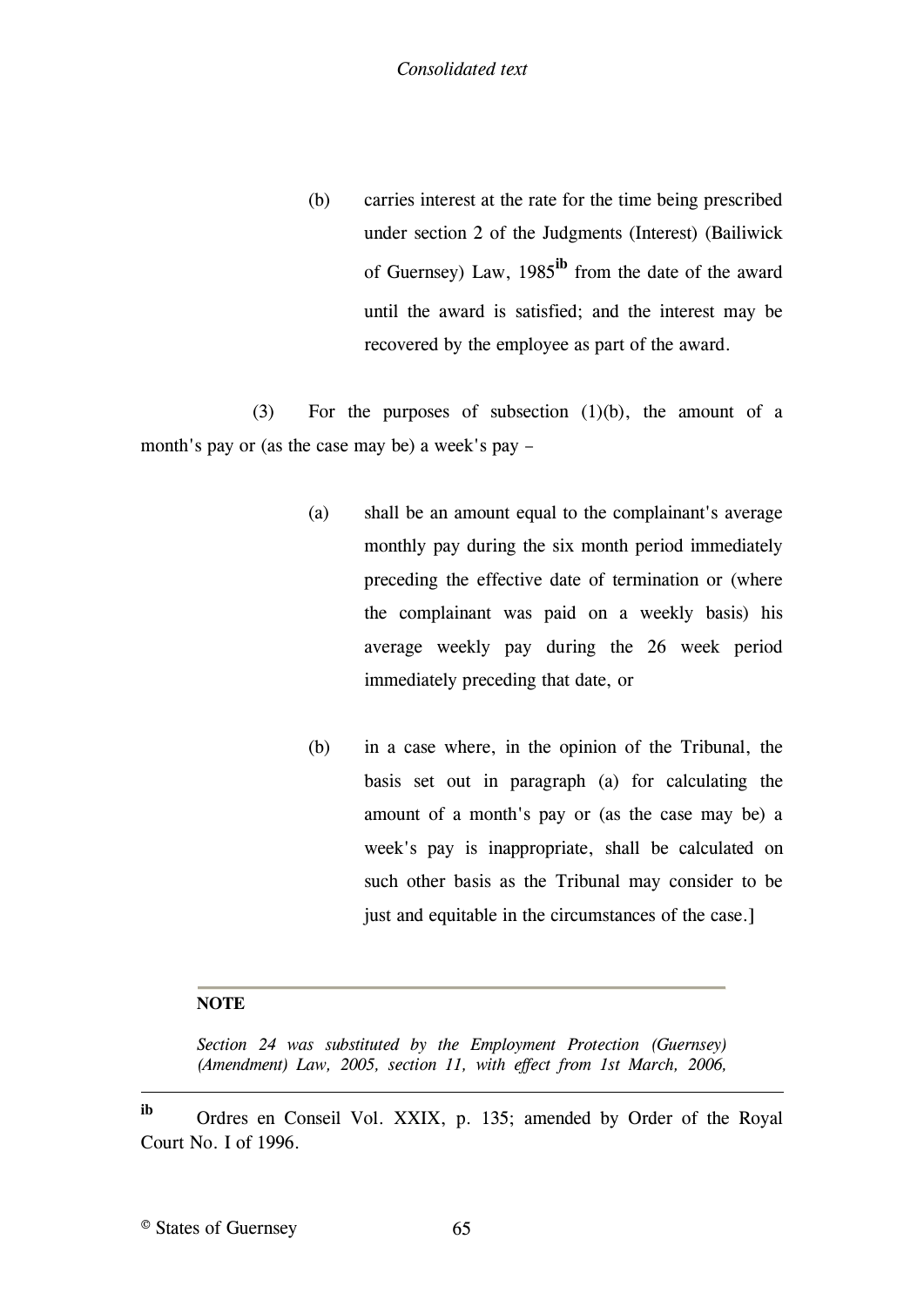# *Consolidated text*

*subject to the savings in, first, section 24 of the 2005 Law and, second, section 9 of the Employment and Discrimination Tribunal (Guernsey) Ordinance, 2005.*

### [**[Determination of minimum wage complaints.](#page-65-0)**

**24A.** (1) Where the Tribunal finds a complaint under section 16(1)(d) [well-founded, it shall make a declaration to that effect and make an award of](#page-65-0)  [compensation in the sum of the amount described in section 10\(2\) of the 2009 Law.](#page-65-0)

- (2) [An award under this section](#page-65-0)
	- (a) [shall be recoverable as a judgment debt by the](#page-65-0)  [complainant from the employer, and](#page-65-0)
	- (b) [shall carry interest at the rate for the time being](#page-65-0)  [prescribed under section 2 of the Judgments \(Interest\)](#page-65-0)  [\(Bailiwick of Guernsey\) Law, 1985 from the date of](#page-65-0)  the [order until the amount is paid; and the interest may](#page-65-0)  [be recovered by the complainant as part of the order.\]](#page-65-0)

# **NOTE**

<span id="page-65-0"></span>*Section 24A was inserted by the Minimum Wage (Guernsey) Law, 2009, section 30, Schedule, paragraph 7, with effect from 1st October, 2010.*

# [\[](#page-66-0)**[Appeals from Tribunal to Royal Court.](#page-66-0)**

**25.** (1) [A person aggrieved by a decision or award of the Tribunal on](#page-66-0)  [a question of law may, subject to the provisions of subsections \(2\) and \(3\), appeal](#page-66-0)  [therefrom to the Royal Court in such manner and within such period as may be](#page-66-0)  [prescribed by order of the Royal Court.](#page-66-0)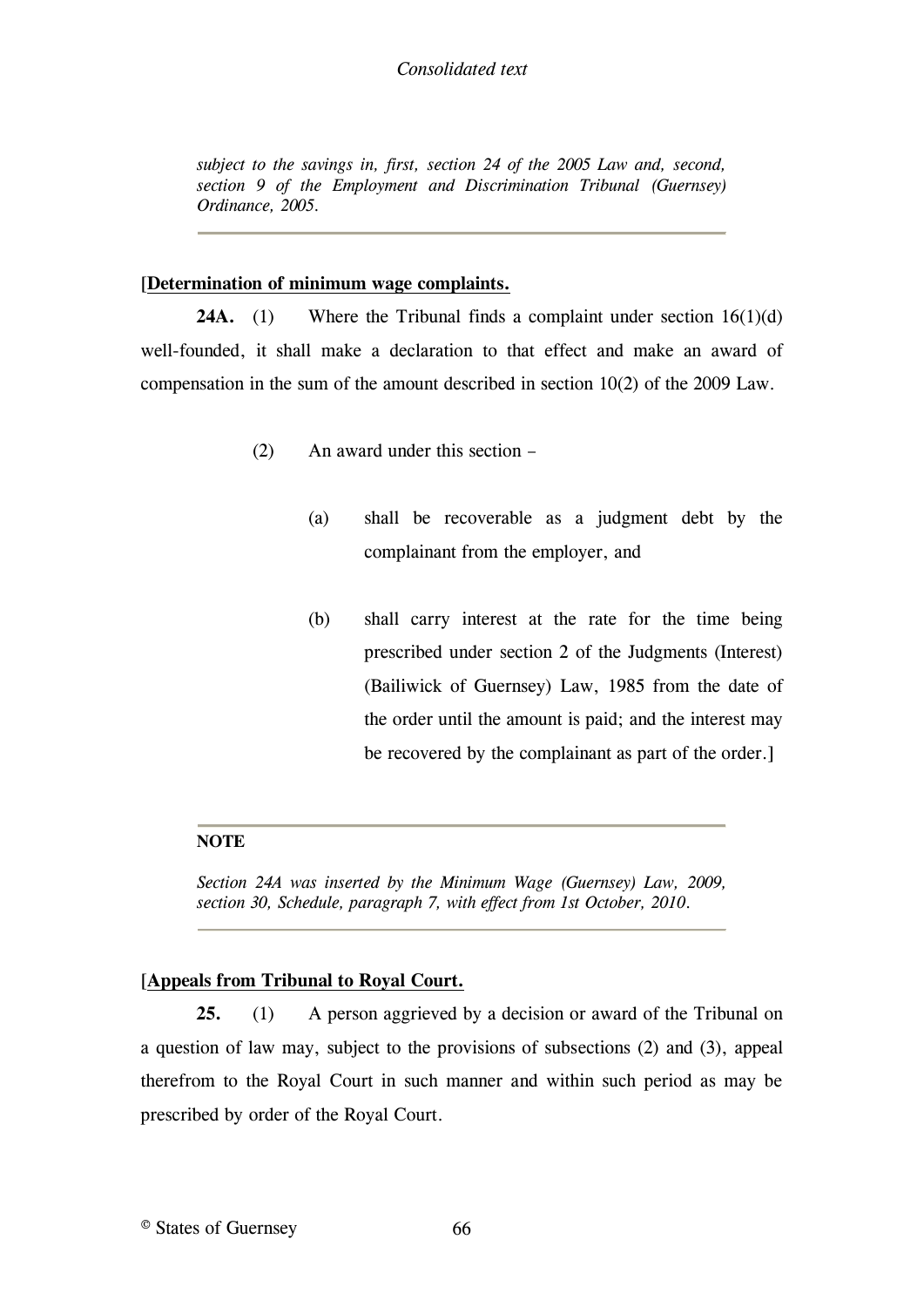(2) [No decision or award of the Tribunal shall be invalidated](#page-66-0)  [solely by reason of a procedural irregularity unless the irregularity was such as to](#page-66-0)  [prevent any party to the complaint under this Law from presenting his case fairly](#page-66-0)  [before the Tribunal.](#page-66-0)

(3) [This section does not confer a right of appeal on a question of](#page-66-0)  [law which has been referred to the Royal Court under section 26.\]](#page-66-0)

# **NOTES**

<span id="page-66-0"></span>*Section 25 was substituted by the Employment Protection (Guernsey) (Amendment) Law, 2005, section 11, with effect from 1st March, 2006, subject to the savings in, first, section 24 of the 2005 Law and, second, section 9 of the Employment and Discrimination Tribunal (Guernsey) Ordinance, 2005.*

*The following Orders have been made by the Royal Court under section 25:*

*Employment Protection (Appeals and References) Order, 2006; Employment Protection (Appeals and References) (Amendment) Order, 2011.*

*The following case has referred to section 25:*

*Da Mata v George t/as Private Home Care* (2008) (Unreported, Royal Court, 7th July) (Guernsey Judgment [No 22/2008\)](http://www.guernseylegalresources.gg/ccm/legal-resources/judgments/2008-judgments/guernsey-judgment-22-2008---da-mata-v-george-trading-as-private-home-care.en)*.*

# [**[Reference of points of law to Royal Court.](#page-67-0)**

**26.** [A question of law arising in connection with the hearing and](#page-67-0)  [determination by the Tribunal of a complaint under this Law may, if the Tribunal](#page-67-0)  [thinks fit, be referred for decision to the Royal Court in such manner and within](#page-67-0)  [such period as may be prescribed by](#page-67-0) [order of the Royal Court.\]](#page-67-1)

# **NOTES**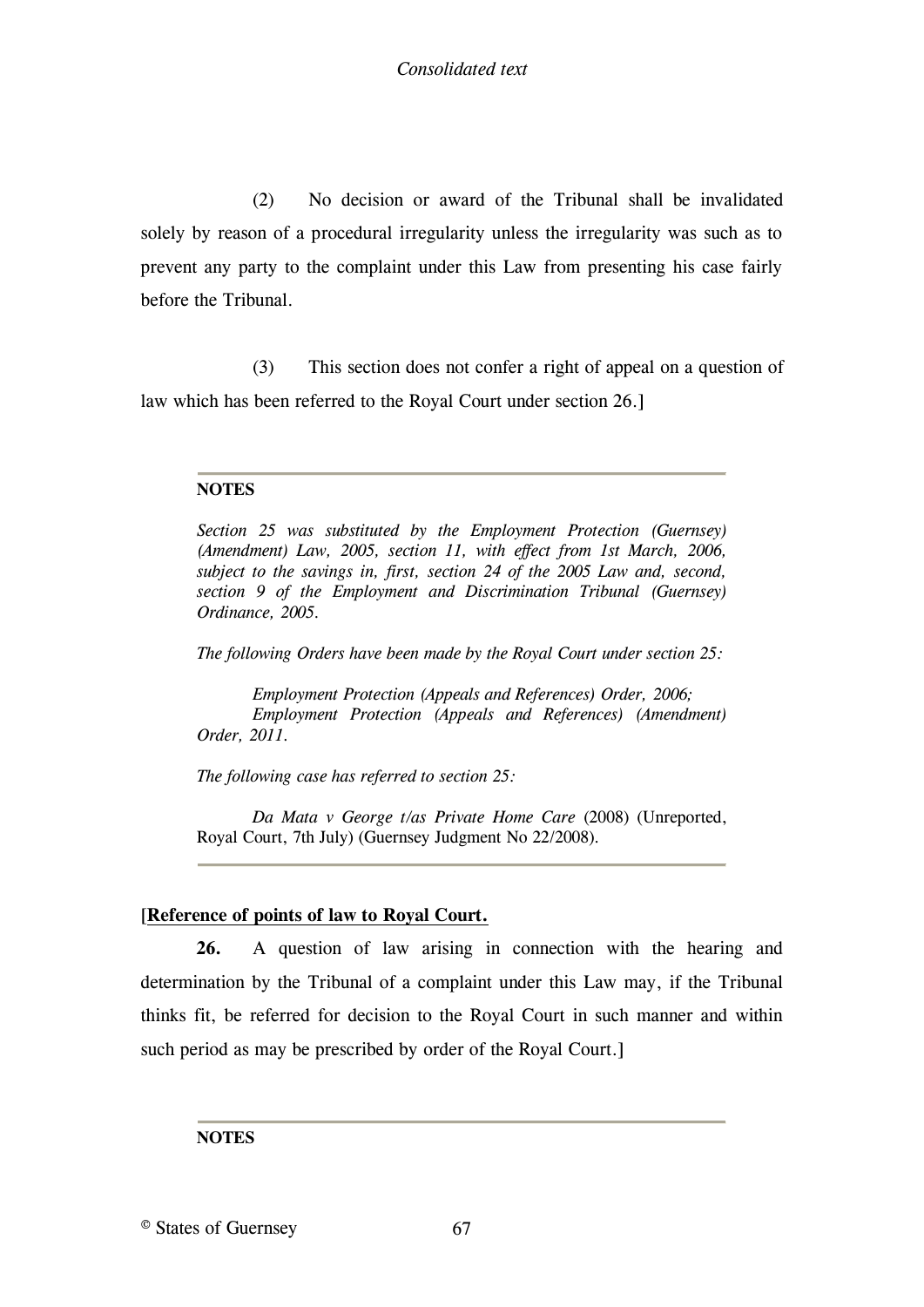<span id="page-67-0"></span>*Section 26 was substituted by the Employment Protection (Guernsey) (Amendment) Law, 2005, section 11, with effect from 1st March, 2006, subject to the savings in, first, section 24 of the 2005 Law and, second, section 9 of the Employment and Discrimination Tribunal (Guernsey) Ordinance, 2005.*

<span id="page-67-1"></span>*The following Orders have been made by the Royal Court under section 26:*

*Employment Protection (Appeals and References) Order, 2006; Employment Protection (Appeals and References) (Amendment) Order, 2011.*

# [**[Appeals from Royal Court to Court of Appeal.](#page-67-2)**

**27.** (1) [An appeal from a decision of the Royal Court made on an](#page-67-2)  [appeal under section 25 or on a reference under section 26 lies, with leave of the](#page-67-2)  [Royal Court or the Court of Appeal, to the Court of Appeal.](#page-67-2)

(2) [Section 21 of the Court of Appeal \(Guernsey\) Law, 1961](#page-67-2)**ic**

[\("powers of a single judge"\) applies to the powers of the Court of Appeal to give](#page-67-2)  [leave to appeal under this section as it applies to the powers of the Court of Appeal](#page-67-2)  [to give leave to appeal under Part II of that Law.\]](#page-67-2)

# **NOTE**

<span id="page-67-2"></span>*Section 27 was substituted by the Employment Protection (Guernsey) (Amendment) Law, 2005, section 11, with effect from 1st March, 2006, subject to the savings in, first, section 24 of the 2005 Law and, second, section 9 of the Employment and Discrimination Tribunal (Guernsey) Ordinance, 2005.*

# [**[Interpretation of awards.](#page-68-0)**

**28.** (1) [Any party to an award of the Tribunal may, within a period](#page-68-0) 

**ic** Ordres en Conseil Vol. XVIII, p. 315.

1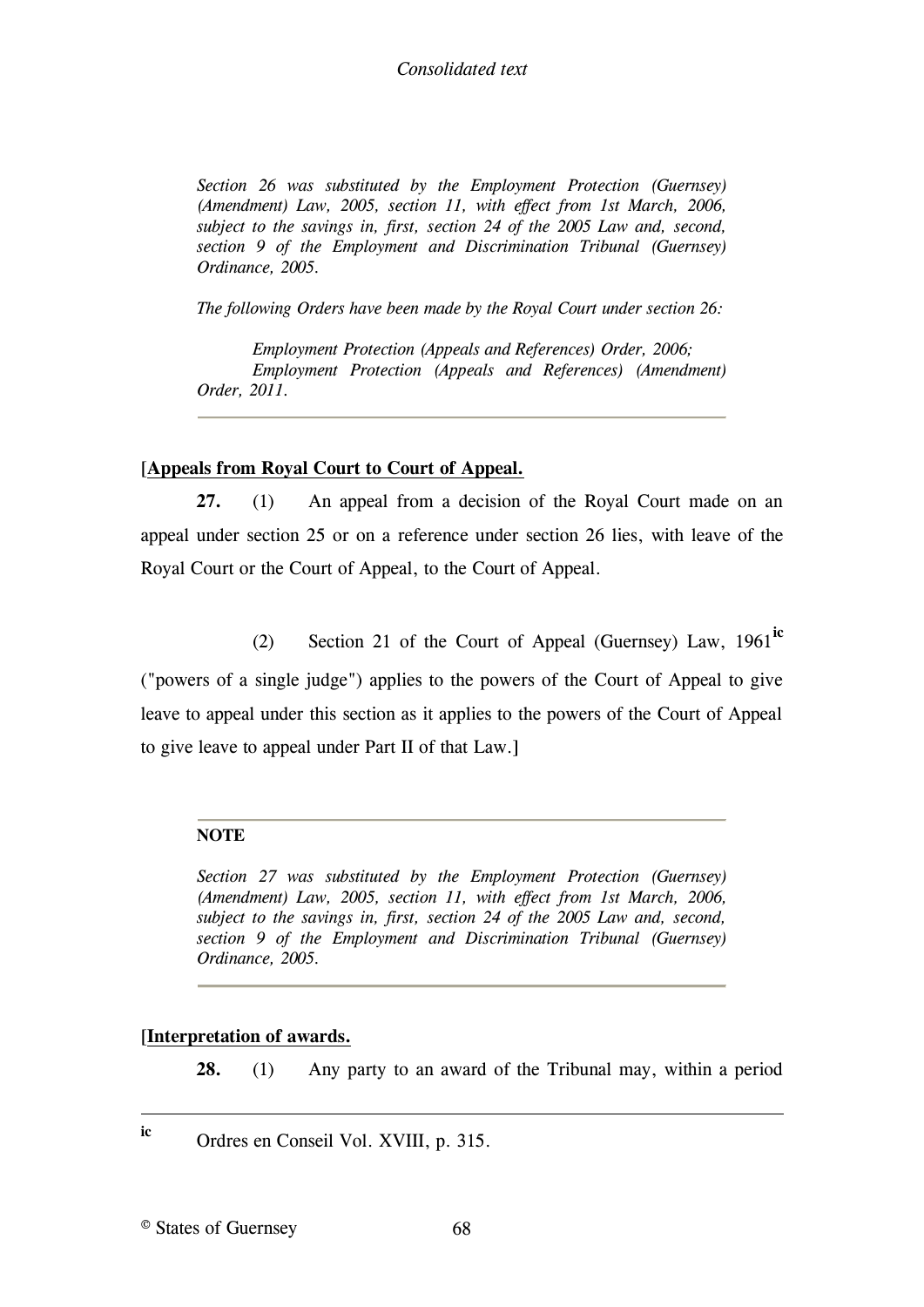of one month immediately following the date of the award (or such other period as the Tribunal may in its absolute discretion allow), apply to the Tribunal for a decision on any question as to the interpretation of the award.

(2) The Tribunal shall, before making such a decision, hear any representations of the parties as to the question in issue.

(3) The decision of the Tribunal on an application under subsection (1) shall be stated in writing to the parties and has effect as if it were an original award.]

# **NOTE**

<span id="page-68-0"></span>*Section 28 was substituted by the Employment Protection (Guernsey) (Amendment) Law, 2005, section 11, with effect from 1st March, 2006, subject to the savings in, first, section 24 of the 2005 Law and, second, section 9 of the Employment and Discrimination Tribunal (Guernsey) Ordinance, 2005.*

# [**[Awards to be recoverable as preferred debts.](#page-69-0)**

**29.** [For the purposes of section 1 of the Preferred Debts \(Guernsey\)](#page-69-0)  Law, 1983 (the **"Preferred Debts Law"**[\), in the distribution of the property of a](#page-69-0)  [person whose affairs have been declared to be in a state of désastre at a meeting of](#page-69-0)  [his arresting creditors held before a Jurat as Commissioner, and in the winding up](#page-69-0)  [of a company which is insolvent](#page-69-0) –

- [\(a\)](#page-69-0) an [\[award under section 15K, 21, 24 or 24A\]](#page-70-0) [of this](#page-69-0)  [Law ranks equally with](#page-69-0) –
	- (i) the debts to which section  $1(1)(b)$  of the [Preferred Debts Law relates, and](#page-69-0)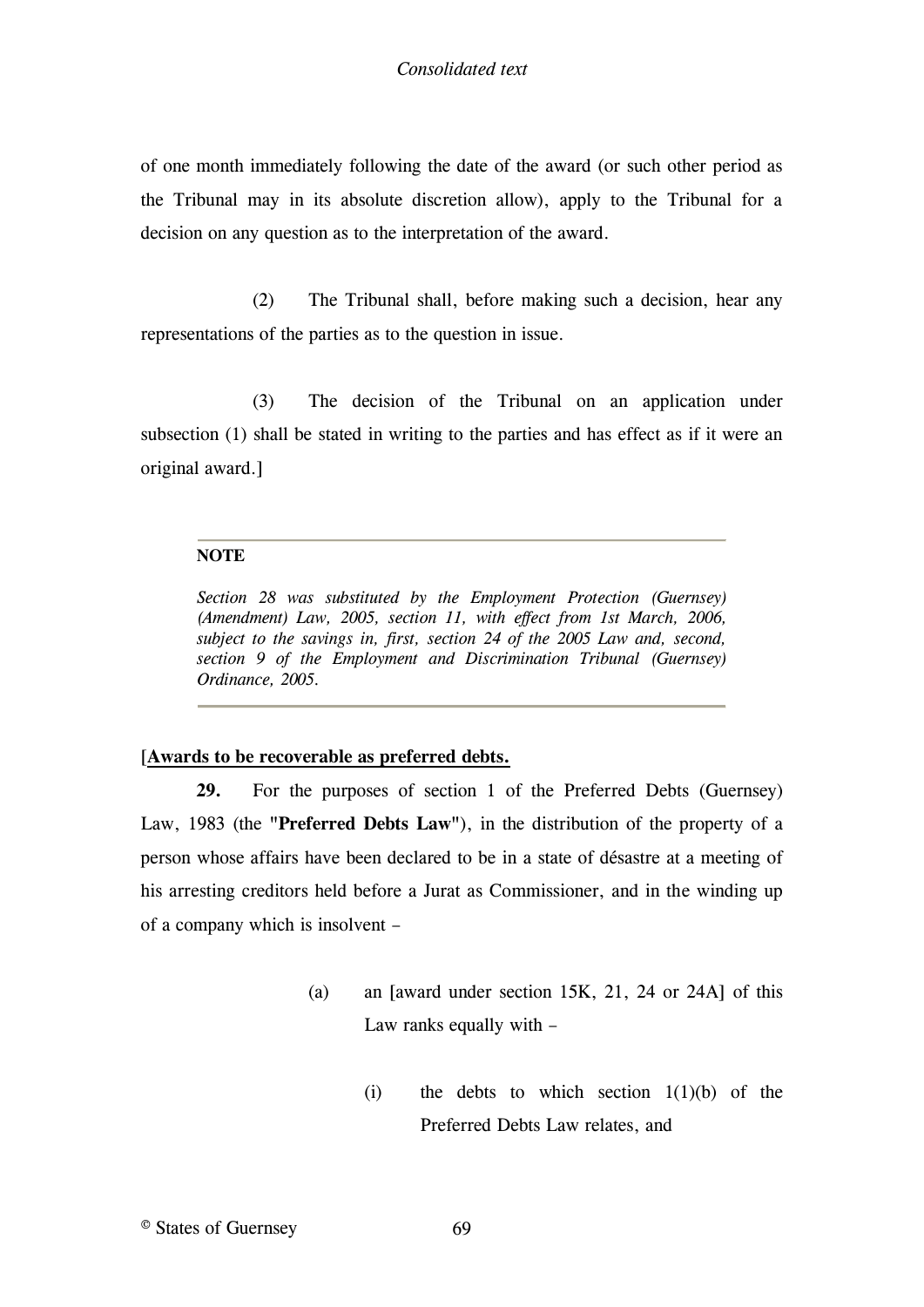(ii) any award of compensation under section 45 of the Sex Discrimination (Employment) (Guernsey) Ordinance, 2005,

and shall be paid in full, unless the assets are insufficient, in which case the [\[award under section](#page-70-0)  [15K, 21, 24 or 24A\]](#page-70-0) [of this Law and the debts and](#page-69-0)  [award described in subparagraphs \(i\) and \(ii\) shall](#page-69-0)  [abate in equal proportions,](#page-69-0)

- (b) [subject to the provisions of paragraph \(a\), an](#page-69-0) [\[award](#page-70-0)  under [section 15K, 21, 24 or 24A\]](#page-70-0) [of this Law is](#page-69-0)  [payable in priority to all debts other than debts to](#page-69-0)  which section  $1(1)(a)$  of the Preferred Debts Law [relates, and](#page-69-0)
- (c) [notwithstanding the provisions of paragraphs \(a\) and](#page-69-0)  [\(b\), the amount of an](#page-69-0) [\[award under section 15K, 21,](#page-70-0)  [24 or 24A\]](#page-70-0) [of this Law to which priority is to be given](#page-69-0)  [under those provisions shall not, in the case of any one](#page-69-0)  [claimant, exceed £3,000 or such greater sum](#page-69-0) as may [for the time being be prescribed by Ordinance of the](#page-69-0)  [States for the purposes of section 1\(2\) of the Preferred](#page-69-0)  [Debts Law.\]](#page-69-0)

# **NOTES**

<span id="page-69-0"></span>*Section 29 was substituted by the Sex Discrimination (Employment) (Guernsey) Ordinance, 2005, section 70(7), with effect from 1st March, 2006.***2**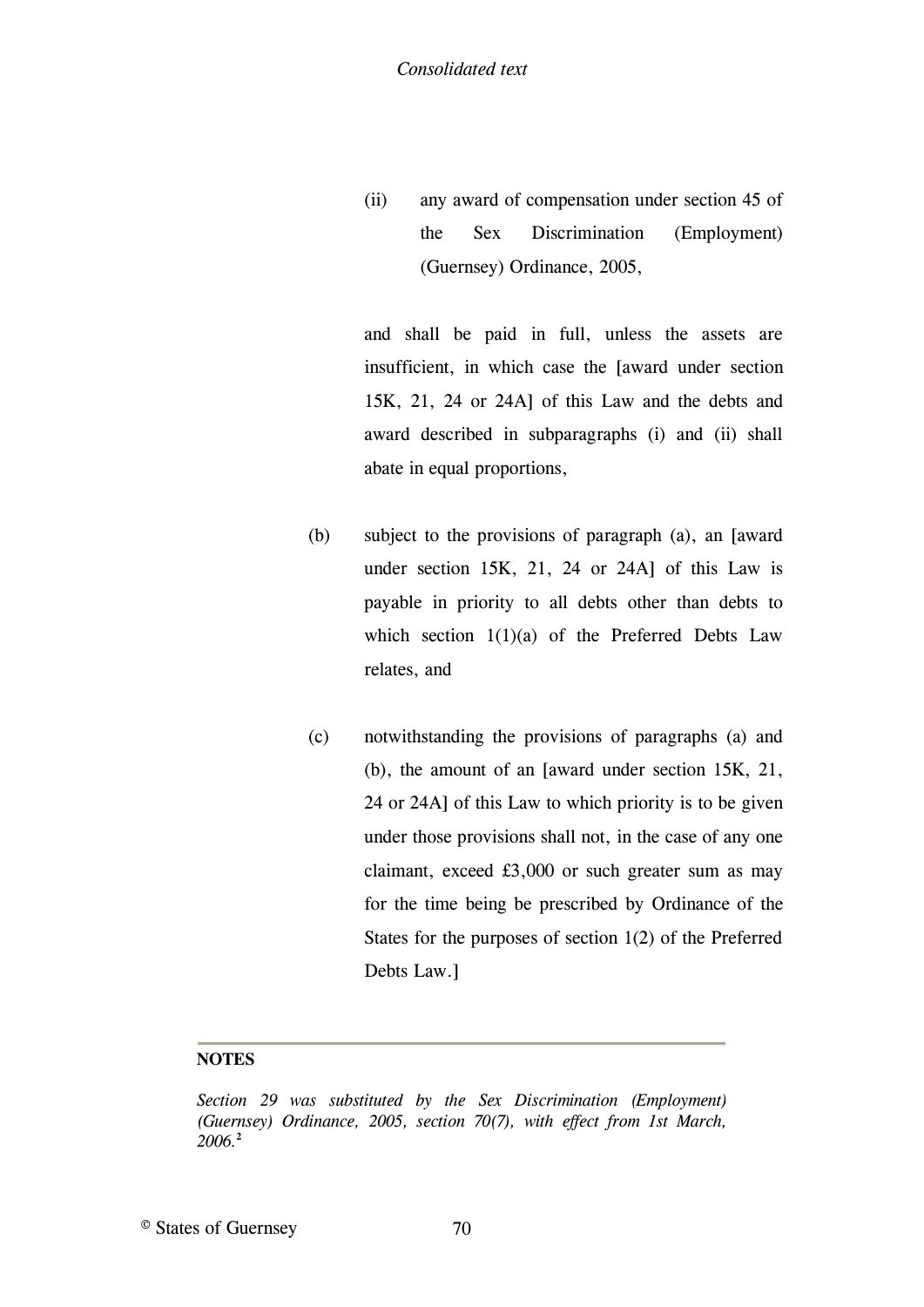# *Consolidated text*

<span id="page-70-0"></span>*In section 29, the words, figures and letters in square brackets were substituted by the Minimum Wage (Guernsey) Law, 2009, section 30, Schedule, paragraph 8, with effect from 1st October, 2010.*

#### [\[](#page-70-1)**[Awards to be payable in addition to other remedies.](#page-70-1)**

**30.** [An \[award under section 15K, 21, 24 or 24A\]](#page-70-1) [is in addition to any](#page-70-1)  [other right or remedy relating to or arising from the complaint or the circumstances](#page-70-1)  [thereof, and accordingly \(without prejudice to the generality of the foregoing\) the](#page-70-1)  [award is not deductible from any damages that may be awarded, whether by a court](#page-70-1)  [of law or otherwise, or from any other payment that may become due, in respect or](#page-70-1)  [as a consequence thereof.\]](#page-70-1)

#### **NOTES**

<span id="page-70-1"></span>*Section 30 was substituted by the Employment Protection (Guernsey) (Amendment) Law, 2005, section 11, with effect from 1st March, 2006, subject to the savings in, first, section 24 of the 2005 Law and, second, section 9 of the Employment and Discrimination Tribunal (Guernsey) Ordinance, 2005.*

*In section 30, the words, figures and letters in square brackets were substituted by the Minimum Wage (Guernsey) Law, 2009, section 30, Schedule, paragraph 8, with effect from 1st October, 2010.*

*The following case has referred to section 30:*

*Good v. Credit Suisse (Guernsey) Limited* 2009–10 GLR 183*.*

#### [\[](#page-73-0)**[Restrictions on contracting out, and compromise agreements.](#page-73-0)**

**[30A.](#page-73-0)** (1) [Any provision in an agreement \(whether a contract of](#page-73-0)  employment or not) is void in so far as it purports –

> (a) to exclude or limit the operation of any provision of this Law, or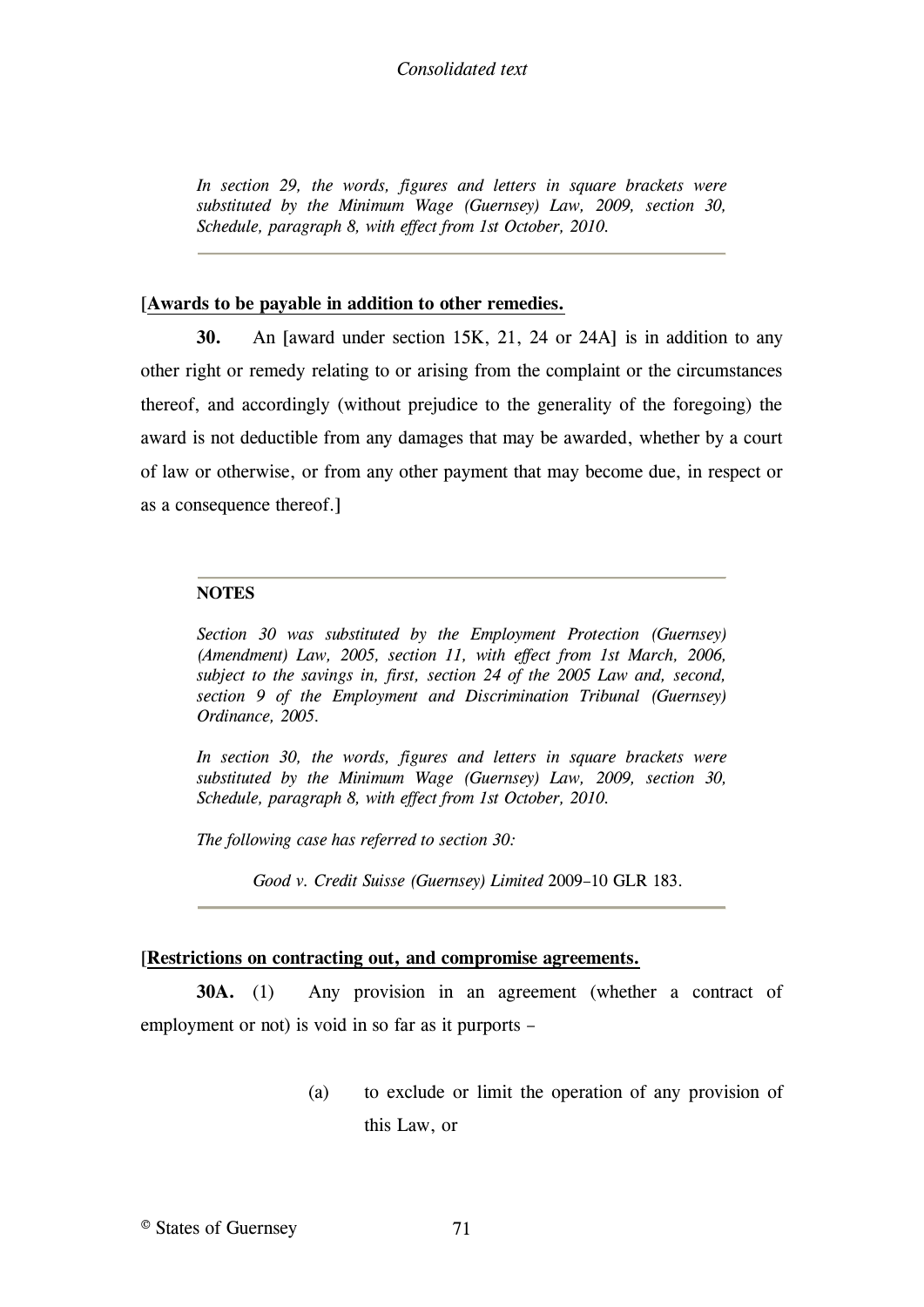- (b) to preclude a person from bringing proceedings under this Law before the Tribunal.
- (2) Subsection (1) does not apply to
	- (a) any provision of an agreement relating to dismissal from employment such as is mentioned in section  $4(1)(b)$ ,
	- (b) an agreement settling a complaint under this Law in the circumstances described in section  $19(3)(c)$  or (d),
	- (c) an agreement settling a complaint under this Law made with the assistance of the Department pursuant to section  $20(1)(a)$ , or
	- (d) an agreement to refrain from instituting or continuing any proceedings under this Law before the Tribunal if the conditions regulating compromise agreements are satisfied in relation to the agreement.
- (3) The conditions regulating compromise agreements are that
	- (a) the agreement is in writing,
	- (b) the agreement relates to the particular proceedings,
	- (c) the employee has received advice from an independent adviser as to the terms and effect of the proposed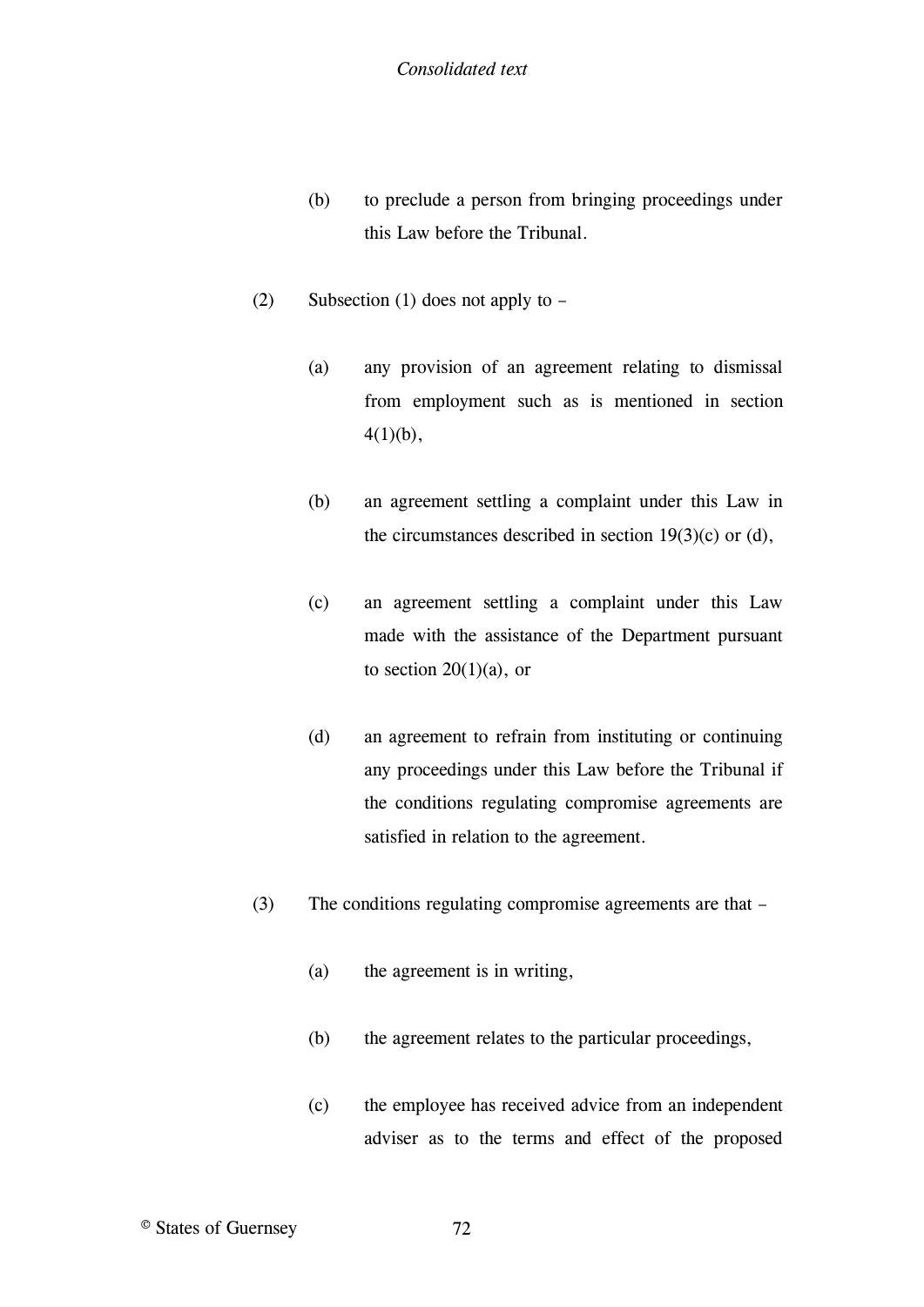agreement and in particular its effect on his ability to pursue his rights before the Tribunal,

- (d) there is in force, when the adviser gives the advice, a contract of insurance, or an indemnity provided for members of a profession or professional body, covering the risk of a claim by the employee in respect of loss arising in consequence of the advice,
- (e) the agreement identifies the adviser, and
- (f) the agreement states that the conditions regulating compromise agreements under this Law are satisfied.

(4) A person is an independent adviser for the purposes of subsection  $(3)(c)$  –

- (a) if he is a lawyer,
- (b) if he is an officer, official, employee or member of an independent trade union who has been certified in writing by the trade union as competent to give advice and as authorised to do so on behalf of the trade union, or
- (c) if he is a person of a description specified in an Ordinance of the States.

(5) But a person is not an independent adviser for the purposes of subsection  $(3)(c)$  in relation to the employee –

© States of Guernsey 73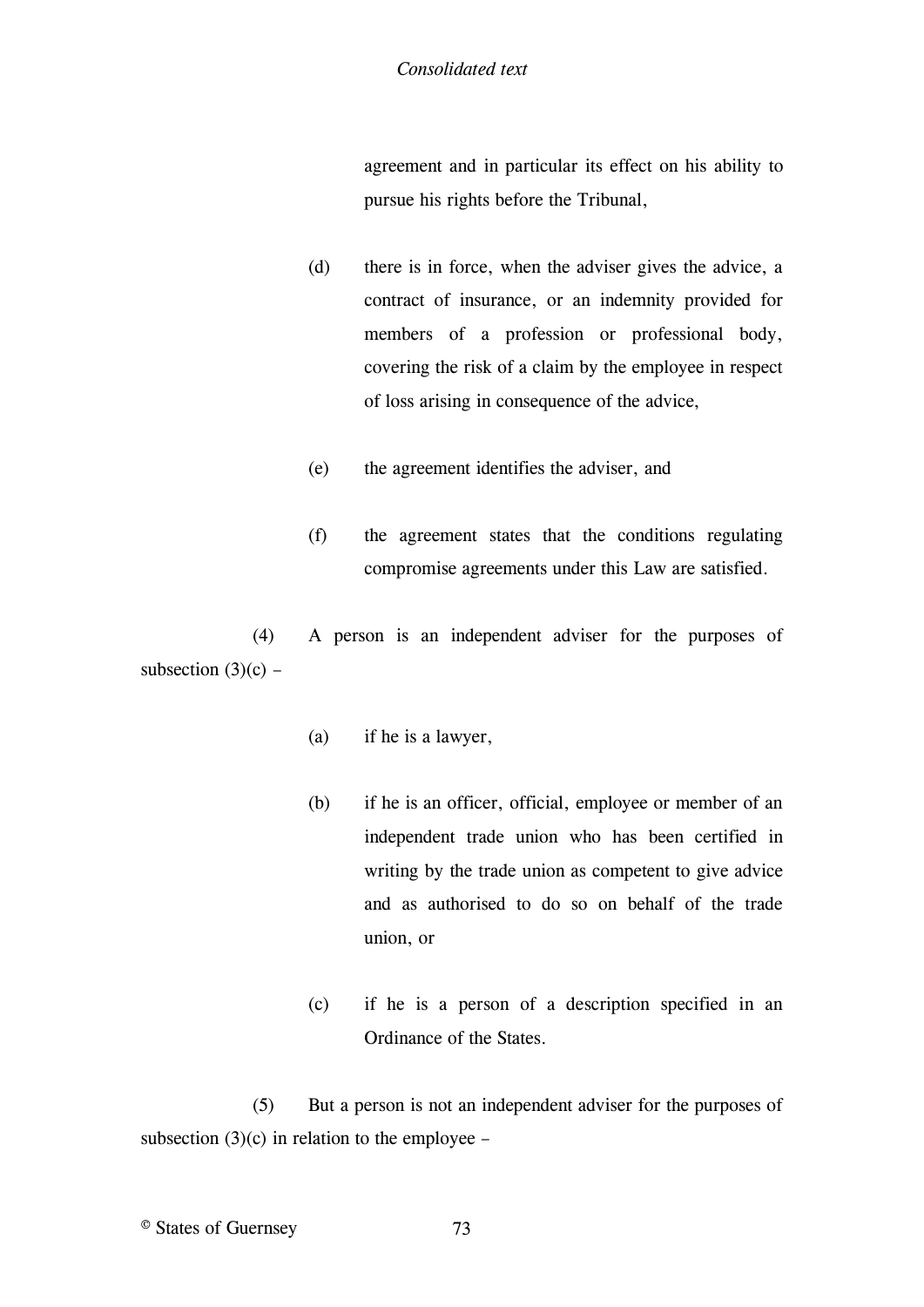- (a) if he is, or is employed by, or is acting in the matter for, the employer or an associated employer,
- (b) in the case of a person within subsection  $(4)(b)$ , if the trade union is the employer or an associated employer, or
- (c) in the case of a person of a description specified in an Ordinance under subsection  $(4)(c)$ , if any condition specified in the Ordinance in relation to the giving of advice by persons of that description is not satisfied.
- (6) In subsection (4)(a) **"lawyer"** means
	- (a) an Advocate of the Royal Court,
	- (b) a member of the Bar of England and Wales, the Bar of Northern Ireland or the Faculty of Advocates in Scotland, or
	- (c) a Solicitor of the Supreme Court of England and Wales, of the Supreme Court of Judicature of Northern Ireland, or in Scotland.]

## **NOTES**

*Section 30A was inserted by the Employment Protection (Guernsey) (Amendment) Law, 2005, section 11, with effect from 1st March, 2006.*

*In accordance with the provisions of the Minimum Wage (Guernsey) Law,*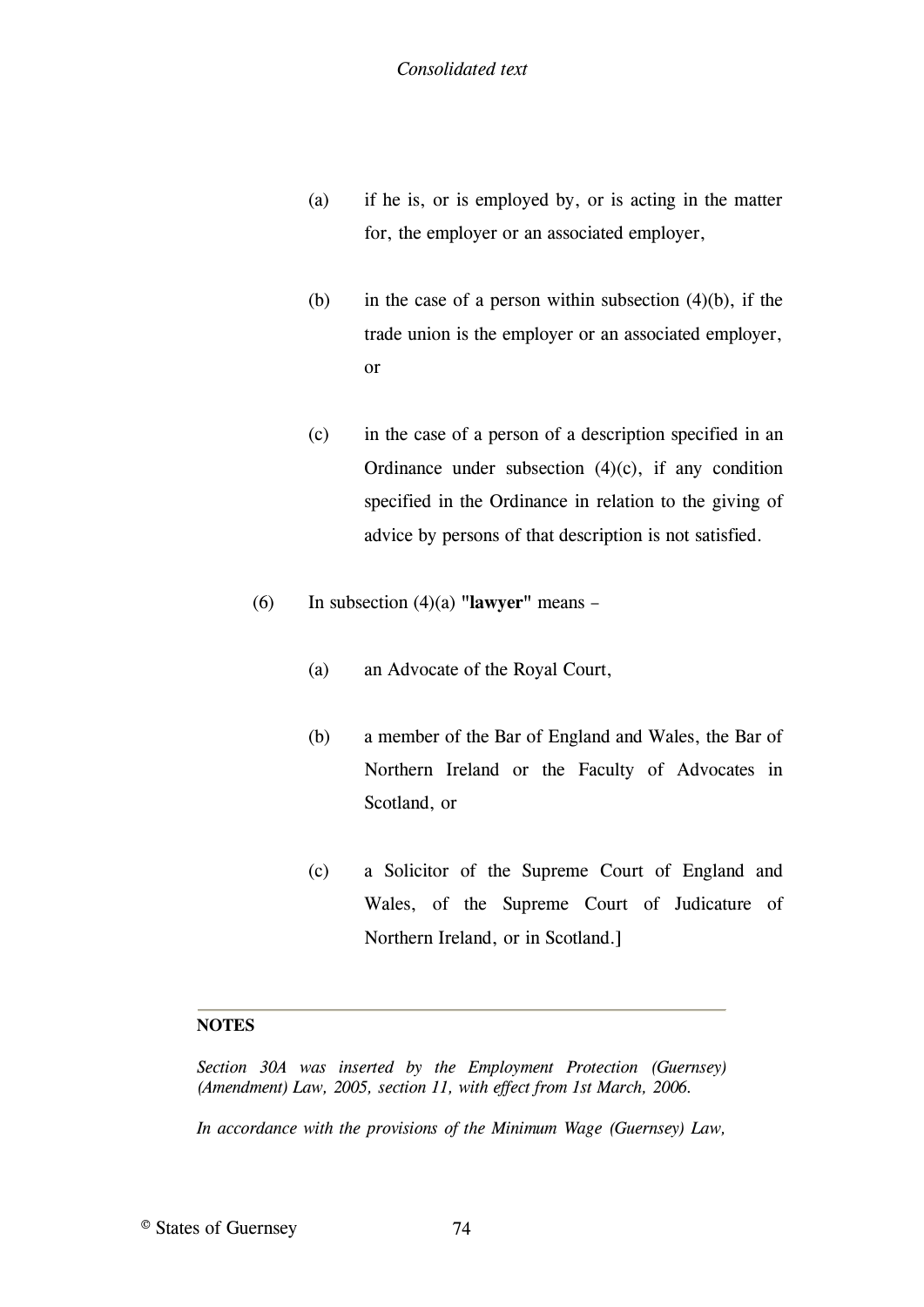## *Consolidated text*

*2009, section 19, with effect from 1st October, 2010, the provisions of this section shall apply in relation to the provisions of that Law, and to proceedings under that Law before the Tribunal, as they apply in relation to the provisions of this Law, and to proceedings under this Law before the Tribunal.*

# [\[\[](#page-74-0)**[Tribunal may join unfair dismissal, sex discrimination and minimum wage](#page-74-0)  complaints**[\].](#page-74-0)

**30B.** [In any case where a complainant](#page-74-0) –

- (a) [has made a complaint to the Tribunal against a person](#page-74-0)  under section  $16(1)(a)$ , (b) [\[, \(c\) or \(d\)\], and](#page-74-1)
- (b) has also made a complaint to the Tribunal against that person under section 38(1)(a) or (b) of the Sex Discrimination (Employment) (Guernsey) Ordinance, 2005,

the Tribunal may, if it thinks it desirable to do so, decide that it shall hear and determine both complaints at the same time and, where the Tribunal so decides, the provisions of the Sex Discrimination (Employment) (Guernsey) Ordinance, 2005 apply in relation to the complaint under section  $36(1)(a)$  or (b) of that Ordinance in all respects.]

## **NOTES**

<span id="page-74-0"></span>*Section 30B was inserted by the Sex Discrimination (Employment) (Guernsey) Ordinance, 2005, section 70(8), with effect from 1st March, 2006.*

<span id="page-74-1"></span>*In section 30B, the word, letters, parentheses and punctuation in square brackets, and the marginal note thereto, were substituted by the Minimum Wage (Guernsey) Law, 2009, section 30, Schedule, paragraph 9, with effect from 1st October, 2010.*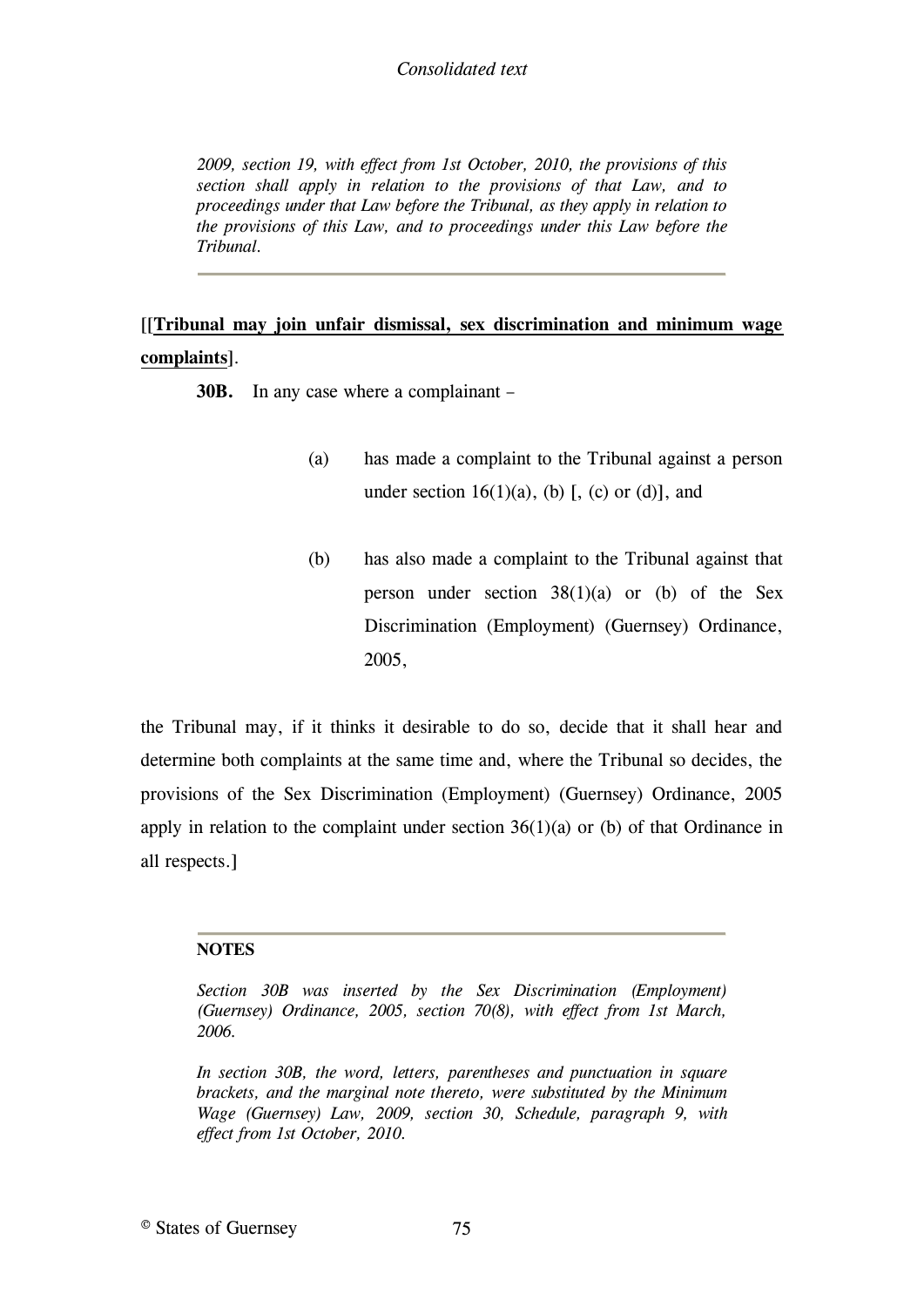## [**[Minimum wage decisions to be binding.](#page-75-0)**

**30C.** [For the avoidance of doubt](#page-75-0) –

- (a) [any order, decision or finding of law or fact made by](#page-75-0)  [the Tribunal in proceedings in respect of a complaint](#page-75-0)  under section  $16(1)(d)$  shall (subject to section 25) be [final and conclusive for the purposes of any civil](#page-75-0)  [proceedings to recover the amount described in section](#page-75-0)  [10\(2\) of the 2009 Law arising out of the same or](#page-75-0)  [substantially the same facts, issues or circumstances,](#page-75-0)  [and](#page-75-0)
- (b) [any order, decision or finding of law or fact made by a](#page-75-0)  [court in civil proceedings to recover the amount](#page-75-0)  [described in section 10\(2\) of the 2009 Law shall be](#page-75-0)  [final and conclusive for the purposes of any](#page-75-0)  [proceedings before the Tribunal in respect of a](#page-75-0)  complaint under section  $16(1)(d)$  arising out of the [same or substantially the same facts, issues or](#page-75-0)  [circumstances.\]](#page-75-0)

#### **NOTE**

<span id="page-75-0"></span>*Section 30C was inserted by the Minimum Wage (Guernsey) Law, 2009, section 30, Schedule, paragraph 10, with effect from 1st October, 2010.*

#### PART IV

## GENERAL PROVISIONS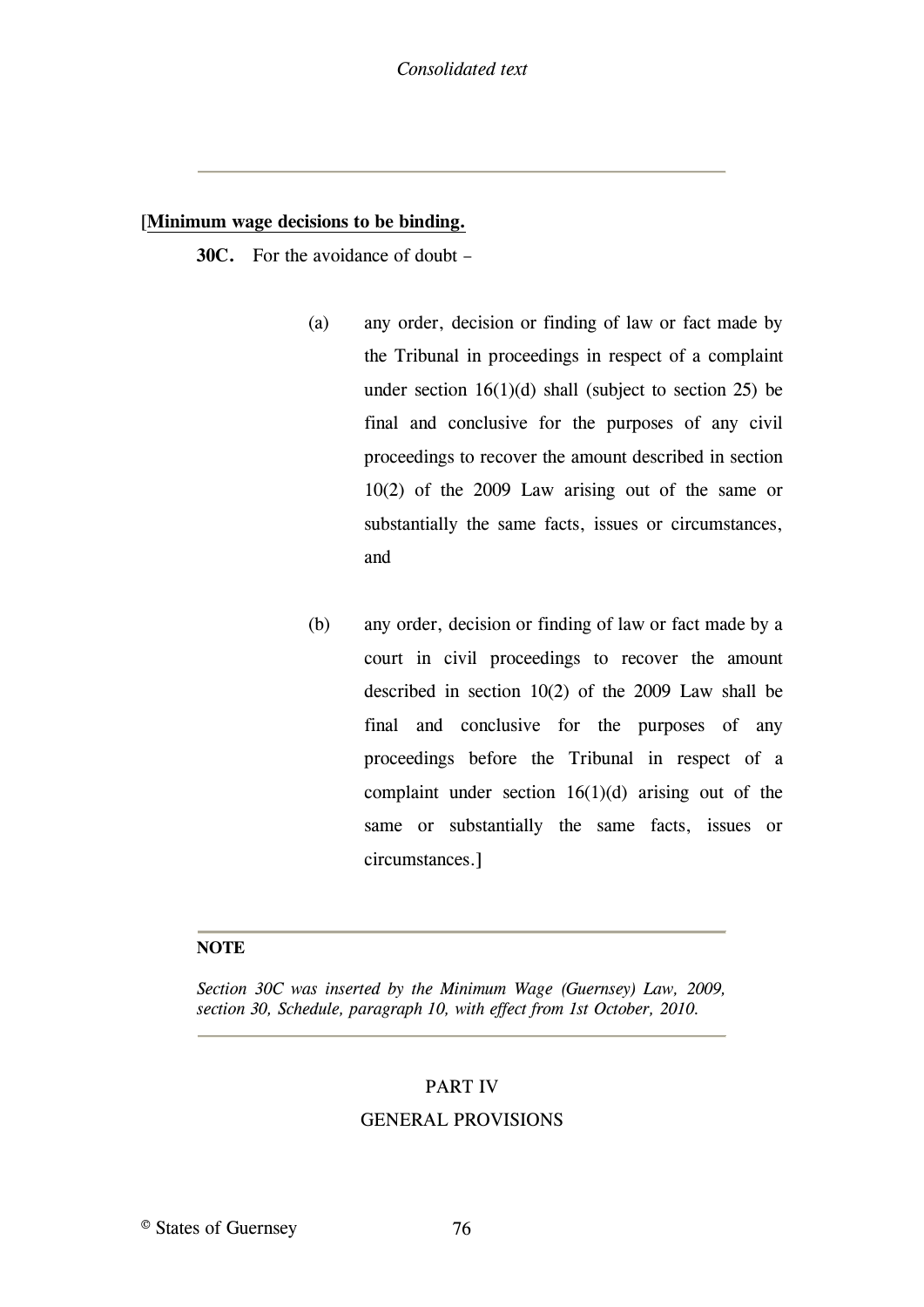## **Codes of practice.**

**31.** (1) The Board may issue codes of practice containing such practical guidance (whether for employers or for employees or for both) as the Board thinks fit –

- (a) for the purposes of ensuring that employees are not unfairly dismissed and advising as to the steps to be taken to ensure that employers act reasonably and not unfairly, and
- (b) generally for the purposes of this Law.
- (2) When the Board proposes to issue a code of practice
	- (a) it shall prepare and publish a draft of that code,
	- (b) it shall consider any representations made to it about the draft, and
	- (c) it may modify the draft accordingly.

(3) In the course of preparing any draft code of practice for eventual publication under subsection (2), the Board shall consult with –

- (a) such organisations, or associations of organisations, respectively representative of employers and employees in Guernsey, and
- (b) such other organisations or bodies,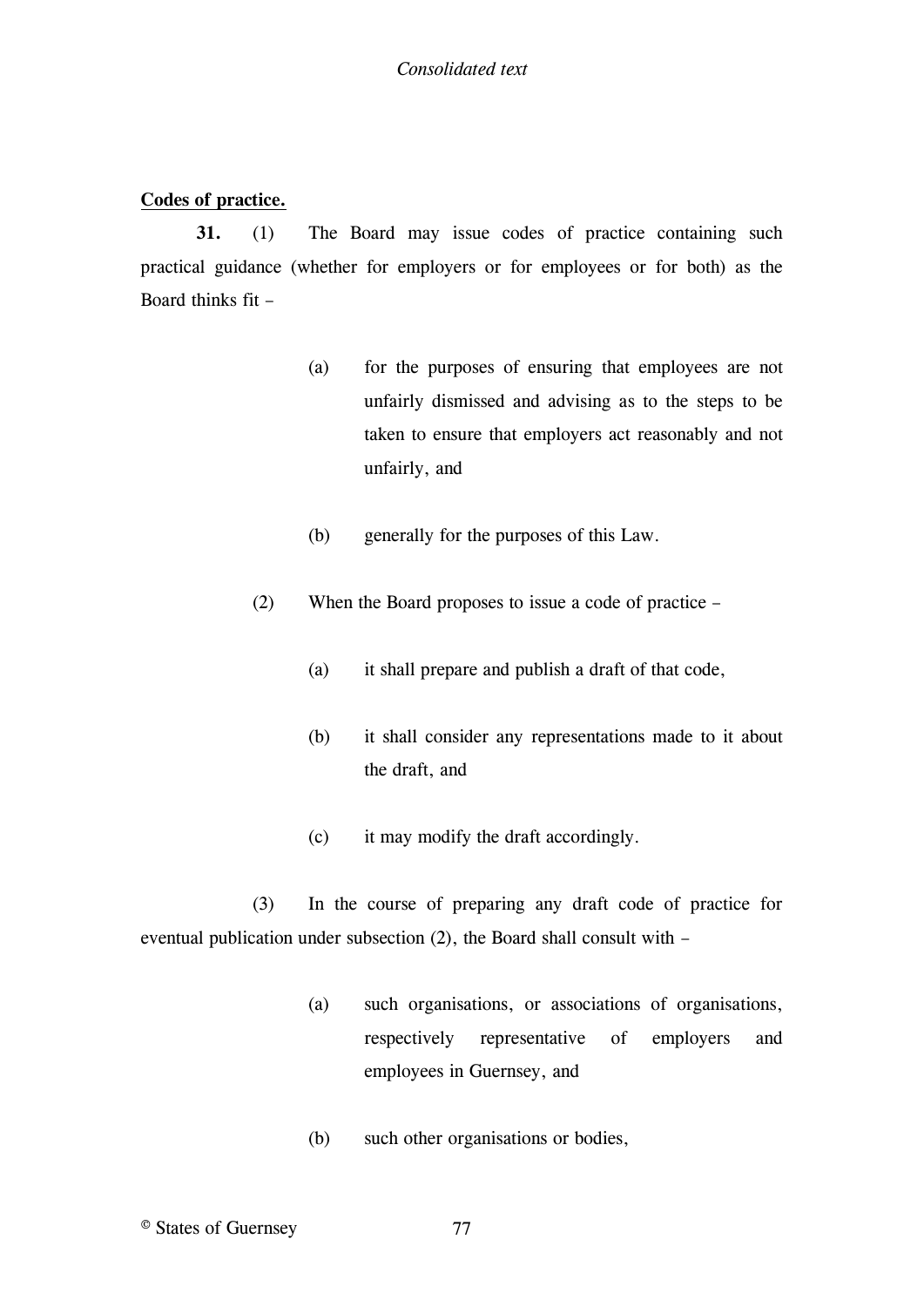as appear to the Board to be appropriate.

(4) If the Board determines to proceed with the draft, it shall cause the draft to be laid before a meeting of the States and, if at that or the next meeting the States resolve to annul the draft, it shall not come into force.

(5) The Board shall, unless the States resolve under subsection (4) to annul the draft, issue the code in the form of the draft.

(6) The code shall come into force on the day specified therein, which shall not be earlier than the day of the second meeting of the States referred to in subsection (4).

(7) A code may contain such transitional or savings provisions as appear to the Board to be necessary or expedient.

(8) The Board may from time to time revise the whole or any part of a code of practice issued under this section by issuing revisions to the code; and subsections (2) to (6) shall apply (with appropriate modifications) to the issue of revisions to a code as they apply to the first issue of a code.

(9) A failure on the part of any person to observe any provision of a code of practice shall not of itself render him liable to any proceedings; but in any proceedings under this Law before [\[the Tribunal\]](#page-78-0) any code of practice issued under this section shall be admissible in evidence, and if any provision of the code appears to [\[the Tribunal\]](#page-78-0) to be relevant to any question arising in the proceedings (including, without limitation, any question as to whether an employer has acted reasonably or unreasonably for the purposes of section 6(3)) that provision shall be taken into account in determining that question.

© States of Guernsey 78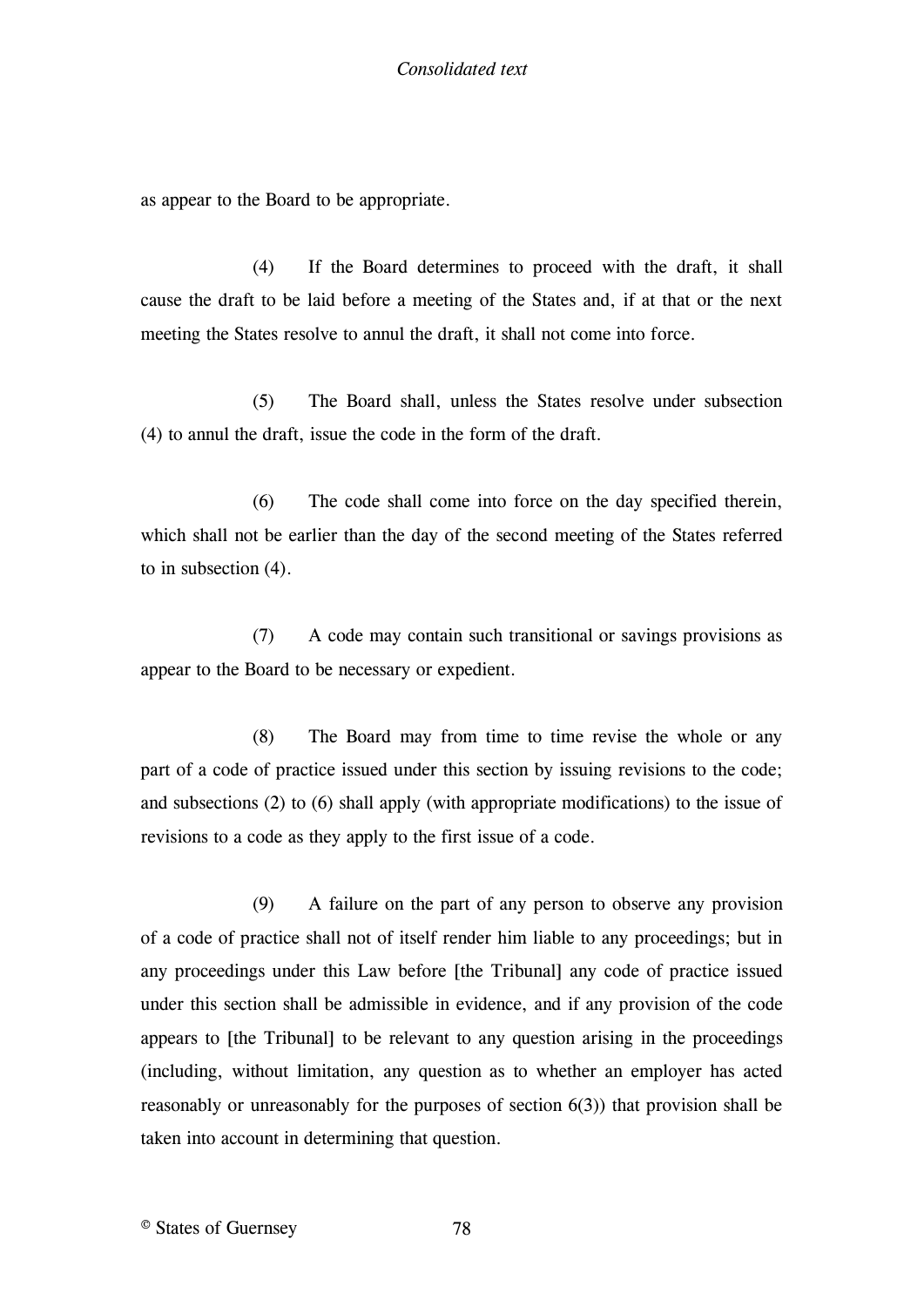#### **NOTE**

<span id="page-78-0"></span>*In section 31, the words in the first and second pairs of square brackets in subsection (9) were substituted by the Employment Protection (Guernsey) (Amendment) Law, 2005, respectively section 12(a) and section 12(b), with*  effect from 1st March, 2006, subject to the savings in, first, section 24 of *the 2005 Law and, second, section 9 of the Employment and Discrimination Tribunal (Guernsey) Ordinance, 2005.*

#### **Delegation of powers.**

**32.** (1) The Board may resolve that any of its functions under this Law may be performed in its name by any one or more individual members or officers of the Board [\[...\].](#page-79-0)

(2) A function performed in pursuance of a resolution under subsection (1) shall be considered for all purposes to have been performed by the Board; and any decision taken or other thing done pursuant to the resolution shall have effect as if taken or done at a quorate meeting of the Board.

(3) The Board may by resolution vary or revoke a resolution under subsection (1), but without prejudice to anything previously done pursuant thereto or to the making of a new resolution.

(4) Nothing contained in this section or in a resolution under subsection  $(1)$  –

- (a) prevents the carrying out of a function by the Board,
- (b) affects the operation in relation to the Board of the Public Functions (Transfer and Performance)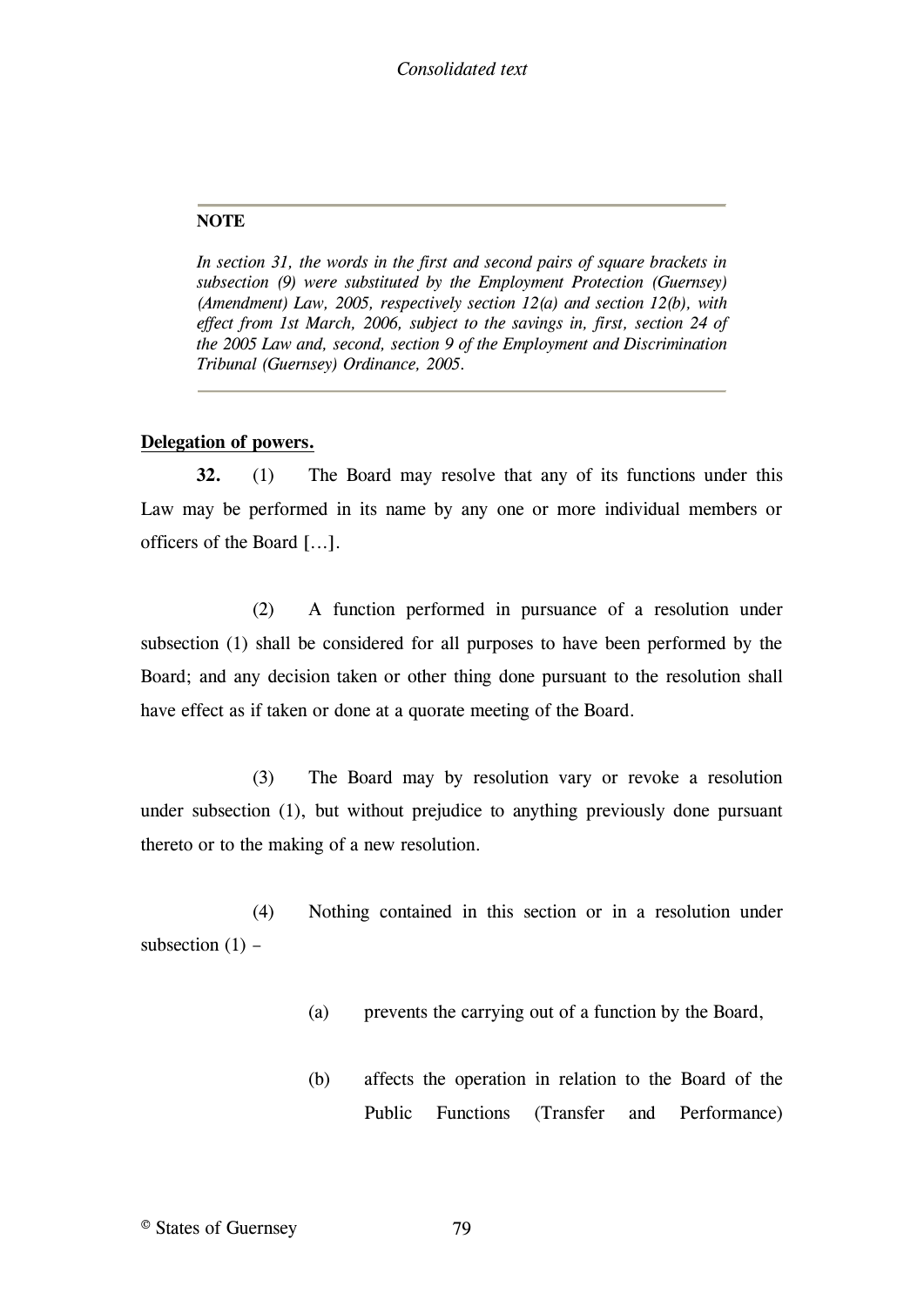(Bailiwick of Guernsey) Law, 1991**<sup>k</sup>** .

#### **NOTE**

<span id="page-79-0"></span>*In section 32, the words omitted in square brackets in subsection (1) were repealed by the Employment Protection (Guernsey) (Amendment) Law, 2005, section 13, with effect from 1st March, 2006, subject to the savings in, first, section 24 of the 2005 Law and, second, section 9 of the Employment and Discrimination Tribunal (Guernsey) Ordinance, 2005.*

## **Proof of documents.**

**33.** In any legal proceedings (including proceedings under this Law before [\[the Tribunal\]\)](#page-79-1) a document purporting to be a document issued by or on behalf of the Board and to be signed by a member or officer thereof [\[...\]](#page-79-1) –

- (a) shall be received in evidence,
- (b) shall, unless the contrary is proved, be deemed to be the document which it purports to be and to have been signed by the person by whom it purports to have been signed, without proof of his identity, signature or official capacity, and
- (c) shall be evidence of the matters stated therein.

#### **NOTE**

<span id="page-79-1"></span>*In section 33, the words in the first pair of square brackets were substituted, and the words omitted in the second pair of square brackets were repealed, by the Employment Protection (Guernsey) (Amendment)* 

**k** Order in Council No. XXI of 1991.

© States of Guernsey 80

1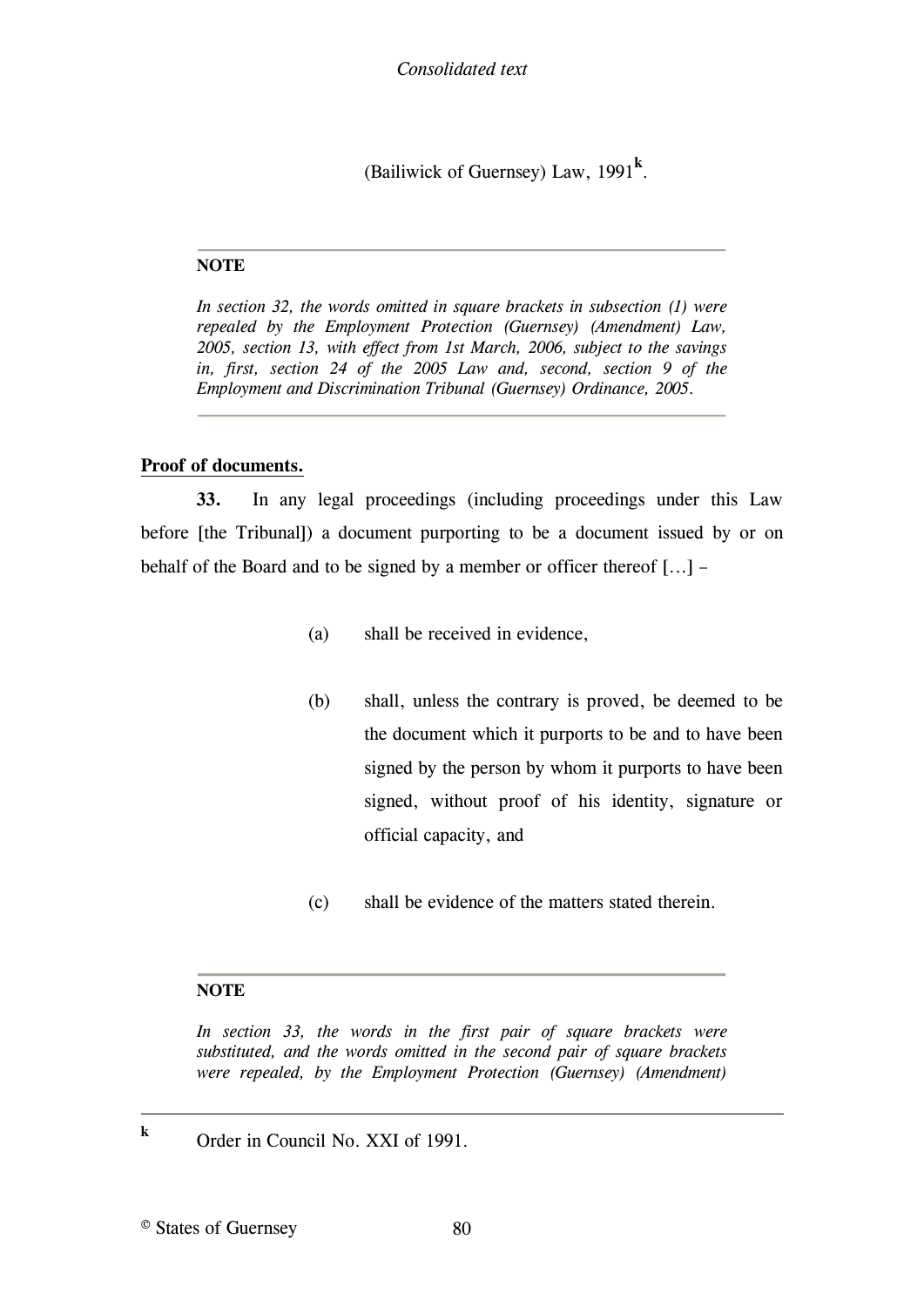### *Consolidated text*

*Law, 2005, respectively section 14(a) and section 14(b), with effect from 1st March, 2006, subject to the savings in, first, section 24 of the 2005 Law and, second, section 9 of the Employment and Discrimination Tribunal (Guernsey) Ordinance, 2005.*

#### **Interpretation.**

**34.** (1) In this Law, unless the context requires otherwise –

[[…\]](#page-88-0)

[[…\]](#page-88-0)

**"associated employer"** shall be construed in accordance with subsection (2),

**"Board"** means the States of Guernsey [\[Commerce and Employment](#page-88-1)  [Department\],](#page-88-1)

 [**"business"** [includes a trade or profession and includes any activity](#page-88-2)  [carried on by a body of persons \(whether corporate or unincorporated\),\]](#page-88-2)

**"capability"** shall be construed in accordance with section 7,

 [**"complaint under this Law"** [means a complaint under section](#page-88-2)   $16(1)(a)$ , (b) or (c),]

 [**"compromise agreement"** [means an agreement in relation to which](#page-88-2)  [the conditions set out in section 30A\(3\) regulating compromise agreements](#page-88-2)  [are satisfied,\]](#page-88-2)

[**"continuously employed"** [and related expressions shall, subject to](#page-88-2)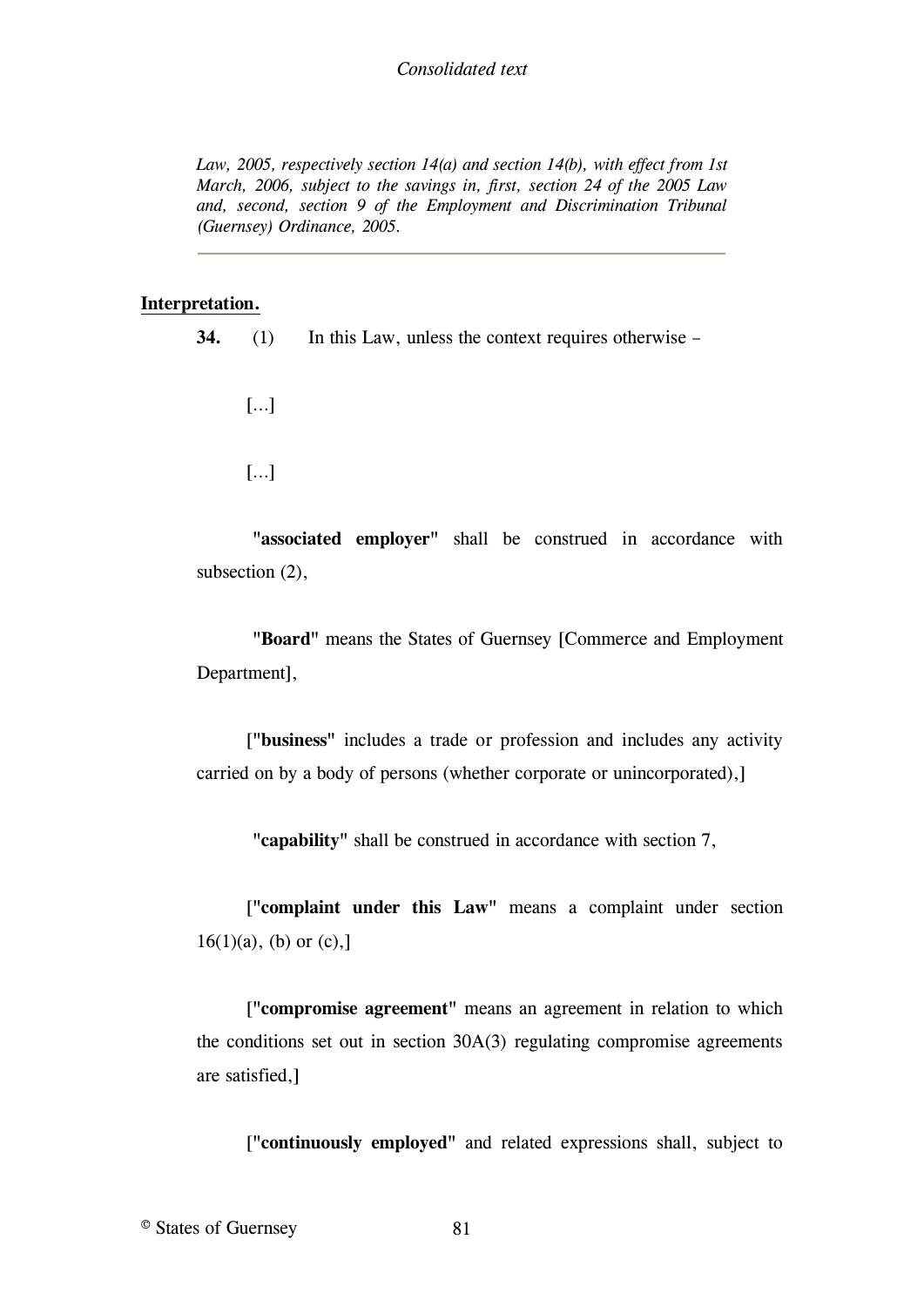the provisions of any Ordinance under subsection (4), be construed in accordance with the Schedule,]

**"contract of employment"** means a contract of service or apprenticeship, whether express or implied and whether written or oral,

 [**"Convenor"** [of the Panel means the person designated by the States](#page-88-2)  [as Convenor of the Panel under section 1 of the Employment and](#page-88-2)  [Discrimination Tribunal \(Guernsey\) Ordinance, 2005,\]](#page-88-2)

**"dismiss"** and **"dismissal"** shall be construed in accordance with section  $5(1)$ ,

[[…\]](#page-88-0)

**"effective date of termination"** shall be construed in accordance with section 5(4),

**"employee"** means an individual who has entered into or who works under (or, where the employment has ceased, who worked under) a contract of employment,

**"employer"**, in relation to an employee, means the person by whom the employee is (or, where the employment has ceased, was) employed,

**"employers' association"** means an organisation (temporary or permanent) –

> (a) which consists wholly or mainly of employers or individual owners of undertakings of one or more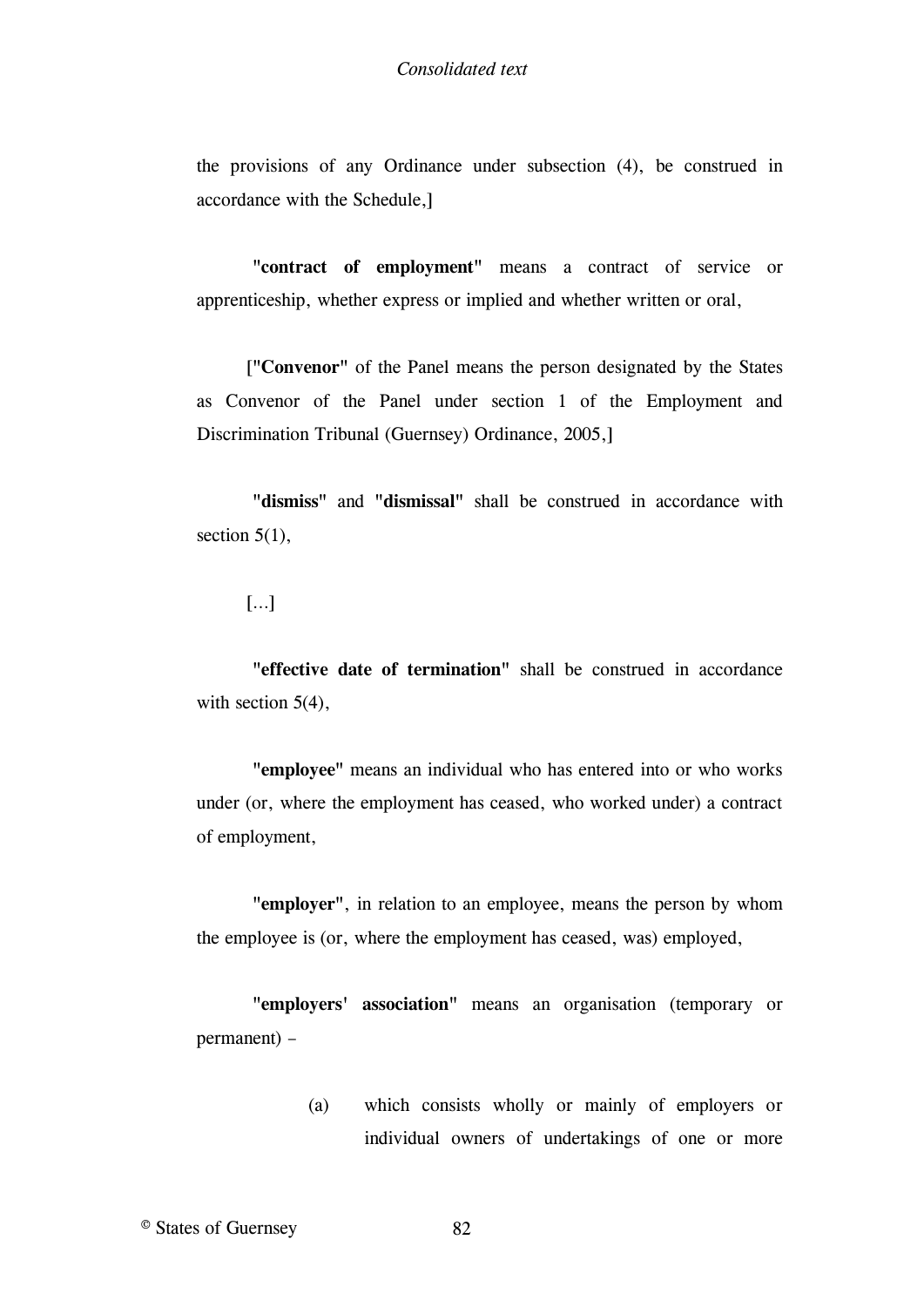descriptions and whose principal purposes include the regulation of relations between employers of that description or those descriptions and employees or trade unions, or

- (b) which consists wholly or mainly of
	- (i) constituent or affiliated organisations which fulfil the conditions in paragraph (a) (or themselves consist wholly or mainly of constituent or affiliated organisations which fulfil those conditions), or
	- (ii) representatives of such constituent or affiliated organisations,

and whose principal purposes include the regulation of relations between employers and employees or employers and trade unions, or the regulation of relations between its constituent or affiliated organisations; and references in this Law to employers' associations include combinations of employers and employers' associations,

**"employment"** means employment under a contract of employment, and cognate expressions shall be construed accordingly,

**"Guernsey"** includes Herm and Jethou,

**"independent trade union"** means a trade union which –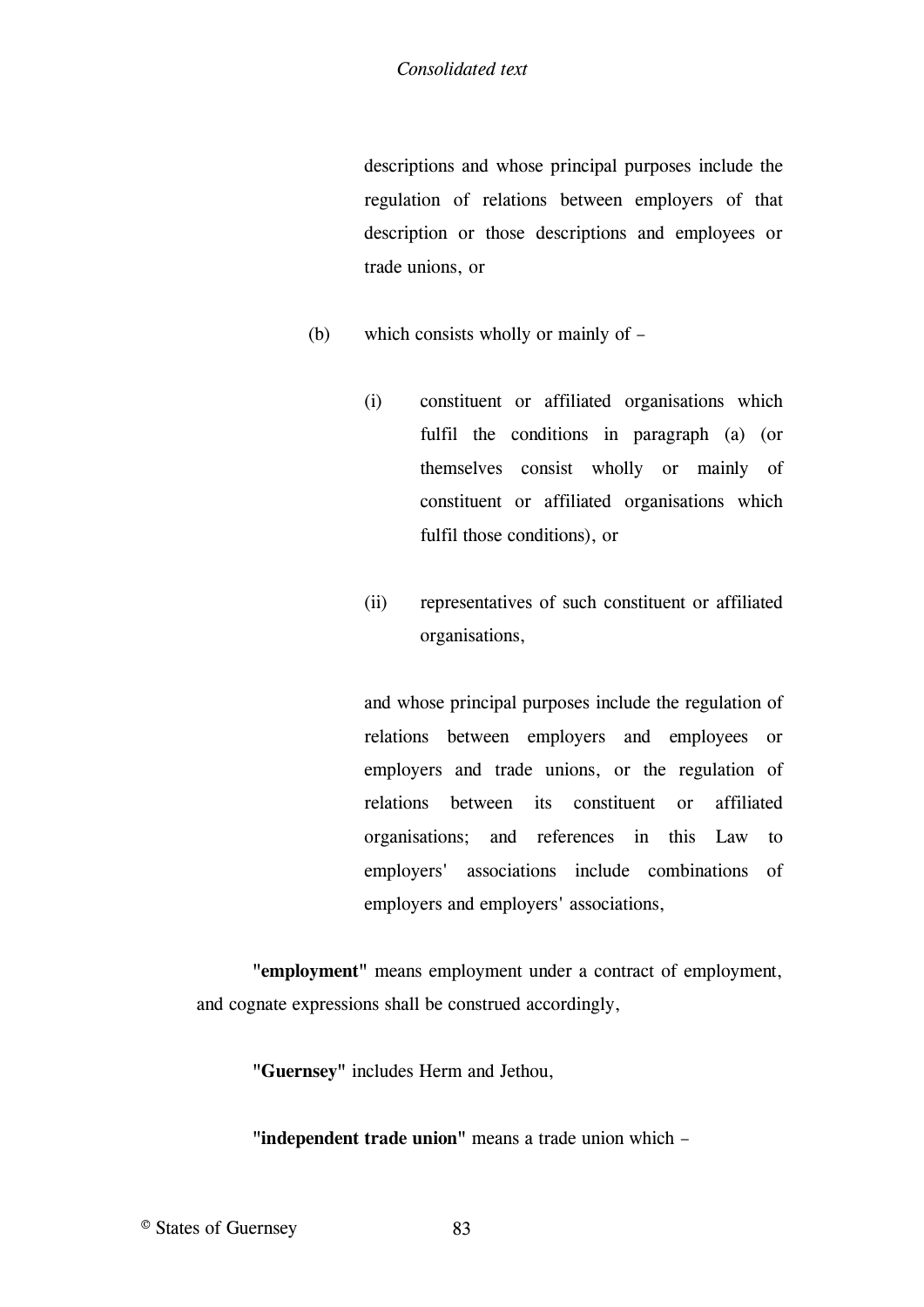- (a) is not under the domination or control of an employer or a group of employers or of one or more employers' associations, and
- (b) is not liable to interference by an employer or any such group or association (arising out of the provision of financial or material support or by any other means whatsoever) tending towards such control,

and, in relation to a trade union, **"independent"** and **"independence"** shall be construed accordingly,

## [\[...\]](#page-88-0)

 [**"Panel"** [means the Employment and Discrimination Panel established](#page-88-2)  [under section 1 of the Employment and Discrimination Tribunal \(Guernsey\)](#page-88-2)  [Ordinance, 2005,\]](#page-88-2)

**"pay"**, [\[in sections 15K, 22 and 24,\]](#page-88-3) means all wages or salary (whether or not earned wholly or in part by way of commission) paid to the employee in question pursuant to his contract of employment, including –

- (a) overtime rates, shift pay and holiday pay, and
- (b) any other pecuniary benefit paid to him in cash,

in each case before the making of any deductions from the gross amounts payable, whether in respect of income tax or social insurance contributions or otherwise,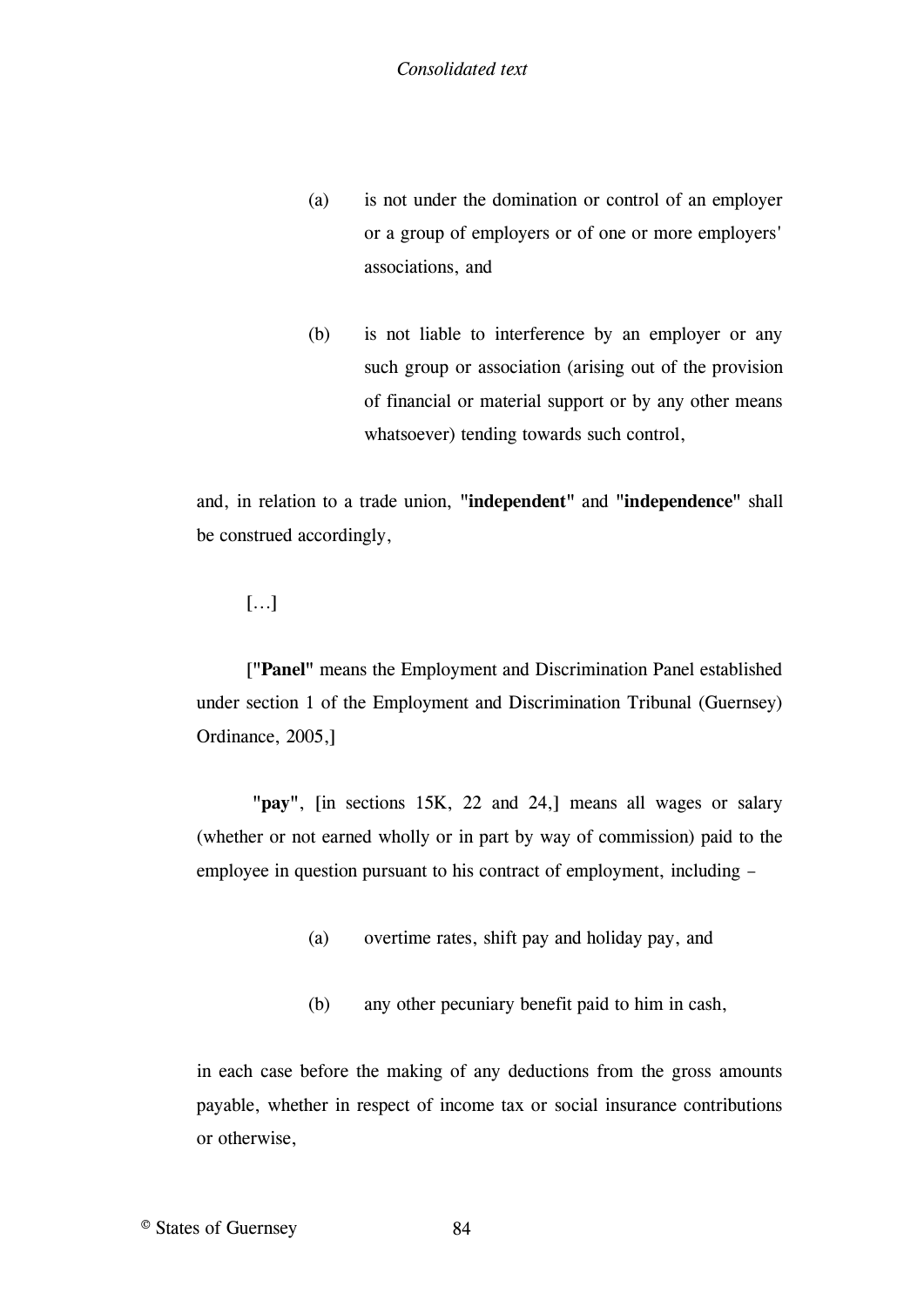**"position"**, in relation to an employee, means the following matters taken as a whole, that is to say, his status as an employee, the nature of his work and his terms and conditions of employment,

**"prescribed"** means prescribed by order of the Board,

**"qualifications"** shall be construed in accordance with section 7,

**"redundancy"**, and cognate expressions, shall be construed in accordance with subsection (3),

**"redundancy case"** shall be construed in accordance with section 13(3),

**"Royal Court"** means the Royal Court sitting as an Ordinary Court,

 [**"Secretary"** [means the Secretary to the Tribunal appointed by the](#page-88-2)  [Department under section 6 of the Employment and Discrimination Tribunal](#page-88-2)  [\(Guernsey\) Ordinance, 2005, and includes any deputy Secretary so](#page-88-2)  [appointed,\]](#page-88-2)

**"strike"** means the cessation of work by a body of employees acting in combination, or a concerted refusal or a refusal under a common understanding of any number of employees to continue to work for an employer in consequence of a dispute, done as a means of compelling their employer or any employees or body of employees, or to aid other employees in compelling their employer or any employees or body of employees, to accept or not to accept terms or conditions of or affecting employment,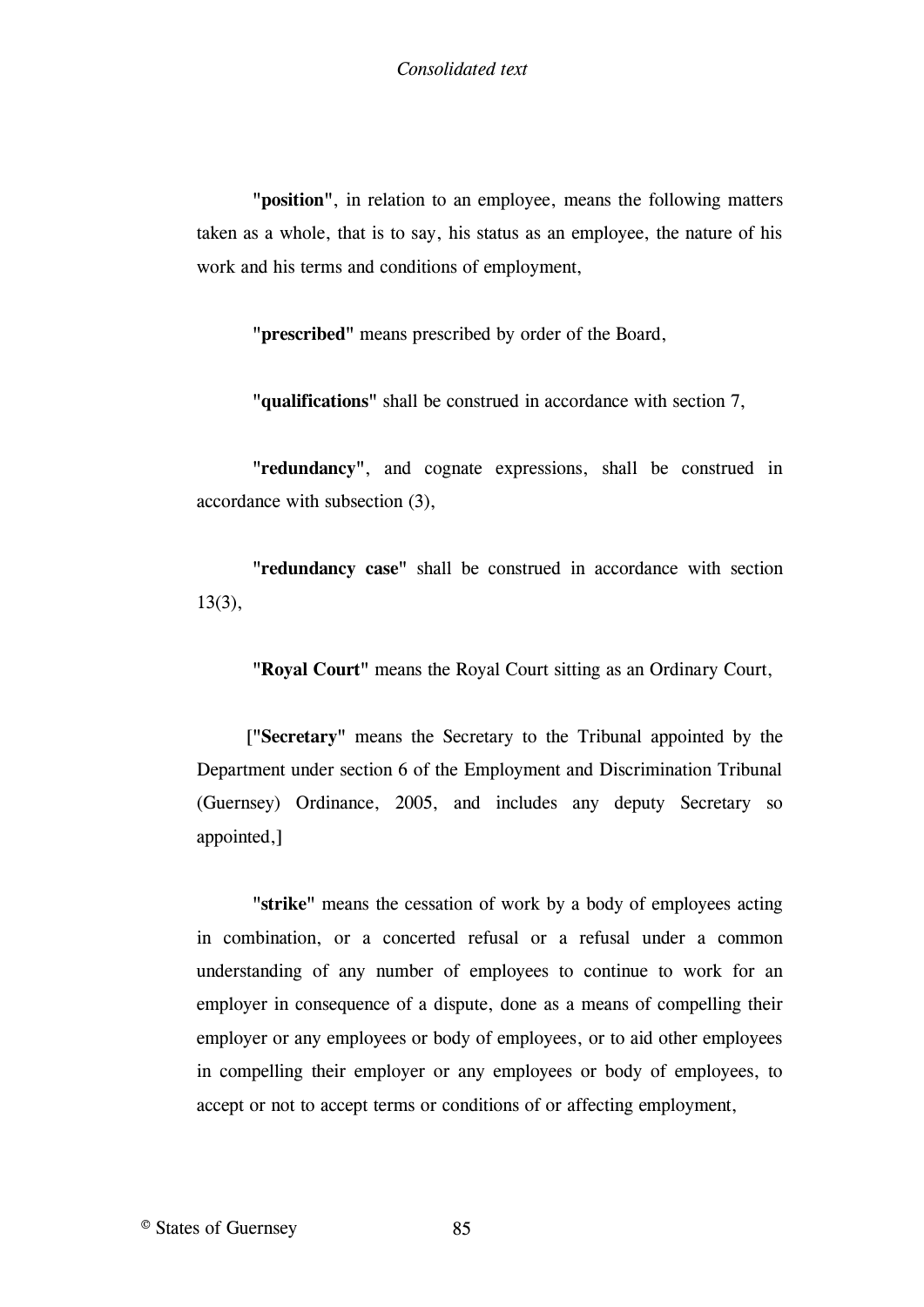#### *Consolidated text*

**"trade union"** means an organisation (temporary or permanent) –

- (a) which consists wholly or mainly of employees of one or more descriptions and whose principal purposes include the regulation of relations between employees of that description or those descriptions and employers or employers' associations, or
- (b) which consists wholly or mainly of
	- (i) constituent or affiliated organisations which fulfil the conditions in paragraph (a) (or themselves consist wholly or mainly of constituent or affiliated organisations which fulfil those conditions), or
	- (ii) representatives of such constituent or affiliated organisations,

and whose principal purposes include the regulation of relations between employees and employers or between employees and employers' associations, or the regulation of relations between its constituent or affiliated organisations,

 [**"Tribunal"** [means the Employment and Discrimination Tribunal](#page-88-2)  [established under section 2 of the Employment and Discrimination](#page-88-2) Tribunal [\(Guernsey\) Ordinance, 2005,\]](#page-88-2)

**"week"** means, in relation to an employee whose remuneration is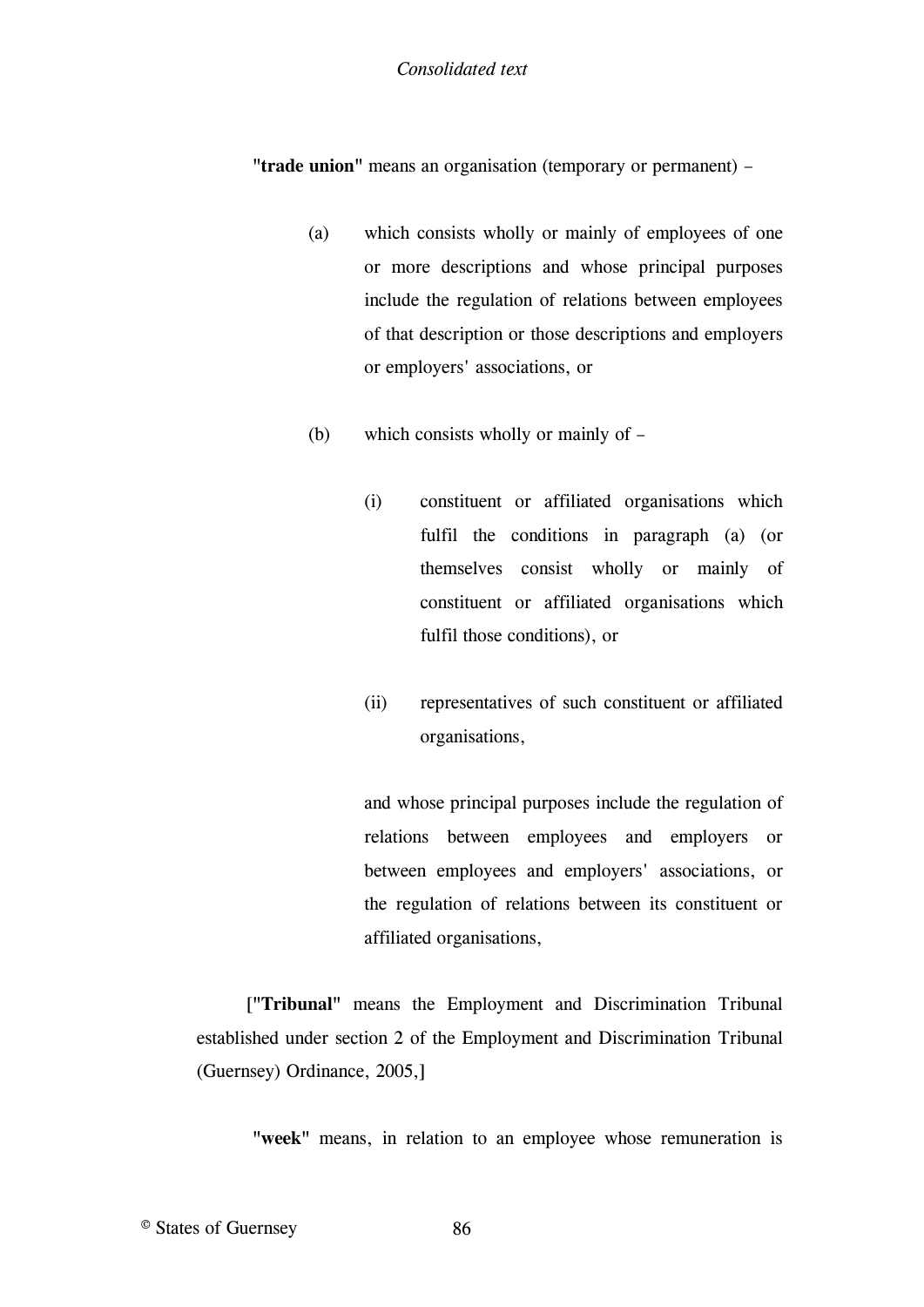calculated weekly by a week ending with a day other than Saturday, a week ending with that other day, and, in relation to any other employee, a week ending with Saturday.

(2) For the purposes of this Law any two employers are to be treated as **"associated"** if –

- (a) one is a company of which the other (directly or indirectly) has control, or
- (b) both are companies of which a third person (directly or indirectly) has control,

and the expression **"associated employer"** shall be construed accordingly.

(3) For the purposes of this Law an employee who is dismissed shall be taken to be dismissed by reason of **"redundancy"** if the dismissal is attributable wholly or mainly to –

- (a) the fact that his employer has ceased, or intends to cease, to carry on the business for the purposes of which the employee was employed by him, or has ceased, or intends to cease, to carry on that business in the place where the employee was so employed, or
- (b) the fact that the requirements of that business for employees to carry out work of a particular kind, or for employees to carry out work of a particular kind in the place where the employee was so employed, have ceased or diminished or are expected to cease or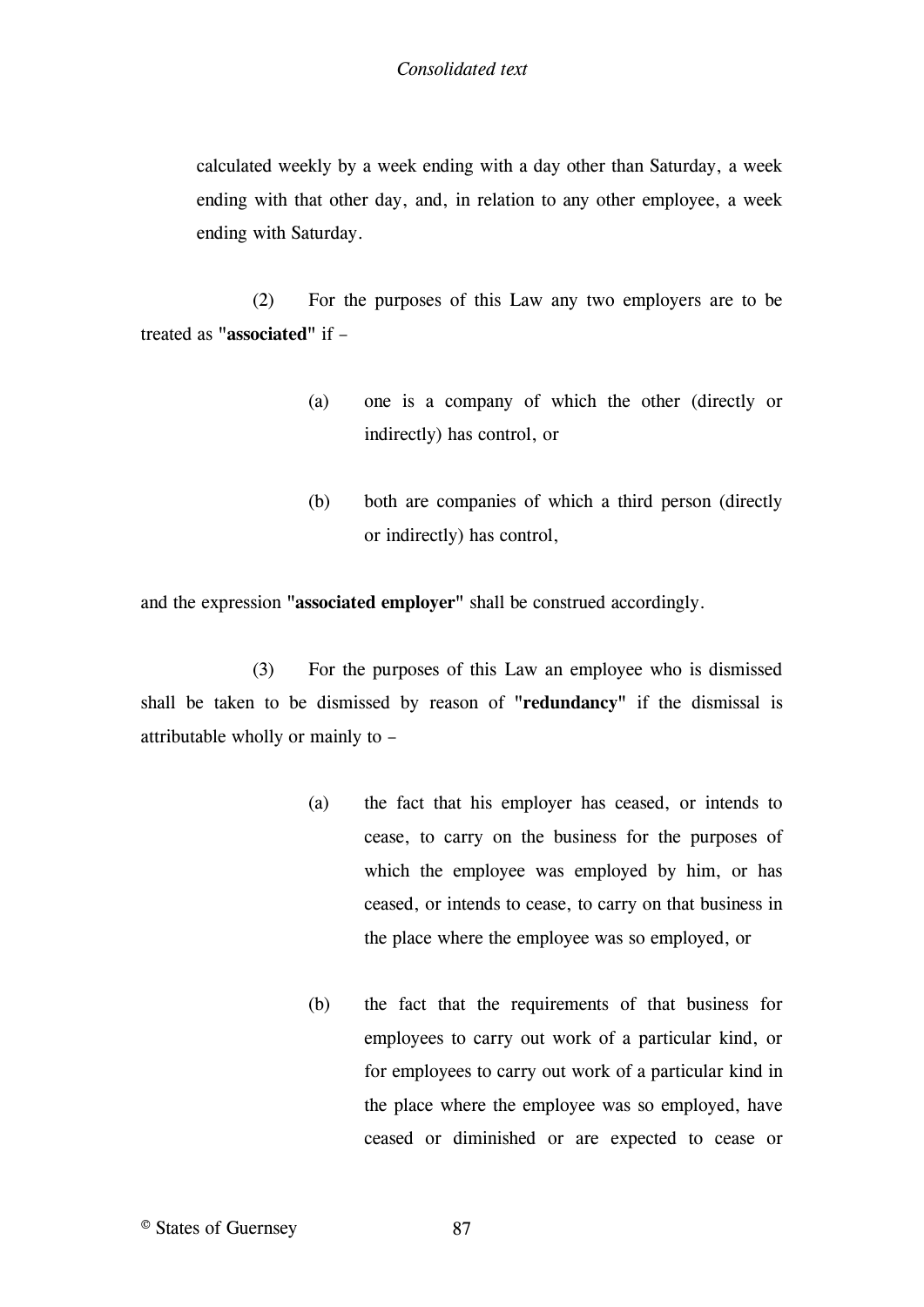## diminish,

and for the purposes of this subsection –

- (i) the business of the employer together with the business or businesses of his associated employers shall be treated as one unless either of the conditions specified in this subsection would be satisfied without so treating those businesses, and
- (ii) the expression **"cease"** means cease either permanently or temporarily and from whatever cause, and **"diminish"** has a corresponding meaning.

(4) For the purposes of this Law the States may by Ordinance make such provision as they think fit as to the meaning of the expressions "continuously employed["\[, "pay", "month's pay" and "week's pay" and any](#page-88-4)  [cognate expressions\];](#page-88-4) and such an Ordinance may include provision amending any provision of this Law.

(5) Any reference in this Law to an enactment, statutory instrument or rule of court is a reference thereto as from time to time amended, replaced or re-enacted (in either case, with or without modification), extended or applied.

(6) For the purposes of this Law it is immaterial whether the law which (apart from this Law) governs a person's employment is the law of Guernsey or not.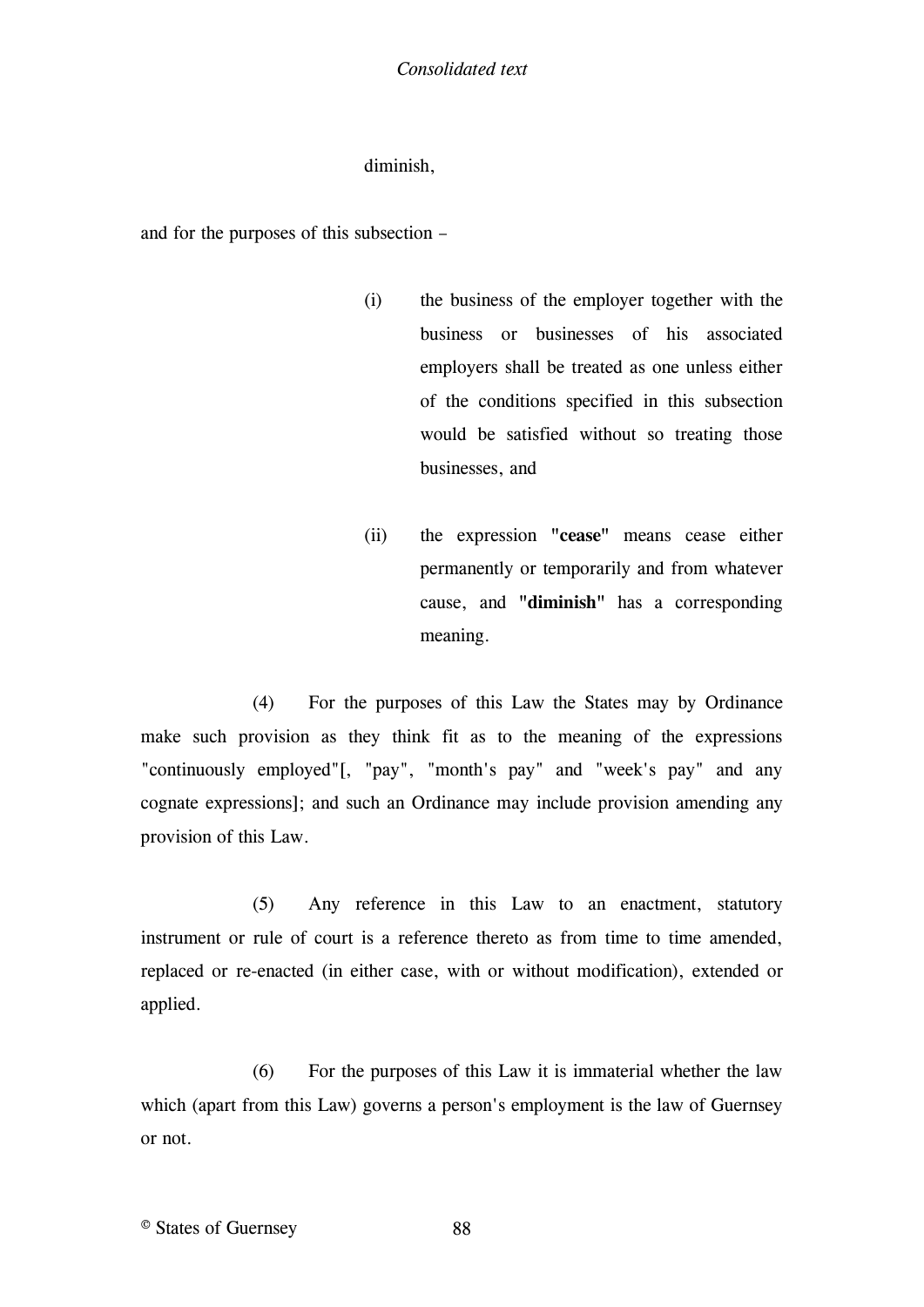#### **NOTES**

*In section 34,*

<span id="page-88-0"></span>*the words omitted in the first, second, ninth and tenth pairs of*  square brackets in subsection (1) were repealed by the Employment *Protection (Guernsey) (Amendment) Law, 2005, section 15(a), with effect from 1st March, 2006, subject to the savings in, first, section 24 of the 2005 Law and, second, section 9 of the Employment and Discrimination Tribunal (Guernsey) Ordinance, 2005;*

<span id="page-88-1"></span>*the words in square brackets in the definition of the expression "Board" in subsection (1) were substituted by the Machinery of Government (Transfer of Functions) (Guernsey) Ordinance, 2003, section 2, Schedule 1, paragraph 5, with effect from 6th May, 2004;*

<span id="page-88-2"></span>*the definitions of the expressions "business", "complaint under this Law", "compromise agreement", "continuously employed", "Convenor", "Panel", "Secretary" and "Tribunal" were inserted by the Employment Protection (Guernsey) (Amendment) Law, 2005, section 15(c), with effect from 1st March, 2006;*

<span id="page-88-3"></span>*the words in square brackets in the definition of the expression "pay" in subsection (1) were substituted by the Employment Protection (Guernsey) (Amendment) Law, 2005, section 15(b), with effect from 1st March, 2006, subject to the savings in, first, section 24 of the 2005 Law and, second, section 9 of the Employment and Discrimination Tribunal (Guernsey) Ordinance, 2005;*

<span id="page-88-4"></span>*the words in square brackets in subsection (4) were substituted by the Employment Protection (Guernsey) (Amendment) Law, 2005, section 16, with effect from 1st March, 2006, subject to the savings in, first, section 24 of the 2005 Law and, second, section 9 of the Employment and Discrimination Tribunal (Guernsey) Ordinance, 2005.*

*The functions, rights and liabilities of the Board of Industry and of its President arising under or by virtue of this Law were transferred to and vested in, respectively, the Commerce and Employment Department and its Minister by the Machinery of Government (Transfer of Functions) (Guernsey) Ordinance, 2003, section 1, Schedule 1, paragraph 5, with effect from 6th May, 2004, subject to the savings and transitional provisions in section 4 of the 2003 Ordinance.*

#### [**[Power to amend Law by Ordinance.](#page-89-0)**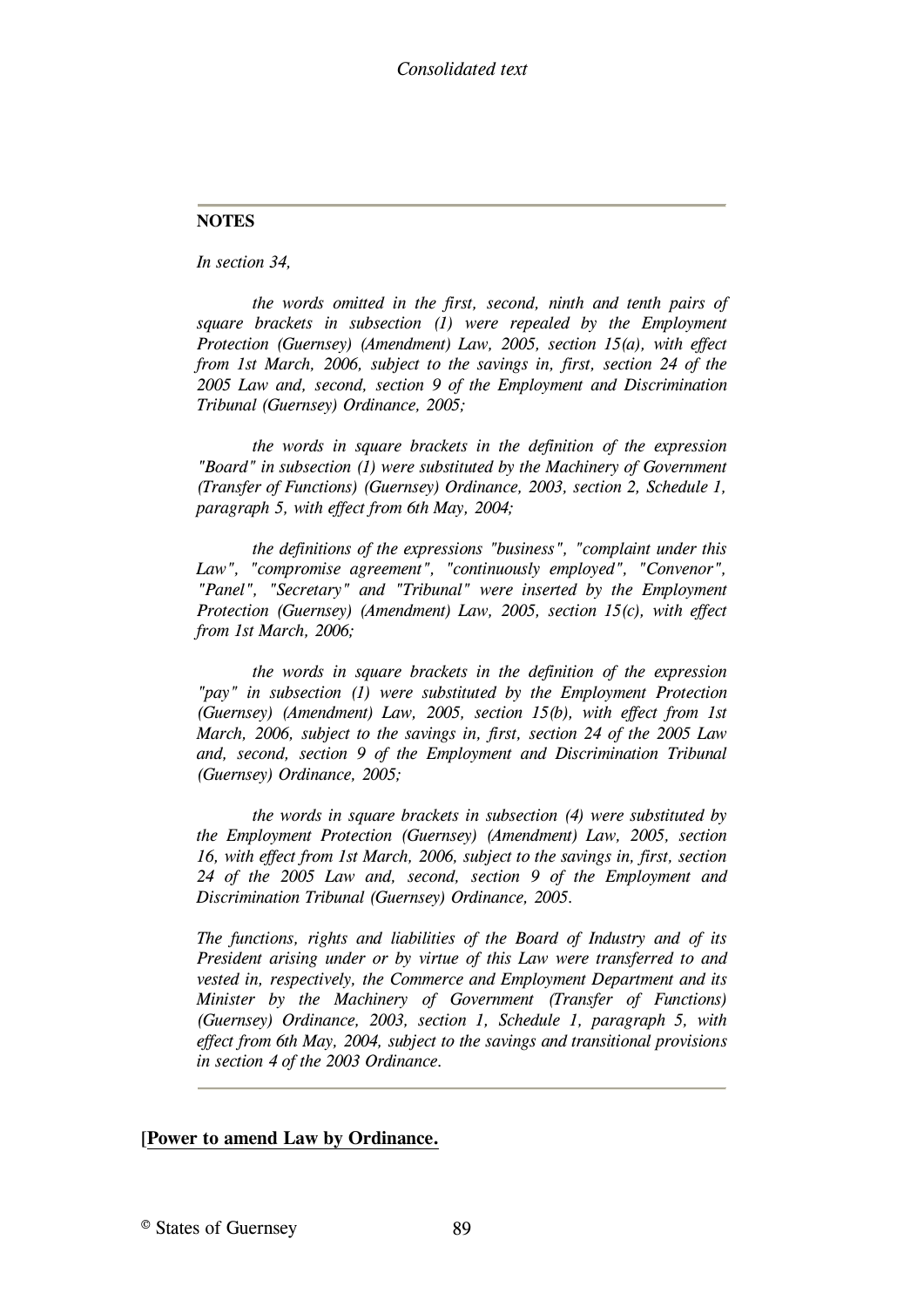**34A.** (1) The States may by Ordinance amend any provision of this Law.

(2) The provisions of this section are without prejudice to any other provision of this Law conferring power to enact Ordinances (and vice versa).]

#### **NOTE**

<span id="page-89-0"></span>*Section 34A was inserted by the Employment Protection (Guernsey) (Amendment) Law, 2005, section 17, with effect from 1st March, 2006.*

#### **General provisions as to subordinate legislation.**

**35.** (1) An Ordinance or order under this Law –

- (a) may be amended or repealed by a subsequent Ordinance or (as the case may be) order hereunder,
- (b) may contain such consequential, incidental, supplemental and transitional provision (including provision for the payment of fees) as may appear to the States [\[or the Royal Court\]](#page-90-0) or (as the case may be) the Board to be necessary or expedient,
- (c) in the case of an order [\[of the Department\],](#page-90-0) shall be laid before a meeting of the States as soon as possible and shall, if at that or the next meeting the States resolve to annul it, cease to have effect, but without prejudice to anything done under it or to the making of a new order.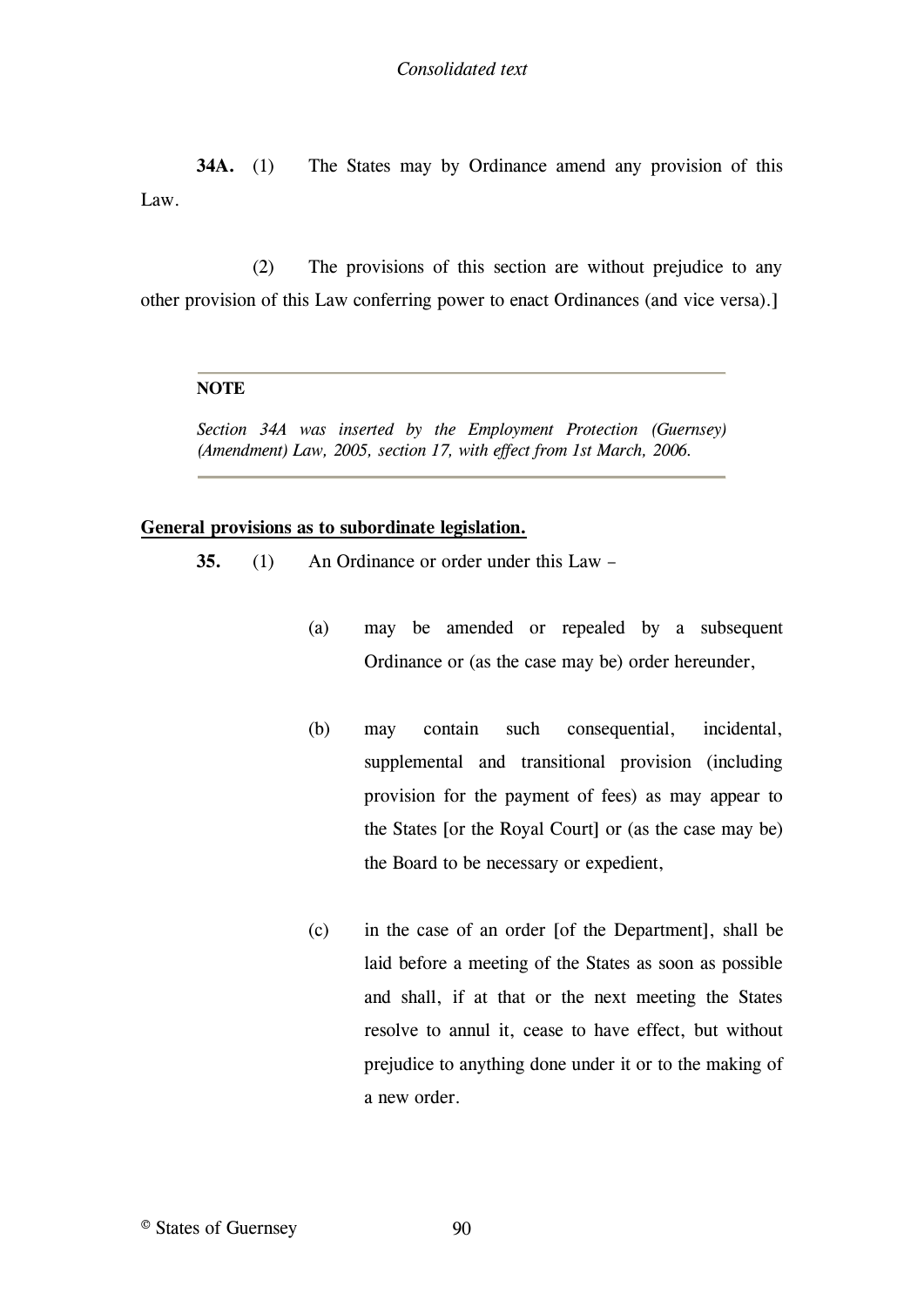## *Consolidated text*

(2) Any power conferred by this Law to make an Ordinance or order may be exercised –

- (a) in relation to all cases to which the power extends, or in relation to all those cases subject to specified exceptions, or in relation to any specified cases or classes of cases,
- (b) so as to make, as respects the cases in relation to which it is exercised –
	- (i) the full provision to which the power extends, or any lesser provision (whether by way of exception or otherwise),
	- (ii) the same provision for all cases, or different provision for different cases or classes of cases, or different provision for the same case or class of case for different purposes,
	- (iii) any such provision either unconditionally or subject to any conditions prescribed in the Ordinance or (as the case may be) the order.

## **NOTE**

<span id="page-90-0"></span>*In section 35, the words in square brackets in paragraph (b) and paragraph (c) of subsection (1) were substituted by the Employment Protection (Guernsey) (Amendment) Law, 2005, respectively section 18 and section 19, with effect from 1st March, 2006.*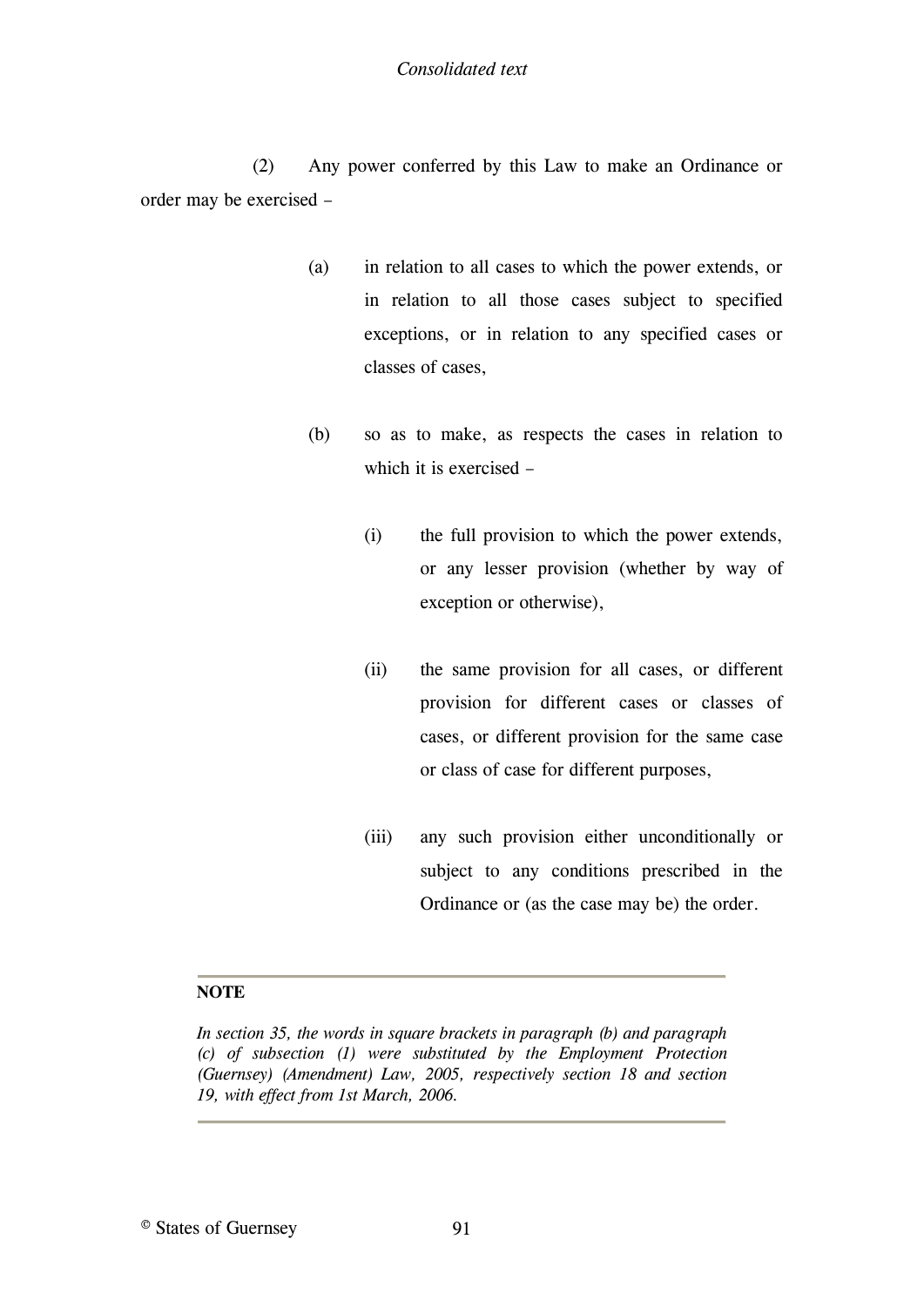## **Amendment of Industrial Disputes Law and Preferred Debts Law.**

**36.** (1) After section 3(5) of the Industrial Disputes and Conditions of Employment (Guernsey) Law,  $1993^{\rm m}$  insert the following subsection –

"(6) Nothing communicated to the Industrial Disputes Officer or to any member or officer of the Board in relation to the performance of functions under subsection (1) shall be admissible in evidence in any proceedings before the Tribunal except with the consent of the person who so communicated it.".

(2) In [section 18\(1\) of the Industrial Disputes and Conditions of](#page-92-0)  [Employment \(Guernsey\) Law, 1993,](#page-92-0) in the definition of "industrial dispute", after the words "of any person" insert –

> "other than a dispute under the Employment Protection (Guernsey) Law, 1998 (being a complaint under section  $17(1)(a)$  or (b) of that Law relating to unfair dismissal or a failure to provide a written statement of reasons for dismissal)".

(3) After section 1(7) of the Preferred Debts (Guernsey) Law, 1983**<sup>n</sup>** , insert the following subsection –

"(8) The provisions of this section are subject to the provisions of section 29 of the Employment Protection (Guernsey) Law, 1998 ("awards to be recoverable as preferred debts").".

<u>.</u>

**m** Order in Council No. I of 1993.

**n** Ordres en Conseil Vol. XXVIII, p. 184; No. VII of 1992; and No. III of 1993; section 1(7) was inserted by No. III of 1993.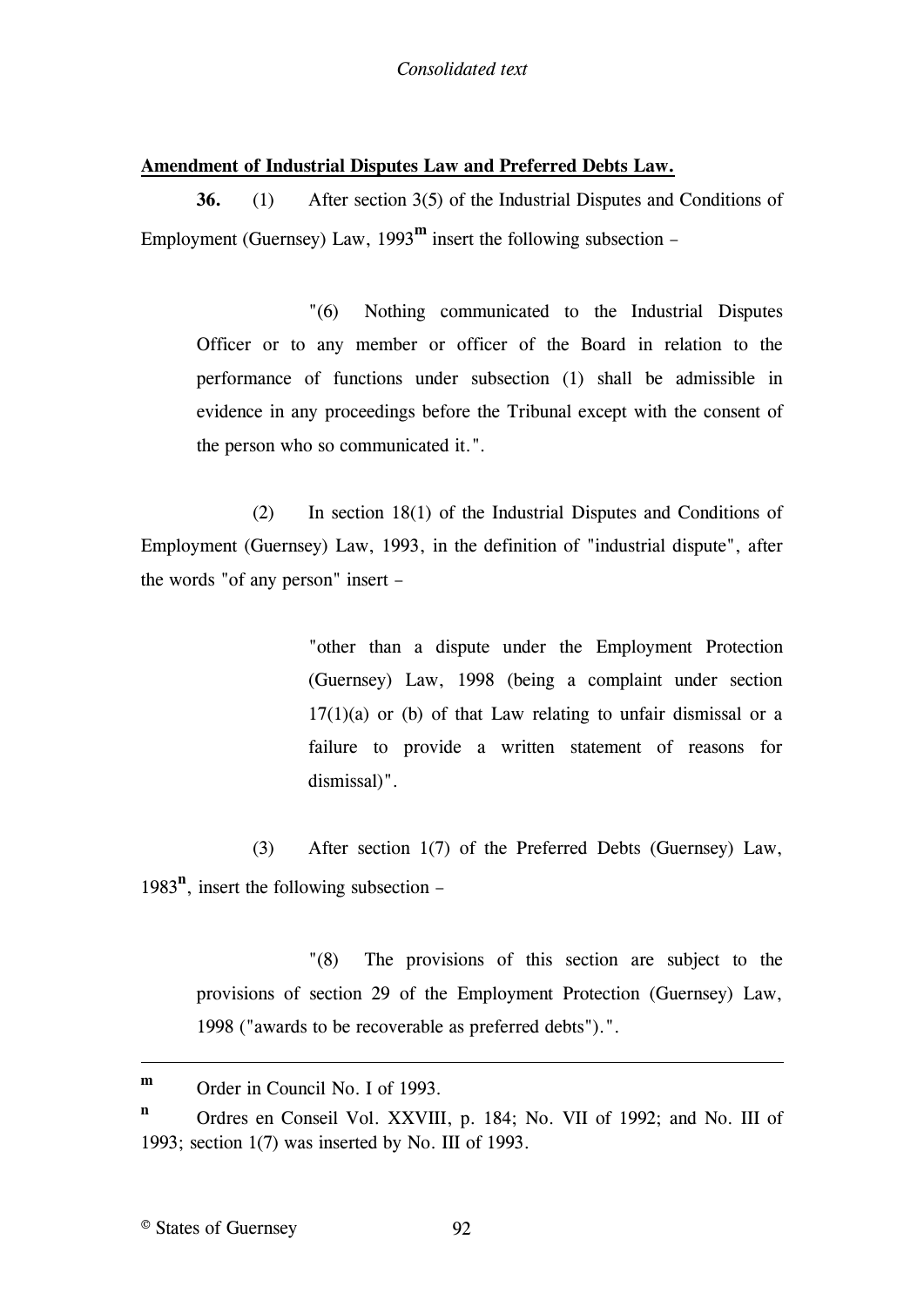#### **NOTE**

<span id="page-92-0"></span>*For subsequent amendments to section 18(1), see the consolidated text of the Industrial Disputes and Conditions of Employment (Guernsey) Law, 1993.*

## **Service of documents.**

**37.** (1) Any document other than a summons to be given or served under or for the purposes of this Law may be given or served –

- (a) on an individual, by being delivered to him, or by being left at, or sent by post or transmitted to, his usual or last known place of abode,
- (b) on a body corporate with a registered office in the Bailiwick, by being left at, or sent by post or transmitted to, that office,
- (c) on a body corporate without a registered office in the Bailiwick, by being left at, or sent by post or transmitted to, its principal or last known principal place of business in the Bailiwick or, if there is no such place, its registered or principal office outside the Bailiwick,
- (d) on an unincorporated body, by being given to or served on any partner, member, manager or officer thereof in accordance with paragraph (a), or by being left at, or sent by post or transmitted to, the body's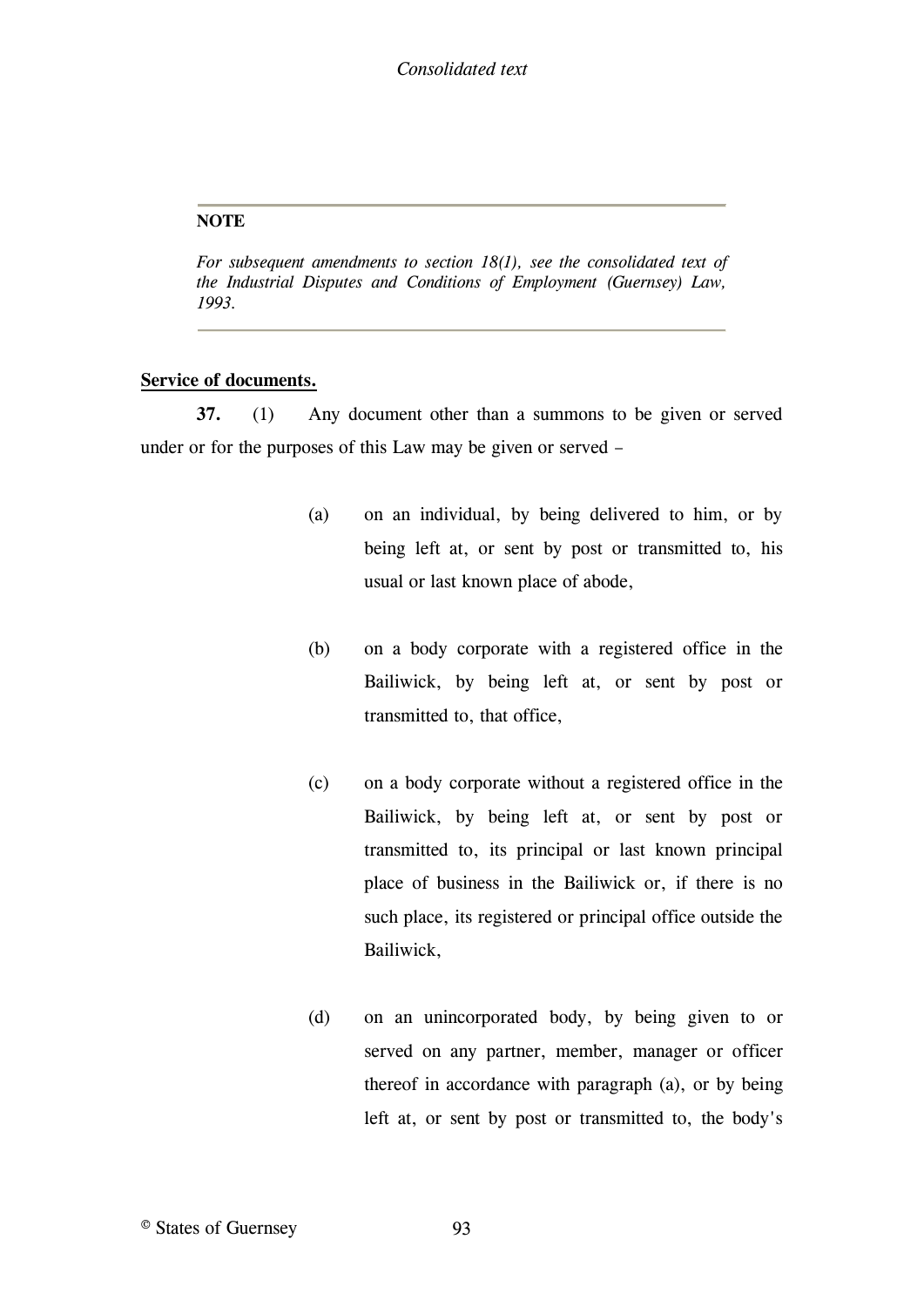principal or last known principal place of business in the Bailiwick or, if there is no such place, its principal or last known principal place of business elsewhere,

(e) on [the Secretary, the Tribunal] or the Board, by being left at, or sent by post or transmitted to, the principal offices of the Board in Guernsey,

and in this section the expression **"by post"** means by registered post, recorded delivery service or ordinary letter post and the expression **"transmitted"** means transmitted by telex, facsimile transmission or other similar means which produce a document containing the text of the communication.

(2) If a person notifies [\[the Secretary, the Tribunal\]](#page-95-0) or the Board of an address for service within the Bailiwick for the purposes of this Law, any document to be given to or served upon him may be given or served by being left at, or sent by post or transmitted to, that address.

(3) If service of a document cannot, after reasonable enquiry, be effected in accordance with this section, the document may be served by being –

- (a) published in La Gazette Officielle on two occasions falling in successive weeks,
- (b) affixed to the notice board inside the vestibule of the Royal Court House,

and a document served under this subsection is sufficient if addressed to the person for whom it is intended.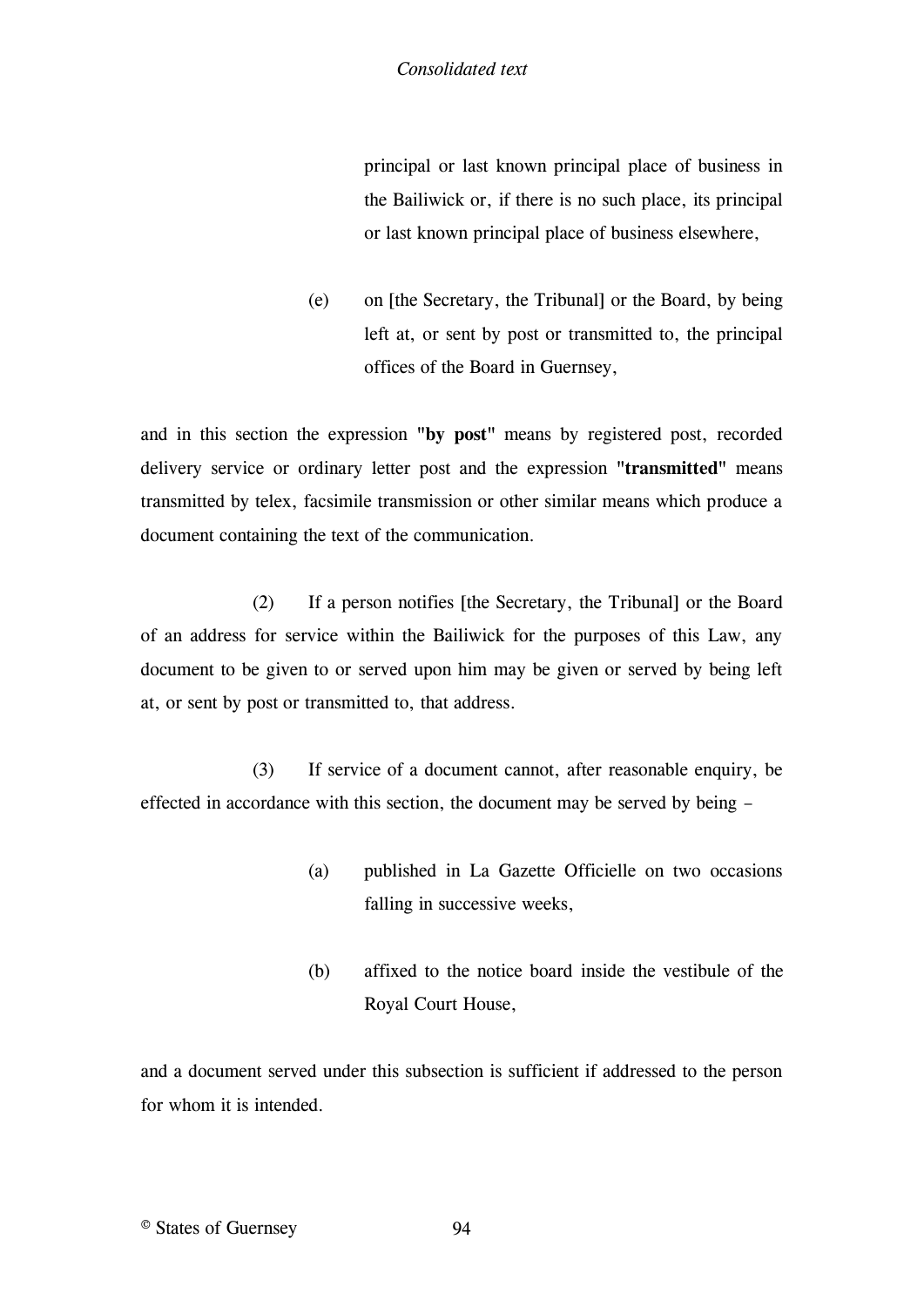(4) Subsections (1) to (3) are without prejudice to any other lawful method of service.

(5) Notwithstanding the provisions of subsections (1) to (4) and of any other rule of law in relation to the service of documents, no document to be given to or served on [the Secretary, the Tribunal] or the Board under or for the purposes of this Law shall be deemed to have been given or served until it is received.

(6) If a person upon whom a document is to be served under this Law is a [minor](#page-95-1) or person under legal disability, the document shall be served on his [guardian;](#page-95-2) and if there is no guardian, the party wishing to effect service may apply to the Royal Court for the appointment of a person to act as guardian for the purposes of this Law.

(7) A document sent by post shall, unless the contrary is shown, be deemed for the purposes of this Law to have been received –

- (a) in the case of a document sent to an address in the United Kingdom, the Channel Islands or the Isle of Man, on the third day after the day of posting,
- (b) in the case of a document sent elsewhere, on the seventh day after the day of posting,

excluding in each case any non-business day within the meaning of section 1(1) of the Bills of Exchange (Guernsey) Law, 1958, as amended<sup>o</sup>.

1

**o** Ordres en Conseil Vol. XVII, p. 384; Vol. XXIV, p. 84; and No. XI of 1993.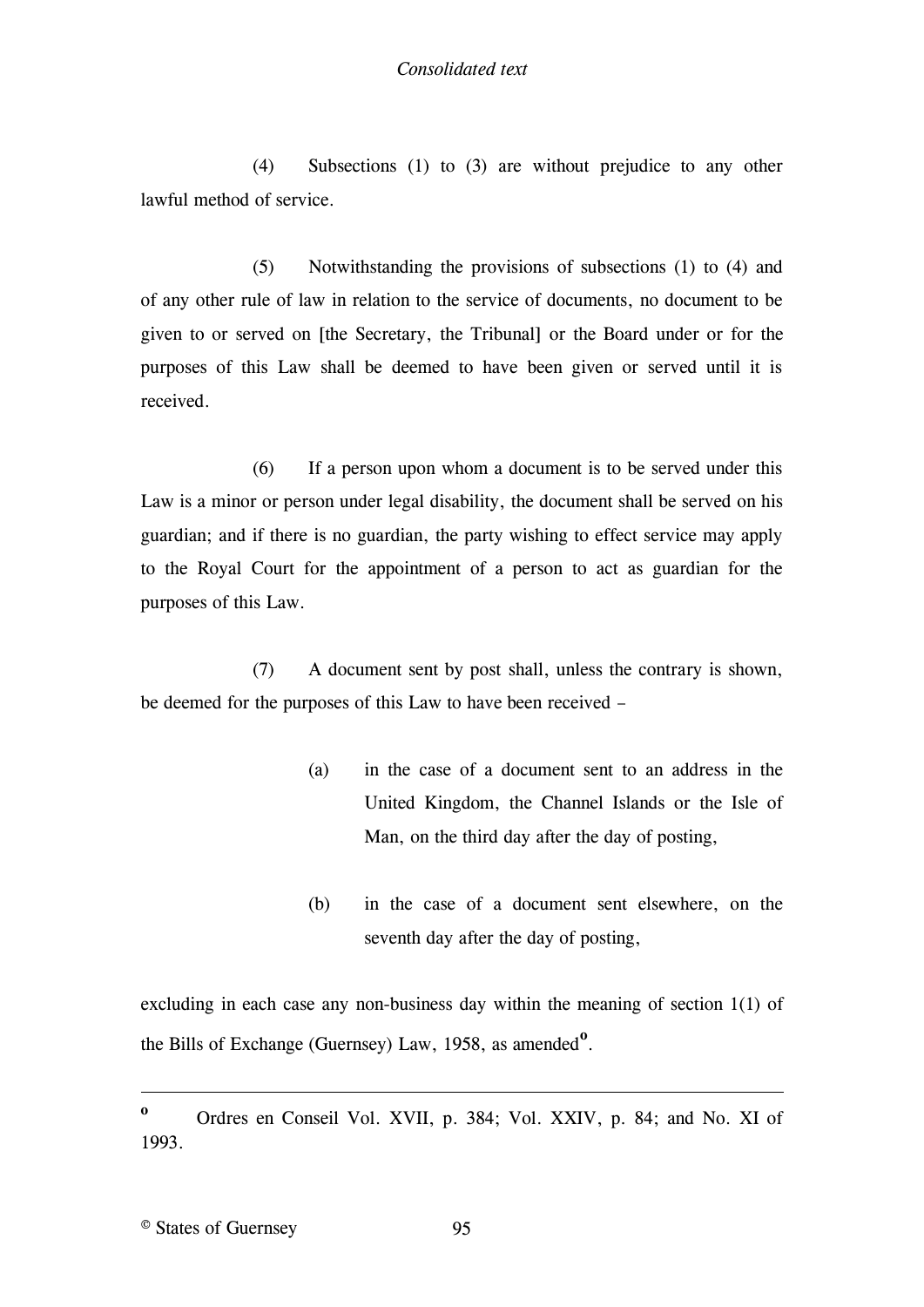(8) Service of any document sent by post shall be proved by showing the date of posting, the address thereon and the fact of prepayment.

## **NOTES**

<span id="page-95-0"></span>*In section 37, the words in square brackets were substituted by the Employment Protection (Guernsey) (Amendment) Law, 2005, section 20, with effect from 1st March, 2006, subject to the savings in, first, section 24 of the 2005 Law and, second, section 9 of the Employment and Discrimination Tribunal (Guernsey) Ordinance, 2005.*

<span id="page-95-1"></span>*In accordance with the provisions of the Law Reform (Age of Majority and Guardianship of Minors) (Guernsey) Law, 1978, section 1(1) and section 1(2), with effect from 1st July, 1978 and subject to the saving provision in section 1(6) of the 1978 Law, the reference in this section to a "minor" shall be construed as a reference to a person under the age of 18 years.*

<span id="page-95-2"></span>*In accordance with the provisions of the Children (Consequential Amendments etc.) (Guernsey and Alderney) Ordinance, 2009, section 2, with effect from 4th January, 2010, and having regard to the references in this section to "guardian", a guardian or person referred to as such has parental responsibility in respect of a child if the conditions in subsection (1) or subsection (2) of that section are satisfied.*

## **Records of proceedings.**

**38.** The Board shall preserve records of all proceedings before [\[the](#page-95-3)  [Tribunal\]](#page-95-3) for six years or for such other period as may be prescribed.

## **NOTE**

<span id="page-95-3"></span>*In section 38, the words in square brackets were substituted by the Employment Protection (Guernsey) (Amendment) Law, 2005, section 21, with effect from 1st March, 2006, subject to the savings in, first, section 24 of the 2005 Law and, second, section 9 of the Employment and Discrimination Tribunal (Guernsey) Ordinance, 2005.*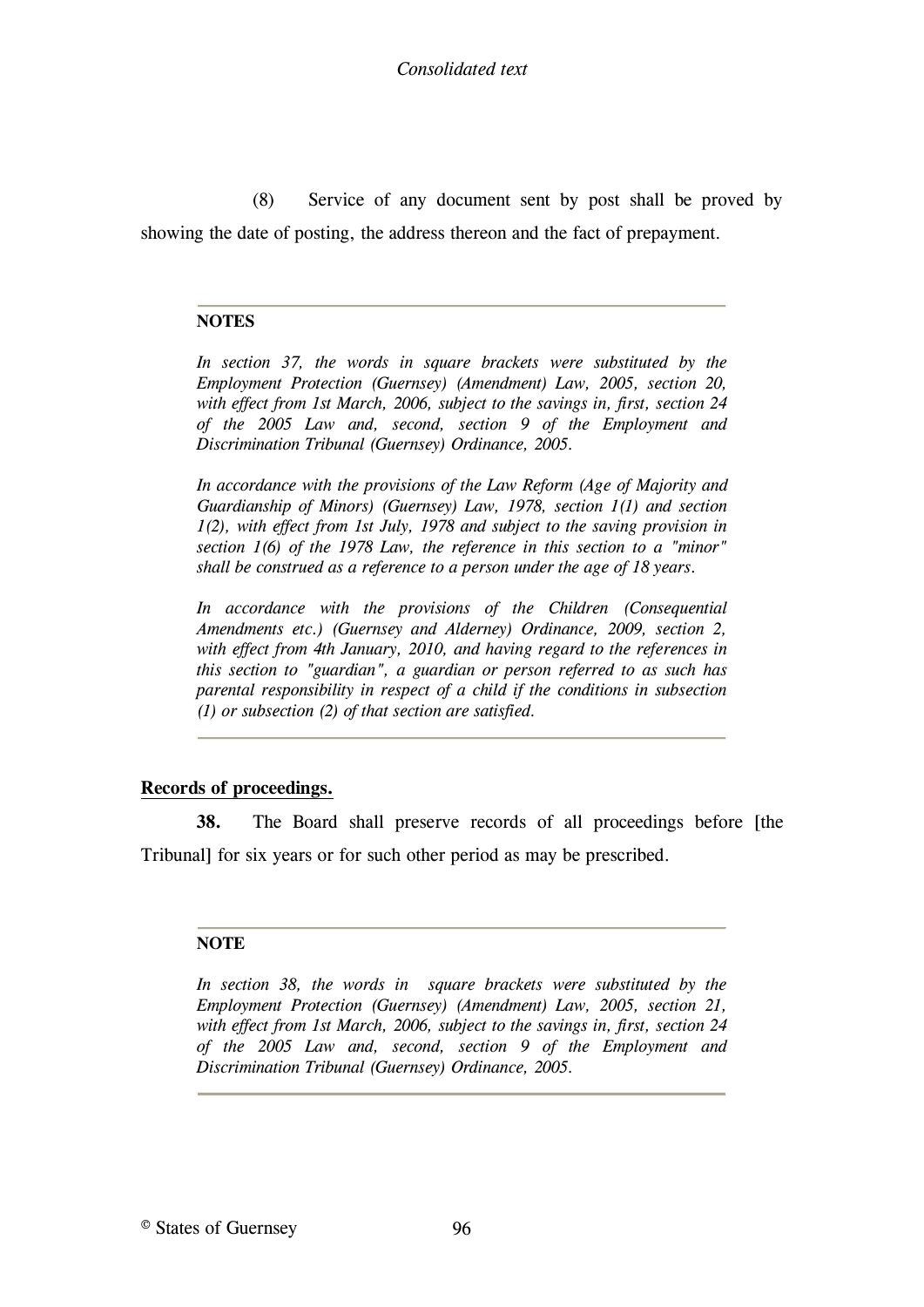#### [**[Department to co-operate with Tribunal.](#page-96-0)**

**39.** [The Department and its members and officers shall, subject to the](#page-96-0)  [provisions of section 20\(4\), give the Tribunal any document or information which is](#page-96-0)  [in their possession, custody or power and which is required by the Tribunal to](#page-96-0)  [enable it to hear and determine a complaint under this Law.\]](#page-96-0)

#### **NOTE**

<span id="page-96-0"></span>*Section 39 was substituted by the Employment Protection (Guernsey) (Amendment) Law, 2005, section 22, with effect from 1st March, 2006, subject to the savings in, first, section 24 of the 2005 Law and, second, section 9 of the Employment and Discrimination Tribunal (Guernsey) Ordinance, 2005.*

## **Citation.**

**40.** This Law may be cited as the Employment Protection (Guernsey) Law, 1998.

#### **Commencement.**

**41.** This Law [shall come into force on the day appointed by Ordinance of](#page-97-0)  [the States,](#page-97-0) and such an Ordinance may –

- (a) appoint different days for different provisions and different purposes,
- (b) include such savings and incidental, consequential, supplemental and transitional provisions as the States may consider necessary or expedient for the purposes of the implementation or administration of this Law.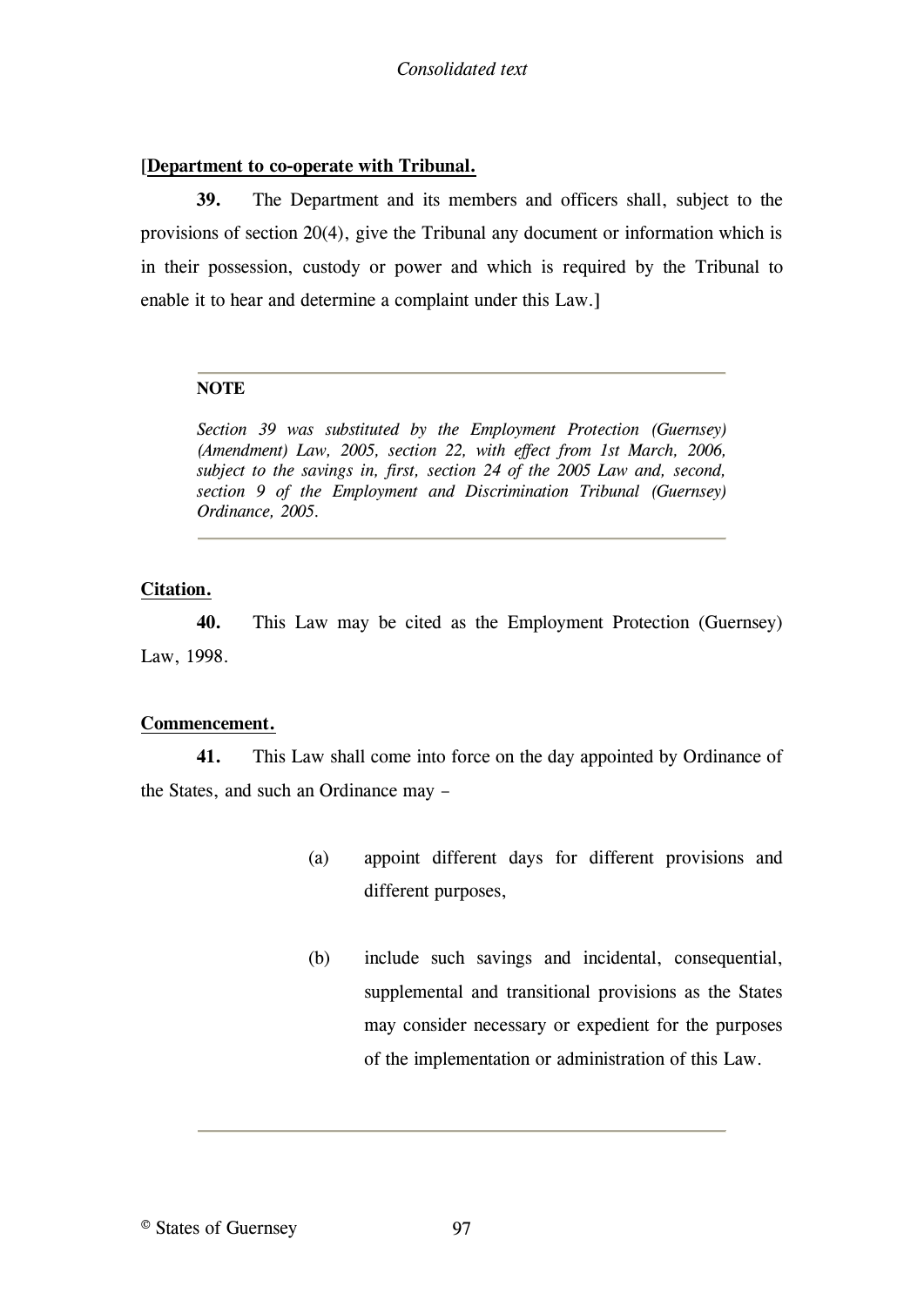## **NOTE**

<span id="page-97-0"></span>*The Law was brought into force on 4th January, 1999 by the Employment Protection (Guernsey) Law, 1998 (Commencement) Ordinance, 1998, section 1.*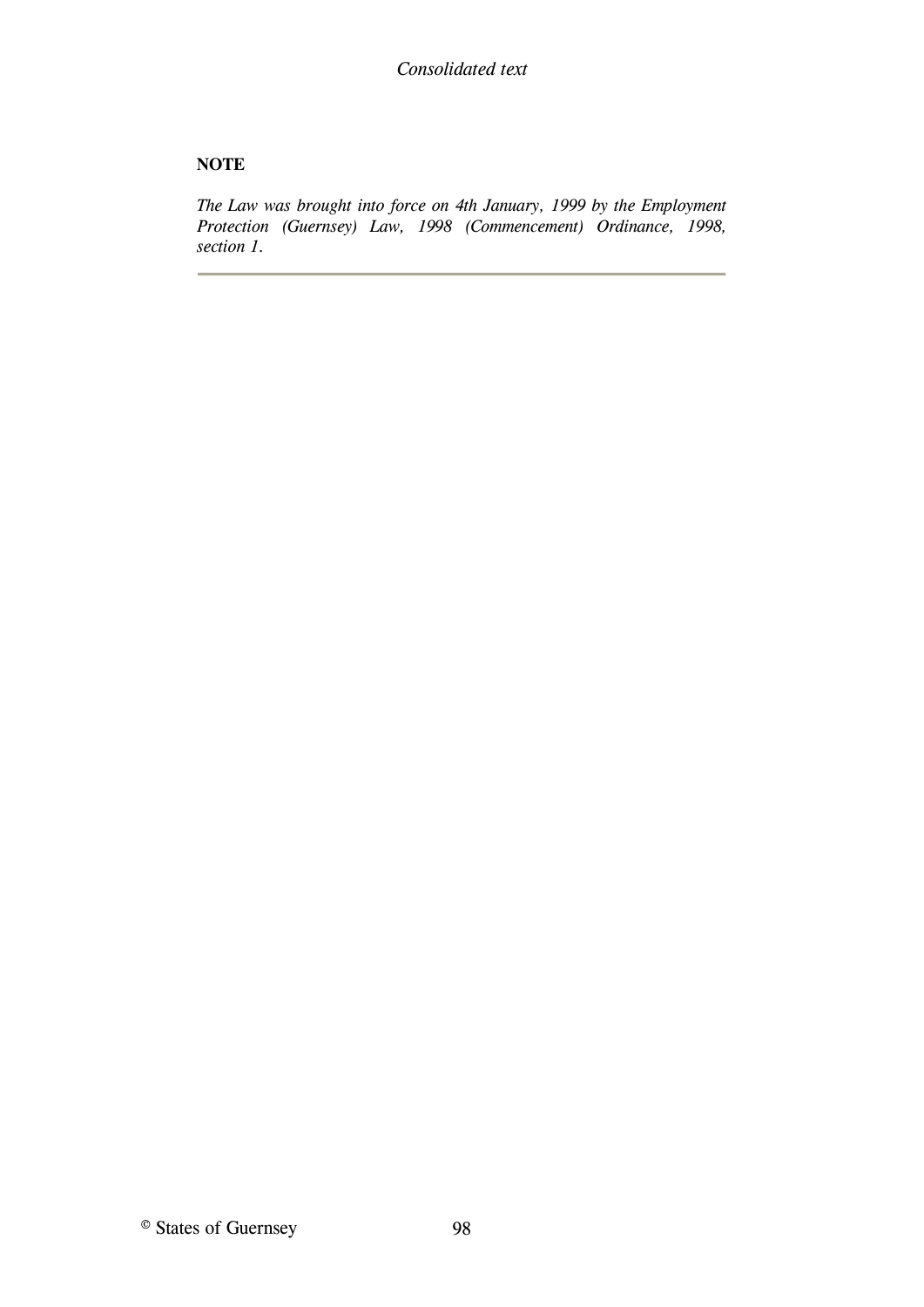# [\[SCHEDULE](#page-103-0) [Section 34\(1\)](#page-103-0) [CONTINUOUS EMPLOYMENT](#page-103-0)

## **[Introductory.](#page-103-0)**

**1.** (1) [References in any provision of this Law to a period of](#page-103-0)  [continuous employment are \(unless provision is expressly made to the contrary\) to a](#page-103-0)  [period computed in accordance with this Schedule.](#page-103-0)

(2) [In any provision of this Law which refers to a period of](#page-103-0)  continuous employment [expressed in months or years](#page-103-0) –

- (a) [a month means a calendar month, and](#page-103-0)
- (b) [a year means a year of twelve calendar months.](#page-103-0)

(3) [In computing an employee's period of continuous employment](#page-103-0)  [for the purposes of any provision of this Law, any question](#page-103-0) –

- (a) [whether the employee's employment is of a kind](#page-103-0)  [counting towards a period of continuous employment,](#page-103-0)  [or](#page-103-0)
- (b) [whether periods \(consecutive or otherwise\) are to be](#page-103-0)  [treated as forming a single period of continuous](#page-103-0)  [employment,](#page-103-0)

[shall be determined week by week; but where it is necessary to compute the length](#page-103-0)  [of an employee's period of employment it shall be computed in months and years of](#page-103-0)  [twelve months in accordance with paragraph 2.](#page-103-0)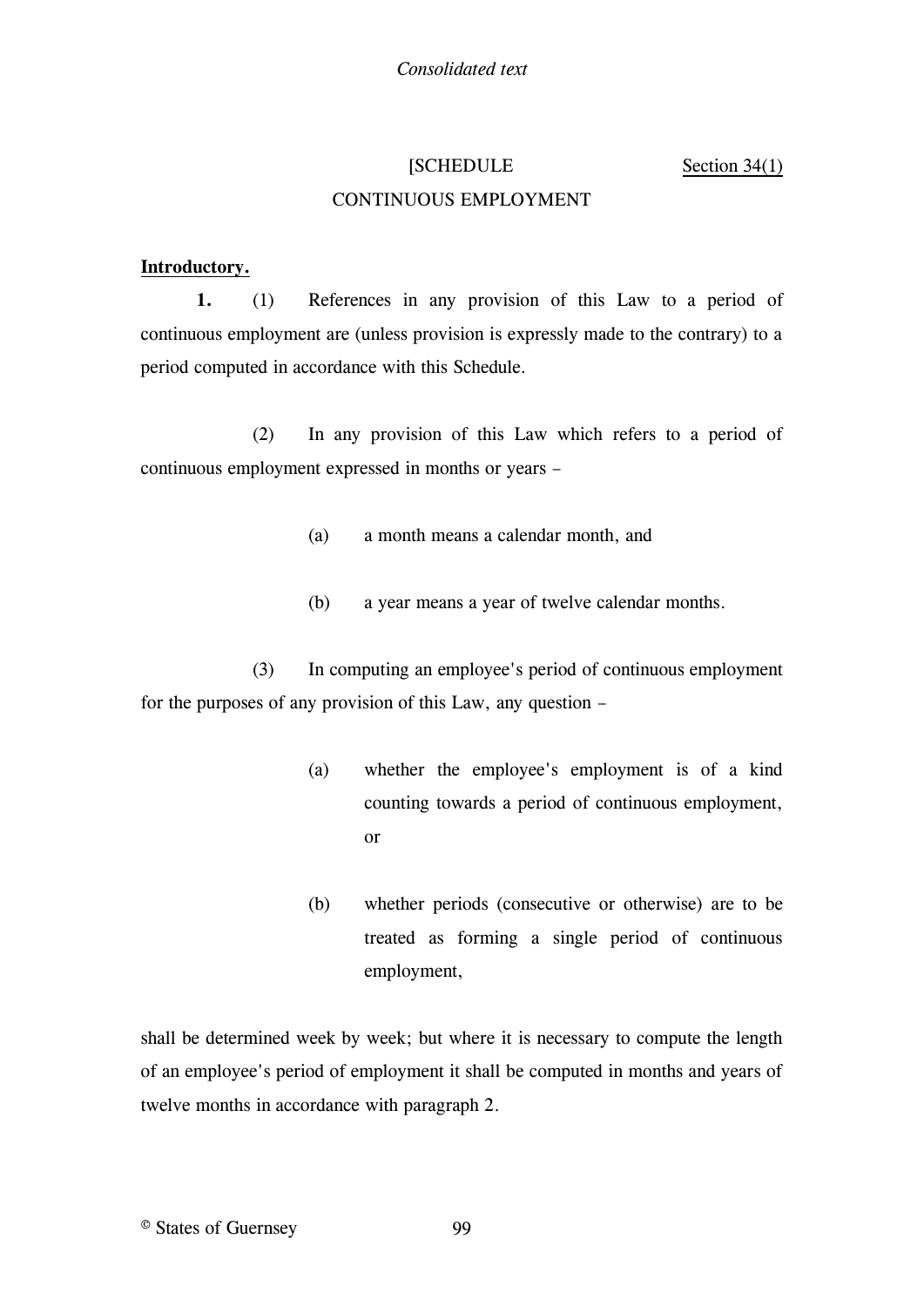(4) Subject to paragraph 6, a week which does not count in computing the length of a period of continuous employment breaks continuity of employment.

(5) A person's employment during any period shall, unless the contrary is shown, be presumed to have been continuous.

## **Period of continuous employment.**

**2.** (1) An employee's period of continuous employment for the purposes of any provision of this Law –

- (a) begins, subject to sub-paragraph (2), with the day on which the employee starts work, and
- (b) ends with the day by reference to which the length of the employee's period of continuous employment is to be ascertained for the purposes of the provision.

(2) If an employee's period of continuous employment includes one or more periods which, by virtue of paragraph 6(1) and (2), while not counting in computing the length of the period, do not break continuity of employment, the beginning of the period shall be treated as postponed by the number of days falling within that intervening period, or the aggregate number of days falling within those periods, calculated in accordance with the paragraph in question.

## **Weeks counting in computing period.**

**3.** (1) Any week during the whole or part of which an employee's relations with his employer are governed by a contract of employment counts in computing the employee's period of employment.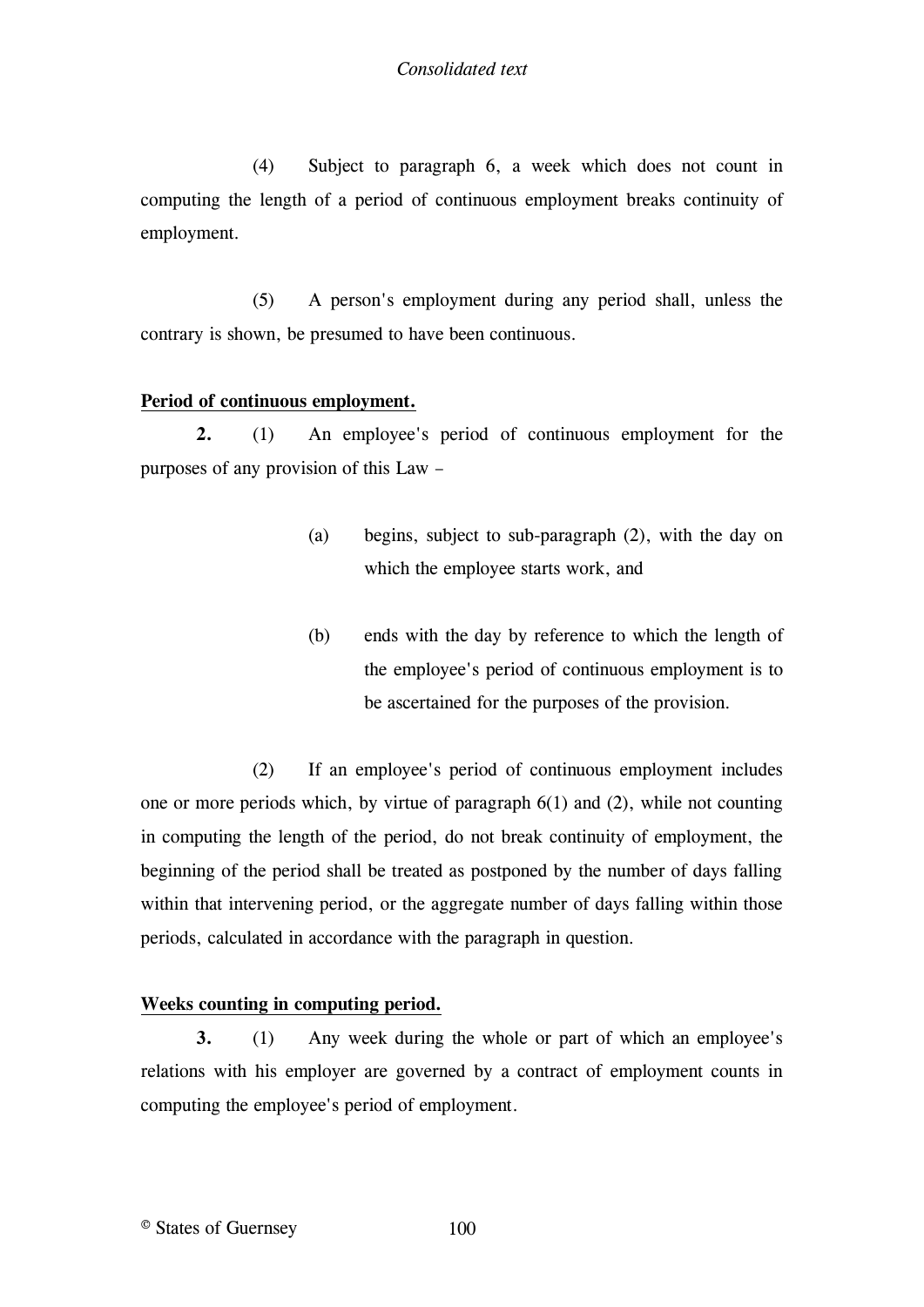(2) Subject to sub-paragraph (3), any week (not within subparagraph (1)) during the whole or part of which an employee is –

- (a) incapable of work in consequence of sickness or injury,
- (b) absent from work on account of a temporary cessation of work, or
- (c) absent from work in circumstances such that, by arrangement or custom, he is regarded as continuing in the employment of his employer for any purpose,

counts in computing the employee's period of employment.

(3) Not more than 26 weeks count under sub-paragraph (2)(a) between any periods falling under sub-paragraph (1).

## **Intervals in employment.**

**4.** Where in the case of an employee a date later than the date which would be the effective date of termination by virtue of section 5(4) is treated for certain purposes as the effective date of termination by virtue of section 5(5), the period of the interval between the two dates counts as a period of employment in ascertaining for the purposes of section  $2(2)$  or  $15(1)$  the period for which the employee has been continuously employed.

## **Employment abroad, etc.**

- **5.** This Schedule applies to a period of employment
	- (a) even where during the period the employee was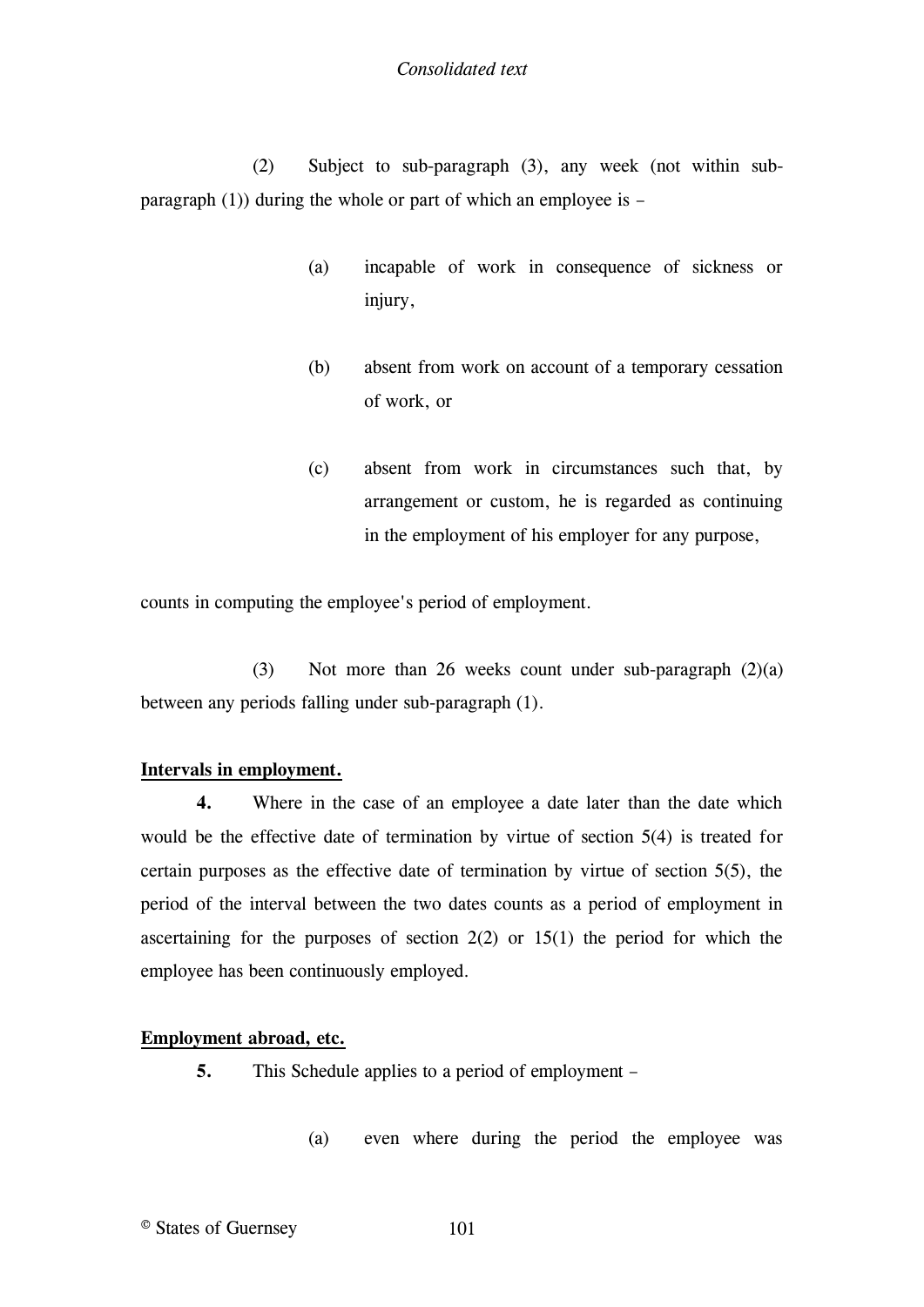engaged in work wholly or mainly outside Guernsey, and

(b) even where the employee was excluded by or under this Law from any right conferred by this Law.

## **Industrial disputes.**

**6.** (1) A week does not count under paragraph 3 if during the week, or any part of the week, the employee takes part in a strike.

(2) The continuity of an employee's period of employment is not broken by a week which does not count under this Schedule (whether or not by virtue only of sub-paragraph (1)) if during the week, or any part of the week, the employee takes part in a strike; and the number of days which, for the purposes of paragraph 2(2), fall within the intervening period is the number of days between the last working day before the strike and the day on which work was resumed.

(3) The continuity of an employee's period of employment is not broken by a week if during the week, or any part of the week, the employee is absent from work because of a lock-out by the employer.

## **Change of employer.**

**7.** (1) Subject to the provisions of this paragraph, this Schedule relates only to employment by the one employer.

(2) If a trade or business, or an undertaking (whether or not established by or under an enactment), is transferred from one person to another –

> (a) the period of employment of an employee in the trade or business or undertaking at the time of the transfer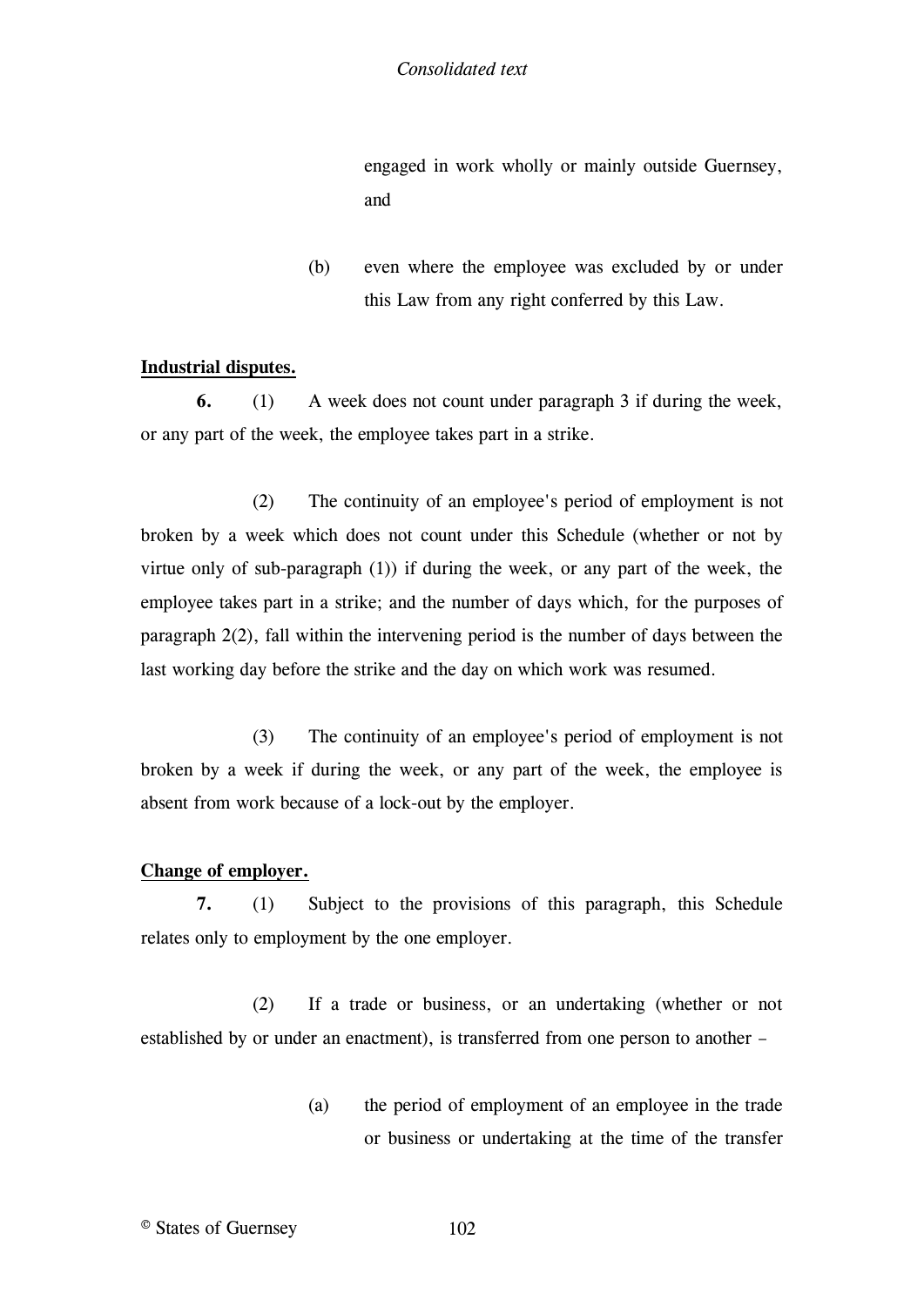counts as a period of employment with the transferee, and

(b) the transfer does not break the continuity of the period of employment.

(3) If by or under an enactment (whether passed before or after this Law) a contract of employment between a body corporate and an employee is modified and some other body corporate is substituted as the employer –

- (a) the employee's period of employment at the time when the modification takes effect counts as a period of employment with the second body corporate, and
- (b) the change of employer does not break the continuity of the period of employment.

(4) If on the death of an employer the employee is taken into the employment of the personal representatives or trustees of the deceased –

- (a) the employee's period of employment at the time of the death counts as a period of employment with the employer's personal representatives or trustees, and
- (b) the death does not break the continuity of the period of employment.

(5) If there is a change in the partners, personal representatives or trustees who employ any person –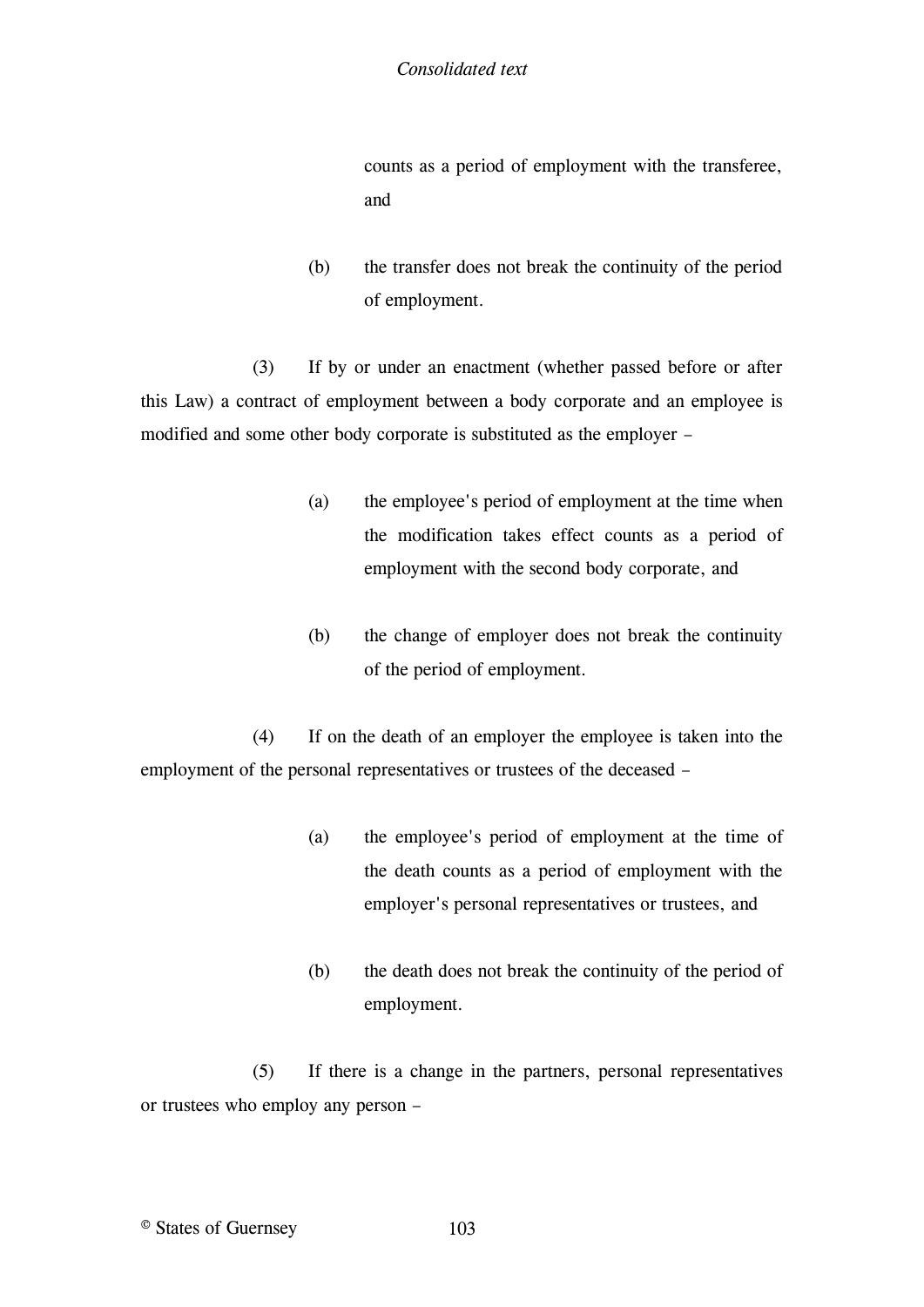- (a) the employee's period of employment at the time of the change counts as a period of employment with the partners, personal representatives or trustees after the change, and
- (b) the change does not break the continuity of the period of employment.

(6) If an employee of an employer is taken into the employment of another employer who, at the time when the employee enters the second employer's employment, is an associated employer of the first employer –

- (a) the employee's period of employment at that time counts as a period of employment with the second employer, and
- (b) the change of employer does not break the continuity of the period of employment.

## **Reinstatement or re-engagement of dismissed employee.**

**8.** The States may by Ordinance make provision for preserving the continuity of a person's period of employment for the purposes of this Schedule in cases where a dismissed employee is reinstated, re-engaged or otherwise reemployed by his employer or by a successor or associated employer of that employer in any circumstances prescribed by the Ordinance.]

## **NOTES**

<span id="page-103-0"></span>*The Schedule was substituted by the Employment Protection (Guernsey) (Amendment) Law, 2005, section 23, with effect from 1st March, 2006, subject to the savings in, first, section 24 of the 2005 Law and, second,*